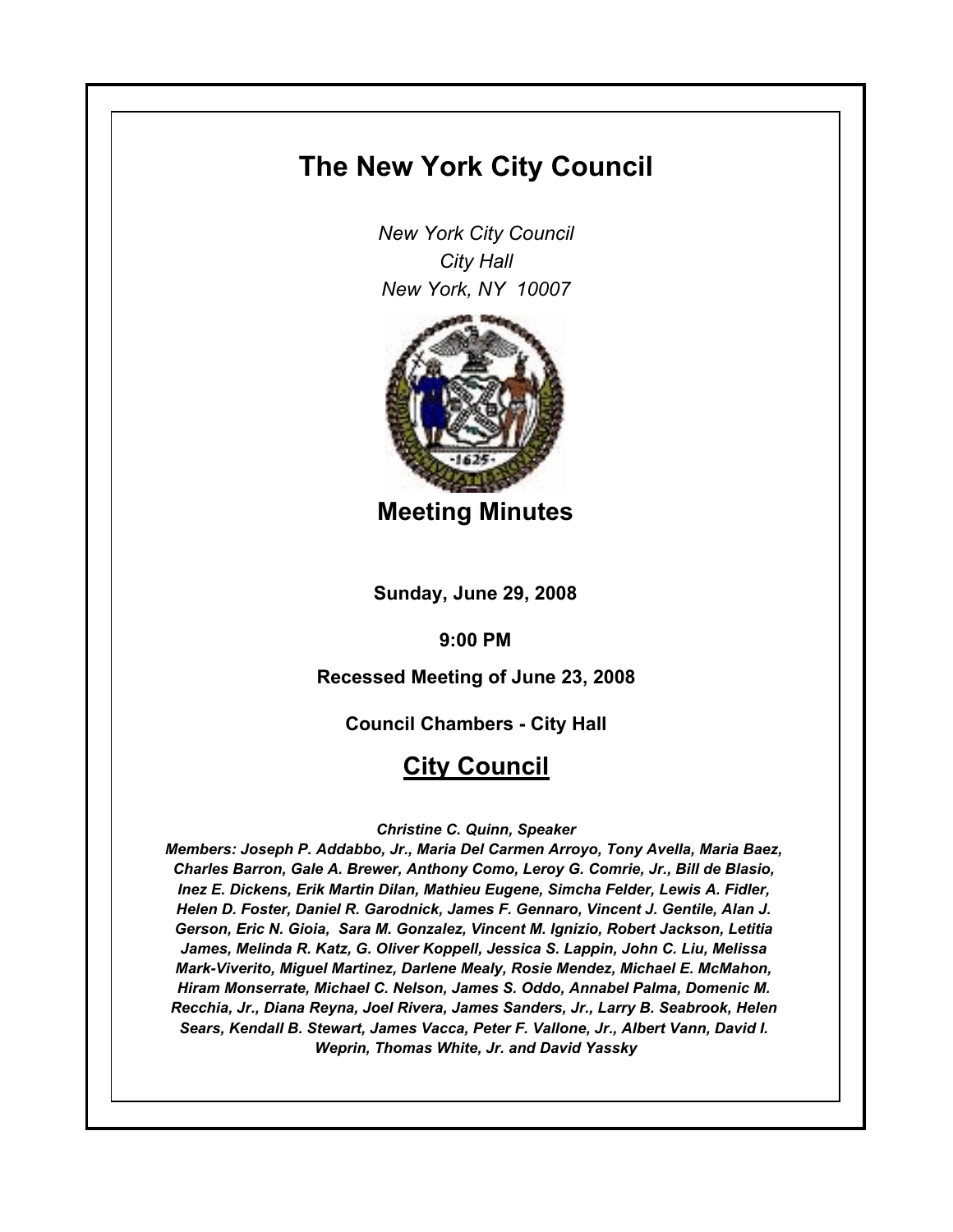*Recessed Meeting of June 12, 2008 held on June 29, 2008*

*The Public Advocate (Ms. Gotbaum) called the Meeting to order.*

*Roll Call for the Recessed Meeting held on June 29, 2008: 50 Council Members Present (Excused: CM Vallone. Jr.).*

*The Clerk (Mr. Diaz) announced the presence of a quorum.*

*Editor's Note: This is continuation of the Stated Council Meeting of June 12, 2008 and the Recessed Meeting of June 12 held on June 23, 2008. Council Members who are who were not present on June 12, 2008 or June 23, 2008 are allowed to be marked present for those dates if they are present for this Recessed Meeting held on June 29, 2008. Also, any Council Members not present on June 12, 2008 or June 23, 2008 may choose to vote on items from those two dates at this Recessed Meeting held on June 29, 2008.*

#### *With this in mind:*

*By their attendance at this June 29, 2008 Recessed Meeting, Council Members Barron, Gioia, James, Katz, Mealy, Vacca, and Vann are now considered Present but Voting for the June 23, 2008 Recessed Meeting. In addition, Council Members Barron, Gioia, James, Katz, and Vann chose to vote affirmative on the items coupled on the June 23, 2008 Supplemental General Order Calendar (please see June 23, 2008 Recessed Meeting for new revised votes).*

*The Public Advocate (Ms. Gotbaum) adjourned the Recessed Meeting.*

*The Public Advocate (Ms. Gotbaum)*

### 1. Roll Call

#### **Present,**

Speaker Quinn, Addabbo Jr., Arroyo, Avella, Baez, Barron, Brewer, Comrie Jr., de Blasio, Dickens, Dilan, Eugene, Felder, Fidler, Foster, Garodnick, Gennaro, Gentile, Gerson, Gioia, Gonzalez, Ignizio, Jackson, James, Katz, Koppell, Lappin, Liu, Mark-Viverito, Martinez, McMahon, Mealy, Mendez, Monserrate, Nelson, Oddo, Palma, Recchia Jr., Reyna, Rivera, Sanders Jr., Seabrook, Sears, Stewart, Vacca, Vann, Weprin, White Jr., Yassky and Como

#### **Excused,**

#### Vallone Jr.

*The presence of a quorum was announced by The Public Advocate (Ms. Gotbaum).*

### 2. Invocation

*The Invocation was delivered by: Council Member Rev. Larry Seabrook.*

*Council Member Arroyo moved to spread the Invocation in full upon the Record.*

### 3. Adoption of Minutes

*Council Member Mendez moved that the Minutes of the Stated Meeting of May 14, 2008 be adopted as printed.*

#### 4. Messages & Papers from the Mayor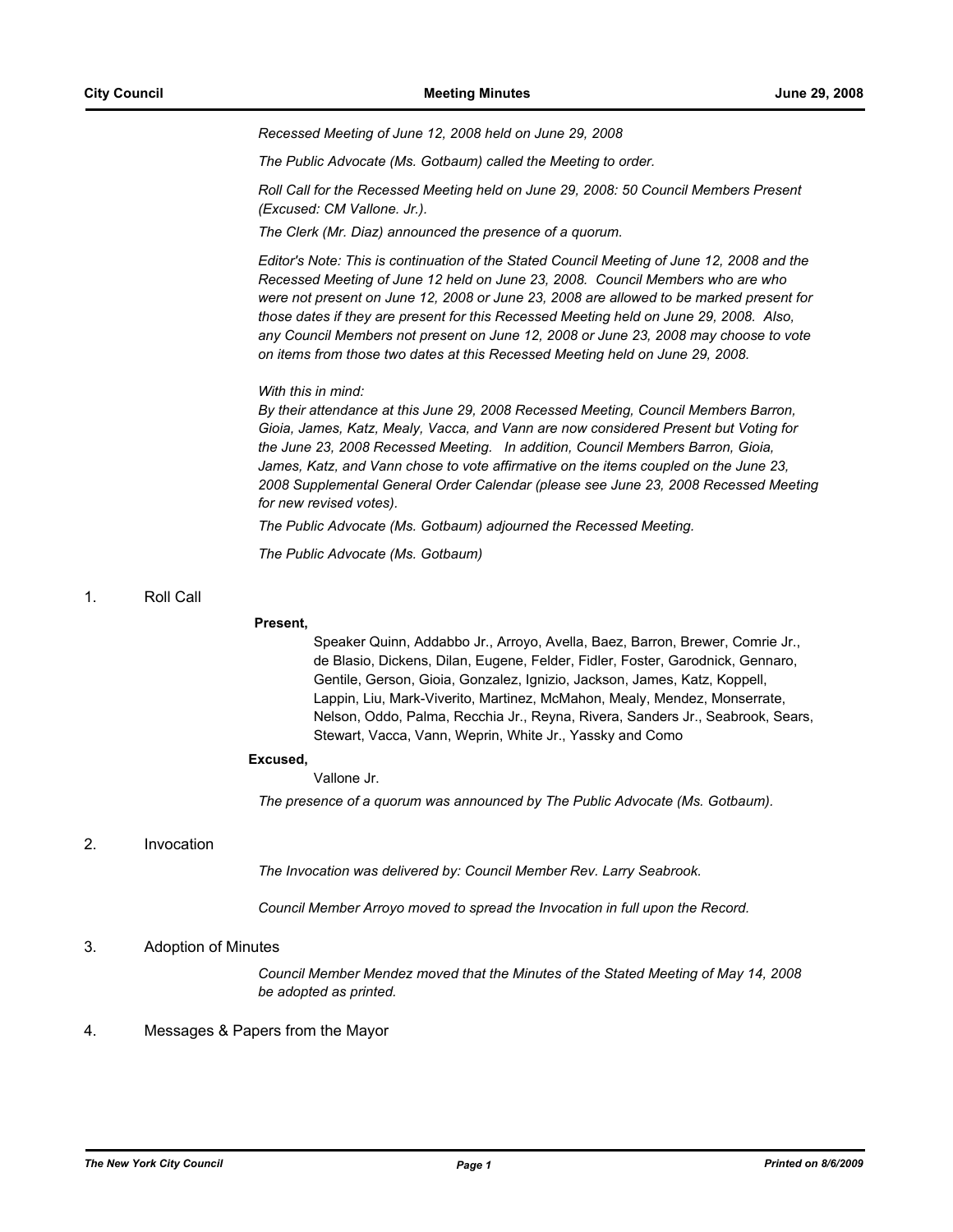| M 1076-2008 | Communication from the Mayor - Submitting certificate setting forth  |
|-------------|----------------------------------------------------------------------|
|             | the maximum amount of debt and reserves which the City, and the      |
|             | NYC Municipal Water Finance Authority, may soundly incur for         |
|             | capital projects for Fiscal Year 2009 and the ensuing three fiscal   |
|             | years, and the maximum amount of appropriations and                  |
|             | expenditures for capital projects which may soundly be made          |
|             | during each fiscal year, pursuant to Section 250 (16) of the NY City |
|             | Charter.                                                             |
|             |                                                                      |

*Attachments:* Hearing Transcript - Recessed Stated Meeting 6-23-08, Hearing Transcript - Stated Meeting 6-29-08

**This Mayor's Message was Rcvd, Ord, Prnt, Fld by Council**

5. Communications from City, County & Borough Offices

| M 1077-2008 | <b>Communication from the Board of Elections - Submitting the</b><br><b>Certification of Election of Anthony Como as the new Council</b><br>Member of the 30th Councilmanic District, Queens County. |                                                                                                                                                                                                                                                                             |  |
|-------------|------------------------------------------------------------------------------------------------------------------------------------------------------------------------------------------------------|-----------------------------------------------------------------------------------------------------------------------------------------------------------------------------------------------------------------------------------------------------------------------------|--|
|             | <b>Attachments:</b>                                                                                                                                                                                  | Hearing Transcript - Recessed Stated Meeting 6-23-08, Hearing Transcript -<br>Stated Meeting 6-29-08                                                                                                                                                                        |  |
|             |                                                                                                                                                                                                      | This Communication was Rcvd, Ord, Prnt, Fld by Council                                                                                                                                                                                                                      |  |
| M 1078-2008 |                                                                                                                                                                                                      | Communication from the Office of the City Clerk - Submitting the<br>Certificate of the swearing in of Anthony Como, as the new Council<br>Member of the 30th Council District, Queens County.                                                                               |  |
|             |                                                                                                                                                                                                      | THE CITY CLERK AND CLERK OF THE COUNCIL PERFORMS THE<br><b>FORMAL CEREMONY OF THE ELECTED COUNCIL MEMBER</b><br><b>ANTHONY COMO TAKING HIS OATH OF OFFICE</b>                                                                                                               |  |
|             | <b>Attachments:</b>                                                                                                                                                                                  | Hearing Transcript - Recessed Stated Meeting 6-23-08, Hearing Transcript -<br>Stated Meeting 6-29-08                                                                                                                                                                        |  |
|             |                                                                                                                                                                                                      | This Communication was Rcvd, Ord, Prnt, Fld by Council                                                                                                                                                                                                                      |  |
| M 1079-2008 |                                                                                                                                                                                                      | <b>Communication from the Queens Borough President - Submitting</b><br>the name of Irwin Cantor to the Council for its advice and consent<br>regarding his appointment as a member of the City Planning<br>Commission, pursuant to Section 31 of the New York City Charter. |  |
|             | <b>Attachments:</b>                                                                                                                                                                                  | Hearing Transcript - Recessed Stated Meeting 6-23-08, Hearing Transcript -<br>Stated Meeting 6-29-08, Committee Report, Resolution                                                                                                                                          |  |
|             |                                                                                                                                                                                                      | This Communication was Referred to Comm by Council to the Committee on<br><b>Rules, Privileges and Elections</b>                                                                                                                                                            |  |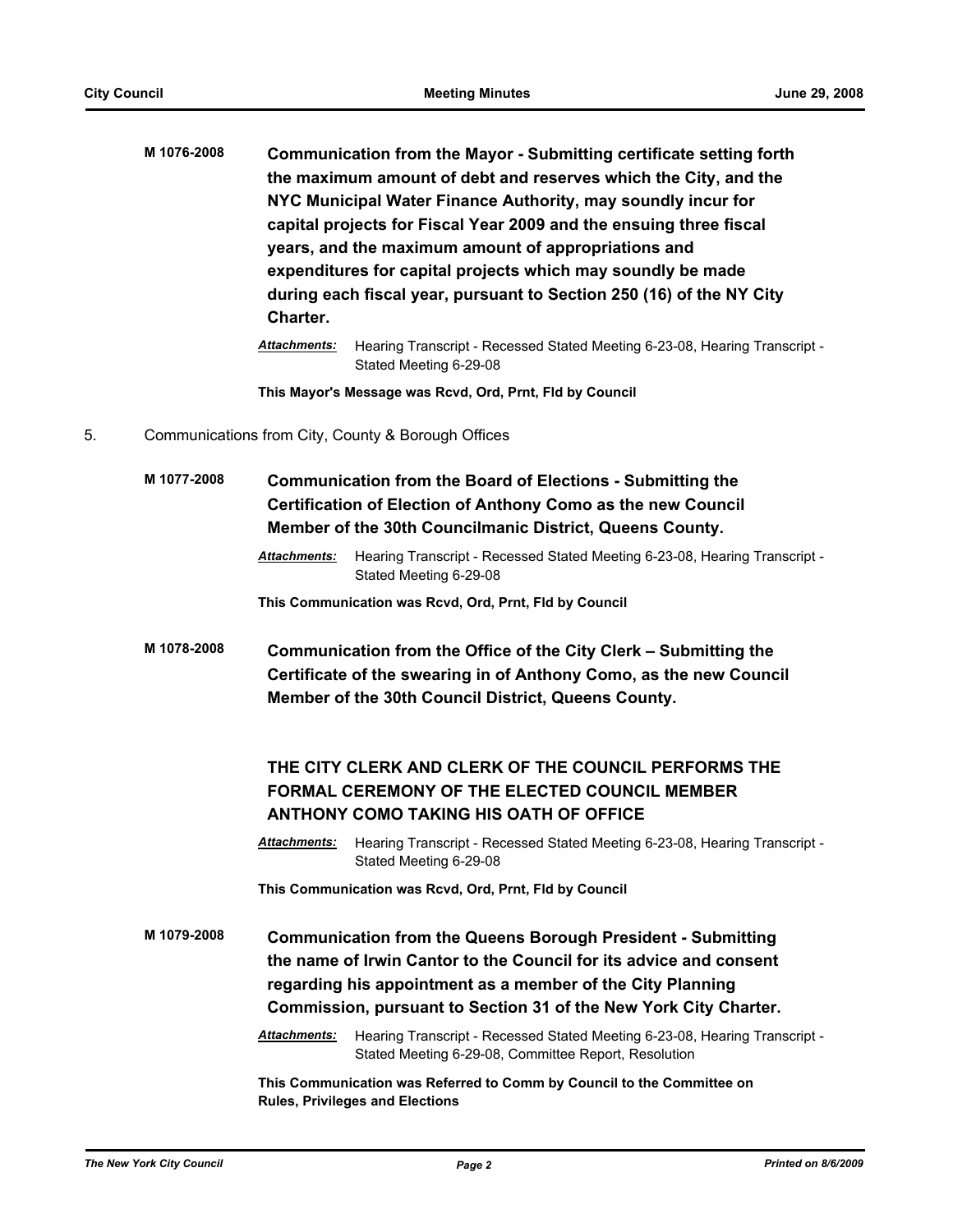| M 1080-2008 | Proposed 2008 Amendment to the 2005-2009 Five-Year Capital<br>Plan.              |                                                                                                                                                                                                                                                                                            |  |
|-------------|----------------------------------------------------------------------------------|--------------------------------------------------------------------------------------------------------------------------------------------------------------------------------------------------------------------------------------------------------------------------------------------|--|
|             | <b>Attachments:</b>                                                              | Res. No. 1515, Committee Report, Hearing Transcript, Hearing Transcript -<br>Recessed Stated Meeting 6-23-08, Hearing Transcript - Stated Meeting<br>$6 - 29 - 08$                                                                                                                         |  |
|             | <b>Finance</b>                                                                   | This Communication was Referred to Comm by Council to the Committee on                                                                                                                                                                                                                     |  |
| M 1081-2008 |                                                                                  | Transfer City funds between various agencies in Fiscal Year 2008<br>to implement changes to the City's expense budget. (MN -5)                                                                                                                                                             |  |
|             | Attachments:                                                                     | Committee Report, Res. No. 1517, Hearing Transcript, Hearing Transcript -<br>Recessed Stated Meeting 6-23-08, Hearing Transcript - Stated Meeting<br>$6 - 29 - 08$                                                                                                                         |  |
|             | <b>Finance</b>                                                                   | This Communication was Referred to Comm by Council to the Committee on                                                                                                                                                                                                                     |  |
| M 1082-2008 | Appropriation of new revenues of \$69.4 million in Fiscal Year 2008.<br>$(MN-6)$ |                                                                                                                                                                                                                                                                                            |  |
|             | <u>Attachments:</u>                                                              | Committee Report, Fiscal Impact Statement, Res. No. 1518, Hearing<br>Transcript, Hearing Transcript - Recessed Stated Meeting 6-23-08, Hearing<br>Transcript - Stated Meeting 6-29-08                                                                                                      |  |
|             | <b>Finance</b>                                                                   | This Communication was Referred to Comm by Council to the Committee on                                                                                                                                                                                                                     |  |
| M 1083-2008 |                                                                                  | Communication from the Taxi & Limousine Commission -<br>Submitting its approval of an application for a new base station<br>license County Car Service Inc., Council District 50, pursuant to<br>Section 19-511(i), of the administrative code of the city of New York.                    |  |
|             | <b>Transportation</b>                                                            | This Communication was Referred to Comm by Council to the Committee on                                                                                                                                                                                                                     |  |
| M 1084-2008 |                                                                                  | Communication from the Taxi & Limousine Commission -<br>Submitting its approval of an application for a new base station<br>license DDA Luxury Limousine & Car Service Corp., Council<br>District 1, pursuant to Section 19-511(i), of the administrative code<br>of the city of New York. |  |
|             | <b>Transportation</b>                                                            | This Communication was Referred to Comm by Council to the Committee on                                                                                                                                                                                                                     |  |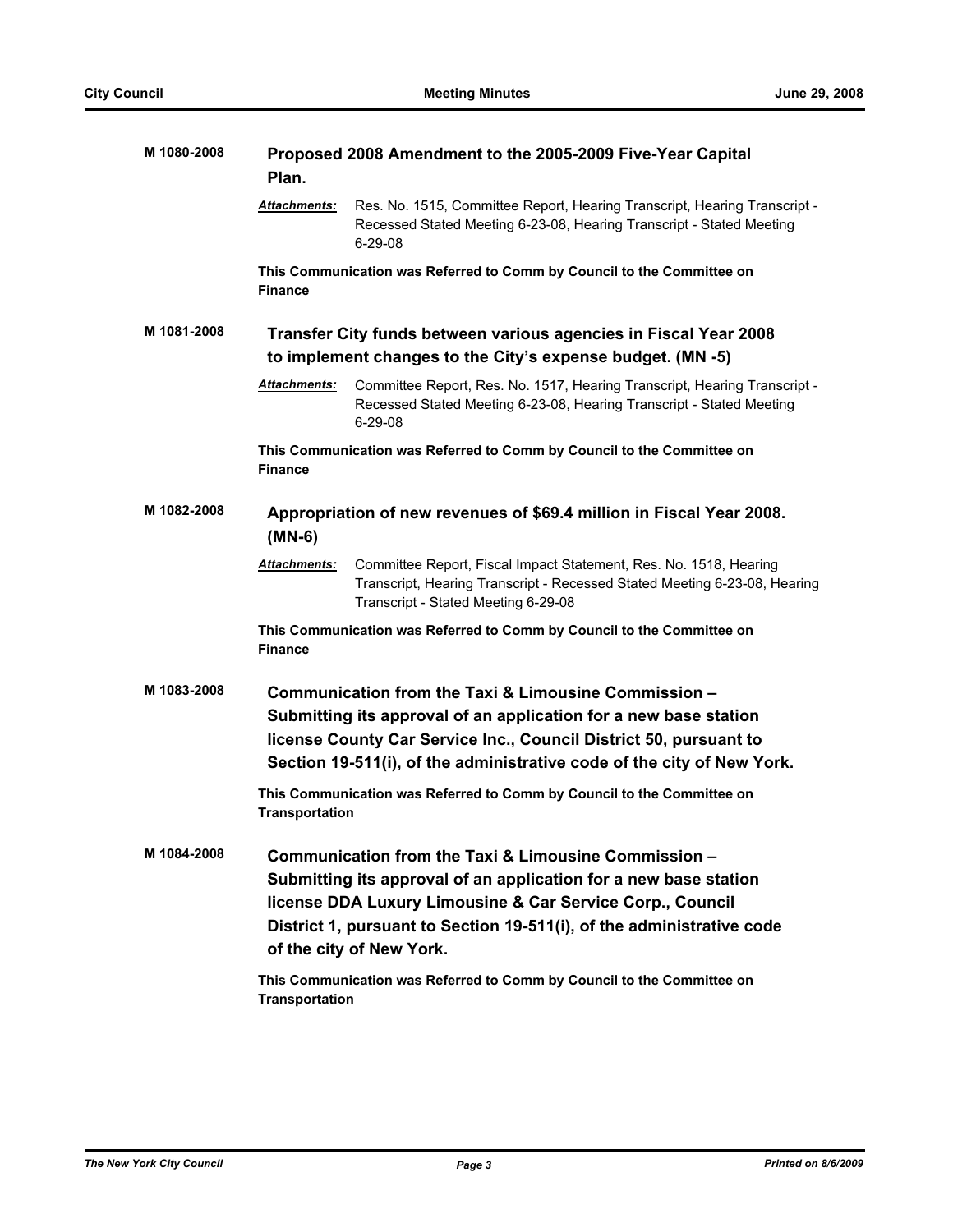| M 1085-2008 | Communication from the Taxi & Limousine Commission -<br>Submitting its approval of an application for a new base station<br>license Yadah Transportation Inc., Council District 31, pursuant to<br>Section 19-511(i), of the administrative code of the city of New York.                                                                             |
|-------------|-------------------------------------------------------------------------------------------------------------------------------------------------------------------------------------------------------------------------------------------------------------------------------------------------------------------------------------------------------|
|             | This Communication was Referred to Comm by Council to the Committee on<br>Transportation                                                                                                                                                                                                                                                              |
| M 1086-2008 | Communication from the Taxi & Limousine Commission -<br>Submitting its approval of an application for a renewal base station<br>license 60th Street, Council District 44, pursuant to Section<br>19-511(i), of the administrative code of the city of New York.                                                                                       |
|             | This Communication was Referred to Comm by Council to the Committee on<br><b>Transportation</b>                                                                                                                                                                                                                                                       |
| M 1087-2008 | Communication from the Taxi & Limousine Commission -<br>Submitting its approval of an application for a renewal base station<br>license Americana Transportation LLC., Council District 44,<br>pursuant to Section 19-511(i), of the administrative code of the city<br>of New York.                                                                  |
|             | This Communication was Referred to Comm by Council to the Committee on<br><b>Transportation</b>                                                                                                                                                                                                                                                       |
| M 1088-2008 | Communication from the Taxi & Limousine Commission -<br>Submitting its approval of an application for a renewal base station<br>license Big D Royal Car Service, Council District 27, pursuant to<br>Section 19-511(i), of the administrative code of the city of New York.<br>This Communication was Referred to Comm by Council to the Committee on |
|             | <b>Transportation</b>                                                                                                                                                                                                                                                                                                                                 |
| M 1089-2008 | Communication from the Taxi & Limousine Commission -<br>Submitting its approval of an application for a renewal base station<br>license Blue Diamond Car Service, Inc., Council District 43,<br>pursuant to Section 19-511(i), of the administrative code of the city<br>of New York.                                                                 |
|             | This Communication was Referred to Comm by Council to the Committee on<br><b>Transportation</b>                                                                                                                                                                                                                                                       |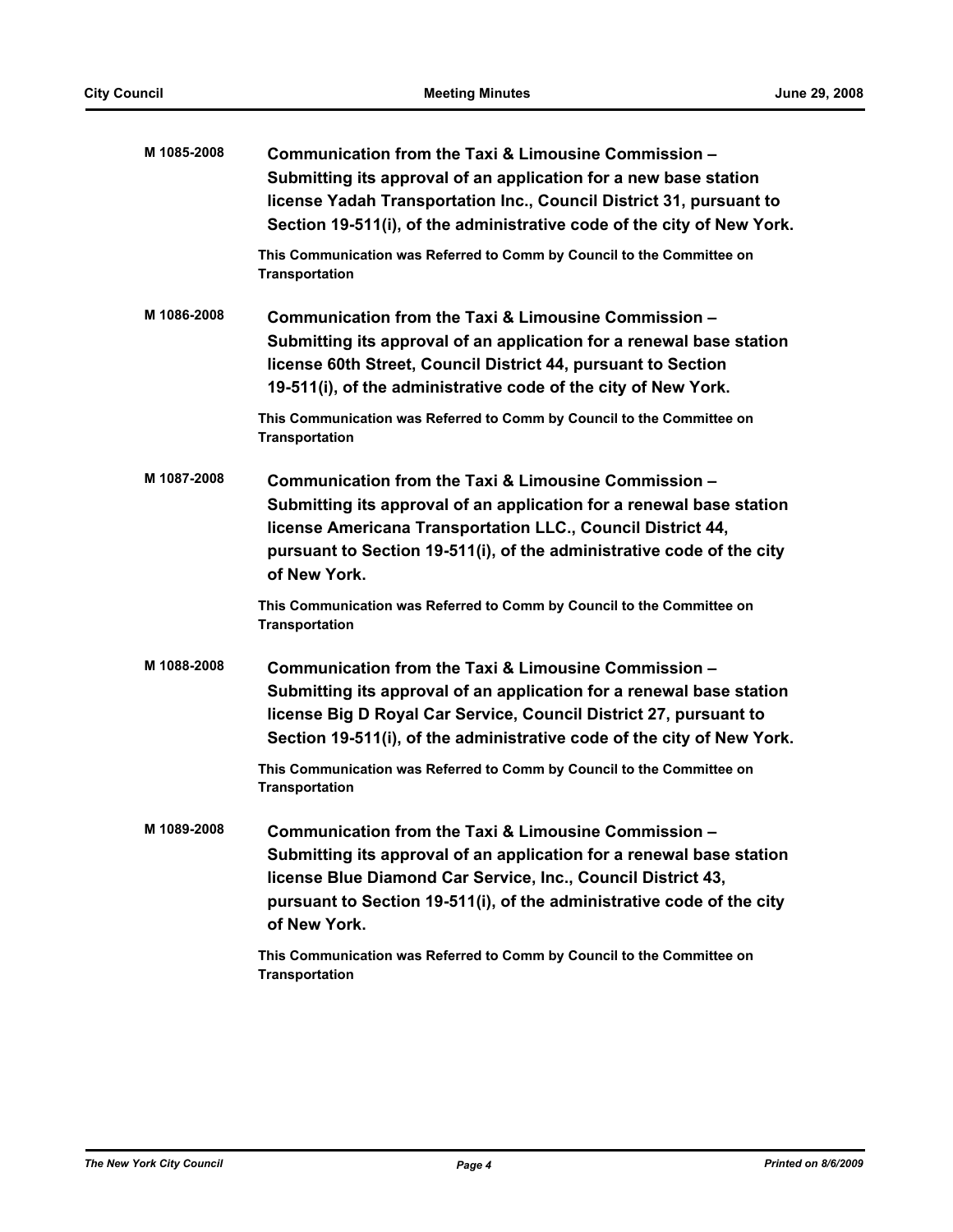| M 1090-2008 | Communication from the Taxi & Limousine Commission -                                                                                                                                                                                                                                               |
|-------------|----------------------------------------------------------------------------------------------------------------------------------------------------------------------------------------------------------------------------------------------------------------------------------------------------|
|             | Submitting its approval of an application for a renewal base station<br>license Dominicana Limo Services, Inc., Council District 25,<br>pursuant to Section 19-511(i), of the administrative code of the city                                                                                      |
|             | of New York.                                                                                                                                                                                                                                                                                       |
|             | This Communication was Referred to Comm by Council to the Committee on<br><b>Transportation</b>                                                                                                                                                                                                    |
| M 1091-2008 | Communication from the Taxi & Limousine Commission -<br>Submitting its approval of an application for a renewal base station<br>license Ecua Line Corp., Council District 34, pursuant to Section<br>19-511(i), of the administrative code of the city of New York.                                |
|             | This Communication was Referred to Comm by Council to the Committee on<br><b>Transportation</b>                                                                                                                                                                                                    |
| M 1092-2008 | Communication from the Taxi & Limousine Commission -<br>Submitting its approval of an application for a renewal base station<br>license Lincoln Limo. Brok'age Inc., Council District 22, pursuant to<br>Section 19-511(i), of the administrative code of the city of New York.                    |
|             | This Communication was Referred to Comm by Council to the Committee on<br><b>Transportation</b>                                                                                                                                                                                                    |
| M 1093-2008 | Communication from the Taxi & Limousine Commission -<br>Submitting its approval of an application for a renewal base station<br>license Mexicana High Class Inc., Council District 21, pursuant to<br>Section 19-511(i), of the administrative code of the city of New York.                       |
|             | This Communication was Referred to Comm by Council to the Committee on<br><b>Transportation</b>                                                                                                                                                                                                    |
| M 1094-2008 | Communication from the Taxi & Limousine Commission -<br>Submitting its approval of an application for a renewal base station<br>license Myrtle Avenue Car & Limousine Service Corp., Council<br>District 35, pursuant to Section 19-511(i), of the administrative code<br>of the city of New York. |
|             | This Communication was Referred to Comm by Council to the Committee on<br><b>Transportation</b>                                                                                                                                                                                                    |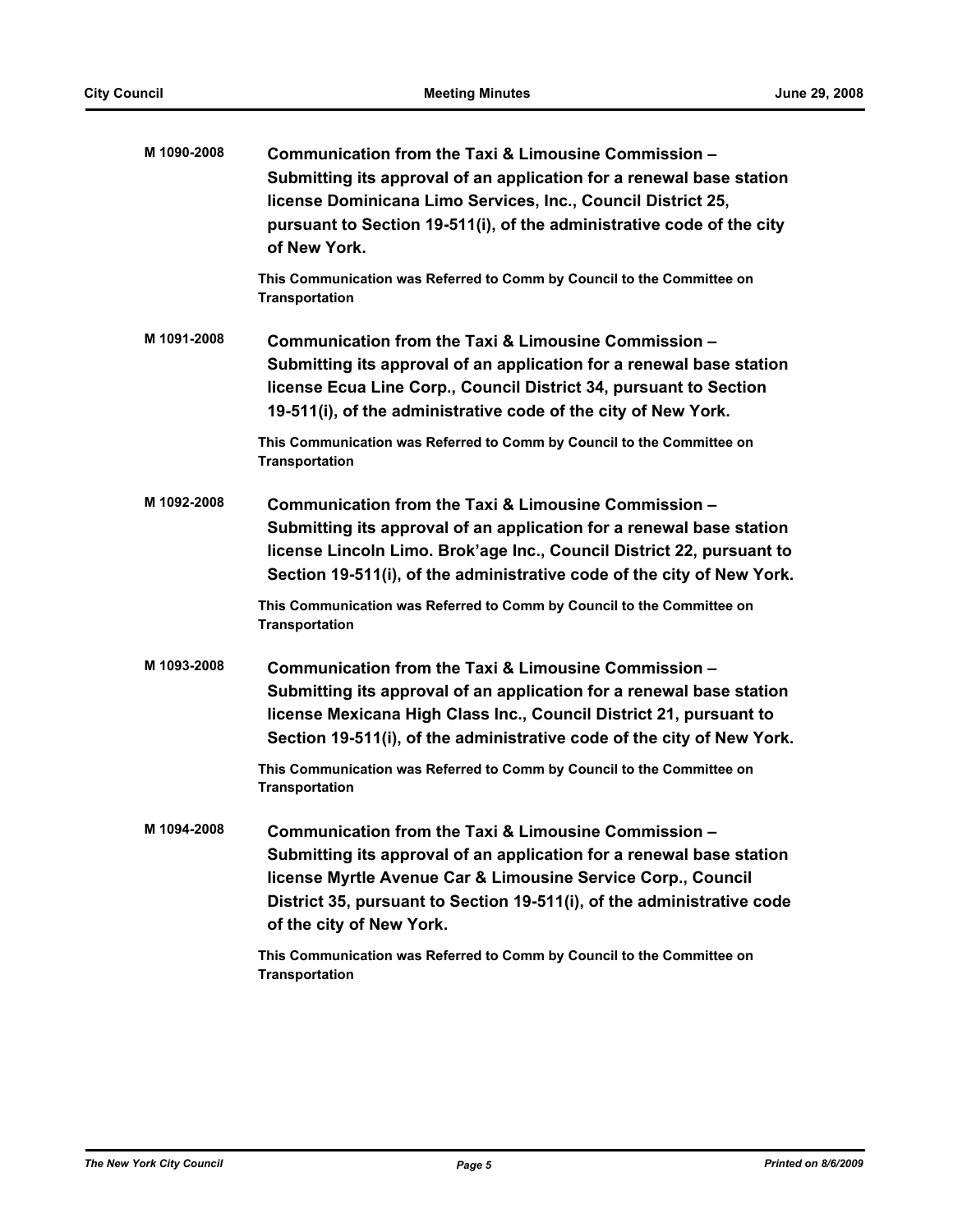| M 1095-2008 | Communication from the Taxi & Limousine Commission -<br>Submitting its approval of an application for a renewal base station<br>license New Mexicana Car Service Inc., Council District 44,<br>pursuant to Section 19-511(i), of the administrative code of the city<br>of New York.                            |
|-------------|-----------------------------------------------------------------------------------------------------------------------------------------------------------------------------------------------------------------------------------------------------------------------------------------------------------------|
|             | This Communication was Referred to Comm by Council to the Committee on<br><b>Transportation</b>                                                                                                                                                                                                                 |
| M 1096-2008 | Communication from the Taxi & Limousine Commission -<br>Submitting its approval of an application for a renewal base station<br>license Winthrop Holding of New York Inc., Council District 46,<br>pursuant to Section 19-511(i), of the administrative code of the city<br>of New York.                        |
|             | This Communication was Referred to Comm by Council to the Committee on<br><b>Transportation</b>                                                                                                                                                                                                                 |
| M 1097-2008 | Communication from the Taxi & Limousine Commission -<br>Submitting its approval of an application for a renewal, relocation<br>and ownership change base station license Dyker Car Service,<br>LLC., Council District 43, pursuant to Section 19-511(i), of the<br>administrative code of the city of New York. |
|             | This Communication was Referred to Comm by Council to the Committee on<br><b>Transportation</b>                                                                                                                                                                                                                 |
| M 1098-2008 | Communication from the Taxi & Limousine Commission -<br>Submitting its approval of an application for a renewal and<br>ownership change base station license Allied Central Car Service<br>Inc., Council District 36, pursuant to Section 19-511(i), of the<br>administrative code of the city of New York.     |
|             | This Communication was Referred to Comm by Council to the Committee on<br><b>Transportation</b>                                                                                                                                                                                                                 |
| M 1099-2008 | Communication from the Taxi & Limousine Commission -<br>Submitting its approval of an application for a renewal and<br>ownership change base station license Dyre Avenue Car Services,<br>Inc., Council District 12, pursuant to Section 19-511(i), of the<br>administrative code of the city of New York.      |
|             | This Communication was Referred to Comm by Council to the Committee on<br><b>Transportation</b>                                                                                                                                                                                                                 |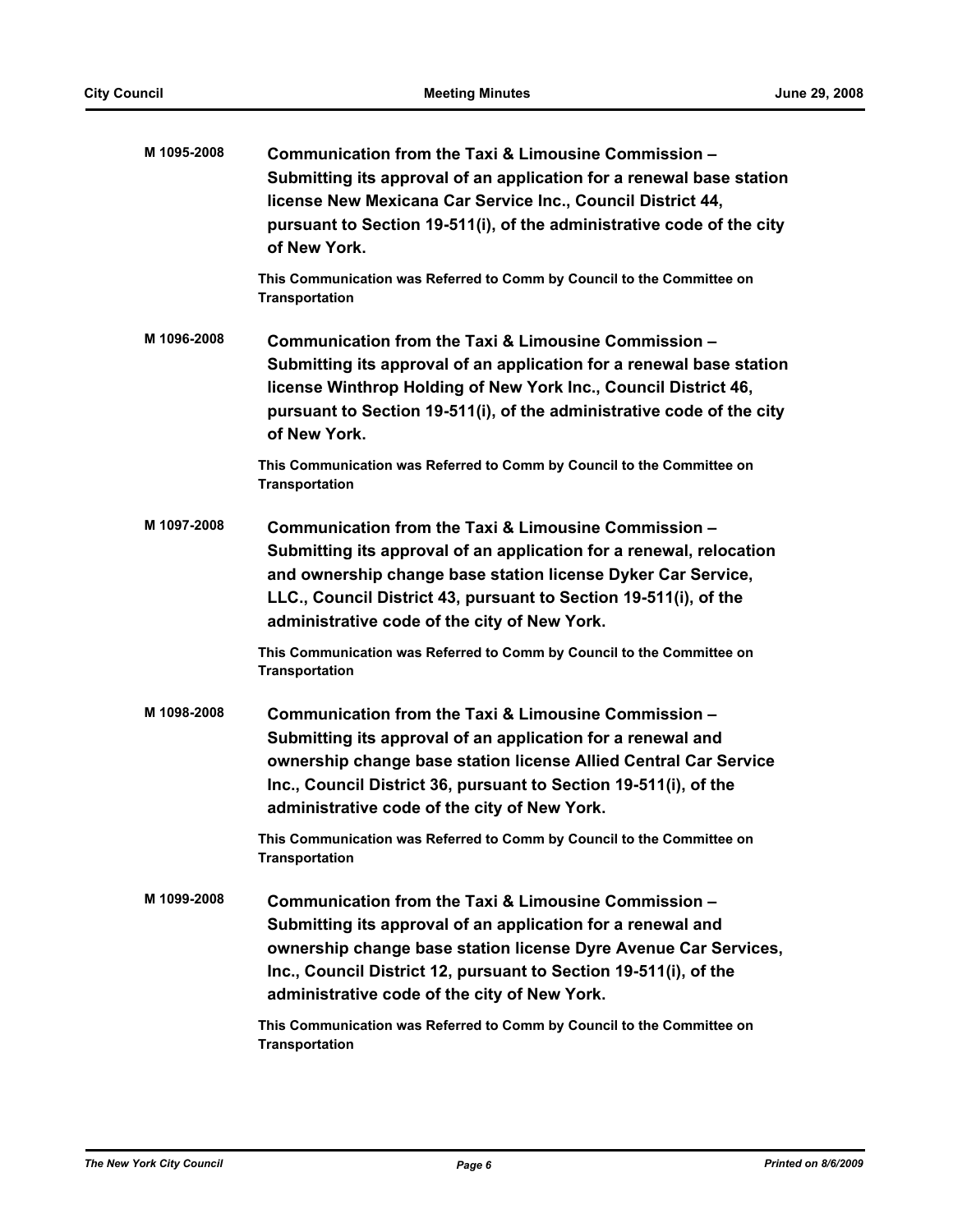|                         | M 1100-2008                                  | Communication from the Taxi & Limousine Commission -<br>Submitting its approval of an application for a renewal and<br>ownership change base station license Mexicanos DF Car<br>Services, Inc., Council District 21, pursuant to Section 19-511(i), of<br>the administrative code of the city of New York. |  |
|-------------------------|----------------------------------------------|-------------------------------------------------------------------------------------------------------------------------------------------------------------------------------------------------------------------------------------------------------------------------------------------------------------|--|
|                         |                                              | This Communication was Referred to Comm by Council to the Committee on<br><b>Transportation</b>                                                                                                                                                                                                             |  |
|                         | M 1101-2008                                  | Communication from the Taxi & Limousine Commission -<br>Submitting its approval of an application for a renewal and<br>ownership change base station license New College Car Service,<br>Inc., Council District 16, pursuant to Section 19-511(i), of the<br>administrative code of the city of New York.   |  |
|                         |                                              | This Communication was Referred to Comm by Council to the Committee on<br><b>Transportation</b>                                                                                                                                                                                                             |  |
|                         | M 1102-2008                                  | Communication from the Taxi & Limousine Commission -<br>Submitting its approval of an application for a relocation base<br>station license Brooklyn Radio Dispatch Inc., Council District 34,<br>pursuant to Section 19-511(i), of the administrative code of the city<br>of New York.                      |  |
|                         |                                              | This Communication was Referred to Comm by Council to the Committee on<br><b>Transportation</b>                                                                                                                                                                                                             |  |
| 6.                      | <b>Petitions and Communications</b>          |                                                                                                                                                                                                                                                                                                             |  |
|                         |                                              | None                                                                                                                                                                                                                                                                                                        |  |
| 7.<br>Land Use Call-Ups |                                              |                                                                                                                                                                                                                                                                                                             |  |
|                         |                                              | None                                                                                                                                                                                                                                                                                                        |  |
| 8.                      | Communication from the Speaker               |                                                                                                                                                                                                                                                                                                             |  |
| 9.                      | <b>Discussion of General Orders</b>          |                                                                                                                                                                                                                                                                                                             |  |
| 10.                     | <b>Reports of Special Committees</b><br>None |                                                                                                                                                                                                                                                                                                             |  |
| 11.                     |                                              | <b>Reports of Standing Committees</b>                                                                                                                                                                                                                                                                       |  |
|                         |                                              | Report of the Committee on Civil Service and Labor                                                                                                                                                                                                                                                          |  |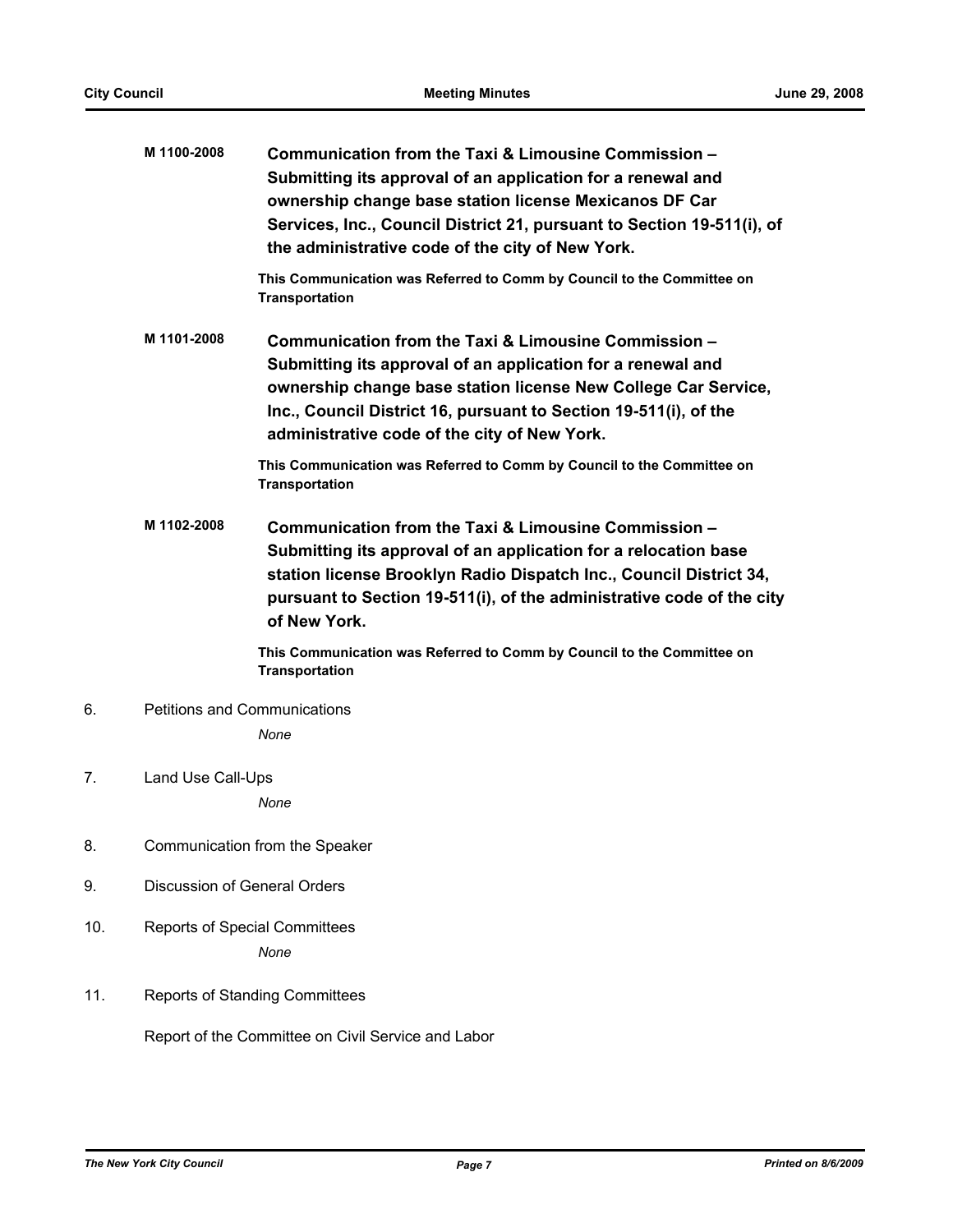# **Int 0702-2008 A Local Law to amend the administrative code of the city of New York, in relation to electronic pay stubs for city employees.**

*Attachments:* Int. No. 702 - 2/13/08, Proposed Int. No. 702-A - 5/20/08, Committee Report 4/28/08, Hearing Testimony 4/28/08, Hearing Transcript 4/28/08, Committee Report 6/24/08, Hearing Transcript 6/24/08, Hearing Transcript - Recessed Stated Meeting 6-23-08, Hearing Transcript - Stated Meeting 6-29-08, Fiscal Impact Statement, Local Law

**A motion was made that this Introduction be Approved by Council approved by Roll Call.**

**Affirmative,** 38 -

Speaker Quinn, Addabbo Jr., Arroyo, Baez, Brewer, Comrie Jr., de Blasio, Dickens, Felder, Fidler, Foster, Garodnick, Gennaro, Gentile, Gioia, Gonzalez, Ignizio, Jackson, James, Katz, Koppell, Lappin, Mark-Viverito, Martinez, McMahon, Mendez, Nelson, Oddo, Palma, Recchia Jr., Reyna, Rivera, Seabrook, Vann, Weprin, White Jr., Yassky and Como

**Negative,** 12 -

Avella, Barron, Dilan, Eugene, Gerson, Liu, Mealy, Monserrate, Sanders Jr., Sears, Stewart and Vacca

**Excused,** 1 -

Vallone Jr.

**Enactment No:** 2008/031

Report of the Committee on Finance

## **Int 0802-2008 A Local Law in relation to changing the days on which the Council can meet to fix the tax rates.**

*Attachments:* Committee Report, Hearing Transcript, Hearing Transcript - Recessed Stated Meeting 6-23-08, Hearing Transcript - Stated Meeting 6-29-08, Fiscal Impact Statement, Local Law

*With Message of Necessity*

#### **A motion was made that this Introduction be Approved by Council approved by Roll Call.**

**Affirmative,** 49 -

Speaker Quinn, Addabbo Jr., Arroyo, Avella, Baez, Barron, Brewer, Comrie Jr., de Blasio, Dickens, Dilan, Eugene, Felder, Fidler, Foster, Garodnick, Gennaro, Gentile, Gerson, Gioia, Gonzalez, Ignizio, Jackson, James, Katz, Koppell, Lappin, Mark-Viverito, Martinez, McMahon, Mealy, Mendez, Monserrate, Nelson, Oddo, Palma, Recchia Jr., Reyna, Rivera, Sanders Jr., Seabrook, Sears, Stewart, Vacca, Vann, Weprin, White Jr., Yassky and Como

**Negative,** 1 -

Liu

**Excused,** 1 -

Vallone Jr.

**Enactment No:** 2008/032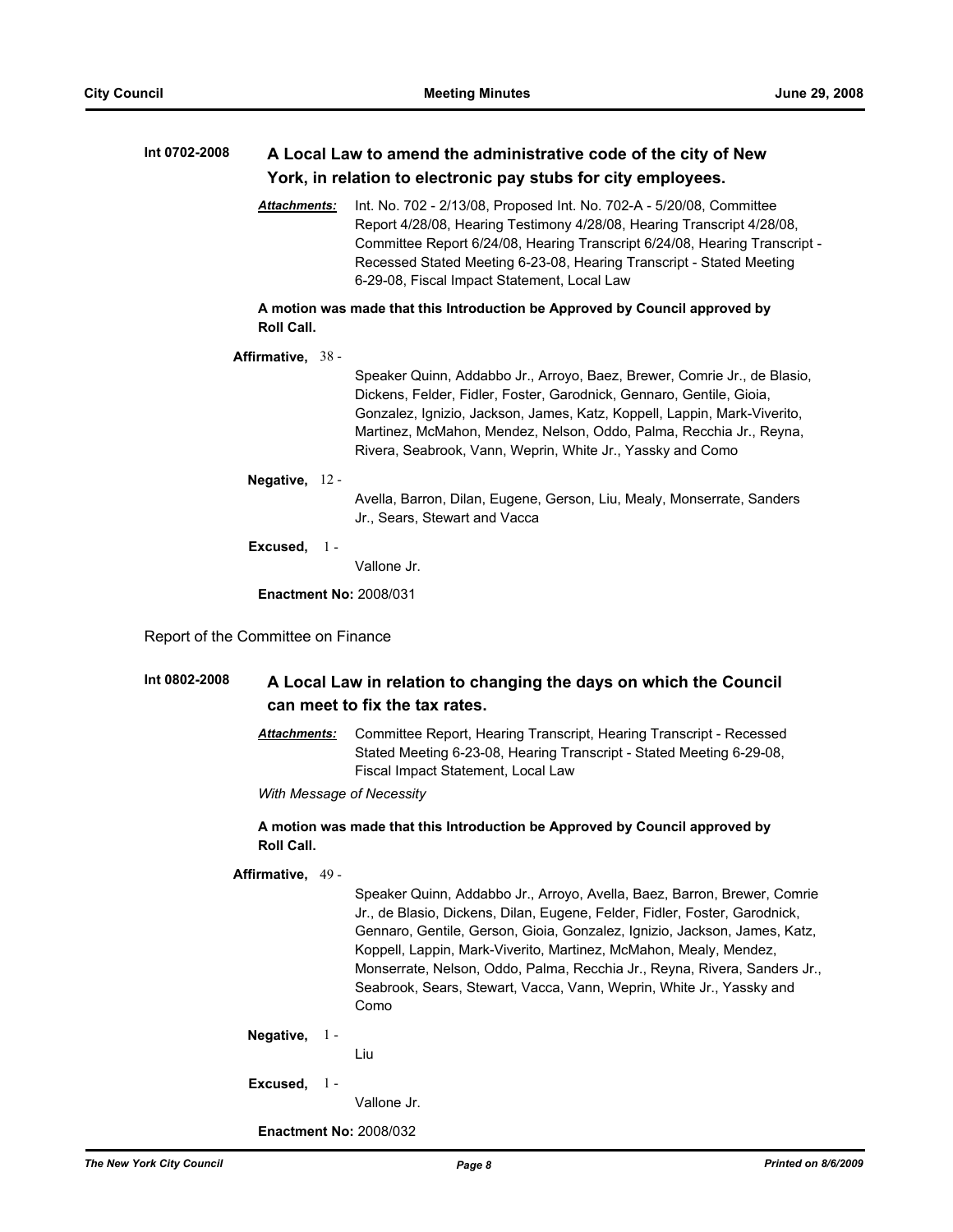# **Res 1503-2008 Resolution approving or disclosing the new designation and changes in the designation of certain organizations to receive funding in the Fiscal 2008 Expense Budget.**

*Attachments:* Committee Report, Hearing Transcript, Hearing Transcript - Recessed Stated Meeting 6-23-08, Hearing Transcript - Stated Meeting 6-29-08

**A motion was made that this Resolution be Approved, by Council approved by consent Roll Call.**

**Res 1504-2008 RESOLUTION COMPUTING AND CERTIFYING BASE PERCENTAGE, CURRENT PERCENTAGE AND CURRENT BASE PROPORTION OF EACH CLASS OF REAL PROPERTY FOR FISCAL 2009 TO THE STATE BOARD OF REAL PROPERTY SERVICES PURSUANT TO SECTION 1803-a OF THE REAL PROPERTY TAX LAW.**

> *Attachments:* Committee Report, Hearing Transcript, Hearing Transcript - Recessed Stated Meeting 6-23-08, Hearing Transcript - Stated Meeting 6-29-08, Res. No. 1504 - Attachments

**A motion was made that this Resolution be Approved, by Council approved by consent Roll Call.**

**Res 1505-2008 RESOLUTION COMPUTING AND CERTIFYING ADJUSTED BASE PROPORTION OF EACH CLASS OF REAL PROPERTY FOR FISCAL 2009 TO THE STATE BOARD OF REAL PROPERTY SERVICES PURSUANT TO SECTION 1803-a OF THE REAL PROPERTY TAX LAW.**

> *Attachments:* Committee Report, Hearing Transcript, Hearing Transcript - Recessed Stated Meeting 6-23-08, Hearing Transcript - Stated Meeting 6-29-08, Res. No. 1505 - Attachments

**A motion was made that this Resolution be Approved, by Council approved by consent Roll Call.**

**LU 0797-2008 Baisley Park Gardens, 125-30 and 120-45 Sutphin Boulevard, Block 12051, Lot 20, Block 12045, Lot 1, Queens, Council District 28**

*Attachments:* Memorandum, Resolution, Hearing Transcript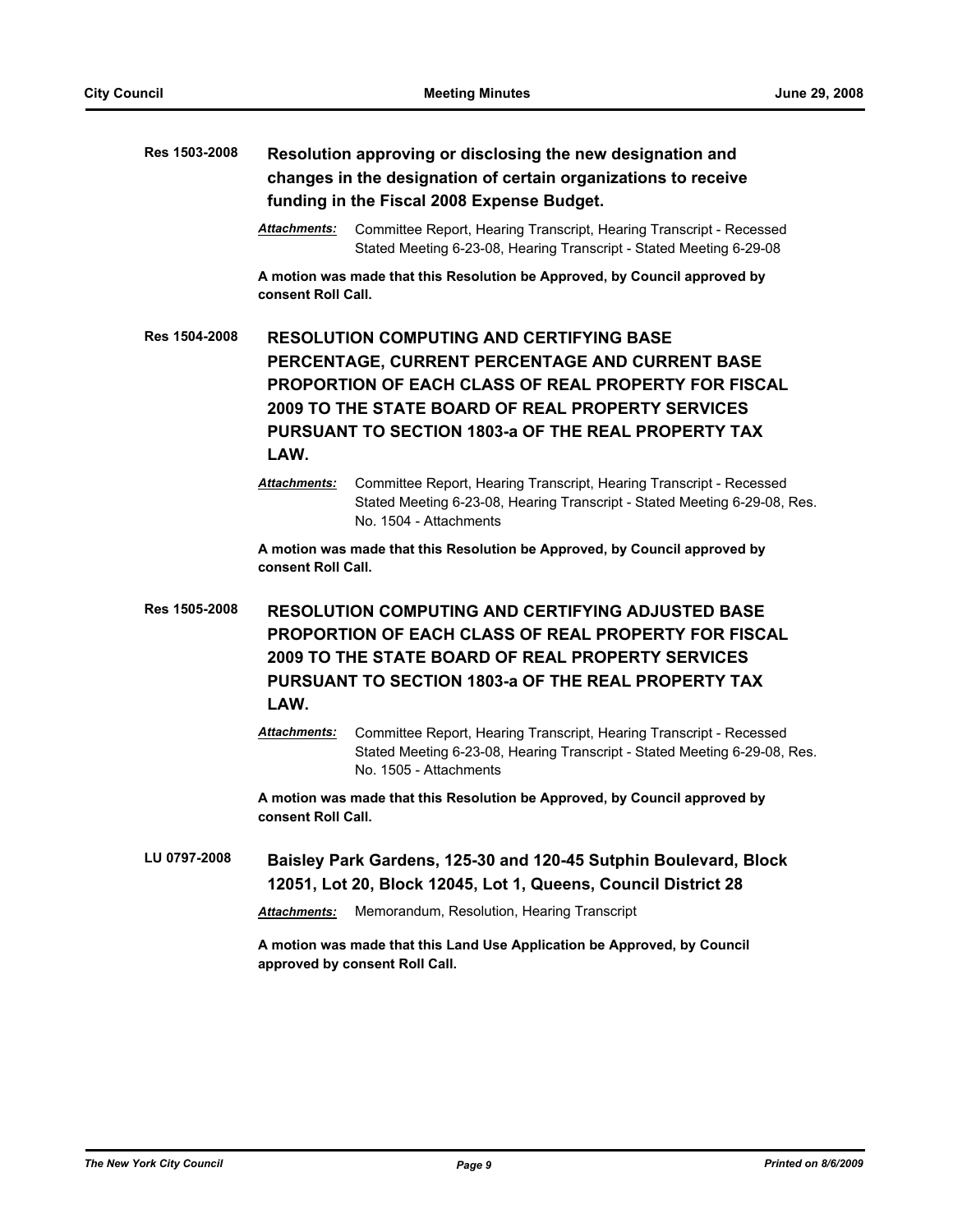| Res 1506-2008                                                                                          | Resolution approving a partial exemption from real property taxes<br>for property located at 125-30 and 120-45 Sutphin Boulevard (Block<br>12051, Lot 20, and Block 12045, Lot 1) Queens, pursuant to Section<br>577 of the Real Property Tax Law (L.U. No. 797).                                                     |                                                                                                                                                                                              |  |
|--------------------------------------------------------------------------------------------------------|-----------------------------------------------------------------------------------------------------------------------------------------------------------------------------------------------------------------------------------------------------------------------------------------------------------------------|----------------------------------------------------------------------------------------------------------------------------------------------------------------------------------------------|--|
|                                                                                                        | <b>Attachments:</b>                                                                                                                                                                                                                                                                                                   | Memorandum, Hearing Transcript - Recessed Stated Meeting 6-23-08,<br>Hearing Transcript - Stated Meeting 6-29-08                                                                             |  |
|                                                                                                        | consent Roll Call.                                                                                                                                                                                                                                                                                                    | A motion was made that this Resolution be Approved, by Council approved by                                                                                                                   |  |
| LU 0814-2008                                                                                           |                                                                                                                                                                                                                                                                                                                       | Courtland Corners II, Block 2408, Lots 1, 2, 5, 6, 7, 8, 9, 10, 12, 13, 14,<br>20, 25, 27, 28, 29, 31 and part of Lot 16 (part of tentative Lot 1),<br><b>Bronx, Council District No. 17</b> |  |
|                                                                                                        | Attachments:                                                                                                                                                                                                                                                                                                          | Memorandum, Resolution, Hearing Transcript                                                                                                                                                   |  |
|                                                                                                        |                                                                                                                                                                                                                                                                                                                       | A motion was made that this Land Use Application be Approved, by Council<br>approved by consent Roll Call.                                                                                   |  |
| Res 1507-2008                                                                                          | Resolution approving a full exemption from real property taxes for<br>property located at (Block 2408, Lots 1, 2, 5, 6, 7, 8, 9, 10, 12, 13, 14,<br>20, 25, 27, 28, 29, 31, and part of Lot 16 (part tentative Lot 1) Bronx,<br>pursuant to Section 577 of the Real Property Tax Law<br>(Preconsidered L.U. No. 814). |                                                                                                                                                                                              |  |
|                                                                                                        | <b>Attachments:</b>                                                                                                                                                                                                                                                                                                   | Memorandum, Hearing Transcript - Recessed Stated Meeting 6-23-08,<br>Hearing Transcript - Stated Meeting 6-29-08                                                                             |  |
|                                                                                                        | consent Roll Call.                                                                                                                                                                                                                                                                                                    | A motion was made that this Resolution be Approved, by Council approved by                                                                                                                   |  |
| LU 0815-2008                                                                                           |                                                                                                                                                                                                                                                                                                                       | New Foundations Program, POKO South Bronx Condominiums I,<br>1434-8 Morris Avenue, Bronx, Council District No. 16                                                                            |  |
|                                                                                                        | <b>Attachments:</b>                                                                                                                                                                                                                                                                                                   | Memorandum, Resolution, Hearing Transcript                                                                                                                                                   |  |
|                                                                                                        |                                                                                                                                                                                                                                                                                                                       | A motion was made that this Land Use Application be Approved, by Council<br>approved by consent Roll Call.                                                                                   |  |
| Res 1508-2008<br>pursuant to Section 696 of the General Municipal Law<br>(Preconsidered L.U. No. 815). |                                                                                                                                                                                                                                                                                                                       | Resolution approving an exemption from real property taxes for<br>property located at 1434-8 Morris Avenue (Block, Lot), The Bronx,                                                          |  |
|                                                                                                        | Attachments:                                                                                                                                                                                                                                                                                                          | Memorandum, Hearing Transcript - Recessed Stated Meeting 6-23-08,<br>Hearing Transcript - Stated Meeting 6-29-08                                                                             |  |
|                                                                                                        | A motion was made that this Resolution be Approved, by Council approved by<br>consent Roll Call.                                                                                                                                                                                                                      |                                                                                                                                                                                              |  |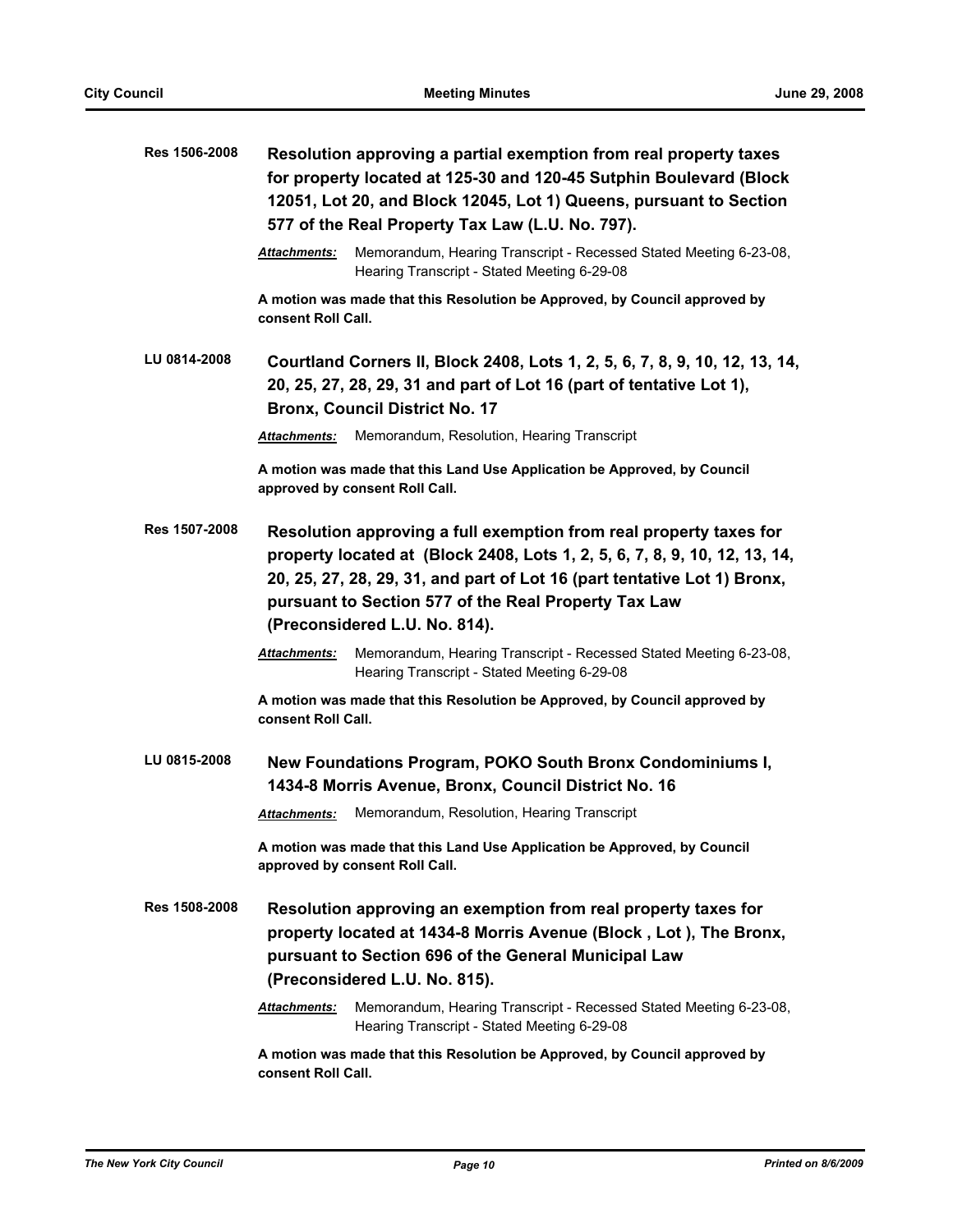| LU 0816-2008  | Section 202 Supportive Housing Program for the Elderly, Council                                                                                                                                                                                                                                                                                                                      |
|---------------|--------------------------------------------------------------------------------------------------------------------------------------------------------------------------------------------------------------------------------------------------------------------------------------------------------------------------------------------------------------------------------------|
|               | Towers V, 2228 Givan Avenue, The Bronx, Council District No. 12.                                                                                                                                                                                                                                                                                                                     |
|               | Memorandum, Resolution, Hearing Transcript<br><b>Attachments:</b>                                                                                                                                                                                                                                                                                                                    |
|               | A motion was made that this Land Use Application be Approved, by Council<br>approved by consent Roll Call.                                                                                                                                                                                                                                                                           |
| Res 1509-2008 | Resolution approving a partial exemption from real property taxes<br>for property located at 2228 Givan Avenue (Block 5141, Lot 260)<br>The Bronx, pursuant to Section 422 of the Real Property Tax Law<br>(Preconsidered L.U. No. 816).                                                                                                                                             |
|               | Memorandum, Hearing Transcript - Recessed Stated Meeting 6-23-08,<br><b>Attachments:</b><br>Hearing Transcript - Stated Meeting 6-29-08                                                                                                                                                                                                                                              |
|               | A motion was made that this Resolution be Approved, by Council approved by<br>consent Roll Call.                                                                                                                                                                                                                                                                                     |
| M 1020-2008   | <b>Communication from the Mayor-Submitting the Expense Revenue</b><br>Contract Budget, for Fiscal Year 2009, pursuant to Section 249 of<br>the New York City Charter.                                                                                                                                                                                                                |
|               | <b>Attachments:</b><br>Hearing Transcript, Hearing Transcript - Recessed Stated Meeting 6-23-08,<br>Hearing Transcript - Stated Meeting 5/14/08, Hearing Transcript - Stated<br>Meeting 6/29/08                                                                                                                                                                                      |
|               | A motion was made that this Mayor's Message be Approved, by Council approved<br>by consent Roll Call.                                                                                                                                                                                                                                                                                |
| Res 1510-2008 | <b>RESOLUTION TO ADOPT A BUDGET APPROPRIATING THE</b><br>AMOUNTS NECESSARY FOR THE SUPPORT OF THE<br><b>GOVERNMENT OF THE CITY OF NEW YORK AND THE COUNTIES</b><br>THEREIN AND FOR THE PAYMENT OF INDEBTEDNESS<br>THEREOF, FOR THE FISCAL YEAR BEGINNING ON JULY 1, 2008<br>AND ENDING ON JUNE 30, 2009 IN ACCORDANCE WITH THE<br>PROVISIONS OF THE CHARTER OF THE CITY OF NEW YORK. |
|               | Attachments:<br>Hearing Transcript, Hearing Transcript - Recessed Stated Meeting 6-23-08,<br>Hearing Transcript - Stated Meeting 6-29-08                                                                                                                                                                                                                                             |
|               | A motion was made that this Resolution be Approved, by Council approved by<br>consent Roll Call.                                                                                                                                                                                                                                                                                     |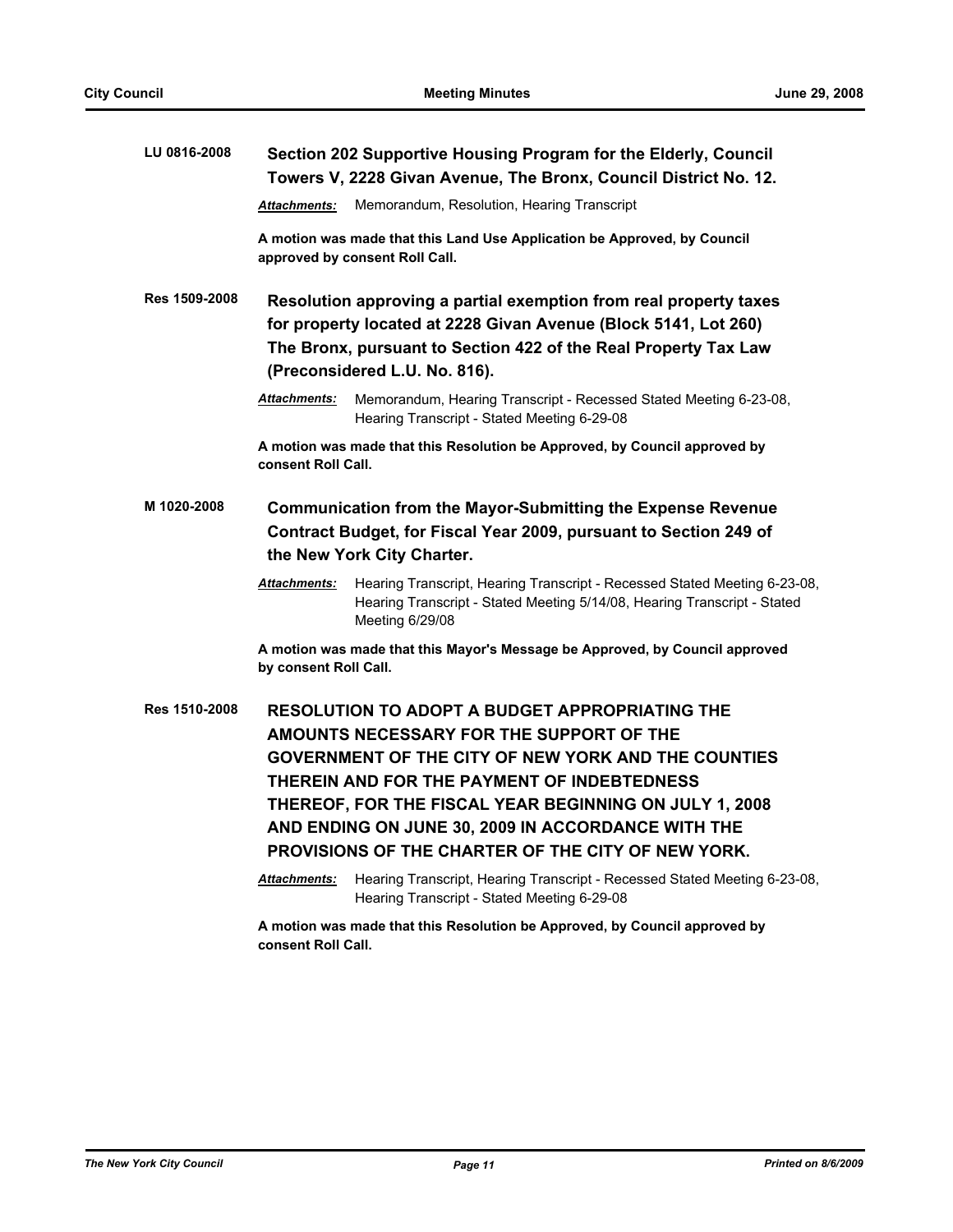# **Res 1511-2008 RESOLUTION TO ADOPT A CONTRACT BUDGET SETTING FORTH, BY AGENCY, CATEGORIES OF CONTRACTUAL SERVICES FOR WHICH APPROPRIATIONS HAD BEEN PROPOSED FOR THE FISCAL YEAR BEGINNING ON JULY 1, 2008 AND ENDING ON JUNE 30, 2009, IN ACCORDANCE WITH THE PROVISIONS OF THE CHARTER OF THE CITY OF NEW YORK.**

*Attachments:* Hearing Transcript, Hearing Transcript - Recessed Stated Meeting 6-23-08, Hearing Transcript - Stated Meeting 6-29-08

**A motion was made that this Resolution be Approved, by Council approved by consent Roll Call.**

**M 1021-2008 Communication from the Mayor-Submitting the Executive Capital Budget for Fiscal Year 2009, pursuant to Section 249 of the New York City Charter.**

> *Attachments:* Hearing Transcript, Hearing Transcript - Recessed Stated Meeting 6-23-08, Hearing Transcript - Stated Meeting 5/14/08, Hearing Transcript - Stated Meeting 6/29/08

**A motion was made that this Mayor's Message be Approved, by Council approved by Roll Call.**

#### **Affirmative,** 49 -

Speaker Quinn, Addabbo Jr., Arroyo, Avella, Baez, Brewer, Comrie Jr., de Blasio, Dickens, Dilan, Eugene, Felder, Fidler, Foster, Garodnick, Gennaro, Gentile, Gerson, Gioia, Gonzalez, Ignizio, Jackson, James, Katz, Koppell, Lappin, Liu, Mark-Viverito, Martinez, McMahon, Mealy, Mendez, Monserrate, Nelson, Oddo, Palma, Recchia Jr., Reyna, Rivera, Sanders Jr., Seabrook, Sears, Stewart, Vacca, Vann, Weprin, White Jr., Yassky and Como

### **Negative,** 1 -

Barron

#### **Excused,** 1 -

Vallone Jr.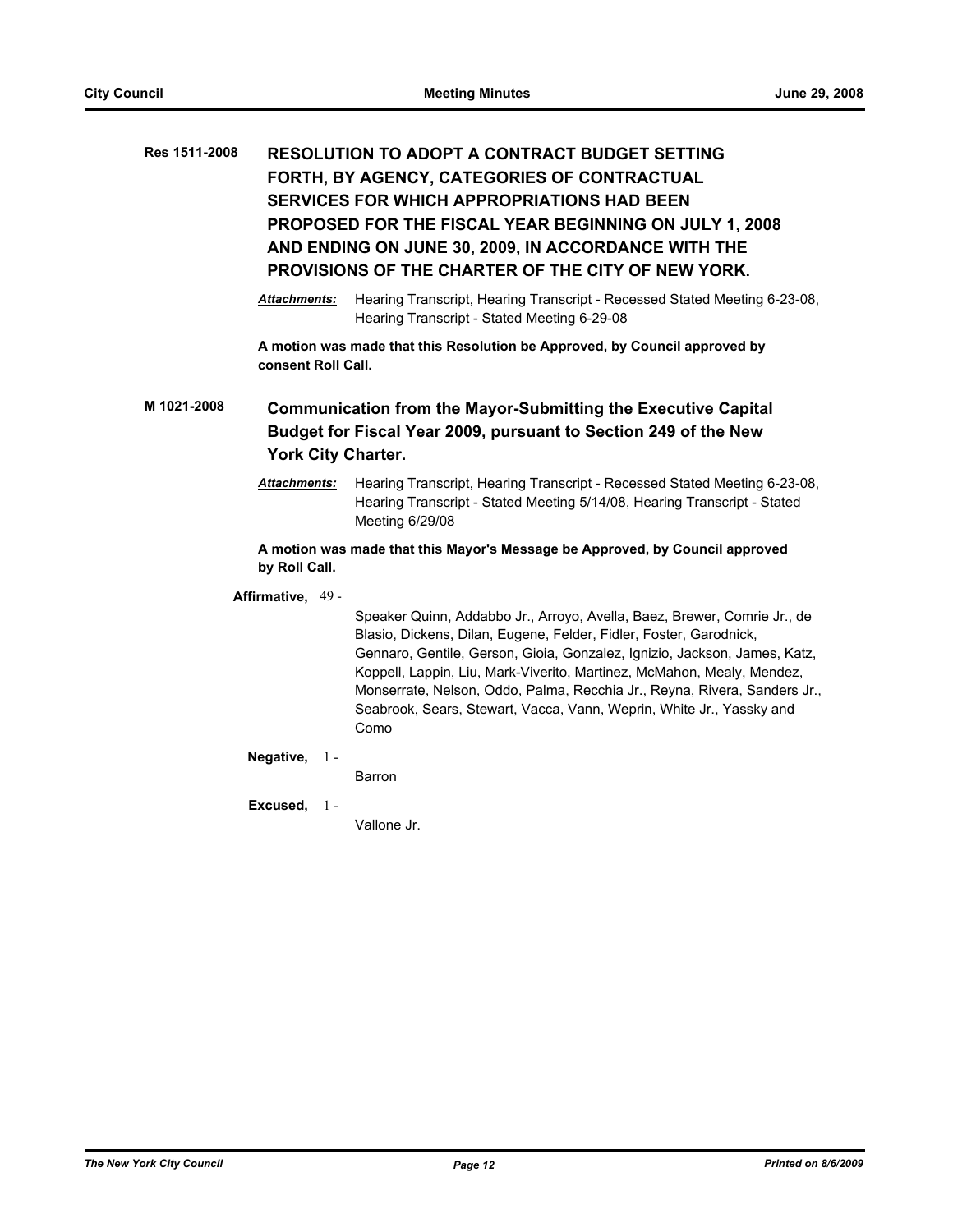**Res 1512-2008 RESOLUTION BY THE New York CITY COUNCIL PURSUANT TO SECTION 254 OF THE NEW YORK CITY CHARTER, THAT THE CAPITAL BUDGET FOR FISCAL YEAR 2009 AND CAPITAL PROGRAM, BEING THE EXECUTIVE CAPITAL BUDGET FOR FISCAL YEAR 2009 AND PROGRAM AS SUBMITTED BY THE MAYOR AND BY THE BOROUGH PRESIDENTS PURSUANT TO SECTION 249 OF THE NEW YORK CITY CHARTER, INCLUDING RESCINDMENT OF AMOUNTS FROM PRIOR CAPITAL BUDGETS, BE AND THE SAME ARE HEREBY APPROVED IN ACCORDANCE WITH THE FOLLOWING SCHEDULE OF CHANGES (RESOLUTION A)**

> *Attachments:* Hearing Transcript, Hearing Transcript - Recessed Stated Meeting 6-23-08, Hearing Transcript - Stated Meeting 6-29-08

**A motion was made that this Resolution be Approved, by Council approved by Roll Call.**

**Affirmative,** 49 -

Speaker Quinn, Addabbo Jr., Arroyo, Avella, Baez, Brewer, Comrie Jr., de Blasio, Dickens, Dilan, Eugene, Felder, Fidler, Foster, Garodnick, Gennaro, Gentile, Gerson, Gioia, Gonzalez, Ignizio, Jackson, James, Katz, Koppell, Lappin, Liu, Mark-Viverito, Martinez, McMahon, Mealy, Mendez, Monserrate, Nelson, Oddo, Palma, Recchia Jr., Reyna, Rivera, Sanders Jr., Seabrook, Sears, Stewart, Vacca, Vann, Weprin, White Jr., Yassky and Como

**Negative,** 1 -

- Barron
- **Excused,** 1 -

Vallone Jr.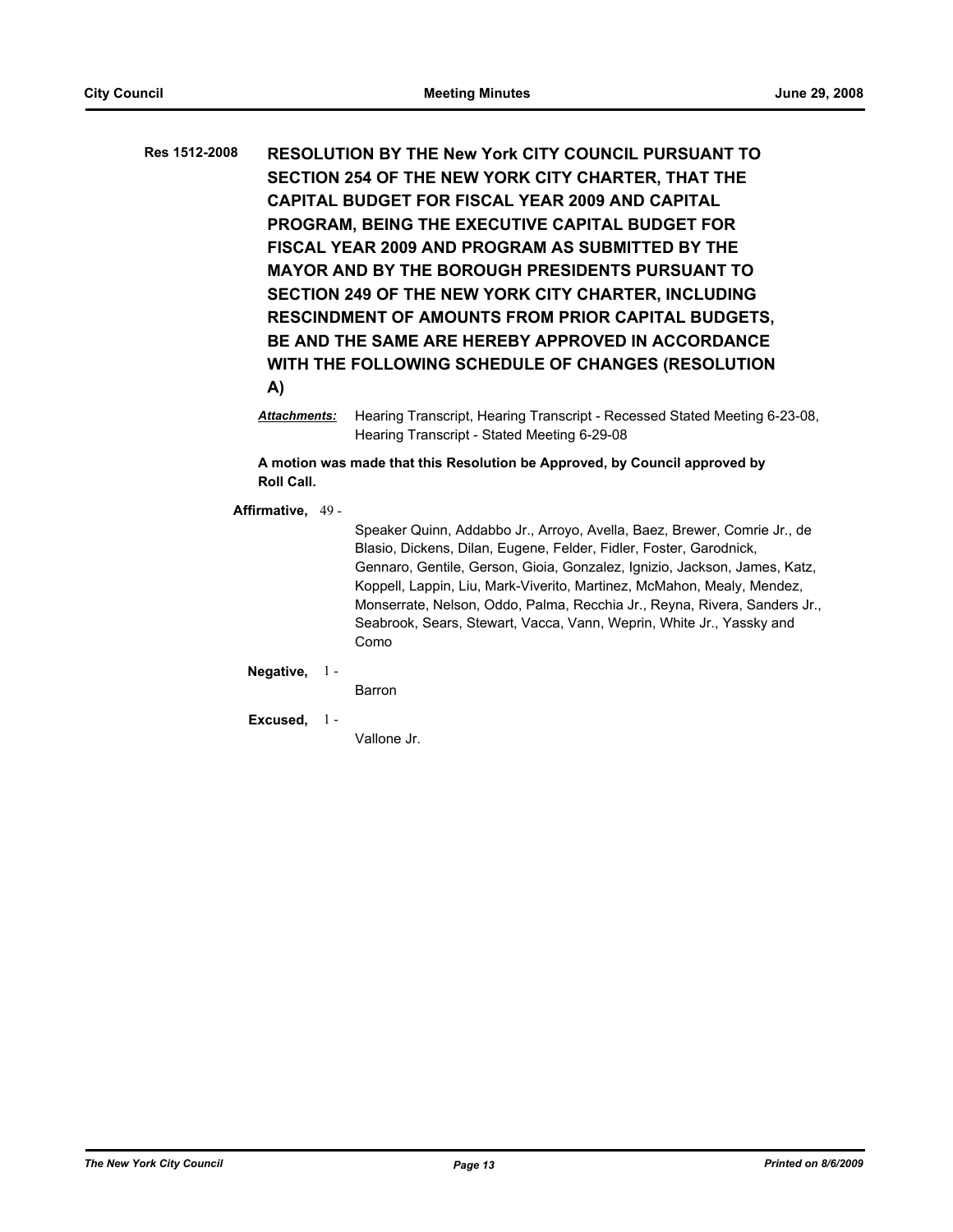**Res 1513-2008 RESOLUTION BY THE NEW YORK CITY COUNCIL PURSUANT TO SECTION 254 OF THE NEW YORK CITY CHARTER, THAT THE CAPITAL BUDGET FOR FISCAL YEAR 2009 AND CAPITAL PROGRAM FOR THE ENSUING THREE YEARS, AS SET FORTH IN THE EXECUTIVE CAPITAL BUDGET FOR THE FISCAL YEAR 2009 AND CAPITAL PROGRAM AS SUBMITTED BY THE MAYOR AS AUGMENTED BY THE BOROUGH PRESIDENTS PURSUANT TO SECTION 249 OF THE NEW YORK CITY CHARTER, AND AMENDED BY THE SCHEDULE OF CHANGES APPROVED UNDER RESOLUTION A, INCLUDING AMOUNTS REALLOCATED BY THE RESCINDMENT OF AMOUNTS FROM PRIOR CAPITAL BUDGET APPROPRIATIONS, IS HEREBY ADOPTED IN THE TOTAL AMOUNTS AS FOLLOWS. (RESOLUTION B).**

> *Attachments:* Hearing Transcript, Hearing Transcript - Recessed Stated Meeting 6-23-08, Hearing Transcript - Stated Meeting 6-29-08

**A motion was made that this Resolution be Approved, by Council approved by Roll Call.**

**Affirmative,** 49 -

Speaker Quinn, Addabbo Jr., Arroyo, Avella, Baez, Brewer, Comrie Jr., de Blasio, Dickens, Dilan, Eugene, Felder, Fidler, Foster, Garodnick, Gennaro, Gentile, Gerson, Gioia, Gonzalez, Ignizio, Jackson, James, Katz, Koppell, Lappin, Liu, Mark-Viverito, Martinez, McMahon, Mealy, Mendez, Monserrate, Nelson, Oddo, Palma, Recchia Jr., Reyna, Rivera, Sanders Jr., Seabrook, Sears, Stewart, Vacca, Vann, Weprin, White Jr., Yassky and Como

### **Negative,** 1 -

Barron

### **Excused,** 1 -

Vallone Jr.

**M 1022-2008 Communication from the Mayor-Submitting the Proposed City Fiscal Year 2008 Community Development Program, the Proposed CFY'09 Budget, the Proposed Reallocations-the CD XXXIV Funds, Proposed CD XXXV Statement of Objectives and Budget, dated May 1, 2008.**

> *Attachments:* Hearing Transcript, Hearing Transcript - Recessed Stated Meeting 6-23-08, Hearing Transcript - Stated Meeting 5/14/08, Hearing Transcript - Stated Meeting 6/29/08

**A motion was made that this Mayor's Message be Approved, by Council approved by Roll Call.**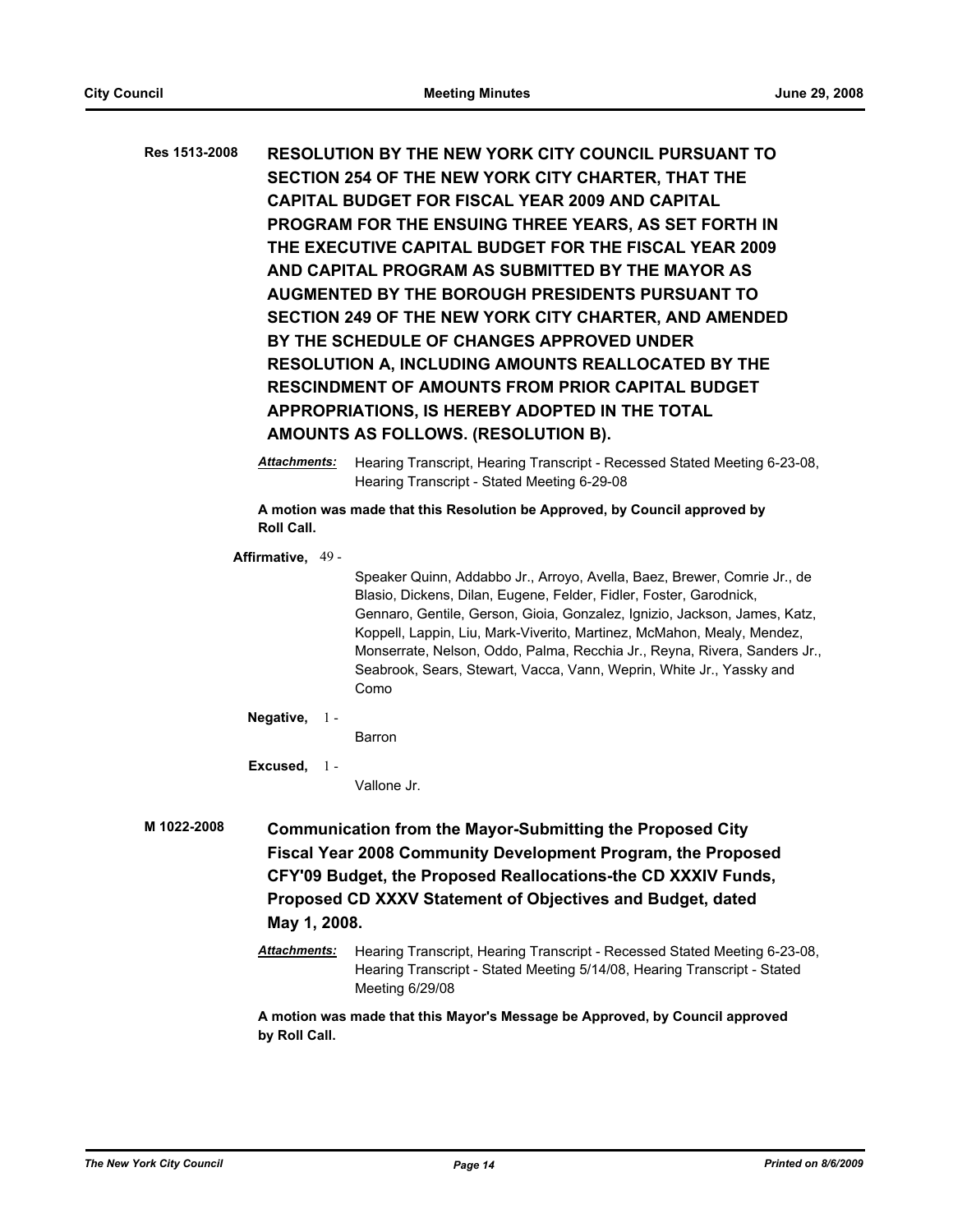**Affirmative,** 49 -

Speaker Quinn, Addabbo Jr., Arroyo, Avella, Baez, Brewer, Comrie Jr., de Blasio, Dickens, Dilan, Eugene, Felder, Fidler, Foster, Garodnick, Gennaro, Gentile, Gerson, Gioia, Gonzalez, Ignizio, Jackson, James, Katz, Koppell, Lappin, Liu, Mark-Viverito, Martinez, McMahon, Mealy, Mendez, Monserrate, Nelson, Oddo, Palma, Recchia Jr., Reyna, Rivera, Sanders Jr., Seabrook, Sears, Stewart, Vacca, Vann, Weprin, White Jr., Yassky and Como

**Negative,** 1 -

Barron

**Excused,** 1 -

Vallone Jr.

# **Res 1514-2008 RESOLUTION APPROVING THE FISCAL YEAR 2009 COMMUNITY DEVELOPMENT PROGRAM, REALLOCATION OF THIRTY FOURTH YEAR COMMUNITY DEVELOPMENT FUNDS, AND THE PROPOSED THIRTY FIFTH YEAR COMMUNITY DEVELOPMENT PROGRAM**

*Attachments:* Hearing Transcript, Hearing Transcript - Recessed Stated Meeting 6-23-08, Hearing Transcript - Stated Meeting 6-29-08

**A motion was made that this Resolution be Approved, by Council approved by Roll Call.**

**Affirmative,** 49 -

Speaker Quinn, Addabbo Jr., Arroyo, Avella, Baez, Brewer, Comrie Jr., de Blasio, Dickens, Dilan, Eugene, Felder, Fidler, Foster, Garodnick, Gennaro, Gentile, Gerson, Gioia, Gonzalez, Ignizio, Jackson, James, Katz, Koppell, Lappin, Liu, Mark-Viverito, Martinez, McMahon, Mealy, Mendez, Monserrate, Nelson, Oddo, Palma, Recchia Jr., Reyna, Rivera, Sanders Jr., Seabrook, Sears, Stewart, Vacca, Vann, Weprin, White Jr., Yassky and Como

#### **Negative,** 1 -

Barron

**Excused,** Vallone Jr.  $1 -$ 

# **M 1080-2008 Proposed 2008 Amendment to the 2005-2009 Five-Year Capital Plan.**

*Attachments:* Res. No. 1515, Committee Report, Hearing Transcript, Hearing Transcript - Recessed Stated Meeting 6-23-08, Hearing Transcript - Stated Meeting 6-29-08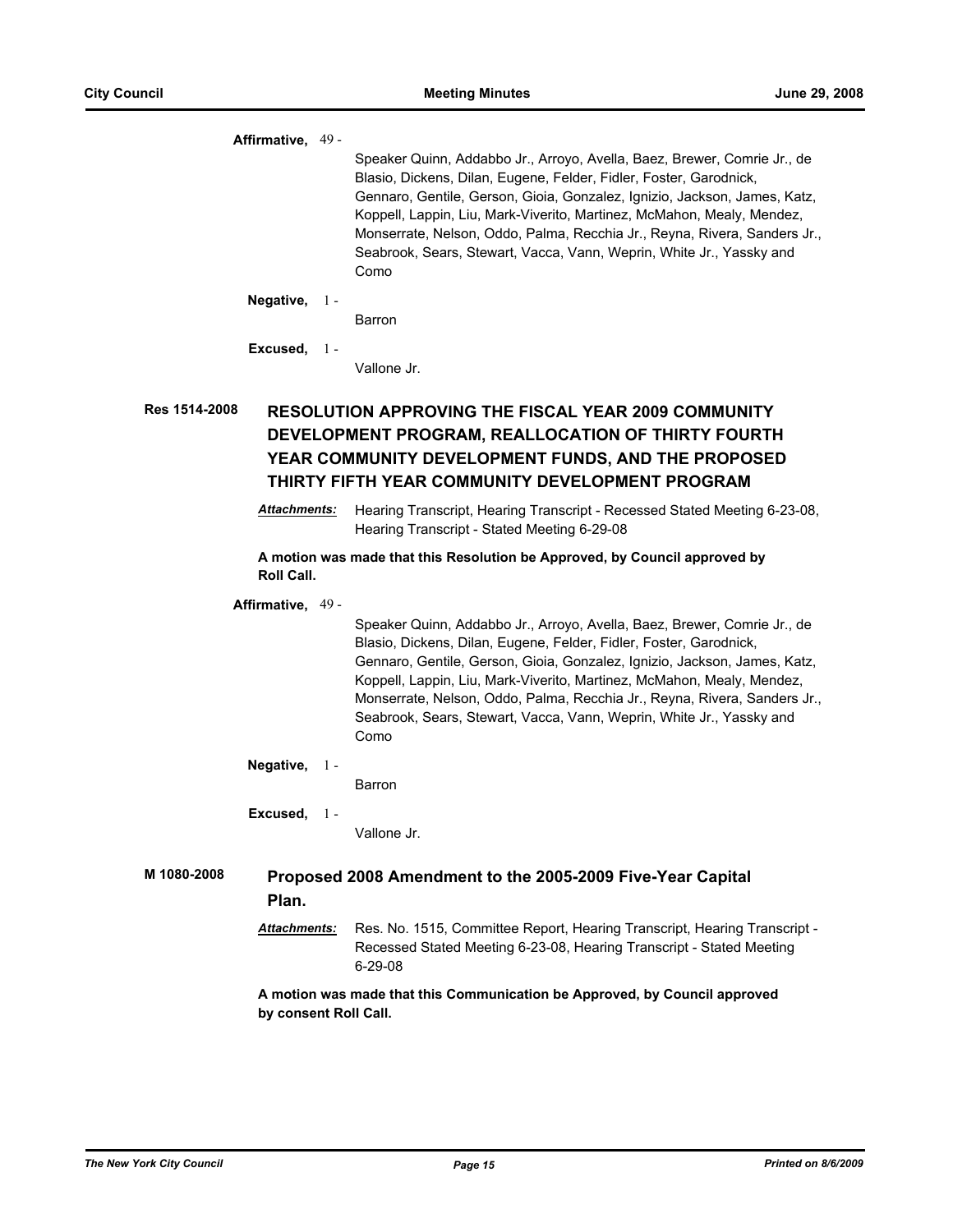| Res 1515-2008 |                                                                                                                                                                                                                                                               | RESOLUTION APPROVING, PURSUANT TO SECTION 2590-p OF<br>THE STATE EDUCATION LAW AND PARAGRAPH(1)(a) OF THE<br>MEMORANDUM OF UNDERSTANDING, DATED JUNE 24, 2004,<br>AMONG THE MAYOR, THE SPEAKER AND THE CHANCELLOR,<br>THE AMENDMENT TO THE FIVE YEAR EDUCATIONAL FACILITIES<br><b>CAPITAL PLAN FOR 2005 - 2009 SUBMITTED BY THE</b><br><b>CHANCELLOR IN A COMMUNICATION DATED JUNE 23, 2008.</b> |  |
|---------------|---------------------------------------------------------------------------------------------------------------------------------------------------------------------------------------------------------------------------------------------------------------|--------------------------------------------------------------------------------------------------------------------------------------------------------------------------------------------------------------------------------------------------------------------------------------------------------------------------------------------------------------------------------------------------|--|
|               | <b>Attachments:</b>                                                                                                                                                                                                                                           | Committee Report, Hearing Transcript, Hearing Transcript - Recessed<br>Stated Meeting 6-23-08, Hearing Transcript - Stated Meeting 6-29-08                                                                                                                                                                                                                                                       |  |
|               | consent Roll Call.                                                                                                                                                                                                                                            | A motion was made that this Resolution be Approved, by Council approved by                                                                                                                                                                                                                                                                                                                       |  |
| M 1103-2008   | Report of the Committee on Finance in favor of approving a<br>resolution of the Council of the City of New York fixing the tax rate<br>for the Fiscal Year 2009, adopted June 29, 2008 upon the<br>recommendation of the Committee on Finance of the Council. |                                                                                                                                                                                                                                                                                                                                                                                                  |  |
|               | <b>Attachments:</b>                                                                                                                                                                                                                                           | Res. No. 1516, Hearing Transcript, Hearing Transcript - Recessed Stated<br>Meeting 6-23-08, Hearing Transcript - Stated Meeting 6-29-08, Complete<br>Package - Report and Resolution                                                                                                                                                                                                             |  |
|               | by consent Roll Call.                                                                                                                                                                                                                                         | A motion was made that this Communication be Approved, by Council approved                                                                                                                                                                                                                                                                                                                       |  |
| Res 1516-2008 |                                                                                                                                                                                                                                                               | Report of the Committee on Finance in favor of approving a<br>resolution of the Council of the City of New York fixing the tax rate<br>for the Fiscal Year 2009, adopted June 29, 2008 upon the<br>recommendation of the Committee on Finance of the Council.                                                                                                                                    |  |
|               | <b>Attachments:</b>                                                                                                                                                                                                                                           | Committee Report, Res. No. 1516, Hearing Transcript, Hearing Transcript -<br>Recessed Stated Meeting 6-23-08, Hearing Transcript - Stated Meeting<br>6-29-08, Complete Package - Report and Resolution                                                                                                                                                                                           |  |
|               | consent Roll Call.                                                                                                                                                                                                                                            | A motion was made that this Resolution be Approved, by Council approved by                                                                                                                                                                                                                                                                                                                       |  |
| M 1081-2008   | Transfer City funds between various agencies in Fiscal Year 2008<br>to implement changes to the City's expense budget. (MN -5)                                                                                                                                |                                                                                                                                                                                                                                                                                                                                                                                                  |  |
|               | <b>Attachments:</b>                                                                                                                                                                                                                                           | Committee Report, Res. No. 1517, Hearing Transcript, Hearing Transcript -<br>Recessed Stated Meeting 6-23-08, Hearing Transcript - Stated Meeting<br>$6 - 29 - 08$                                                                                                                                                                                                                               |  |
|               | by consent Roll Call.                                                                                                                                                                                                                                         | A motion was made that this Communication be Approved, by Council approved                                                                                                                                                                                                                                                                                                                       |  |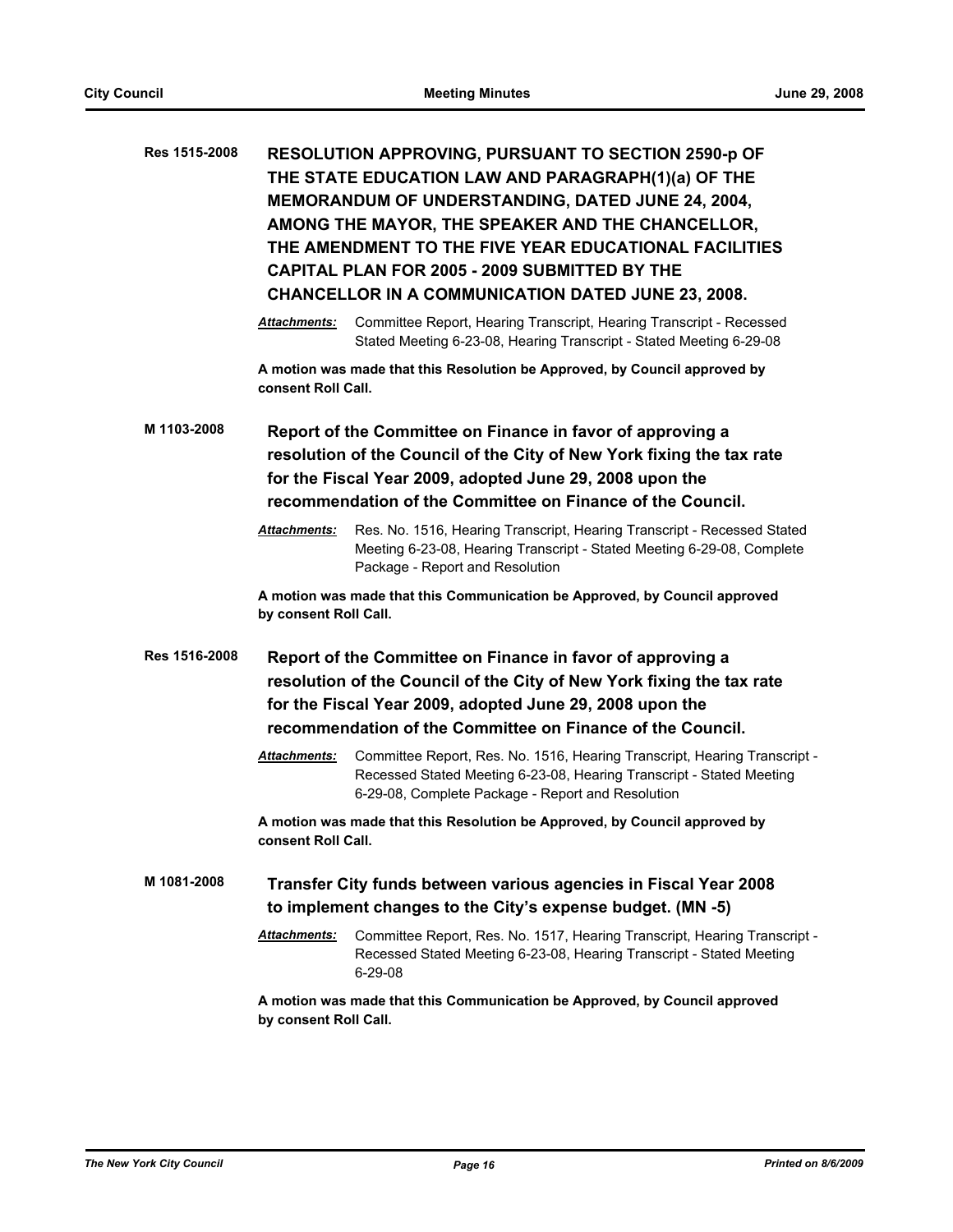| Res 1517-2008 | <b>RESOLUTION APPROVING THE MODIFICATION (MN-5) OF UNITS</b><br>OF APPROPRIATION AND THE TRANSFER OF CITY FUNDS<br>BETWEEN AGENCIES PROPOSED BY THE MAYOR PURSUANT<br>TO SECTION 107(b) OF THE CHARTER OF THE CITY OF NEW<br>YORK. |                                                                                                                                                                                                            |  |
|---------------|------------------------------------------------------------------------------------------------------------------------------------------------------------------------------------------------------------------------------------|------------------------------------------------------------------------------------------------------------------------------------------------------------------------------------------------------------|--|
|               | <b>Attachments:</b>                                                                                                                                                                                                                | Committee Report, Hearing Transcript, Hearing Transcript - Recessed<br>Stated Meeting 6-23-08, Hearing Transcript - Stated Meeting 6-29-08                                                                 |  |
|               | consent Roll Call.                                                                                                                                                                                                                 | A motion was made that this Resolution be Approved, by Council approved by                                                                                                                                 |  |
| M 1082-2008   | Appropriation of new revenues of \$69.4 million in Fiscal Year 2008.<br>$(MN-6)$                                                                                                                                                   |                                                                                                                                                                                                            |  |
|               | Attachments:                                                                                                                                                                                                                       | Committee Report, Fiscal Impact Statement, Res. No. 1518, Hearing<br>Transcript, Hearing Transcript - Recessed Stated Meeting 6-23-08, Hearing<br>Transcript - Stated Meeting 6-29-08                      |  |
|               | by consent Roll Call.                                                                                                                                                                                                              | A motion was made that this Communication be Approved, by Council approved                                                                                                                                 |  |
| Res 1518-2008 | <b>RESOLUTION APPROVING A MODIFICATION PURSUANT TO</b><br>SECTION 107(E) OF THE CHARTER OF THE CITY OF NEW YORK.                                                                                                                   |                                                                                                                                                                                                            |  |
|               | <b>Attachments:</b>                                                                                                                                                                                                                | Committee Report, Fiscal Impact Statement, Hearing Transcript, Hearing<br>Transcript - Recessed Stated Meeting 6-23-08, Hearing Transcript - Stated<br>Meeting 6-29-08                                     |  |
|               | consent Roll Call.                                                                                                                                                                                                                 | A motion was made that this Resolution be Approved, by Council approved by                                                                                                                                 |  |
| M 0912-2008   |                                                                                                                                                                                                                                    | <b>Communication from the Mayor - Submitting Financial Plan Detail</b><br>and Summary Book, Volumes I and II for Fiscal Years 2008-2012,<br>pursuant to Sections 101 and 213 of the New York City Charter. |  |
|               | <b>Attachments:</b>                                                                                                                                                                                                                | Hearing Transcript, Hearing Transcript - Recessed Stated Meeting 6-23-08,<br>Hearing Transcript - Stated Meeting 6-29-08                                                                                   |  |
|               | consent Roll Call.                                                                                                                                                                                                                 | A motion was made that this Mayor's Message be Filed by Council approved by                                                                                                                                |  |
| M 0913-2008   |                                                                                                                                                                                                                                    | <b>Communication from the Mayor - Submitting Preliminary Expense</b><br>Budget for Fiscal Year 2009, pursuant to Sections 225 and 236 of<br>the New York City Charter.                                     |  |
|               | <u> Attachments:</u>                                                                                                                                                                                                               | Hearing Transcript, Hearing Transcript - Recessed Stated Meeting 6-23-08,<br>Hearing Transcript - Stated Meeting 6-29-08                                                                                   |  |
|               | consent Roll Call.                                                                                                                                                                                                                 | A motion was made that this Mayor's Message be Filed by Council approved by                                                                                                                                |  |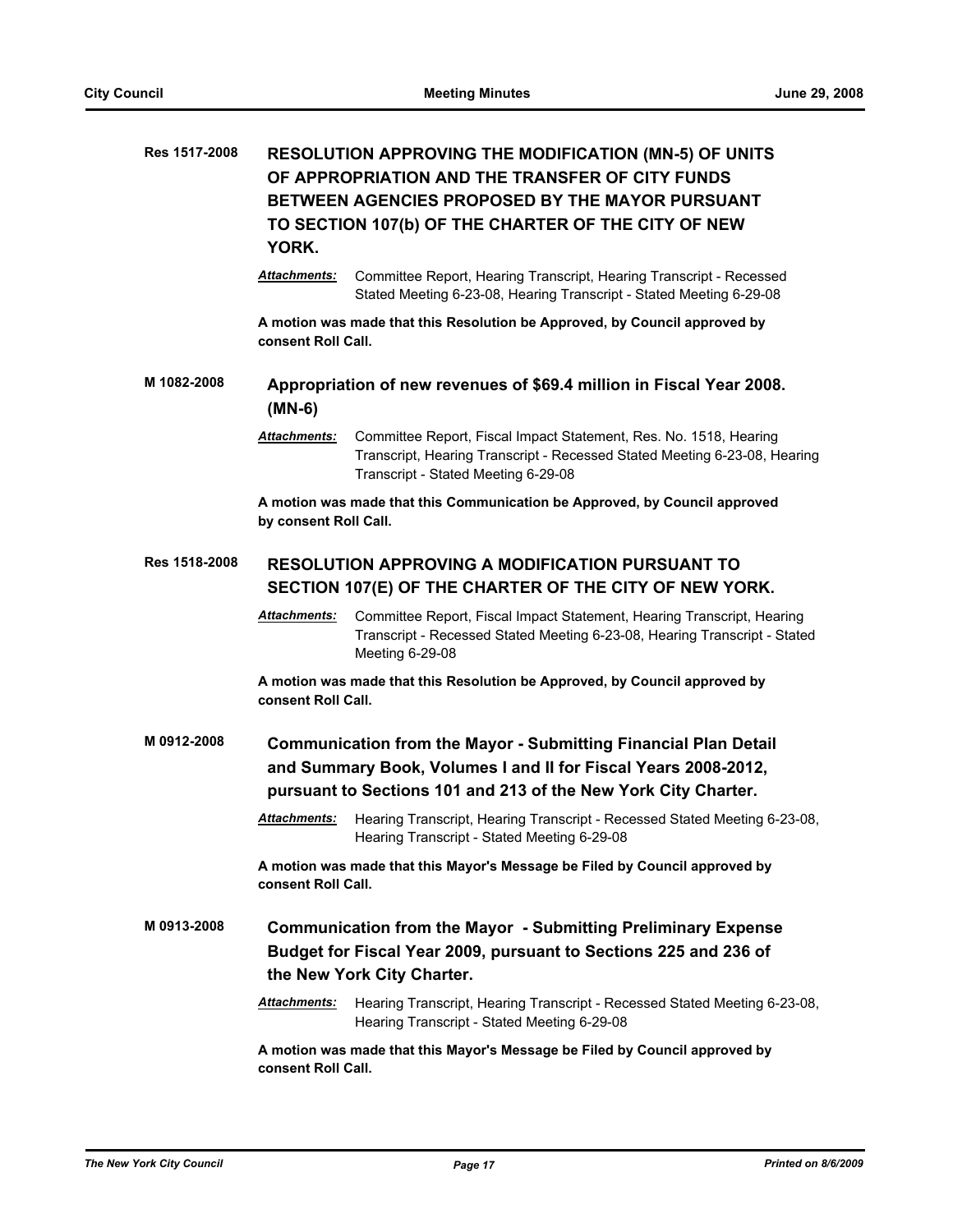| M 0914-2008 | <b>Communication from the Mayor - Submitting Geographic Reports</b><br>for Expense Budget for Fiscal Year 2009, pursuant to Sections 100<br>and 231 of the New York City Charter. |                                                                                                                                                                                                                                                         |  |
|-------------|-----------------------------------------------------------------------------------------------------------------------------------------------------------------------------------|---------------------------------------------------------------------------------------------------------------------------------------------------------------------------------------------------------------------------------------------------------|--|
|             | <b>Attachments:</b>                                                                                                                                                               | Hearing Transcript, Hearing Transcript - Recessed Stated Meeting 6-23-08,<br>Hearing Transcript - Stated Meeting 6-29-08                                                                                                                                |  |
|             | consent Roll Call.                                                                                                                                                                | A motion was made that this Mayor's Message be Filed by Council approved by                                                                                                                                                                             |  |
| M 0915-2008 | Charter.                                                                                                                                                                          | <b>Communication from the Mayor - Submitting Departmental</b><br>Estimates Report, Volumes I, II, III, IV and V, for Fiscal Year 2009,<br>pursuant to Sections 100, 212 and 231 of the New York City                                                    |  |
|             | Attachments:                                                                                                                                                                      | Hearing Transcript, Hearing Transcript - Recessed Stated Meeting 6-23-08,<br>Hearing Transcript - Stated Meeting 6-29-08                                                                                                                                |  |
|             | consent Roll Call.                                                                                                                                                                | A motion was made that this Mayor's Message be Filed by Council approved by                                                                                                                                                                             |  |
| M0916-2008  | <b>Communication from the Mayor - Submitting Contract Budget</b><br>Report for Fiscal Year 2009, pursuant to Section 104 of the New<br><b>York City Charter.</b>                  |                                                                                                                                                                                                                                                         |  |
|             | Attachments:                                                                                                                                                                      | Hearing Transcript, Hearing Transcript - Recessed Stated Meeting 6-23-08,<br>Hearing Transcript - Stated Meeting 6-29-08                                                                                                                                |  |
|             | consent Roll Call.                                                                                                                                                                | A motion was made that this Mayor's Message be Filed by Council approved by                                                                                                                                                                             |  |
| M 0917-2008 |                                                                                                                                                                                   | <b>Communication from the Mayor - Submitting the Preliminary Capital</b><br>Budget, Fiscal Year 2009, pursuant to Section 213 and 236 of the<br><b>New York City Charter.</b>                                                                           |  |
|             | <u> Attachments:</u>                                                                                                                                                              | Hearing Transcript, Hearing Transcript - Recessed Stated Meeting 6-23-08,<br>Hearing Transcript - Stated Meeting 6-29-08                                                                                                                                |  |
|             | A motion was made that this Mayor's Message be Filed by Council approved by<br>consent Roll Call.                                                                                 |                                                                                                                                                                                                                                                         |  |
| M 0918-2008 |                                                                                                                                                                                   | <b>Communication from the Mayor - Submitting the Capital</b><br>Commitment Plan, Fiscal Year 2009, Volumes 1, 2, & 3, and the<br>Capital Commitment Plan, Fiscal Year 2007, Financial Summary,<br>pursuant to Section 219 of the New York City Charter. |  |
|             | Attachments:                                                                                                                                                                      | Hearing Transcript, Hearing Transcript - Recessed Stated Meeting 6-23-08,<br>Hearing Transcript - Stated Meeting 6-29-08                                                                                                                                |  |
|             | A motion was made that this Mayor's Message be Filed by Council approved by<br>consent Roll Call.                                                                                 |                                                                                                                                                                                                                                                         |  |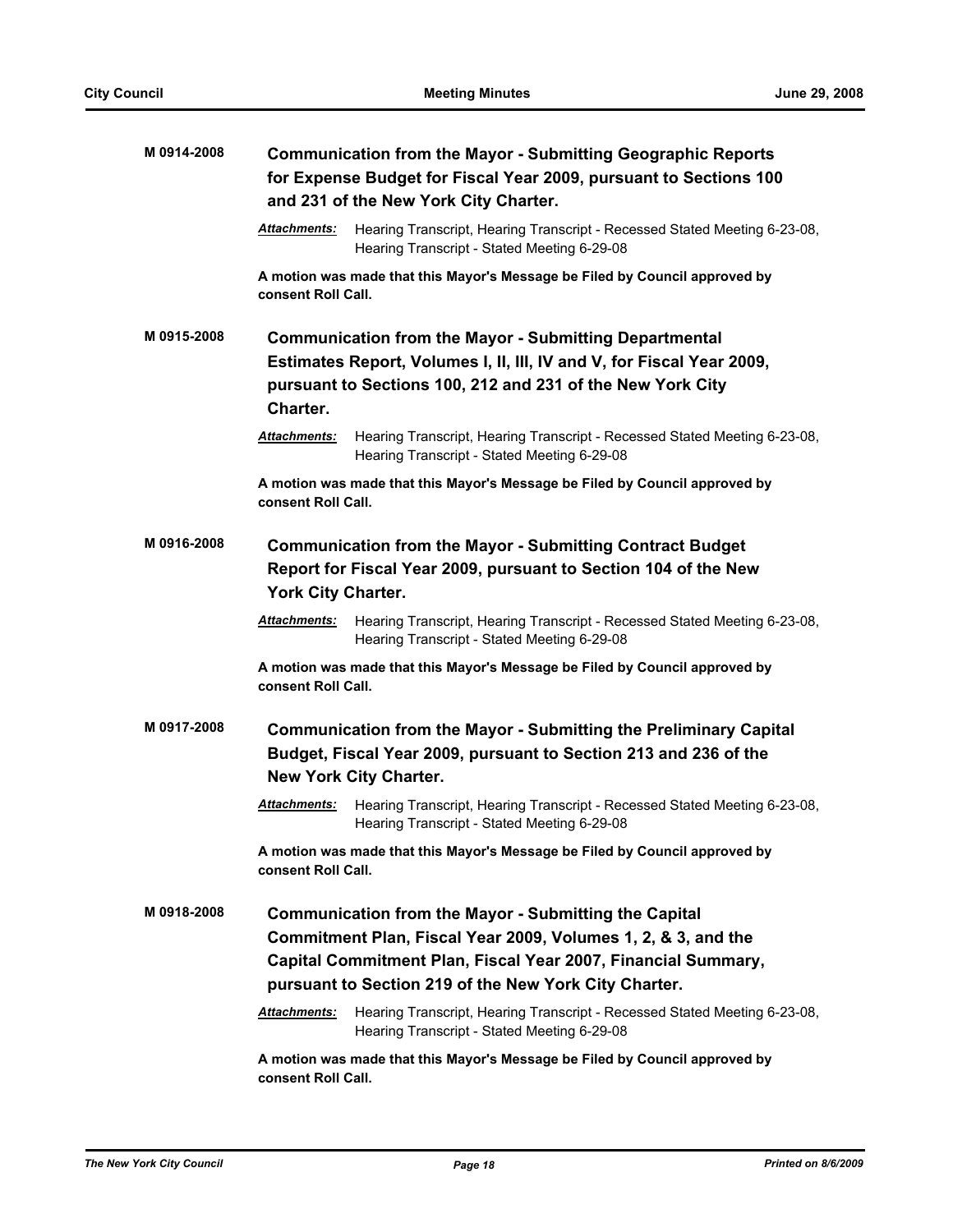| M 1023-2008 | <b>Communication from the Mayor-Submitting the Executive Budget</b><br>Supporting Schedules, for Fiscal Year 2009, pursuant to Section<br>250 of the New York City Charter.                                                                                                                                 |                                                                                                                                                                          |
|-------------|-------------------------------------------------------------------------------------------------------------------------------------------------------------------------------------------------------------------------------------------------------------------------------------------------------------|--------------------------------------------------------------------------------------------------------------------------------------------------------------------------|
|             | Attachments:                                                                                                                                                                                                                                                                                                | Hearing Transcript, Hearing Transcript - Recessed Stated Meeting 6-23-08,<br>Hearing Transcript - Stated Meeting 5/14/08, Hearing Transcript - Stated<br>Meeting 6/29/08 |
|             | consent Roll Call.                                                                                                                                                                                                                                                                                          | A motion was made that this Mayor's Message be Filed by Council approved by                                                                                              |
| M 1024-2008 |                                                                                                                                                                                                                                                                                                             | <b>Communication from the Mayor-Submitting the Capital</b>                                                                                                               |
|             | Commitment Plan, Executive Budget, Fiscal Year 2009, Volumes I, II                                                                                                                                                                                                                                          |                                                                                                                                                                          |
|             |                                                                                                                                                                                                                                                                                                             | and III, pursuant to Section 219(d) of the New York City Charter.                                                                                                        |
|             | <b>Attachments:</b>                                                                                                                                                                                                                                                                                         | Hearing Transcript, Hearing Transcript - Recessed Stated Meeting 6-23-08,<br>Hearing Transcript - Stated Meeting 5/14/08, Hearing Transcript - Stated<br>Meeting 6/29/08 |
|             | consent Roll Call.                                                                                                                                                                                                                                                                                          | A motion was made that this Mayor's Message be Filed by Council approved by                                                                                              |
| M 1025-2008 | <b>Communication from the Mayor-Submitting the Executive Budget</b><br>-Geographic Reports for Expense Budget for Fiscal Year 2009.                                                                                                                                                                         |                                                                                                                                                                          |
|             | <u> Attachments:</u>                                                                                                                                                                                                                                                                                        | Hearing Transcript, Hearing Transcript - Recessed Stated Meeting 6-23-08,<br>Hearing Transcript - Stated Meeting 5/14/08, Hearing Transcript - Stated<br>Meeting 6/29/08 |
|             | consent Roll Call.                                                                                                                                                                                                                                                                                          | A motion was made that this Mayor's Message be Filed by Council approved by                                                                                              |
| M 1026-2008 | <b>Communication from the Mayor-Submitting the Executive Capital</b><br>Budget Fiscal Year 2009, Capital Project Detail Data, Citywide<br>Volumes 1 and 2 and Volumes for the Five Boroughs, dated May 1,<br>2008 pursuant to the provisions of Sections 213 (4) & 219 (D) of the<br>New York City Charter. |                                                                                                                                                                          |
|             | <b>Attachments:</b>                                                                                                                                                                                                                                                                                         | Hearing Transcript, Hearing Transcript - Recessed Stated Meeting 6-23-08,<br>Hearing Transcript - Stated Meeting 5/14/08, Hearing Transcript - Stated<br>Meeting 6/29/08 |
|             | consent Roll Call.                                                                                                                                                                                                                                                                                          | A motion was made that this Mayor's Message be Filed by Council approved by                                                                                              |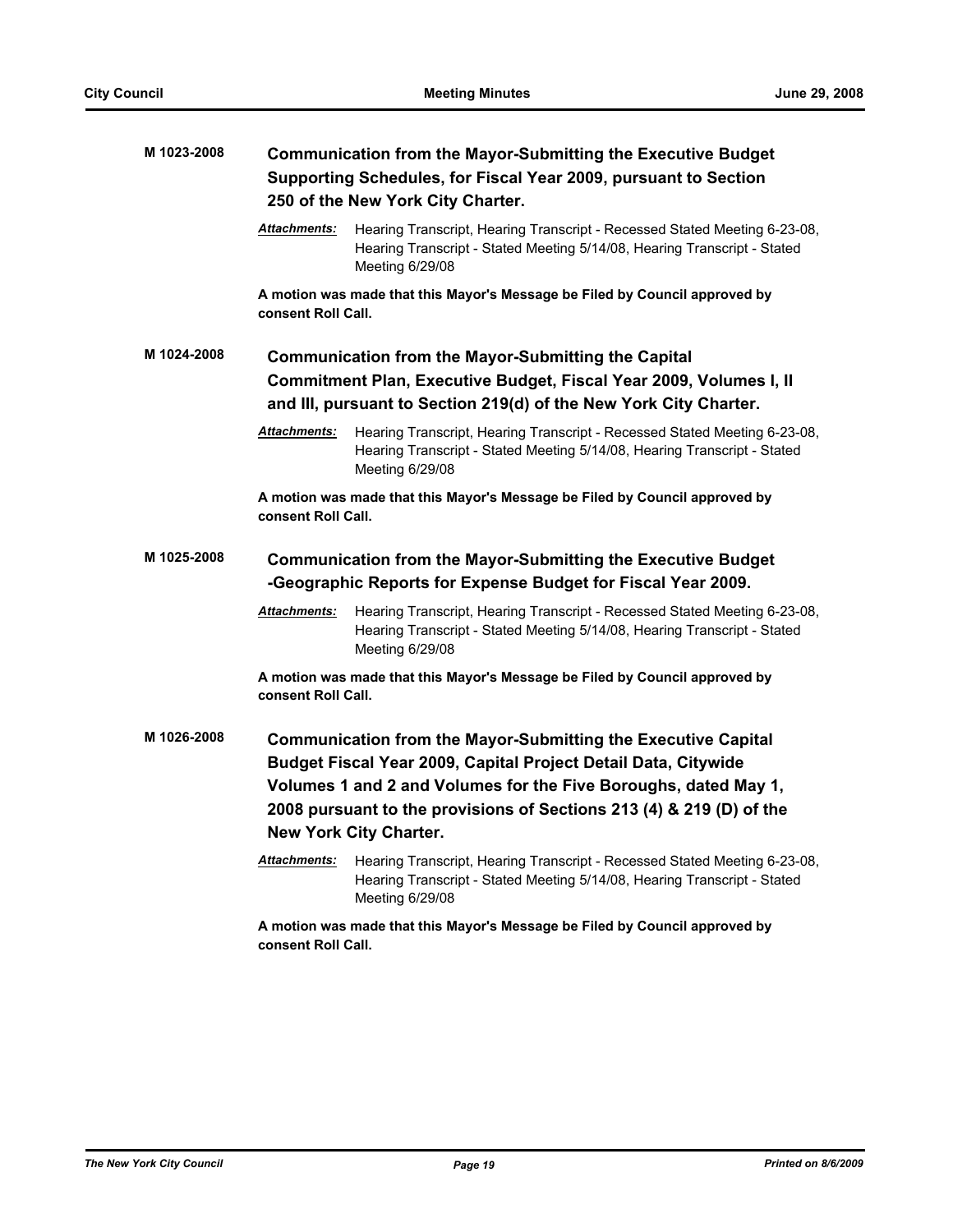# **M 1027-2008 Communication from the Mayor-Submitting the Budget Summary, Message of the Mayor and Summary of Reduction Program relative to the Executive Budget, Fiscal Year 2009, pursuant to Section 249 of the New York City Charter.**

*Attachments:* Hearing Transcript, Hearing Transcript - Recessed Stated Meeting 6-23-08, Hearing Transcript - Stated Meeting 5/14/08, Hearing Transcript - Stated Meeting 6/29/08

**A motion was made that this Mayor's Message be Filed by Council approved by consent Roll Call.**

Report of the Committee on Governmental Operations

**Int 0777-2008 A Local Law to amend the New York city charter and the administrative code of the city of New York, in relation to the consolidation of the environmental control board with the office of administrative trials and hearings and replacing the commissioner of consumer affairs with the chief administrative law judge of the office of administrative trials and hearings on the environmental control board and making other changes related thereto.**

> *Attachments:* Committee Report 6/19/08, Hearing Testimony 6/19/08, Hearing Transcript 6/19/08, Committee Report 6/25/08, Hearing Transcript 6/25/08, Hearing Transcript - Recessed Stated Meeting 6-23-08, Hearing Transcript - Stated Meeting 6/29/08, Fiscal Impact Statement, Hearing Transcript - Stated Meeting 7/23/08, Local Law

**This Introduction was Laid Over by Council**

**Enactment No:** 2008/035

Report of the Committee on Housing and Buildings

- **Int 0763-2008 A Local Law to amend the administrative code of the city of New York in relation to classifying housekeeping violations as immediately hazardous, certifying correction of immediately hazardous housekeeping violations, adding civil penalties for violations of stop work orders.**
	- *Attachments:* Int. No. 763 4/30/08, Committee Report 5/6/08, Hearing Testimony 5/6/08, Hearing Transcript 5/6/08, Hearing Transcript 6/25/08, Committee Report 6/25/08, Committee Report - Stated Meeting 6/29/08, Hearing Transcript - Recessed Stated Meeting 6-23-08, Hearing Transcript - Stated Meeting 6-29-08, Fiscal Impact Statement, Hearing Transcript - Stated Meeting 7/23/08, Local Law

#### **This Introduction was Laid Over by Council**

**Enactment No:** 2008/034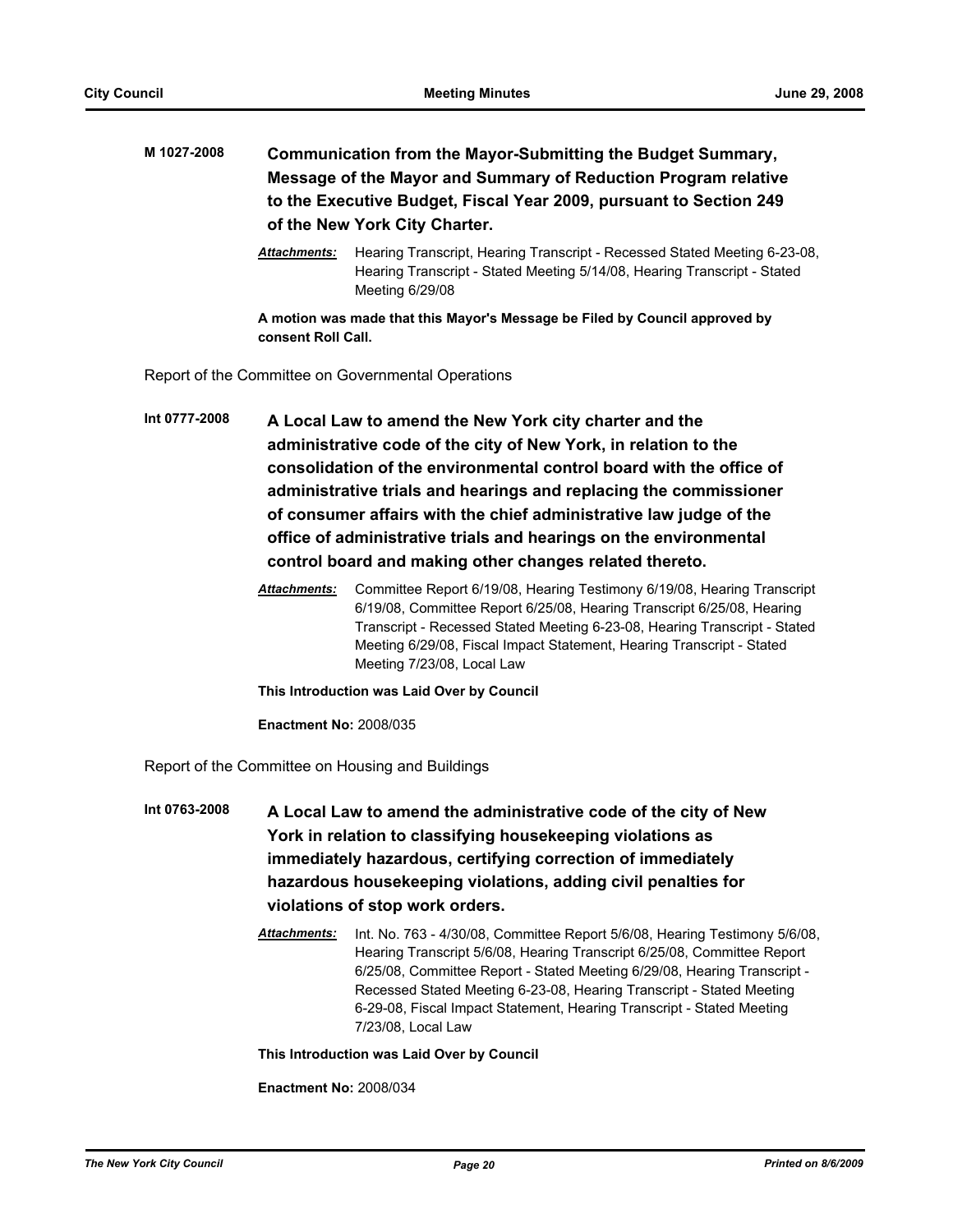### Report of the Committee on Land Use

- **LU 0748-2008 Uniform Land Use Review Procedure application no. C 080219 ZMM pursuant to §197-c and §197-d of the New York City Charter, concerning changes to the zoning map, Section 6a, Borough of Manhattan, Council District no. 9.**
	- *Attachments:* Hearing Transcript Planning 6/2/08, Hearing Transcript Planning 6/17/08, Hearing Testimony 6/17/08, Hearing Transcript - Planning 6/25/08, Hearing Transcript - Land Use 6/25/08

**A motion was made that this Land Use Application be Approved, by Council approved by consent Roll Call.**

**Res 1519-2008 Resolution approving the decision of the City Planning Commission on ULURP No. C 080219 ZMM, a Zoning Map amendment (L.U. No. 748).**

> *Attachments:* Committee Report, Hearing Transcript - Recessed Stated Meeting 6-23-08, Hearing Transcript - Stated Meeting 6-29-08

**A motion was made that this Resolution be Approved, by Council approved by consent Roll Call.**

**LU 0749-2008 Uniform land use review procedure application no. C 080220 HAM, the disposition of the city-owned property, Borough of Manhattan, Council District no. 9. This matter is subject to Council Review and action pursuant to §197-c and §197-d of the New York City Charter and Article 16 of the General Municipal Law.**

> *Attachments:* LU 749 - 4/30/08, Hearing Transcript - Planning 6/2/08, Hearing Transcript - Planning 6/17/08, Hearing Testimony - 6/17/08, Hearing Transcript - Planning 6/25/08, Hearing Transcript - Land Use 6/25/08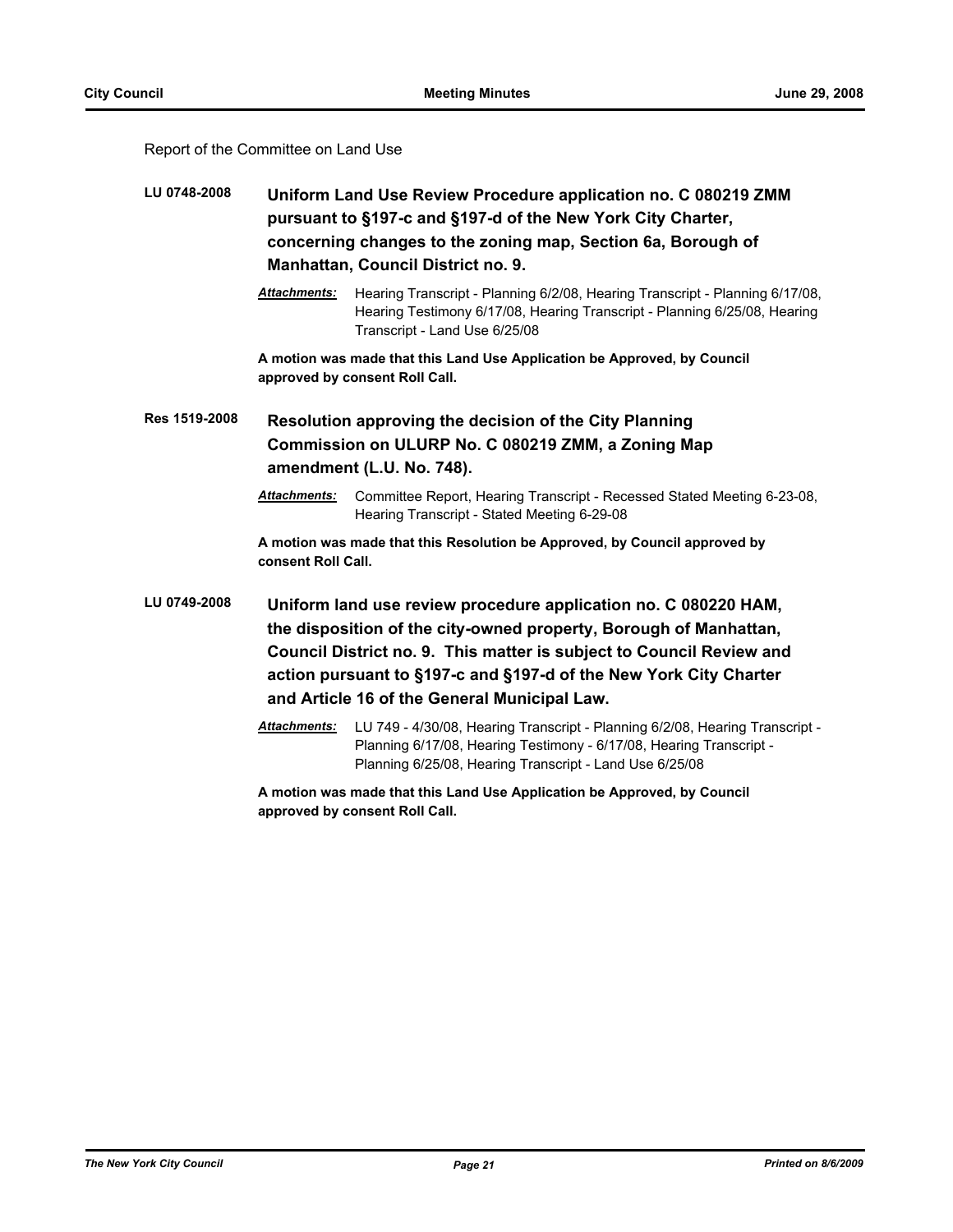| Res 1520-2008 |                                                                                                                                                                                                                                                                                                                                                                                                                                                                                                                 | Resolution approving the decision of the City Planning<br>Commission on an amended application submitted by the<br>Department of Housing Preservation and Development, ULURP No.<br>C 080220 HAM, approving the disposition of properties located at<br>346, 344, 342, 340, 352 and 350 St. Nicholas Avenue (Block 1954,<br>Lots 20-23, 41 and 42); 311, 309, 307, 305 and 303 West 127th Street<br>(Block 1954, Lots 24-28); 2373, 2375, 2377, 2379, and 2381<br>Frederick Douglass Boulevard (Block 1954, Lots 32-34 and 36); and<br>304, 306 and 308 West 128th Street (Block 1954, Lots 37-39) to a<br>developer selected by the Department of Housing Preservation and<br>Development (L.U. No. 749-A; C 080220 HAM). |  |
|---------------|-----------------------------------------------------------------------------------------------------------------------------------------------------------------------------------------------------------------------------------------------------------------------------------------------------------------------------------------------------------------------------------------------------------------------------------------------------------------------------------------------------------------|----------------------------------------------------------------------------------------------------------------------------------------------------------------------------------------------------------------------------------------------------------------------------------------------------------------------------------------------------------------------------------------------------------------------------------------------------------------------------------------------------------------------------------------------------------------------------------------------------------------------------------------------------------------------------------------------------------------------------|--|
|               | <b>Attachments:</b>                                                                                                                                                                                                                                                                                                                                                                                                                                                                                             | Committee Report, Hearing Transcript - Recessed Stated Meeting 6-23-08,<br>Hearing Transcript - Stated Meeting 6-29-08                                                                                                                                                                                                                                                                                                                                                                                                                                                                                                                                                                                                     |  |
|               | A motion was made that this Resolution be Approved, by Council approved by<br>consent Roll Call.                                                                                                                                                                                                                                                                                                                                                                                                                |                                                                                                                                                                                                                                                                                                                                                                                                                                                                                                                                                                                                                                                                                                                            |  |
| LU 0758-2008  | Application no. 20085485 HAK, an Urban Development Action Area<br>Project known as Van Buren/Greene, located in Community Board<br>3, Council District no. 36 Borough of Brooklyn. This matter is<br>subject to Council review and action pursuant to Article 16 of the<br>New York General Municipal Law, at the request of the New York<br>City Department of Housing Preservation and Development, and<br>pursuant to Section 696 of the General Municipal Law for an<br>exemption from real property taxes. |                                                                                                                                                                                                                                                                                                                                                                                                                                                                                                                                                                                                                                                                                                                            |  |
|               | <b>Attachments:</b>                                                                                                                                                                                                                                                                                                                                                                                                                                                                                             | Hearing Transcript - Planning 5/6/08, Hearing Transcript - Planning 5/20/08,<br>Hearing Transcript - Planning 6/2/08, Hearing Transcript - Planning 6/17/08,<br>Hearing Testimony 6/17/08, Hearing Transcript - Planning 6/25/08, Hearing<br>Transcript - Land Use 6/25/08                                                                                                                                                                                                                                                                                                                                                                                                                                                 |  |
|               |                                                                                                                                                                                                                                                                                                                                                                                                                                                                                                                 | A motion was made that this Land Use Application be Approved, by Council<br>approved by consent Roll Call.                                                                                                                                                                                                                                                                                                                                                                                                                                                                                                                                                                                                                 |  |
| Res 1521-2008 |                                                                                                                                                                                                                                                                                                                                                                                                                                                                                                                 | Resolution approving an Urban Development Action Area Project<br>located at Block 1791/Lot 17; Block 1791/Lot 18; Block 1791/Lot 19;<br>Block 1791/Lot 62; Block 1791/Lot 63; Block 1791/ Lot 64; Block<br>1814/Lot 15; Block 1795/Lot 15; Block 1801/Lot 8; and Block                                                                                                                                                                                                                                                                                                                                                                                                                                                     |  |

**1789/Lot 80; Borough of Brooklyn, and waiving the urban development action area designation requirement and the Uniform Land Use Review Procedure, pursuant to Sections 693 and 694 of the General Municipal Law (L.U. No. 758; 20085485 HAK).**

*Attachments:* Committee Report, Hearing Transcript - Recessed Stated Meeting 6-23-08, Hearing Transcript - Stated Meeting 6-29-08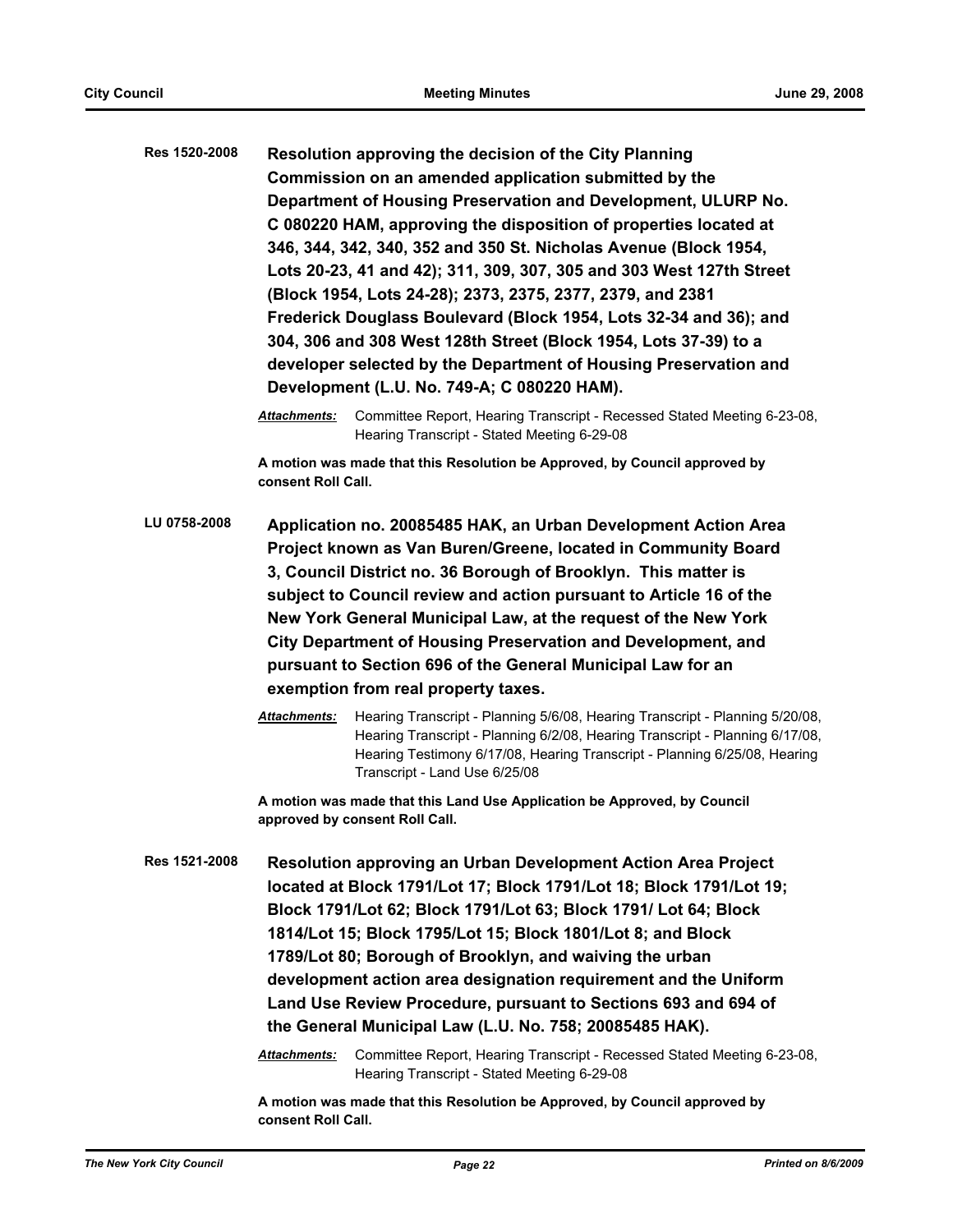| LU 0765-2008  | Application no. 20085539 HAM, an amendment to an Urban<br>Development Action Area Project located at 1473 and 1465 Fifth<br>Avenue, Council District no. 9, Borough of Manhattan. This matter<br>is subject to Council review and action pursuant to Article 16 of the<br>New York General Municipal Law, at the request of the New York<br><b>City Department of Housing Preservation and Development.</b> |                                                                                                                                                                                                                                                                                                                                                                                                                      |  |
|---------------|-------------------------------------------------------------------------------------------------------------------------------------------------------------------------------------------------------------------------------------------------------------------------------------------------------------------------------------------------------------------------------------------------------------|----------------------------------------------------------------------------------------------------------------------------------------------------------------------------------------------------------------------------------------------------------------------------------------------------------------------------------------------------------------------------------------------------------------------|--|
|               | <b>Attachments:</b>                                                                                                                                                                                                                                                                                                                                                                                         | Hearing Transcript - Planning 5/20/08, Hearing Transcript - Planning 6/2/08,<br>Hearing Transcript - Planning 6/17/08, Hearing Testimony 6/17/08, Hearing<br>Transcript - Planning 6/25/08, Hearing Transcript - Land Use 6/25/08                                                                                                                                                                                    |  |
|               | A motion was made that this Land Use Application be Approved, by Council<br>approved by consent Roll Call.                                                                                                                                                                                                                                                                                                  |                                                                                                                                                                                                                                                                                                                                                                                                                      |  |
| Res 1522-2008 | HAM).                                                                                                                                                                                                                                                                                                                                                                                                       | Resolution approving an Urban Development Action Area Project<br>located at 1463 Fifth Avenue (Block 1745, Los 2), 1465 Fifth Avenue<br>(Block 1745, Lot 3), 1475 Fifth Avenue (Block 1745, Lot 69), and<br>1473 Fifth Avenue (Block 1745, Lot 70); and 3 East 118th Street<br>(Block 1745, Lot 104); Borough of Manhattan, pursuant to Sections<br>693 and 694 of the General Municipal Law (L.U. No. 765; 20085539 |  |
|               | <b>Attachments:</b>                                                                                                                                                                                                                                                                                                                                                                                         | Committee Report, Hearing Transcript - Recessed Stated Meeting 6-23-08,<br>Hearing Transcript - Stated Meeting 6-29-08                                                                                                                                                                                                                                                                                               |  |
|               |                                                                                                                                                                                                                                                                                                                                                                                                             | A mation was made that this Pesslutian be Annreused by Council annreused by                                                                                                                                                                                                                                                                                                                                          |  |

**A motion was made that this Resolution be Approved, by Council approved by consent Roll Call.**

**LU 0769-2008 Uniform land use review procedure application no. C 080183 HAK, an Urban Development Action Area Designation and Project known as Brownsville North and the disposition of the city-owned property, located in Community Board 16, Borough of Brooklyn, Council District no. 41. This matter is subject to Council Review and action pursuant to §197-c and §197-d of the New York City Charter and Article 16 of the General Municipal Law.**

> *Attachments:* Hearing Transcript - Planning 6/2/08, Hearing Transcript - Planning 6/17/08, Hearing Testimony 6/17/08, Hearing Transcript - Planning 6/25/08, Hearing Transcript - Land Use 6/25/08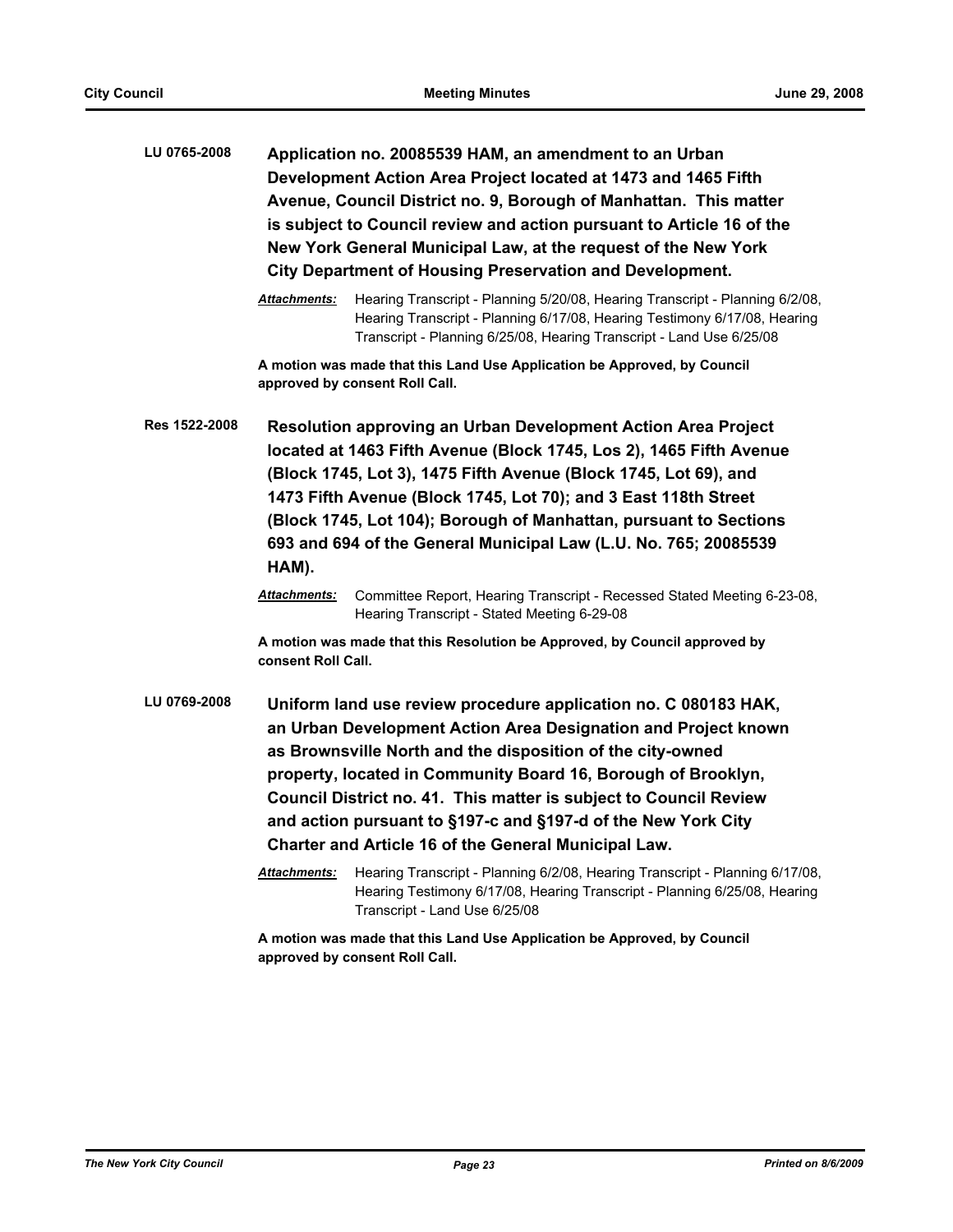**Res 1523-2008 Resolution approving the decision of the City Planning Commission on an application submitted by the Department of Housing Preservation and Development, ULURP No. C 080183 HAK, approving the designation of properties located at 2156 and 2160 Atlantic Avenue (Block 1433, Lots 23 and 25); 1973, 1973A, 1975, and 1969 Bergen Street (Block 1447, Lots 67-70); 402, 404, 412, and 522 Howard Avenue (Blocks 1451 and 1473, Lots 42, 43, 48, and 35); 1459 and 1461 St. Marks Avenue (Block 1452, Lots 1 and 87); 1734 St. Johns Place (Block 1473, Lot 34); and 1457 and 1459 Eastern Parkway (Block 1473, Lots 36 and 37), Borough of Brooklyn, as an Urban Development Action Area, approving the project for the area as an Urban Development Action Area Project, and approving the disposition of properties located at 2156 and 2160 Atlantic Avenue (Block 1433, Lots 23 and 25); 1973, 1973A, 1975, and 1969 Bergen Street (Block 1447, Lots 67-70); 402, 404, and 412 Howard Avenue (Block 1451, Lots 42, 43, and 48); 1459 and 1461 St. Marks Avenue (Block 1452, Lots 1 and 87); 1734 St. Johns Place (Block 1473, Lot 34); and 1457 and 1459 Eastern Parkway (Block 1473, Lots 36 and 37)to a developer selected by the Department of Housing Preservation and Development (L.U. No. 769; C 080183 HAK).**

> *Attachments:* Committee Report, Hearing Transcript - Recessed Stated Meeting 6-23-08, Hearing Transcript - Stated Meeting 6-29-08

**A motion was made that this Resolution be Approved, by Council approved by consent Roll Call.**

**LU 0774-2008 Uniform land use review procedure application no. C 080278 HAK, an Urban Development Action Area Designation and Project and the disposition of such property located 924 and 928 Madison Street; 1023, 1013, 1007, 1052 and 1054 Putnam Avenue, Borough of Brooklyn, Council District no. 41. This matter is subject to Council Review and action pursuant to §197-c and §197-d of the New York City Charter and Article 16 of the General Municipal Law.**

> *Attachments:* Hearing Testimony - 6/17/08, Hearing Transcript - Planning 6/17/08, Hearing Transcript - Planning 6/25/08, Hearing Transcript - Land Use 6/25/08, Hearing Transcript - Land Use 6/29/08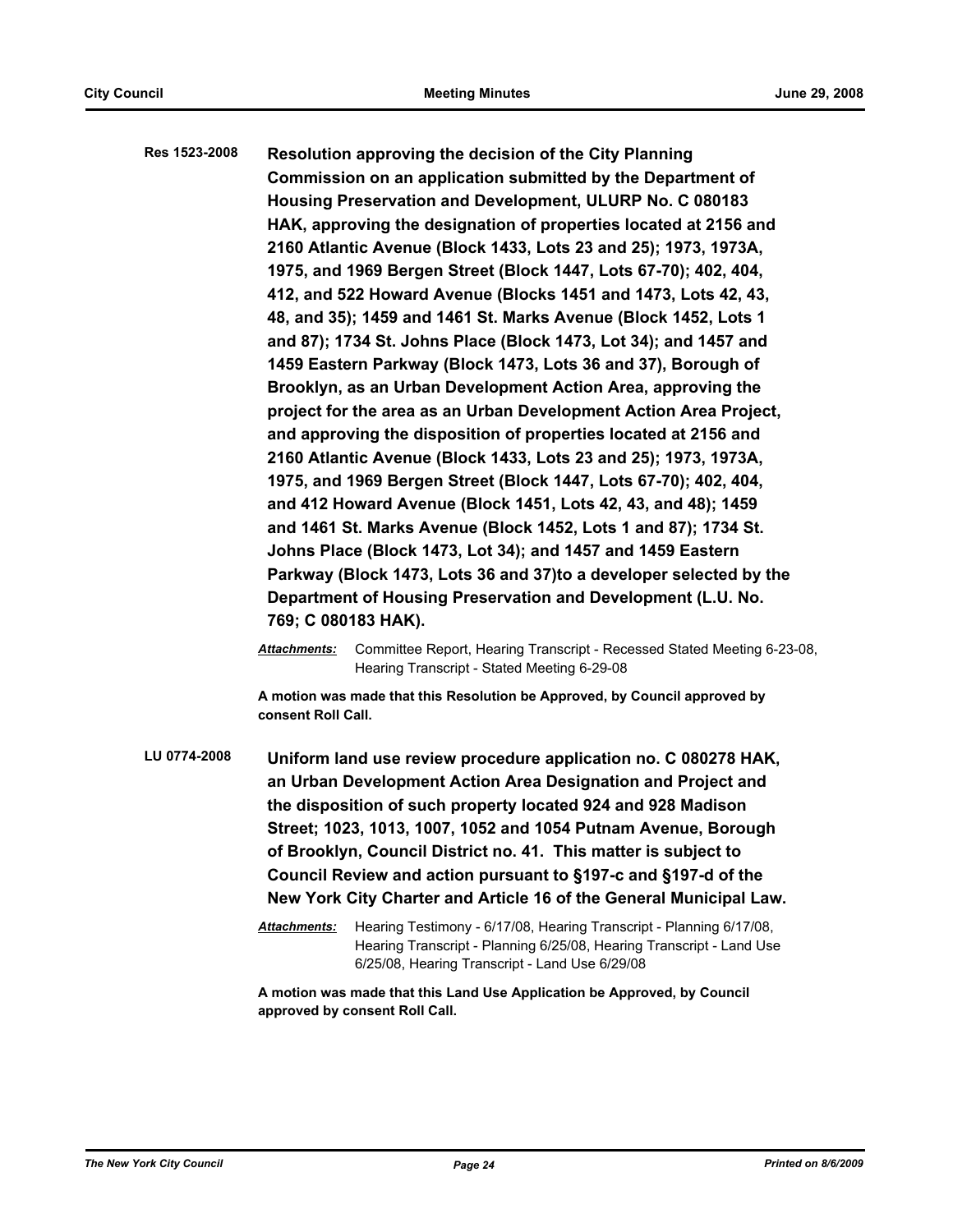| Res 1524-2008 | Resolution approving the decision of the City Planning<br>Commission on an application submitted by the Department of<br>Housing Preservation and Development, ULURP No. C 080278<br>HAK, approving the designation of property located at 924 and 928<br>Madison Street (Block 1484, Lots 6 and 8); and 1023, 1013, 1007,<br>1052, and 1054 Putnam Avenue (Block 1484, Lots 35, 41, and 43;<br>and Block 1486, Lots 15 and 16), Borough of Brooklyn, as an Urban<br>Development Action Area, approving the project for the area as an<br>Urban Development Action Area Project, and approving the<br>disposition of such property to a developer selected by the<br>Department of Housing Preservation and Development (L.U. No.<br>774; C 080278 HAK). |                                                                                                                                                                                                                                                                                                                                                                                            |  |
|---------------|----------------------------------------------------------------------------------------------------------------------------------------------------------------------------------------------------------------------------------------------------------------------------------------------------------------------------------------------------------------------------------------------------------------------------------------------------------------------------------------------------------------------------------------------------------------------------------------------------------------------------------------------------------------------------------------------------------------------------------------------------------|--------------------------------------------------------------------------------------------------------------------------------------------------------------------------------------------------------------------------------------------------------------------------------------------------------------------------------------------------------------------------------------------|--|
|               | Attachments:                                                                                                                                                                                                                                                                                                                                                                                                                                                                                                                                                                                                                                                                                                                                             | Committee Report, Hearing Transcript - Recessed Stated Meeting 6-23-08,<br>Hearing Transcript - Stated Meeting 6-29-08                                                                                                                                                                                                                                                                     |  |
|               | consent Roll Call.                                                                                                                                                                                                                                                                                                                                                                                                                                                                                                                                                                                                                                                                                                                                       | A motion was made that this Resolution be Approved, by Council approved by                                                                                                                                                                                                                                                                                                                 |  |
| LU 0786-2008  | Application no. C 080248 ZMX, submitted by the Department of City<br>Planning pursuant to Sections 197-c and 201 of the New York City<br>Charter for an amendment of the Zoning Map, Section No. 6c.                                                                                                                                                                                                                                                                                                                                                                                                                                                                                                                                                     |                                                                                                                                                                                                                                                                                                                                                                                            |  |
|               | Attachments:                                                                                                                                                                                                                                                                                                                                                                                                                                                                                                                                                                                                                                                                                                                                             | Hearing Transcript - Zoning 6/17/08, Hearing Testimony 6/17/08, Hearing<br>Transcript - Recessed Stated Meeting 6-23-08, Hearing Transcript - Zoning<br>6/25/08, Hearing Transcript - Land Use 6/25/08, Hearing Transcript - Stated<br>Meeting 6-29-08                                                                                                                                     |  |
|               |                                                                                                                                                                                                                                                                                                                                                                                                                                                                                                                                                                                                                                                                                                                                                          | This Land Use Application was Approved with Modifications and Referred to the<br>City Planning Commission pursuant to Rule 11.70(b) of the Rules of the Council<br>and Section 197-(d) of the New York City Charter. to the City Planning Commission                                                                                                                                       |  |
| LU 0787-2008  |                                                                                                                                                                                                                                                                                                                                                                                                                                                                                                                                                                                                                                                                                                                                                          | Application no. N 080247 ZRX, submitted by the Department of City<br>Planning pursuant to Section 201 of the New York City Charter, for<br>an amendment of the Zoning Resolution of the City of New York,<br>creating the Special Hunt's Point District in Article X, Chapter 8, and<br>amending related sections of the Zoning Resolution, Community<br>District 2, Borough of the Bronx. |  |
|               | Attachments:                                                                                                                                                                                                                                                                                                                                                                                                                                                                                                                                                                                                                                                                                                                                             | Hearing Transcript - Zoning 6/17/08, Hearing Testimony 6/17/08, Hearing<br>Transcript - Recessed Stated Meeting 6-23-08, Hearing Transcript - Zoning<br>6/25/08, Hearing Transcript - Land Use 6/25/08, Hearing Transcript - Stated<br>Meeting 6-29-08                                                                                                                                     |  |
|               | This Land Use Application was Approved with Modifications and Referred to the<br>City Planning Commission pursuant to Rule 11.70(b) of the Rules of the Council                                                                                                                                                                                                                                                                                                                                                                                                                                                                                                                                                                                          |                                                                                                                                                                                                                                                                                                                                                                                            |  |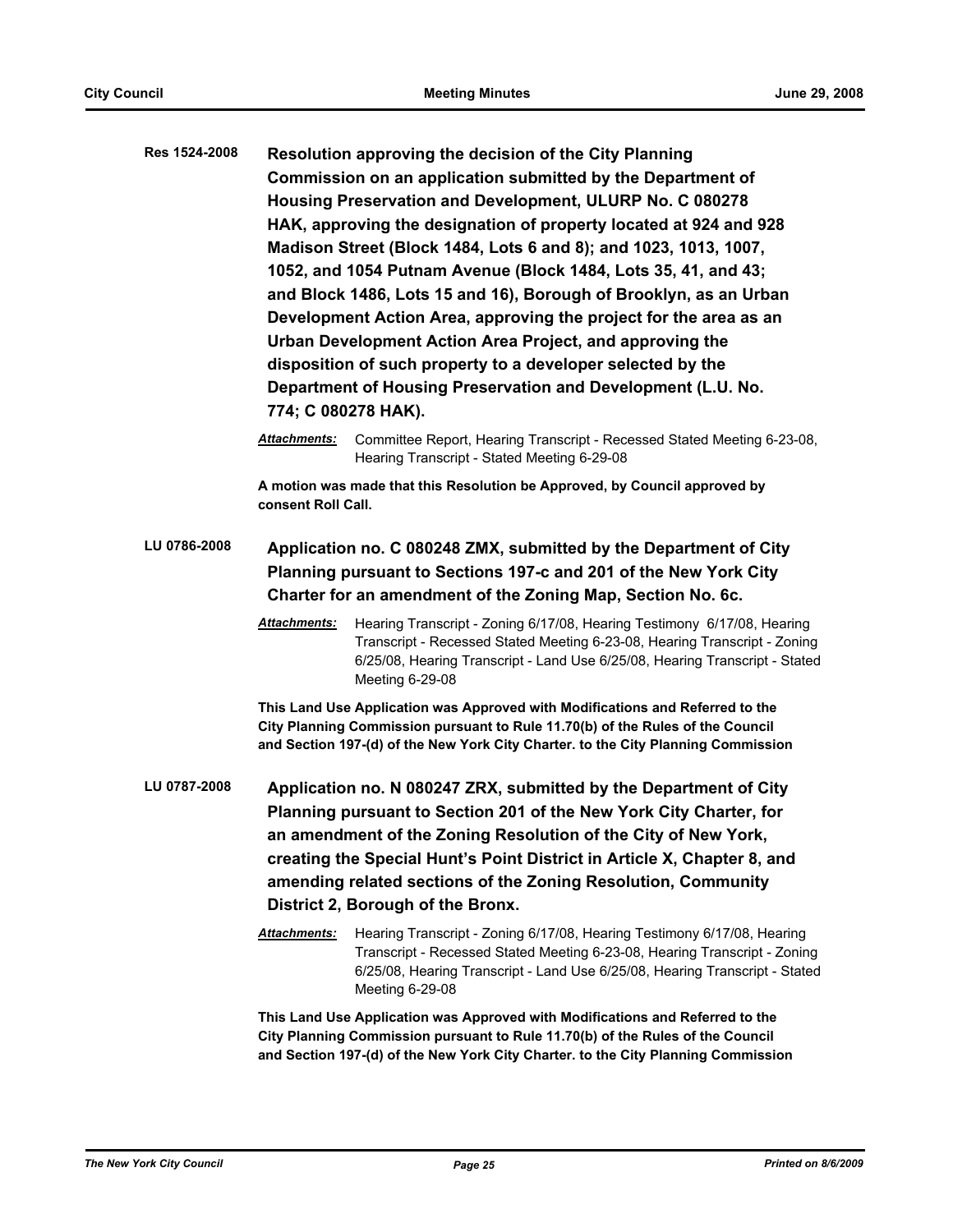| LU 0796-2008  | Application no. 20085252 TCM, pursuant to §20-226 of the<br>Administrative Code of the City of New York, concerning the<br>petition of Pam Real Thai II Inc, to establish, maintain and operate<br>an unenclosed sidewalk café at 402 West 47h Street, Borough of<br>Manhattan, Council District no. 3. This application is subject to<br>review and action by the Land Use Committee only if called-up by<br>vote of the Council pursuant to Rule 11.20b of the Council and<br>§20-226(g) of the New York City Administrative Code. |                                                                                                                                                                                                                                                                       |
|---------------|--------------------------------------------------------------------------------------------------------------------------------------------------------------------------------------------------------------------------------------------------------------------------------------------------------------------------------------------------------------------------------------------------------------------------------------------------------------------------------------------------------------------------------------|-----------------------------------------------------------------------------------------------------------------------------------------------------------------------------------------------------------------------------------------------------------------------|
|               | <b>Attachments:</b>                                                                                                                                                                                                                                                                                                                                                                                                                                                                                                                  | Hearing Transcript - Zoning 6/17/08, Hearing Testimony 6/17/08, Hearing<br>Transcript - Zoning 6/25/08, Hearing Transcript - Land Use 6/25/08                                                                                                                         |
|               |                                                                                                                                                                                                                                                                                                                                                                                                                                                                                                                                      | A motion was made that this Land Use Application be Approved, by Council<br>approved by consent Roll Call.                                                                                                                                                            |
| Res 1525-2008 | Resolution approving the petition for a revocable consent for an<br>unenclosed sidewalk café located at 402 West 47th Street, Borough<br>of Manhattan (20085252 TCM; L.U. No. 796).                                                                                                                                                                                                                                                                                                                                                  |                                                                                                                                                                                                                                                                       |
|               | <b>Attachments:</b>                                                                                                                                                                                                                                                                                                                                                                                                                                                                                                                  | Committee Report, Hearing Transcript - Recessed Stated Meeting 6-23-08,<br>Hearing Transcript - Stated Meeting 6-29-08                                                                                                                                                |
|               | consent Roll Call.                                                                                                                                                                                                                                                                                                                                                                                                                                                                                                                   | A motion was made that this Resolution be Approved, by Council approved by                                                                                                                                                                                            |
| LU 0800-2008  | Application no. N 070462 ZRM submitted by West 38th Street LLC<br>pursuant to Section 201 of the New York City Charter for an<br>amendment of the Zoning Resolution of the City of New York,<br>relating to Article XII, Chapter 1 (Special Garment Center District).                                                                                                                                                                                                                                                                |                                                                                                                                                                                                                                                                       |
|               | <b>Attachments:</b>                                                                                                                                                                                                                                                                                                                                                                                                                                                                                                                  | Hearing Transcript - Zoning 6/17/08, Hearing Testimony 6/17/08, Hearing<br>Transcript - Zoning 6/25/08, Hearing Transcript - Land Use 6/25/08                                                                                                                         |
|               |                                                                                                                                                                                                                                                                                                                                                                                                                                                                                                                                      | A motion was made that this Land Use Application be Approved, by Council<br>approved by consent Roll Call.                                                                                                                                                            |
| Res 1526-2008 | 800).                                                                                                                                                                                                                                                                                                                                                                                                                                                                                                                                | Resolution approving the decision of the City Planning<br>Commission on Application No. N 070462 ZRM, an amendment to<br>the text of the Zoning Resolution of the City of New York, relating to<br>Article XII, Chapter 1 (Special Garment Center District) (L.U. No. |
|               | <b>Attachments:</b>                                                                                                                                                                                                                                                                                                                                                                                                                                                                                                                  | Committee Report, Hearing Transcript - Recessed Stated Meeting 6-23-08,<br>Hearing Transcript - Stated Meeting 6-29-08                                                                                                                                                |
|               | A motion was made that this Resolution be Approved, by Council approved by<br>consent Roll Call.                                                                                                                                                                                                                                                                                                                                                                                                                                     |                                                                                                                                                                                                                                                                       |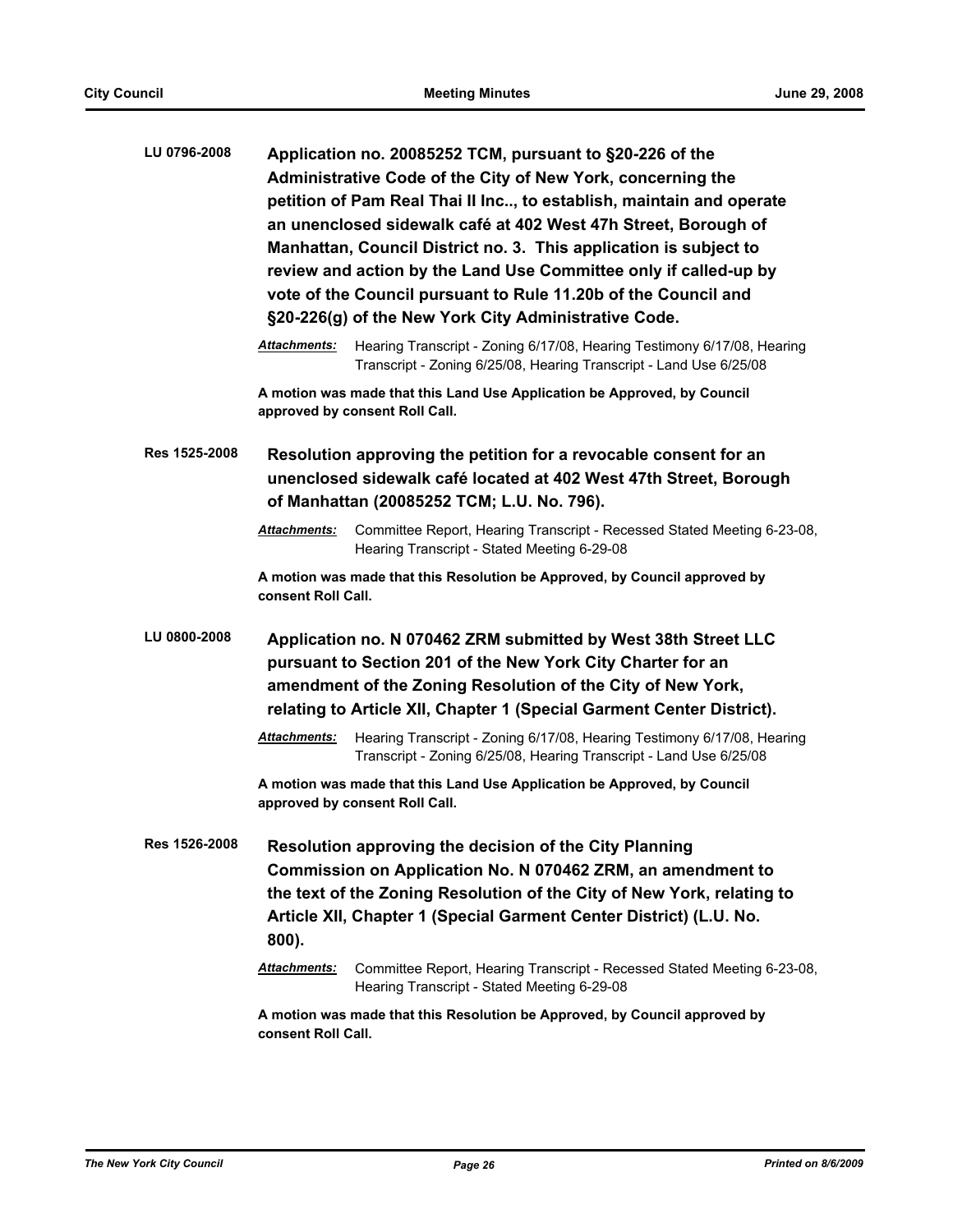**LU 0801-2008 Application no. C 070463 ZSM submitted by West 38th Street LLC pursuant to Sections 197-c and 201 of the New York City Charter for the grant of a special permit pursuant to Sections 13-562 and 74-52 of the Zoning Resolution to allow an attended public parking garage with a maximum capacity of 400 spaces, including 232 accessory spaces located at 310-328 West 38th Street (Block 761, Lots 10, 13 and 43). This application is subject to review and action by the Land Use Committee only if appealed to the Council pursuant to §197-d (b)(2) of the Charter or called up by vote of the Council pursuant to §197-d (b)(3) of the Charter.**

> *Attachments:* Hearing Transcript - Zoning 6/17/08, Hearing Testimony 6/17/08, Hearing Transcript - Zoning 6/25/08, Hearing Transcript - Land Use 6/25/08

**A motion was made that this Land Use Application be Approved, by Council approved by consent Roll Call.**

**Res 1527-2008 Resolution approving the decision of the City Planning Commission on ULURP No. C 070463 ZSM (L.U. No. 801), for the grant of a special permit for an attended public parking garage with a maximum capacity of 400 spaces including 232 accessory spaces on portions of the ground floor, cellar and sub-cellar of a proposed mixed use building on property located at 310-328 West 38th Street (Block 761, Lots 10, 13, and 43) in a C6-4M District, within the Special Garment Center District (Preservation Area P-2), Borough of Manhattan.**

> *Attachments:* Committee Report, Hearing Transcript - Recessed Stated Meeting 6-23-08, Hearing Transcript - Stated Meeting 6-29-08

**A motion was made that this Resolution be Approved, by Council approved by consent Roll Call.**

**LU 0802-2008 Application no. 20085655 HHX submitted by the New York City Health and Hospitals Corporation pursuant to Section 7385 (6) of its Enabling Act, respecting the leasing of property on the Jacobi Medical Center campus to Yeshiva University.**

> *Attachments:* Hearing Testimony - 6/17/08, Hearing Transcript - Landmarks 6/17/08, Hearing Transcript - Land Use 6/25/08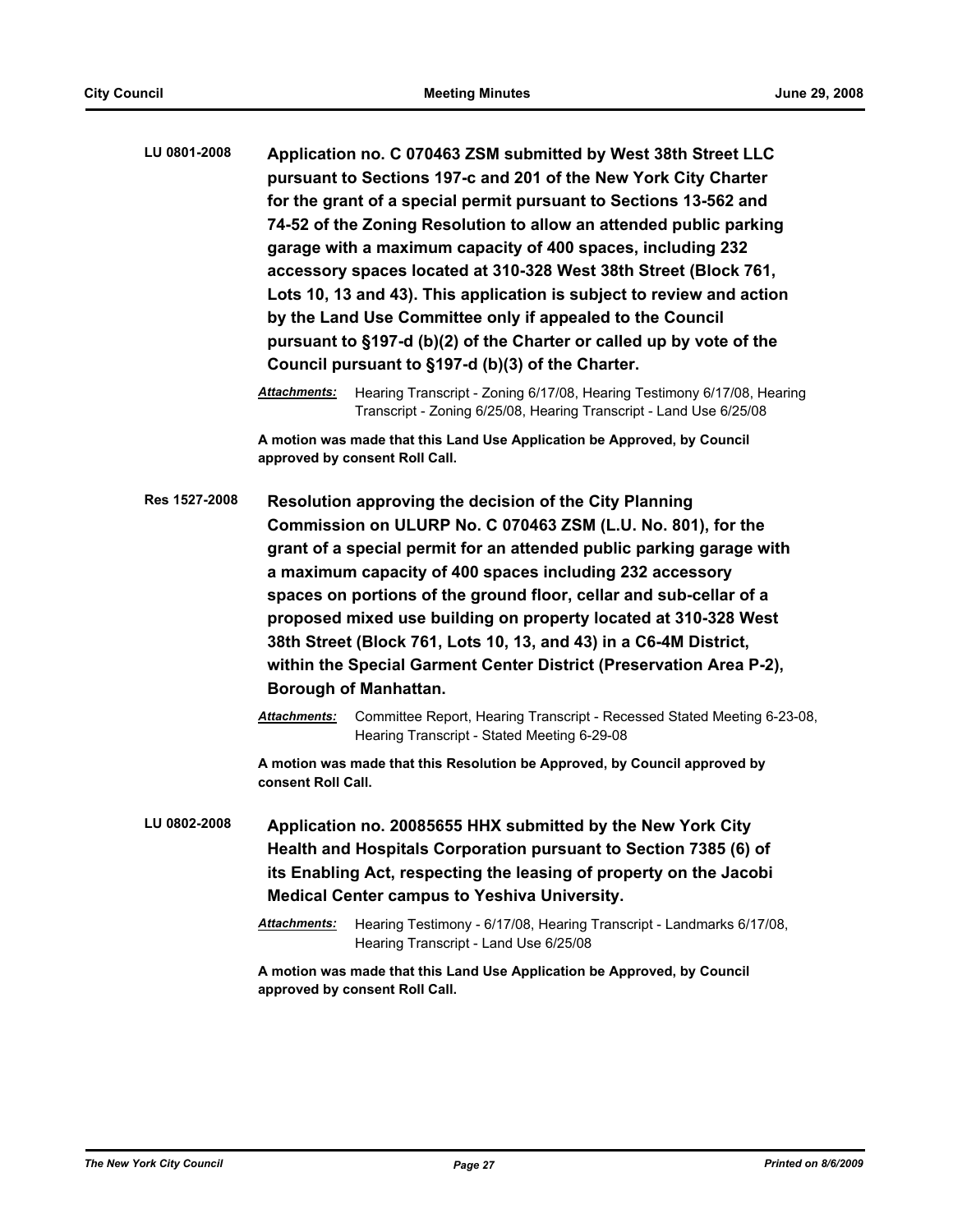| Res 1528-2008 |                                                                                                                                                                                                                                                                                                                                                                                                                         | Resolution approving the leasing of a 5.1 acre parcel of land<br>located on the Jacobi Medical Center campus, Borough of the<br>Bronx (20085655 HHX; L.U. No. 802).                                                                                                                                                                                                                                                                   |
|---------------|-------------------------------------------------------------------------------------------------------------------------------------------------------------------------------------------------------------------------------------------------------------------------------------------------------------------------------------------------------------------------------------------------------------------------|---------------------------------------------------------------------------------------------------------------------------------------------------------------------------------------------------------------------------------------------------------------------------------------------------------------------------------------------------------------------------------------------------------------------------------------|
|               | <b>Attachments:</b>                                                                                                                                                                                                                                                                                                                                                                                                     | Committee Report, Hearing Transcript - Recessed Stated Meeting 6-23-08,<br>Hearing Transcript - Stated Meeting 6-29-08                                                                                                                                                                                                                                                                                                                |
|               | consent Roll Call.                                                                                                                                                                                                                                                                                                                                                                                                      | A motion was made that this Resolution be Approved, by Council approved by                                                                                                                                                                                                                                                                                                                                                            |
| LU 0803-2008  | Application no. 20085697 HAM submitted by the New York City<br>Department of Housing Preservation and Development for Council<br>approval, pursuant to Article 11 of the Private Housing Finance<br>Law, for a modification to a previously approved Urban<br>Development Action Area Project and related tax exemption located<br>at 155 Avenue C (Block 392/Lot 33), Council District no. 2, Borough<br>of Manhattan. |                                                                                                                                                                                                                                                                                                                                                                                                                                       |
|               | Attachments:                                                                                                                                                                                                                                                                                                                                                                                                            | Hearing Transcript - Planning 6/17/08, Hearing Testimony - 6/17/08,<br>Hearing Transcript - Planning 6/25/08, Hearing Transcript - Land Use<br>6/25/08                                                                                                                                                                                                                                                                                |
|               |                                                                                                                                                                                                                                                                                                                                                                                                                         | A motion was made that this Land Use Application be Approved, by Council<br>approved by consent Roll Call.                                                                                                                                                                                                                                                                                                                            |
| Res 1529-2008 | 20085697 HAM).                                                                                                                                                                                                                                                                                                                                                                                                          | Resolution approving an amendment to the tax exemption for<br>property in an Urban Development Action Area Project located at<br>155 Avenue C (Block 392, Lot 33), Borough of Manhattan, pursuant<br>to Section 577 of the Private Housing Finance Law (L.U. No. 803;                                                                                                                                                                 |
|               | <b>Attachments:</b>                                                                                                                                                                                                                                                                                                                                                                                                     | Committee Report, Hearing Transcript - Recessed Stated Meeting 6-23-08,<br>Hearing Transcript - Stated Meeting 6-29-08                                                                                                                                                                                                                                                                                                                |
|               | consent Roll Call.                                                                                                                                                                                                                                                                                                                                                                                                      | A motion was made that this Resolution be Approved, by Council approved by                                                                                                                                                                                                                                                                                                                                                            |
| LU 0804-2008  |                                                                                                                                                                                                                                                                                                                                                                                                                         | Application no. 20085698 HAM submitted by the New York City<br>Department of Housing Preservation and Development for Council<br>approval, pursuant to Article 11 of the Private Housing Finance<br>Law, for a modification to a previously approved Urban<br>Development Action Area Project and related tax exemption located<br>at 733 East 9th Street (Block 379/Lot 48), Council District no. 2,<br><b>Borough of Manhattan.</b> |
|               | Attachments:                                                                                                                                                                                                                                                                                                                                                                                                            | Hearing Transcript - Planning 6/17/08, Hearing Testimony - 6/17/08,<br>Hearing Transcript - Planning 6/25/08, Hearing Transcript - Land Use<br>6/25/08                                                                                                                                                                                                                                                                                |
|               |                                                                                                                                                                                                                                                                                                                                                                                                                         | A motion was made that this Land Use Application be Approved, by Council                                                                                                                                                                                                                                                                                                                                                              |

**approved by consent Roll Call.**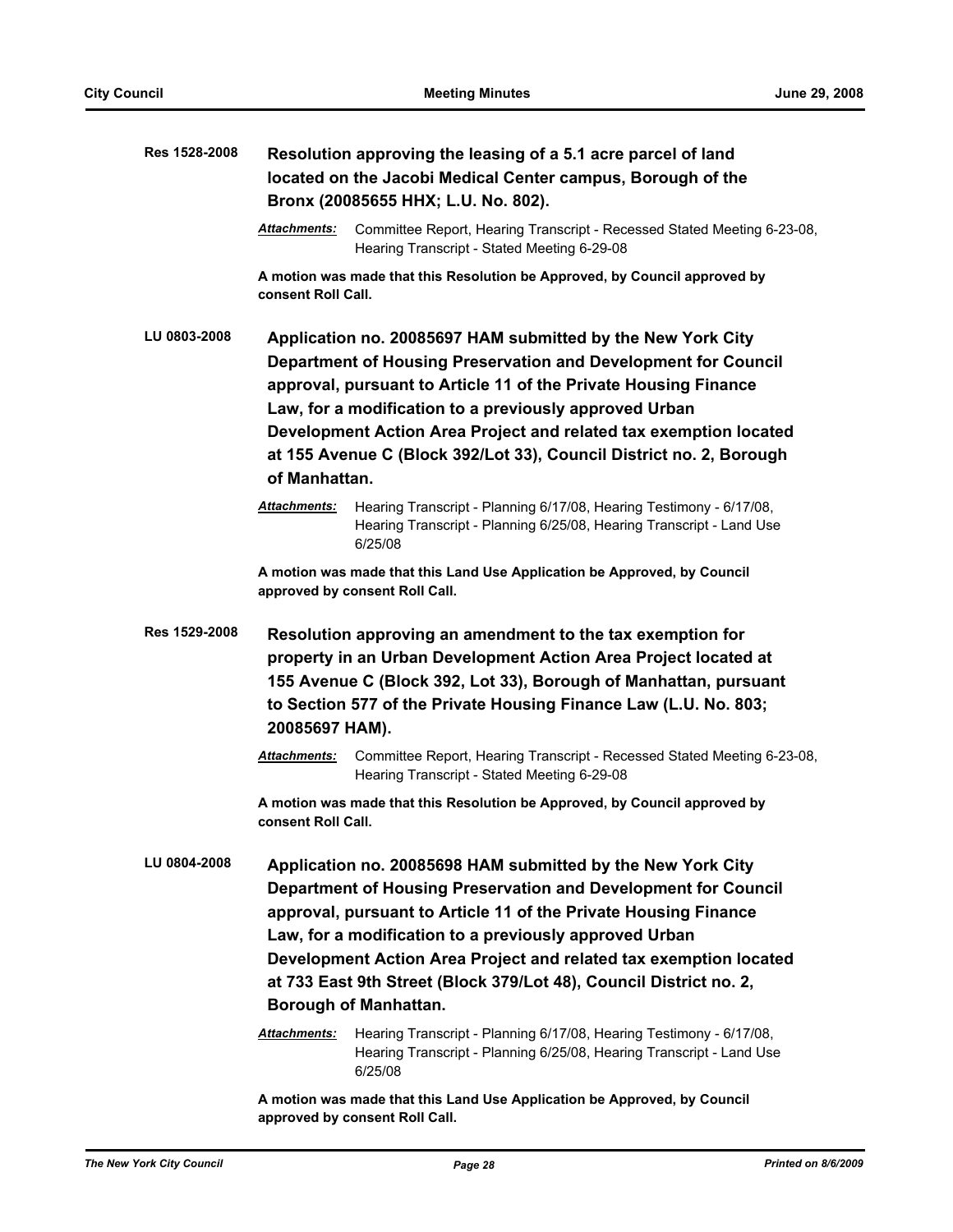| Res 1530-2008 | Resolution approving an amendment to the tax exemption for<br>property in an Urban Development Action Area Project located at<br>733 East 9th Street (Block 379, Lot 48), Borough of Manhattan,<br>pursuant to Section 577 of the Private Housing Finance Law (L.U.<br>No. 804; 20085698 HAM).                                                                                                                                        |                                                                                                                                                                                                                                                                                                |
|---------------|---------------------------------------------------------------------------------------------------------------------------------------------------------------------------------------------------------------------------------------------------------------------------------------------------------------------------------------------------------------------------------------------------------------------------------------|------------------------------------------------------------------------------------------------------------------------------------------------------------------------------------------------------------------------------------------------------------------------------------------------|
|               | <b>Attachments:</b>                                                                                                                                                                                                                                                                                                                                                                                                                   | Committee Report, Hearing Transcript - Recessed Stated Meeting 6-23-08,<br>Hearing Transcript - Stated Meeting 6-29-08                                                                                                                                                                         |
|               | consent Roll Call.                                                                                                                                                                                                                                                                                                                                                                                                                    | A motion was made that this Resolution be Approved, by Council approved by                                                                                                                                                                                                                     |
| LU 0805-2008  | Application no. 20085699 HAM submitted by the New York City<br>Department of Housing Preservation and Development for Council<br>approval, pursuant to Article 11 of the Private Housing Finance<br>Law, for a modification to a previously approved Urban<br>Development Action Area Project and related tax exemption located<br>at 292 East 3rd Street (Block 372/Lot 19), Council District no. 2,<br><b>Borough of Manhattan.</b> |                                                                                                                                                                                                                                                                                                |
|               | <b>Attachments:</b>                                                                                                                                                                                                                                                                                                                                                                                                                   | Hearing Testimony - 6/17/08, Hearing Transcript - Planning 6/17/08,<br>Hearing Transcript - Planning 6/25/08, Hearing Transcript - Land Use<br>6/25/08                                                                                                                                         |
|               |                                                                                                                                                                                                                                                                                                                                                                                                                                       | A motion was made that this Land Use Application be Approved, by Council<br>approved by consent Roll Call.                                                                                                                                                                                     |
| Res 1531-2008 |                                                                                                                                                                                                                                                                                                                                                                                                                                       | Resolution approving an amendment to the tax exemption for<br>property in an Urban Development Action Area Project located at<br>292 East 3rd Street (Block 372, Lot 19), Borough of Manhattan,<br>pursuant to Section 577 of the Private Housing Finance Law (L.U.<br>No. 805; 20085699 HAM). |
|               | Attachments:                                                                                                                                                                                                                                                                                                                                                                                                                          | Committee Report, Hearing Transcript - Recessed Stated Meeting 6-23-08,<br>Hearing Transcript - Stated Meeting 6-29-08                                                                                                                                                                         |
|               | consent Roll Call.                                                                                                                                                                                                                                                                                                                                                                                                                    | A motion was made that this Resolution be Approved, by Council approved by                                                                                                                                                                                                                     |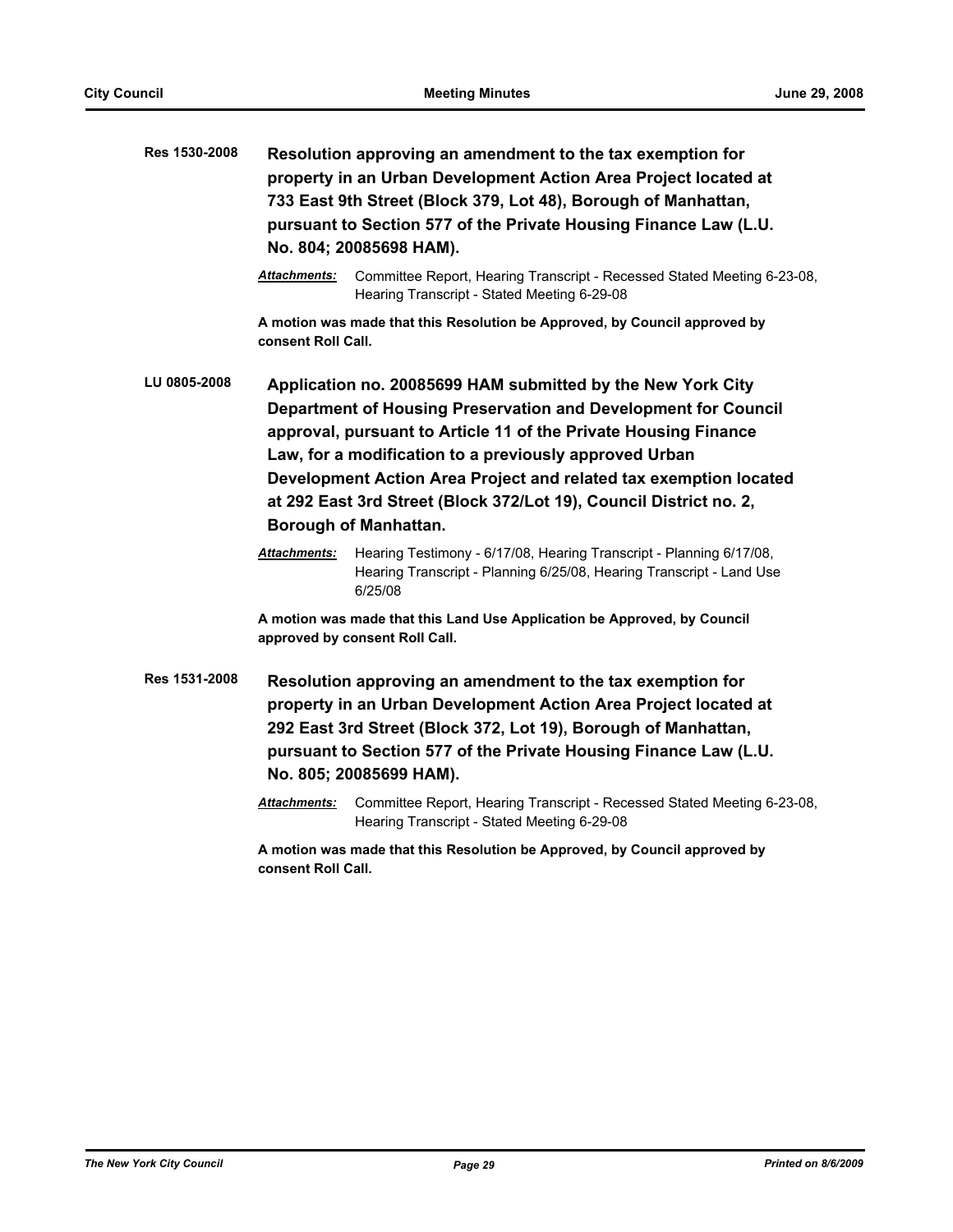| LU 0806-2008  |                                                                                                                                                                                                                                                                                                | Application no. 20085700 HAM submitted by the New York City<br>Department of Housing Preservation and Development for Council<br>approval, pursuant to Article 11 of the Private Housing Finance<br>Law, for a modification to a previously approved Urban<br>Development Action Area Project and related tax exemption located<br>at 719 East 6th Street (Block 376/Lot 54), Council District no. 2,<br><b>Borough of Manhattan.</b> |  |
|---------------|------------------------------------------------------------------------------------------------------------------------------------------------------------------------------------------------------------------------------------------------------------------------------------------------|---------------------------------------------------------------------------------------------------------------------------------------------------------------------------------------------------------------------------------------------------------------------------------------------------------------------------------------------------------------------------------------------------------------------------------------|--|
|               | <b>Attachments:</b>                                                                                                                                                                                                                                                                            | Hearing Testimony - 6/17/08, Hearing Transcript - Planning 6/17/08,<br>Hearing Transcript - Planning 6/25/08, Hearing Transcript - Land Use<br>6/25/08                                                                                                                                                                                                                                                                                |  |
|               |                                                                                                                                                                                                                                                                                                | A motion was made that this Land Use Application be Approved, by Council<br>approved by consent Roll Call.                                                                                                                                                                                                                                                                                                                            |  |
| Res 1532-2008 | Resolution approving an amendment to the tax exemption for<br>property in an Urban Development Action Area Project located at<br>719 East 6th Street (Block 376, Lot 54), Borough of Manhattan,<br>pursuant to Section 577 of the Private Housing Finance Law (L.U.<br>No. 806; 20085700 HAM). |                                                                                                                                                                                                                                                                                                                                                                                                                                       |  |
|               | <b>Attachments:</b>                                                                                                                                                                                                                                                                            | Committee Report, Hearing Transcript - Recessed Stated Meeting 6-23-08,<br>Hearing Transcript - Stated Meeting 6-29-08                                                                                                                                                                                                                                                                                                                |  |
|               | consent Roll Call.                                                                                                                                                                                                                                                                             | A motion was made that this Resolution be Approved, by Council approved by                                                                                                                                                                                                                                                                                                                                                            |  |
| LU 0807-2008  |                                                                                                                                                                                                                                                                                                | Application no. 20085701 HAM submitted by the New York City<br>Department of Housing Preservation and Development for Council<br>approval, pursuant to Article 11 of the Private Housing Finance<br>Law, for a modification to a previously approved Urban<br>Development Action Area Project and related tax exemption located<br>at 9 Second Avenue (Block 456/Lot 28), Council District no. 1,<br><b>Borough of Manhattan.</b>     |  |
|               | Attachments:                                                                                                                                                                                                                                                                                   | Hearing Testimony - 6/17/08, Hearing Transcript - Planning 6/17/08,<br>Hearing Transcript - Planning 6/25/08, Hearing Transcript - Land Use<br>6/25/08                                                                                                                                                                                                                                                                                |  |
|               | A motion was made that this Land Use Application be Approved, by Council<br>approved by consent Roll Call.                                                                                                                                                                                     |                                                                                                                                                                                                                                                                                                                                                                                                                                       |  |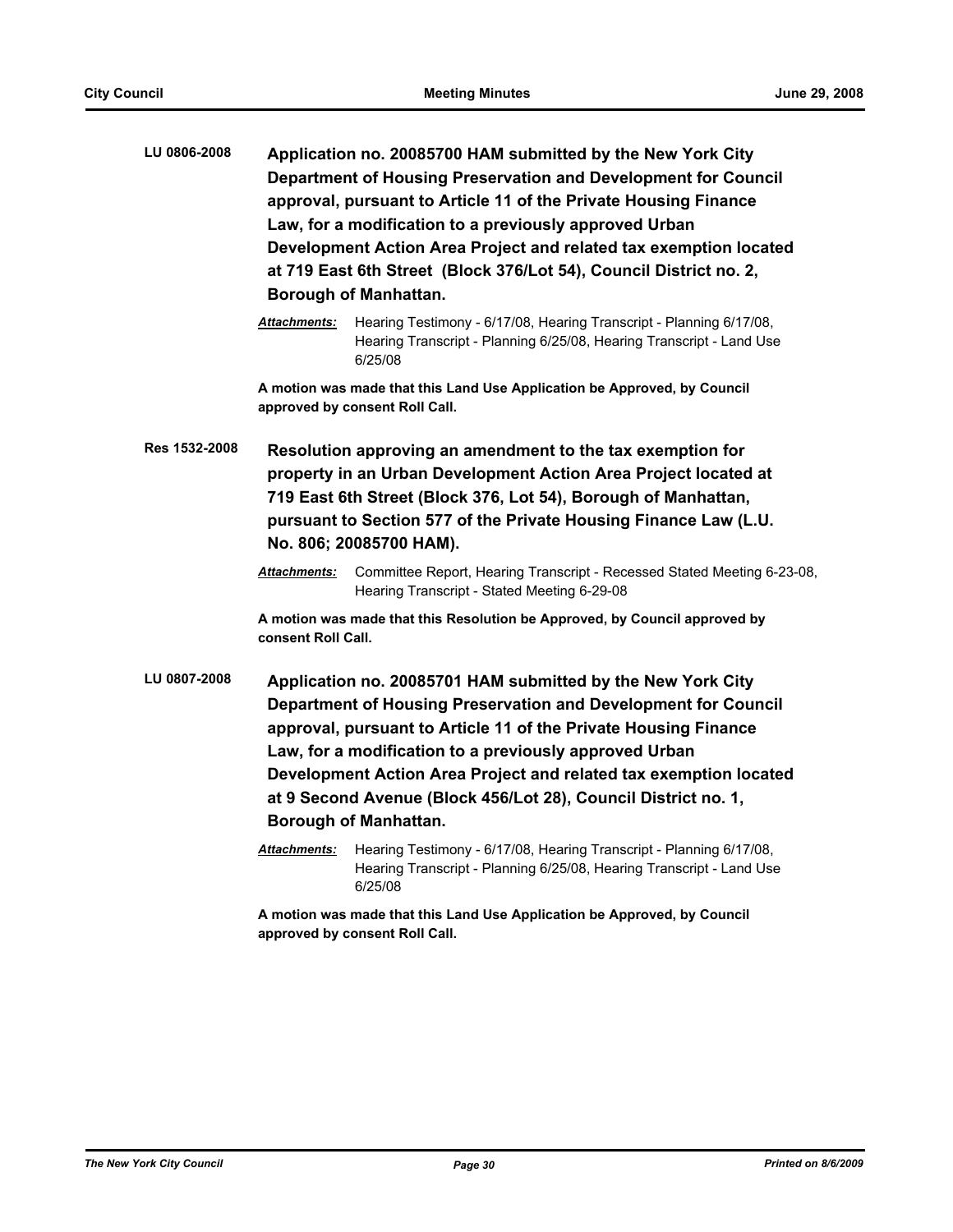| Res 1533-2008 |                      | Resolution approving an amendment to the tax exemption for<br>property in an Urban Development Action Area Project located at 9<br>Second Avenue (Block 456, Lot 28), Borough of Manhattan,<br>pursuant to Section 577 of the Private Housing Finance Law (L.U.<br>No. 807; 20085701 HAM).                                                                                                                                            |  |
|---------------|----------------------|---------------------------------------------------------------------------------------------------------------------------------------------------------------------------------------------------------------------------------------------------------------------------------------------------------------------------------------------------------------------------------------------------------------------------------------|--|
|               | <b>Attachments:</b>  | Committee Report, Hearing Transcript - Recessed Stated Meeting 6-23-08,<br>Hearing Transcript - Stated Meeting 6-29-08                                                                                                                                                                                                                                                                                                                |  |
|               | consent Roll Call.   | A motion was made that this Resolution be Approved, by Council approved by                                                                                                                                                                                                                                                                                                                                                            |  |
| LU 0808-2008  |                      | Application no. 20085702 HAM submitted by the New York City<br>Department of Housing Preservation and Development for Council<br>approval, pursuant to Article 11 of the Private Housing Finance<br>Law, for a modification to a previously approved Urban<br>Development Action Area Project and related tax exemption located<br>at 278 East 7th Street (Block 376/Lot 31), Council District no. 2,<br><b>Borough of Manhattan.</b> |  |
|               | <b>Attachments:</b>  | Hearing Testimony - 6/17/08, Hearing Transcript - Planning 6/17/08,<br>Hearing Transcript - Planning 6/25/08, Hearing Transcript - Land Use<br>6/25/08                                                                                                                                                                                                                                                                                |  |
|               |                      | A motion was made that this Land Use Application be Approved, by Council<br>approved by consent Roll Call.                                                                                                                                                                                                                                                                                                                            |  |
| Res 1534-2008 |                      | Resolution approving an amendment to the tax exemption for<br>property in an Urban Development Action Area Project located at<br>278 East 7th Street (Block 376, Lot 31), Borough of Manhattan,<br>pursuant to Section 577 of the Private Housing Finance Law (L.U.<br>No. 808; 20085702 HAM).                                                                                                                                        |  |
|               | Attachments:         | Committee Report, Hearing Transcript - Recessed Stated Meeting 6-23-08,<br>Hearing Transcript - Stated Meeting 6-29-08                                                                                                                                                                                                                                                                                                                |  |
|               | consent Roll Call.   | A motion was made that this Resolution be Approved, by Council approved by                                                                                                                                                                                                                                                                                                                                                            |  |
| LU 0811-2008  |                      | Uniform land use review application no. C 060032 ZMM, pursuant to<br>Sections 197-c and 201 of the New York City Charter, for an<br>amendment of the Zoning Map, Section No. 12a to rezone a M1-5<br>District to a C6-2A district in the Borough of Manhattan                                                                                                                                                                         |  |
|               | <u> Attachments:</u> | Hearing Transcript - Zoning 6/17/08, Hearing Testimony 6/17/08, Hearing<br>Transcript - Zoning 6/25/08, Hearing Transcript - Land Use 6/25/08                                                                                                                                                                                                                                                                                         |  |
|               |                      | A motion was made that this Land Use Application be Approved, by Council<br>approved by consent Roll Call.                                                                                                                                                                                                                                                                                                                            |  |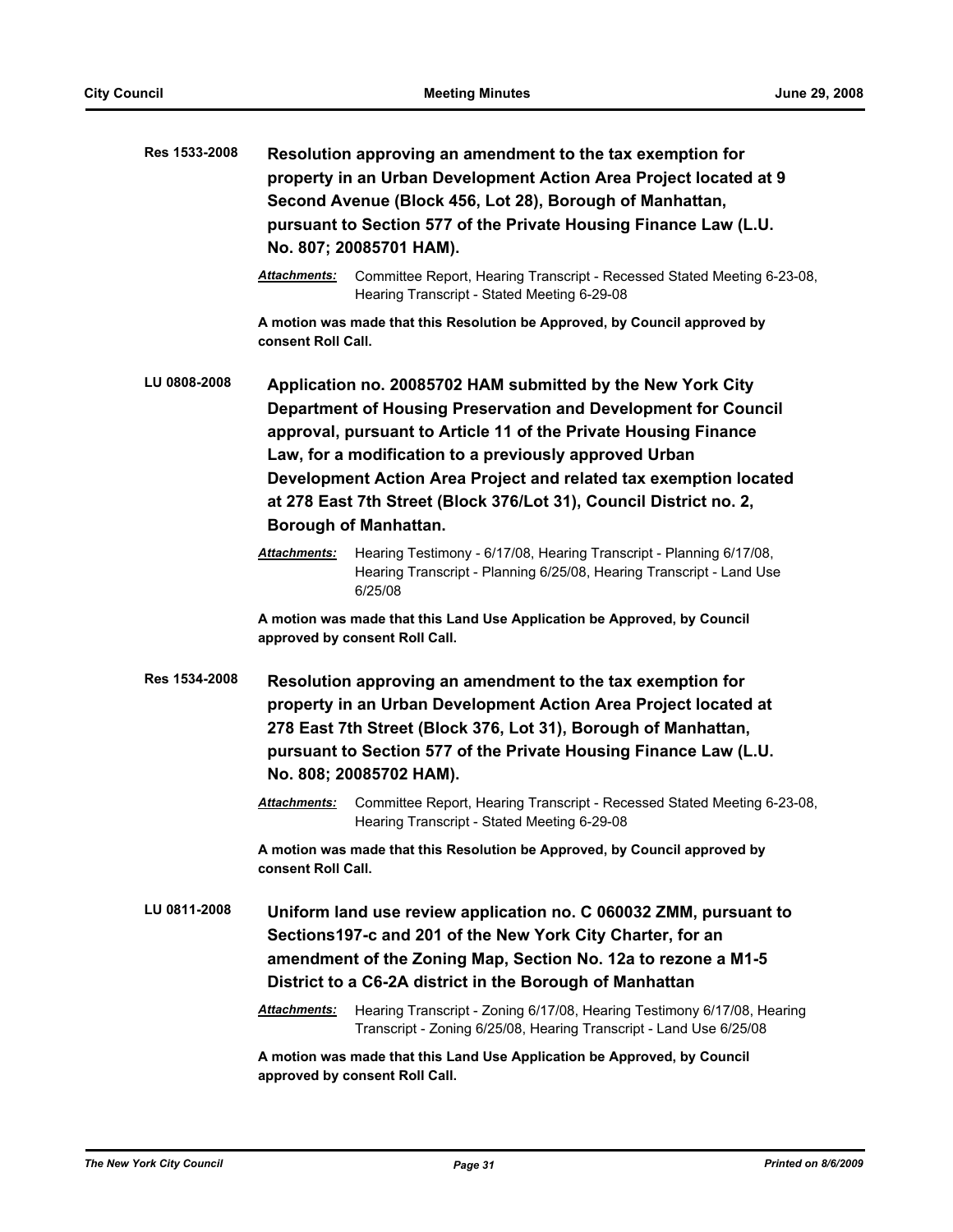# **Res 1535-2008 Resolution approving the decision of the City Planning Commission on ULURP No. C 060032 ZMM, a Zoning Map amendment (L.U. No. 811).**

*Attachments:* Committee Report, Hearing Transcript - Recessed Stated Meeting 6-23-08, Hearing Transcript - Stated Meeting 6-29-08

**A motion was made that this Resolution be Approved, by Council approved by consent Roll Call.**

Report of the Committee on Rules, Privileges, and Elections

# **Res 1536-2008 Resolution approving Membership Changes to Certain Committees.**

*Attachments:* Committee Report, Hearing Transcript, Standing Committees of the Council, Hearing Transcript - Recessed Stated Meeting 6-23-08, Hearing Transcript - Stated Meeting 6-29-08

**A motion was made that this Resolution be Approved, by Council approved by consent Roll Call.**

12. General Orders Calendar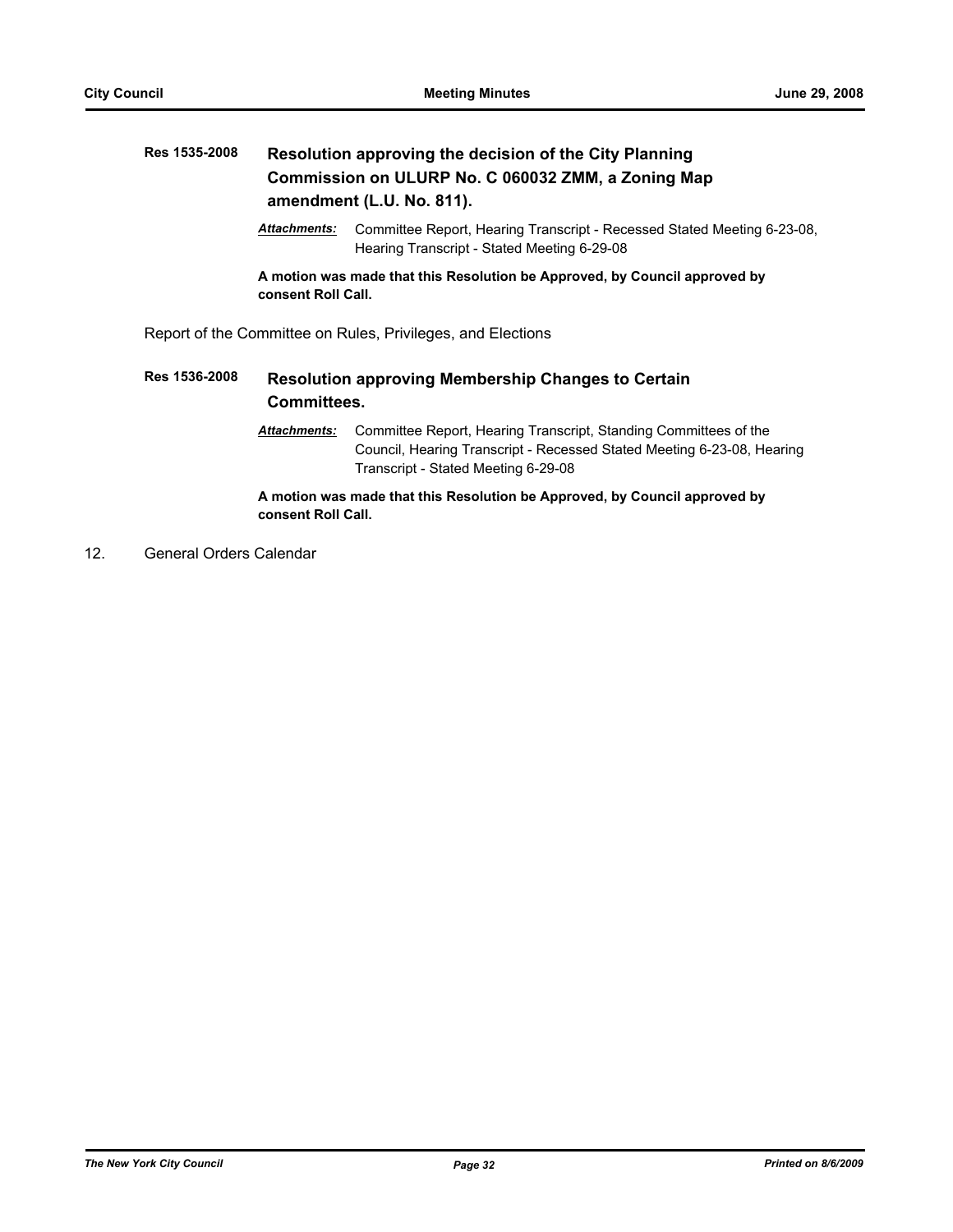### **T2006-0001 Commissioner of Deeds**

*Attachments:* Hearing Transcript - Charter Meeting 1/4/06, Hearing Transcript - Stated Meeting 1/18/06, Hearing Transcript - Stated Meeting 2/1/06, Hearing Transcript - Stated Meeting 2/15/06, Hearing Transcript - Stated Meeting 3/1/06, Hearing Transcript - Stated Meeting 3/22/06, Hearing Transcript - Stated Meeting 4/5/06, Hearing Transcript - Stated Meeting 4/26/06, Hearing Transcript - Stated Meeting 5/10/06, Hearing Transcript - Stated Meeting 5/24/06, Hearing Transcript - Stated Meeting 6/13/06, Hearing Transcript - Stated Meeting 6/20/06, Hearing Transcript - Stated Meeting 6/29/06, Hearing Transcript - Stated Meeting 7/19/06, Hearing Transcript - Stated Meeting 8/16/06, Hearing Transcript - Stated Meeting 9/13/06, Hearing Transcript - Stated Meeting 9/27/06, Hearing Transcript - Stated Meeting 10/11/06, Hearing Transcript - Stated Meeting 10/25/06, Hearing Transcript - Stated Meeting 11/15/06, Hearing Transcript - Stated Meeting 11/29/06, Hearing Transcript - Stated Meeting 12/6/06, Hearing Transcript - Stated Meeting 12/20/06, Hearing Transcript - Stated Meeting 1/3/07, Hearing Transcript - Stated Meeting 1/9/07, Hearing Transcript - Stated Meeting 2/1/07, Hearing Transcript - Stated Meeting 2/28/07, Hearing Transcript - Stated Meeting 3/14/07, Hearing Transcript - Stated Meeting 3/28/07, Hearing Transcript - Stated Meeting 4/12/07, Hearing Transcript - Stated Meeting 4/23/07, Hearing Transcript - Stated Meeting 5/9/07, Hearing Transcript - Stated Meeting 5/30/07, Hearing Transcript - Stated Meeting 6/5/07, Hearing Transcript - Stated Meeting 6/15/07, Hearing Transcript - Stated Meeting 6/27/07, Hearing Transcript - Stated Meeting 7/25/07, Hearing Transcript - Stated Meeting 8/6/07, Hearing Transcript - Stated Meeting 8/22/07, Hearing Transcript - Stated Meeting 9/10/07, Hearing Transcript - Stated Meeting 9/25/07, Hearing Transcript - Stated Meeting 10/17/07, Hearing Transcript - Stated Meeting 10/23/07, Hearing Transcript - Stated Meeting 10/29/07, Hearing Transcript - Stated Meeting 11/15/07, Hearing Transcript - Stated Meeting 11/28/07, Hearing Transcript - Stated Meeting 12/11/07, Hearing Transcript - Stated Meeting 12/19/07, Hearing Transcript - Charter Meeting 1/9/08, Hearing Transcript - Stated Meeting 1/30/08, Hearing Transcript - Stated Meeting 2/13/08, Hearing Transcript - Stated Meeting 2/27/08, Hearing Transcript - Stated Meeting 3/12/08, Hearing Transcript - Stated Meeting 3/26/08, Hearing Transcript - Stated Meeting 3/31/08, Hearing Transcript - Stated Meeting 4/16/08, Hearing Transcript - Stated Meeting 4/30/08, Hearing Transcript - Stated Meeting 5/14/08, Hearing Transcript - Stated Meeting 5/28/08, Hearing Transcript - Recessed Stated Meeting 5/28/08, Hearing Transcript - Stated Meeting 6/12/08, Hearing Transcript - Recessed Stated Meeting 6-23-08, Hearing Transcript - Stated Meeting 6/29/08, Hearing Transcript - Stated Meeting 7/23/08, Hearing Transcript - Stated Meeting 8/14/08, Hearing Transcript - Stated Meeting 9/4/08, Hearing Transcript - Stated Meeting 9/24/08, Hearing Transcript - Stated Meeting 10/7/08, Hearing Transcript - Stated Meeting 10/23/08, Hearing Transcript - Stated Meeting 11/13/08, Hearing Transcript - Stated Meeting 11/19/08, Hearing Transcript - Charter Meeting 1/7/09, Hearing Transcript - Stated Meeting 1/28/09, Hearing Transcript - Stated Meeting 2/11/09, Hearing Transcript - Stated Meeting 3/24/09, Hearing Transcript - Stated Meeting 4/2/09, Hearing Transcript - Stated Meeting 4/22/09, Hearing Transcript - Stated Meeting 5/6/09, Hearing Transcript - Stated Meeting 5/20/09, Hearing Transcript - Stated Meeting 6/10/09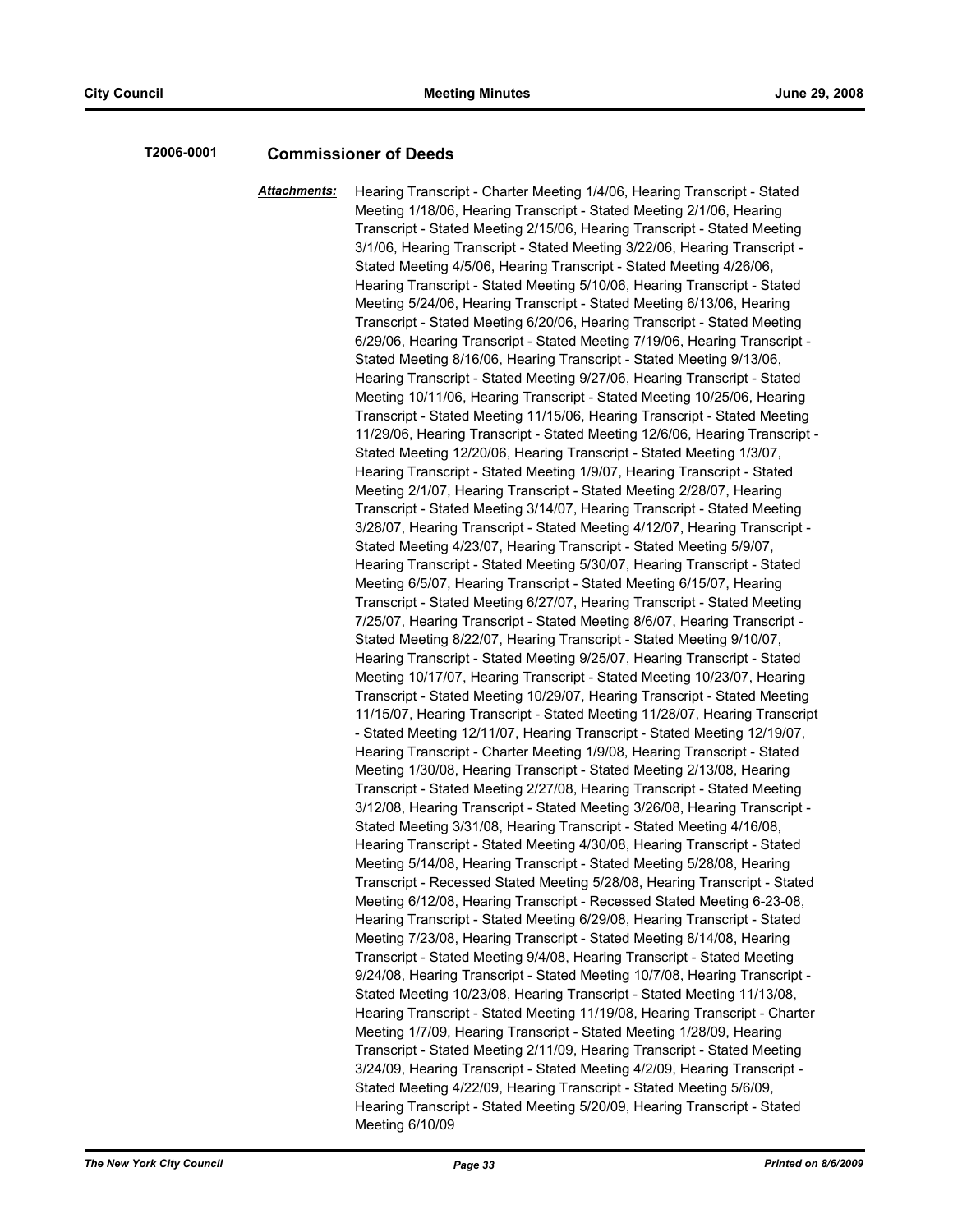**A motion was made that this Commissioner of Deeds be Approved, by Council approved by consent Roll Call.**

Coupled on General Order Calendar

Civil Service and Labor

### **Int 0702-2008 A Local Law to amend the administrative code of the city of New York, in relation to electronic pay stubs for city employees.**

*Attachments:* Int. No. 702 - 2/13/08, Proposed Int. No. 702-A - 5/20/08, Committee Report 4/28/08, Hearing Testimony 4/28/08, Hearing Transcript 4/28/08, Committee Report 6/24/08, Hearing Transcript 6/24/08, Hearing Transcript - Recessed Stated Meeting 6-23-08, Hearing Transcript - Stated Meeting 6-29-08, Fiscal Impact Statement, Local Law

**Enactment No:** 2008/031

### Finance

| Int 0802-2008 | A Local Law in relation to changing the days on which the Council<br>can meet to fix the tax rates.                                                                                                                                                                                          |                                                                                                                                                                                   |  |
|---------------|----------------------------------------------------------------------------------------------------------------------------------------------------------------------------------------------------------------------------------------------------------------------------------------------|-----------------------------------------------------------------------------------------------------------------------------------------------------------------------------------|--|
|               | <b>Attachments:</b>                                                                                                                                                                                                                                                                          | Committee Report, Hearing Transcript, Hearing Transcript - Recessed<br>Stated Meeting 6-23-08, Hearing Transcript - Stated Meeting 6-29-08,<br>Fiscal Impact Statement, Local Law |  |
|               | <b>Enactment No: 2008/032</b>                                                                                                                                                                                                                                                                |                                                                                                                                                                                   |  |
| Res 1503-2008 |                                                                                                                                                                                                                                                                                              | Resolution approving or disclosing the new designation and<br>changes in the designation of certain organizations to receive<br>funding in the Fiscal 2008 Expense Budget.        |  |
|               | <b>Attachments:</b>                                                                                                                                                                                                                                                                          | Committee Report, Hearing Transcript, Hearing Transcript - Recessed<br>Stated Meeting 6-23-08, Hearing Transcript - Stated Meeting 6-29-08                                        |  |
| Res 1504-2008 | <b>RESOLUTION COMPUTING AND CERTIFYING BASE</b><br>PERCENTAGE, CURRENT PERCENTAGE AND CURRENT BASE<br><b>PROPORTION OF EACH CLASS OF REAL PROPERTY FOR FISCAL</b><br>2009 TO THE STATE BOARD OF REAL PROPERTY SERVICES<br><b>PURSUANT TO SECTION 1803-a OF THE REAL PROPERTY TAX</b><br>LAW. |                                                                                                                                                                                   |  |
|               | <b>Attachments:</b>                                                                                                                                                                                                                                                                          | Committee Report, Hearing Transcript, Hearing Transcript - Recessed<br>Stated Meeting 6-23-08, Hearing Transcript - Stated Meeting 6-29-08, Res.<br>No. 1504 - Attachments        |  |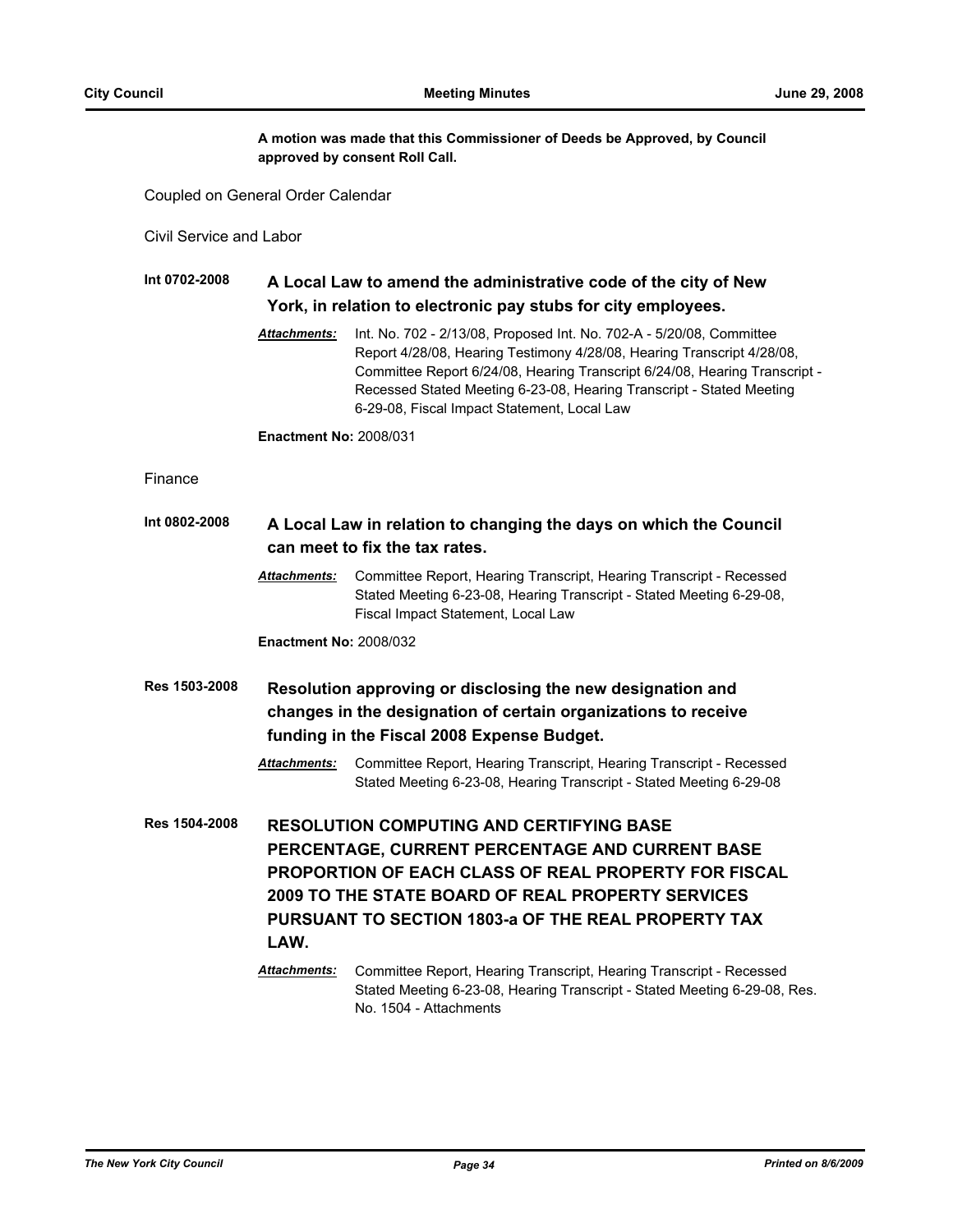| Res 1505-2008        | LAW.                                                                                                                                                                                                                                                              | <b>RESOLUTION COMPUTING AND CERTIFYING ADJUSTED BASE</b><br><b>PROPORTION OF EACH CLASS OF REAL PROPERTY FOR FISCAL</b><br>2009 TO THE STATE BOARD OF REAL PROPERTY SERVICES<br><b>PURSUANT TO SECTION 1803-a OF THE REAL PROPERTY TAX</b>                                                                                                                                                 |
|----------------------|-------------------------------------------------------------------------------------------------------------------------------------------------------------------------------------------------------------------------------------------------------------------|--------------------------------------------------------------------------------------------------------------------------------------------------------------------------------------------------------------------------------------------------------------------------------------------------------------------------------------------------------------------------------------------|
|                      | Attachments:                                                                                                                                                                                                                                                      | Committee Report, Hearing Transcript, Hearing Transcript - Recessed<br>Stated Meeting 6-23-08, Hearing Transcript - Stated Meeting 6-29-08, Res.<br>No. 1505 - Attachments                                                                                                                                                                                                                 |
| Res 1506-2008        | Resolution approving a partial exemption from real property taxes<br>for property located at 125-30 and 120-45 Sutphin Boulevard (Block<br>12051, Lot 20, and Block 12045, Lot 1) Queens, pursuant to Section<br>577 of the Real Property Tax Law (L.U. No. 797). |                                                                                                                                                                                                                                                                                                                                                                                            |
|                      | <b>Attachments:</b>                                                                                                                                                                                                                                               | Memorandum, Hearing Transcript - Recessed Stated Meeting 6-23-08,<br>Hearing Transcript - Stated Meeting 6-29-08                                                                                                                                                                                                                                                                           |
| <b>Res 1507-2008</b> | <b>Attachments:</b>                                                                                                                                                                                                                                               | Resolution approving a full exemption from real property taxes for<br>property located at (Block 2408, Lots 1, 2, 5, 6, 7, 8, 9, 10, 12, 13, 14,<br>20, 25, 27, 28, 29, 31, and part of Lot 16 (part tentative Lot 1) Bronx,<br>pursuant to Section 577 of the Real Property Tax Law<br>(Preconsidered L.U. No. 814).<br>Memorandum, Hearing Transcript - Recessed Stated Meeting 6-23-08, |
| Res 1508-2008        |                                                                                                                                                                                                                                                                   | Hearing Transcript - Stated Meeting 6-29-08<br>Resolution approving an exemption from real property taxes for<br>property located at 1434-8 Morris Avenue (Block, Lot), The Bronx,<br>pursuant to Section 696 of the General Municipal Law<br>(Preconsidered L.U. No. 815).                                                                                                                |
|                      | <b>Attachments:</b>                                                                                                                                                                                                                                               | Memorandum, Hearing Transcript - Recessed Stated Meeting 6-23-08,<br>Hearing Transcript - Stated Meeting 6-29-08                                                                                                                                                                                                                                                                           |
| <b>Res 1509-2008</b> |                                                                                                                                                                                                                                                                   | Resolution approving a partial exemption from real property taxes<br>for property located at 2228 Givan Avenue (Block 5141, Lot 260)<br>The Bronx, pursuant to Section 422 of the Real Property Tax Law<br>(Preconsidered L.U. No. 816).                                                                                                                                                   |
|                      | Attachments:                                                                                                                                                                                                                                                      | Memorandum, Hearing Transcript - Recessed Stated Meeting 6-23-08,<br>Hearing Transcript - Stated Meeting 6-29-08                                                                                                                                                                                                                                                                           |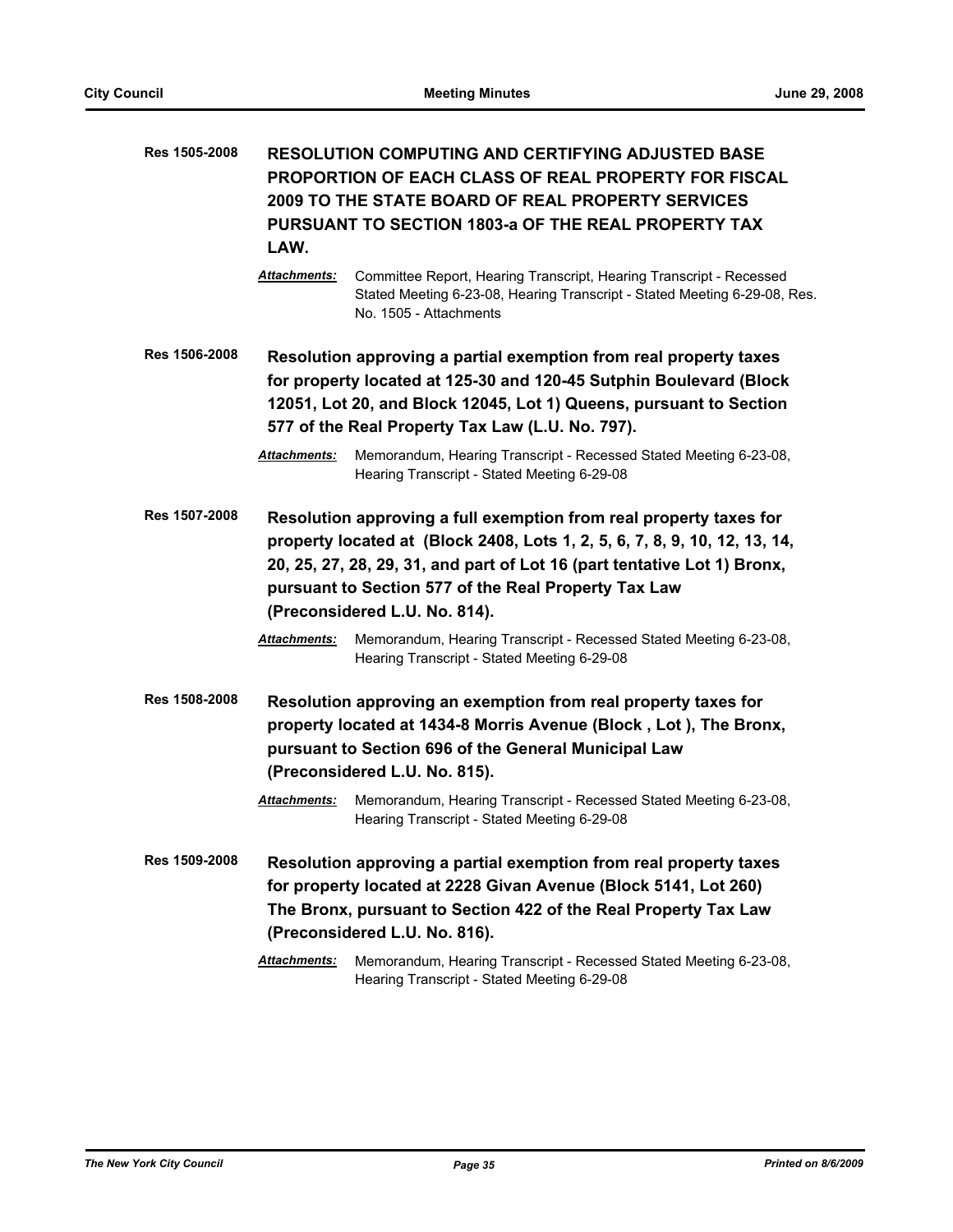| M 1020-2008   | <b>Communication from the Mayor-Submitting the Expense Revenue</b><br>Contract Budget, for Fiscal Year 2009, pursuant to Section 249 of<br>the New York City Charter. |                                                                                                                                                                                                                                                                                                                                                                                      |
|---------------|-----------------------------------------------------------------------------------------------------------------------------------------------------------------------|--------------------------------------------------------------------------------------------------------------------------------------------------------------------------------------------------------------------------------------------------------------------------------------------------------------------------------------------------------------------------------------|
|               | <u> Attachments:</u>                                                                                                                                                  | Hearing Transcript, Hearing Transcript - Recessed Stated Meeting 6-23-08,<br>Hearing Transcript - Stated Meeting 5/14/08, Hearing Transcript - Stated<br>Meeting 6/29/08                                                                                                                                                                                                             |
| Res 1510-2008 |                                                                                                                                                                       | <b>RESOLUTION TO ADOPT A BUDGET APPROPRIATING THE</b><br>AMOUNTS NECESSARY FOR THE SUPPORT OF THE<br><b>GOVERNMENT OF THE CITY OF NEW YORK AND THE COUNTIES</b><br>THEREIN AND FOR THE PAYMENT OF INDEBTEDNESS<br>THEREOF, FOR THE FISCAL YEAR BEGINNING ON JULY 1, 2008<br>AND ENDING ON JUNE 30, 2009 IN ACCORDANCE WITH THE<br>PROVISIONS OF THE CHARTER OF THE CITY OF NEW YORK. |
|               | Attachments:                                                                                                                                                          | Hearing Transcript, Hearing Transcript - Recessed Stated Meeting 6-23-08,<br>Hearing Transcript - Stated Meeting 6-29-08                                                                                                                                                                                                                                                             |
| Res 1511-2008 |                                                                                                                                                                       | <b>RESOLUTION TO ADOPT A CONTRACT BUDGET SETTING</b><br>FORTH, BY AGENCY, CATEGORIES OF CONTRACTUAL<br><b>SERVICES FOR WHICH APPROPRIATIONS HAD BEEN</b><br>PROPOSED FOR THE FISCAL YEAR BEGINNING ON JULY 1, 2008<br>AND ENDING ON JUNE 30, 2009, IN ACCORDANCE WITH THE<br>PROVISIONS OF THE CHARTER OF THE CITY OF NEW YORK.                                                      |
|               | <b>Attachments:</b>                                                                                                                                                   | Hearing Transcript, Hearing Transcript - Recessed Stated Meeting 6-23-08,<br>Hearing Transcript - Stated Meeting 6-29-08                                                                                                                                                                                                                                                             |
| M 1021-2008   | York City Charter.                                                                                                                                                    | <b>Communication from the Mayor-Submitting the Executive Capital</b><br>Budget for Fiscal Year 2009, pursuant to Section 249 of the New                                                                                                                                                                                                                                              |
|               | <u> Attachments:</u>                                                                                                                                                  | Hearing Transcript, Hearing Transcript - Recessed Stated Meeting 6-23-08,<br>Hearing Transcript - Stated Meeting 5/14/08, Hearing Transcript - Stated<br>Meeting 6/29/08                                                                                                                                                                                                             |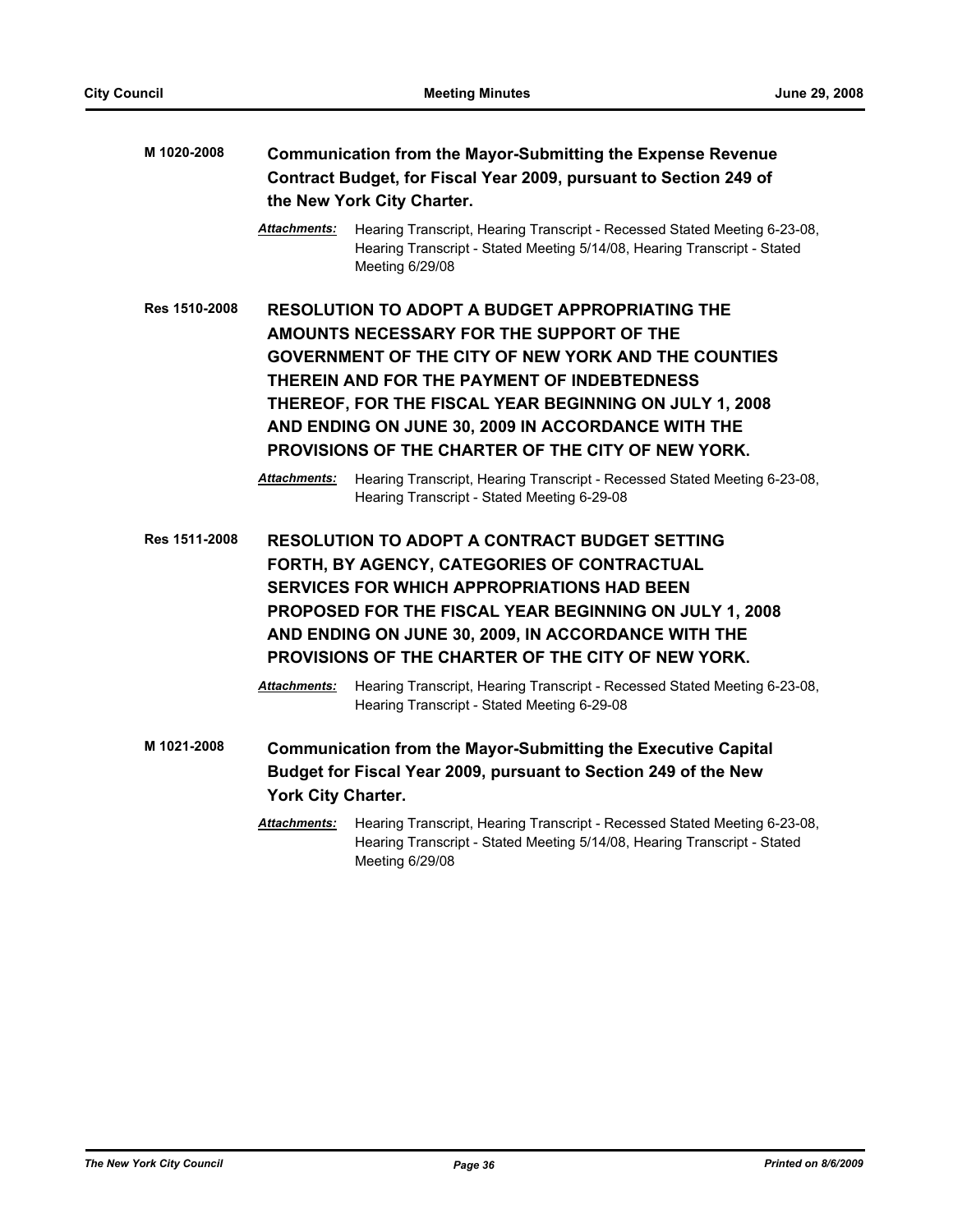**Res 1512-2008 RESOLUTION BY THE New York CITY COUNCIL PURSUANT TO SECTION 254 OF THE NEW YORK CITY CHARTER, THAT THE CAPITAL BUDGET FOR FISCAL YEAR 2009 AND CAPITAL PROGRAM, BEING THE EXECUTIVE CAPITAL BUDGET FOR FISCAL YEAR 2009 AND PROGRAM AS SUBMITTED BY THE MAYOR AND BY THE BOROUGH PRESIDENTS PURSUANT TO SECTION 249 OF THE NEW YORK CITY CHARTER, INCLUDING RESCINDMENT OF AMOUNTS FROM PRIOR CAPITAL BUDGETS, BE AND THE SAME ARE HEREBY APPROVED IN ACCORDANCE WITH THE FOLLOWING SCHEDULE OF CHANGES (RESOLUTION A)**

> *Attachments:* Hearing Transcript, Hearing Transcript - Recessed Stated Meeting 6-23-08, Hearing Transcript - Stated Meeting 6-29-08

**Res 1513-2008 RESOLUTION BY THE NEW YORK CITY COUNCIL PURSUANT TO SECTION 254 OF THE NEW YORK CITY CHARTER, THAT THE CAPITAL BUDGET FOR FISCAL YEAR 2009 AND CAPITAL PROGRAM FOR THE ENSUING THREE YEARS, AS SET FORTH IN THE EXECUTIVE CAPITAL BUDGET FOR THE FISCAL YEAR 2009 AND CAPITAL PROGRAM AS SUBMITTED BY THE MAYOR AS AUGMENTED BY THE BOROUGH PRESIDENTS PURSUANT TO SECTION 249 OF THE NEW YORK CITY CHARTER, AND AMENDED BY THE SCHEDULE OF CHANGES APPROVED UNDER RESOLUTION A, INCLUDING AMOUNTS REALLOCATED BY THE RESCINDMENT OF AMOUNTS FROM PRIOR CAPITAL BUDGET APPROPRIATIONS, IS HEREBY ADOPTED IN THE TOTAL AMOUNTS AS FOLLOWS. (RESOLUTION B).**

> *Attachments:* Hearing Transcript, Hearing Transcript - Recessed Stated Meeting 6-23-08, Hearing Transcript - Stated Meeting 6-29-08

**M 1022-2008 Communication from the Mayor-Submitting the Proposed City Fiscal Year 2008 Community Development Program, the Proposed CFY'09 Budget, the Proposed Reallocations-the CD XXXIV Funds, Proposed CD XXXV Statement of Objectives and Budget, dated May 1, 2008.**

*Attachments:* Hearing Transcript, Hearing Transcript - Recessed Stated Meeting 6-23-08, Hearing Transcript - Stated Meeting 5/14/08, Hearing Transcript - Stated Meeting 6/29/08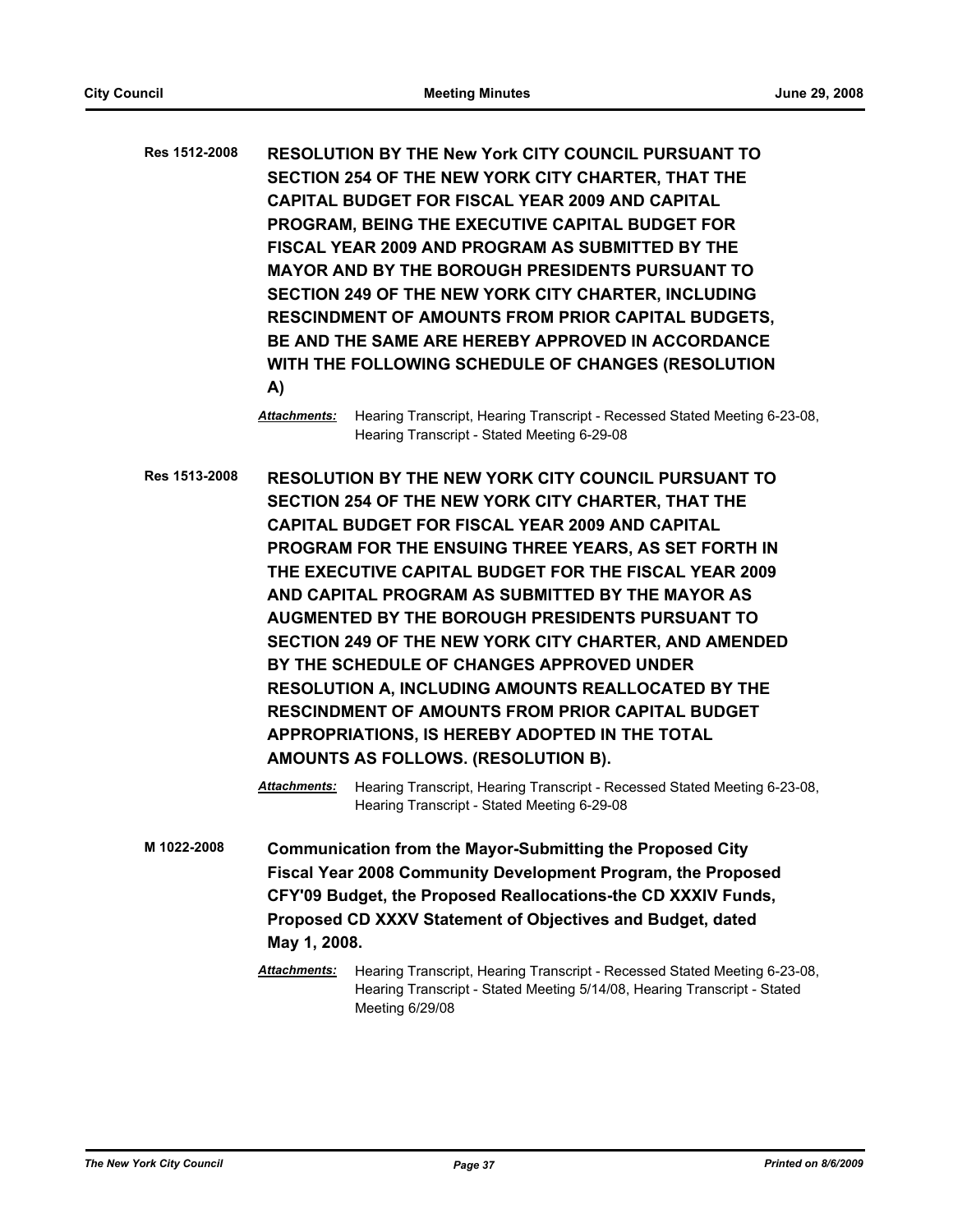| Res 1514-2008 | <b>RESOLUTION APPROVING THE FISCAL YEAR 2009 COMMUNITY</b><br>DEVELOPMENT PROGRAM, REALLOCATION OF THIRTY FOURTH<br>YEAR COMMUNITY DEVELOPMENT FUNDS, AND THE PROPOSED<br>THIRTY FIFTH YEAR COMMUNITY DEVELOPMENT PROGRAM                                                                                                                                                                 |                                                                                                                                                                                                                                                                                                                                                                                                                                                                         |
|---------------|-------------------------------------------------------------------------------------------------------------------------------------------------------------------------------------------------------------------------------------------------------------------------------------------------------------------------------------------------------------------------------------------|-------------------------------------------------------------------------------------------------------------------------------------------------------------------------------------------------------------------------------------------------------------------------------------------------------------------------------------------------------------------------------------------------------------------------------------------------------------------------|
|               | <b>Attachments:</b>                                                                                                                                                                                                                                                                                                                                                                       | Hearing Transcript, Hearing Transcript - Recessed Stated Meeting 6-23-08,<br>Hearing Transcript - Stated Meeting 6-29-08                                                                                                                                                                                                                                                                                                                                                |
| M 1080-2008   | Plan.                                                                                                                                                                                                                                                                                                                                                                                     | Proposed 2008 Amendment to the 2005-2009 Five-Year Capital                                                                                                                                                                                                                                                                                                                                                                                                              |
|               | Attachments:                                                                                                                                                                                                                                                                                                                                                                              | Res. No. 1515, Committee Report, Hearing Transcript, Hearing Transcript -<br>Recessed Stated Meeting 6-23-08, Hearing Transcript - Stated Meeting<br>$6 - 29 - 08$                                                                                                                                                                                                                                                                                                      |
| Res 1515-2008 | RESOLUTION APPROVING, PURSUANT TO SECTION 2590-p OF<br>THE STATE EDUCATION LAW AND PARAGRAPH(1)(a) OF THE<br>MEMORANDUM OF UNDERSTANDING, DATED JUNE 24, 2004,<br>AMONG THE MAYOR, THE SPEAKER AND THE CHANCELLOR,<br>THE AMENDMENT TO THE FIVE YEAR EDUCATIONAL FACILITIES<br>CAPITAL PLAN FOR 2005 - 2009 SUBMITTED BY THE<br><b>CHANCELLOR IN A COMMUNICATION DATED JUNE 23, 2008.</b> |                                                                                                                                                                                                                                                                                                                                                                                                                                                                         |
|               | Attachments:                                                                                                                                                                                                                                                                                                                                                                              | Committee Report, Hearing Transcript, Hearing Transcript - Recessed<br>Stated Meeting 6-23-08, Hearing Transcript - Stated Meeting 6-29-08                                                                                                                                                                                                                                                                                                                              |
| M 1103-2008   | <b>Attachments:</b>                                                                                                                                                                                                                                                                                                                                                                       | Report of the Committee on Finance in favor of approving a<br>resolution of the Council of the City of New York fixing the tax rate<br>for the Fiscal Year 2009, adopted June 29, 2008 upon the<br>recommendation of the Committee on Finance of the Council.<br>Res. No. 1516, Hearing Transcript, Hearing Transcript - Recessed Stated<br>Meeting 6-23-08, Hearing Transcript - Stated Meeting 6-29-08, Complete<br>Package - Report and Resolution                   |
| Res 1516-2008 | Attachments:                                                                                                                                                                                                                                                                                                                                                                              | Report of the Committee on Finance in favor of approving a<br>resolution of the Council of the City of New York fixing the tax rate<br>for the Fiscal Year 2009, adopted June 29, 2008 upon the<br>recommendation of the Committee on Finance of the Council.<br>Committee Report, Res. No. 1516, Hearing Transcript, Hearing Transcript -<br>Recessed Stated Meeting 6-23-08, Hearing Transcript - Stated Meeting<br>6-29-08, Complete Package - Report and Resolution |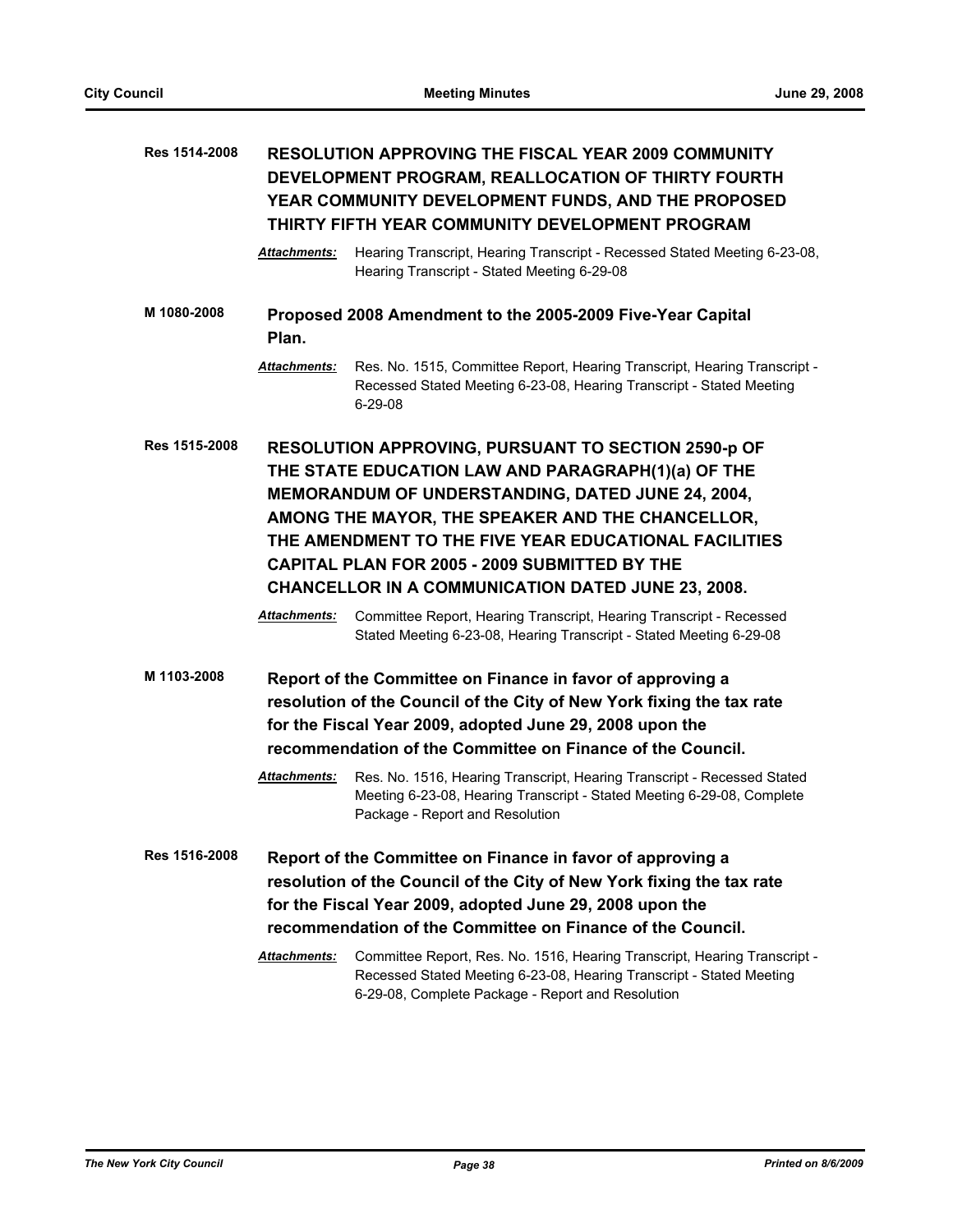| M 1081-2008   | Transfer City funds between various agencies in Fiscal Year 2008<br>to implement changes to the City's expense budget. (MN -5)                                                                             |                                                                                                                                                                                       |  |
|---------------|------------------------------------------------------------------------------------------------------------------------------------------------------------------------------------------------------------|---------------------------------------------------------------------------------------------------------------------------------------------------------------------------------------|--|
|               | Attachments:                                                                                                                                                                                               | Committee Report, Res. No. 1517, Hearing Transcript, Hearing Transcript -<br>Recessed Stated Meeting 6-23-08, Hearing Transcript - Stated Meeting<br>6-29-08                          |  |
| Res 1517-2008 |                                                                                                                                                                                                            | <b>RESOLUTION APPROVING THE MODIFICATION (MN-5) OF UNITS</b><br>OF APPROPRIATION AND THE TRANSFER OF CITY FUNDS                                                                       |  |
|               | YORK.                                                                                                                                                                                                      | BETWEEN AGENCIES PROPOSED BY THE MAYOR PURSUANT<br>TO SECTION 107(b) OF THE CHARTER OF THE CITY OF NEW                                                                                |  |
|               | Attachments:                                                                                                                                                                                               | Committee Report, Hearing Transcript, Hearing Transcript - Recessed<br>Stated Meeting 6-23-08, Hearing Transcript - Stated Meeting 6-29-08                                            |  |
| M 1082-2008   | $(MN-6)$                                                                                                                                                                                                   | Appropriation of new revenues of \$69.4 million in Fiscal Year 2008.                                                                                                                  |  |
|               | <b>Attachments:</b>                                                                                                                                                                                        | Committee Report, Fiscal Impact Statement, Res. No. 1518, Hearing<br>Transcript, Hearing Transcript - Recessed Stated Meeting 6-23-08, Hearing<br>Transcript - Stated Meeting 6-29-08 |  |
| Res 1518-2008 |                                                                                                                                                                                                            | <b>RESOLUTION APPROVING A MODIFICATION PURSUANT TO</b><br>SECTION 107(E) OF THE CHARTER OF THE CITY OF NEW YORK.                                                                      |  |
|               | <b>Attachments:</b>                                                                                                                                                                                        | Committee Report, Fiscal Impact Statement, Hearing Transcript, Hearing<br>Transcript - Recessed Stated Meeting 6-23-08, Hearing Transcript - Stated<br>Meeting 6-29-08                |  |
| M 0912-2008   | <b>Communication from the Mayor - Submitting Financial Plan Detail</b><br>and Summary Book, Volumes I and II for Fiscal Years 2008-2012,<br>pursuant to Sections 101 and 213 of the New York City Charter. |                                                                                                                                                                                       |  |
|               | <b>Attachments:</b>                                                                                                                                                                                        | Hearing Transcript, Hearing Transcript - Recessed Stated Meeting 6-23-08,<br>Hearing Transcript - Stated Meeting 6-29-08                                                              |  |
| M 0913-2008   |                                                                                                                                                                                                            | <b>Communication from the Mayor - Submitting Preliminary Expense</b><br>Budget for Fiscal Year 2009, pursuant to Sections 225 and 236 of<br>the New York City Charter.                |  |
|               | <b>Attachments:</b>                                                                                                                                                                                        | Hearing Transcript, Hearing Transcript - Recessed Stated Meeting 6-23-08,<br>Hearing Transcript - Stated Meeting 6-29-08                                                              |  |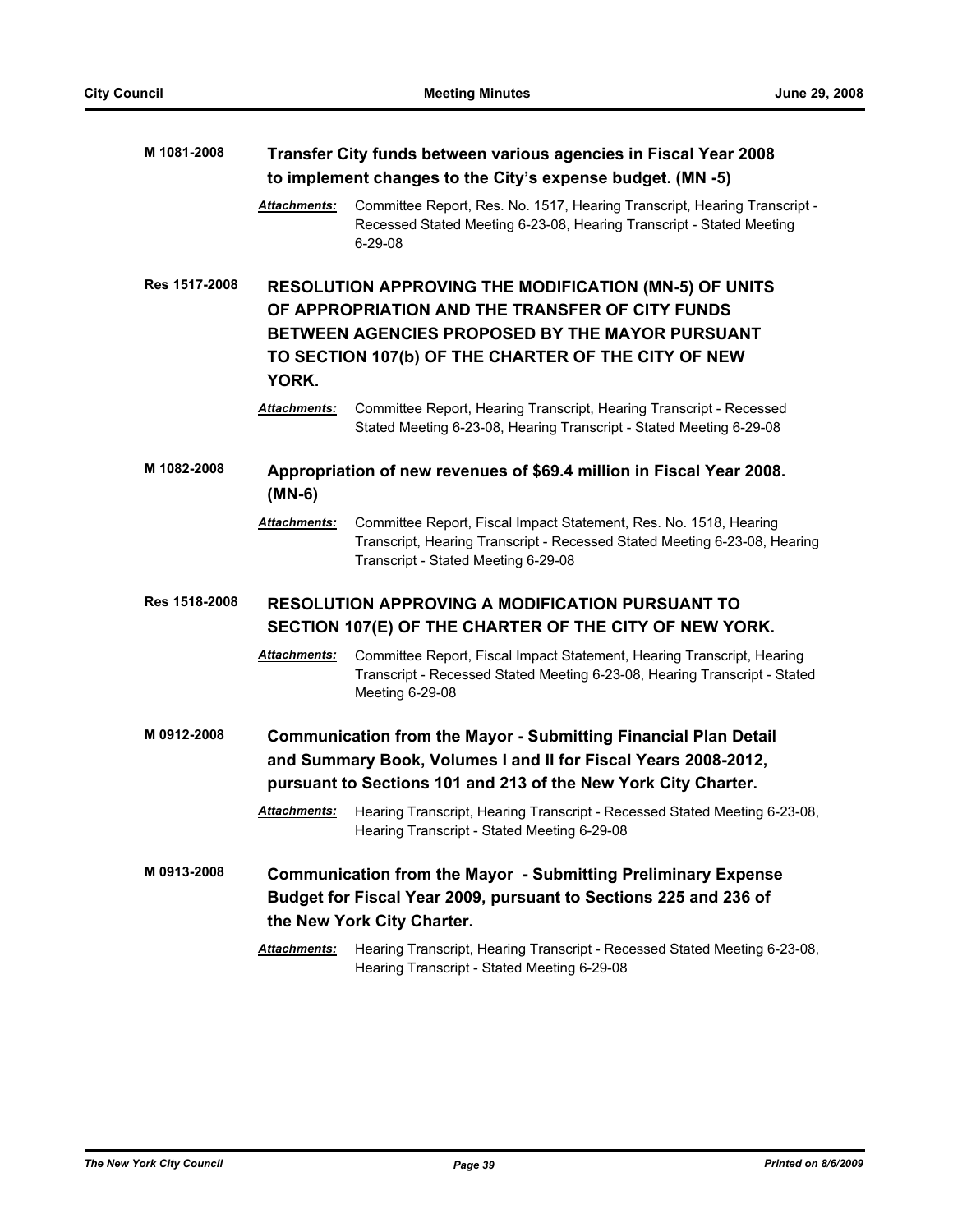| M 0914-2008 | <b>Communication from the Mayor - Submitting Geographic Reports</b><br>for Expense Budget for Fiscal Year 2009, pursuant to Sections 100<br>and 231 of the New York City Charter.                                                                       |                                                                                                                                                                                                                                                                                   |
|-------------|---------------------------------------------------------------------------------------------------------------------------------------------------------------------------------------------------------------------------------------------------------|-----------------------------------------------------------------------------------------------------------------------------------------------------------------------------------------------------------------------------------------------------------------------------------|
|             | <b>Attachments:</b>                                                                                                                                                                                                                                     | Hearing Transcript, Hearing Transcript - Recessed Stated Meeting 6-23-08,<br>Hearing Transcript - Stated Meeting 6-29-08                                                                                                                                                          |
| M 0915-2008 | Charter.<br>Attachments:                                                                                                                                                                                                                                | <b>Communication from the Mayor - Submitting Departmental</b><br>Estimates Report, Volumes I, II, III, IV and V, for Fiscal Year 2009,<br>pursuant to Sections 100, 212 and 231 of the New York City<br>Hearing Transcript, Hearing Transcript - Recessed Stated Meeting 6-23-08, |
|             |                                                                                                                                                                                                                                                         | Hearing Transcript - Stated Meeting 6-29-08                                                                                                                                                                                                                                       |
| M 0916-2008 | York City Charter.                                                                                                                                                                                                                                      | <b>Communication from the Mayor - Submitting Contract Budget</b><br>Report for Fiscal Year 2009, pursuant to Section 104 of the New                                                                                                                                               |
|             | <b>Attachments:</b>                                                                                                                                                                                                                                     | Hearing Transcript, Hearing Transcript - Recessed Stated Meeting 6-23-08,<br>Hearing Transcript - Stated Meeting 6-29-08                                                                                                                                                          |
| M 0917-2008 |                                                                                                                                                                                                                                                         | <b>Communication from the Mayor - Submitting the Preliminary Capital</b><br>Budget, Fiscal Year 2009, pursuant to Section 213 and 236 of the<br><b>New York City Charter.</b>                                                                                                     |
|             | <b>Attachments:</b>                                                                                                                                                                                                                                     | Hearing Transcript, Hearing Transcript - Recessed Stated Meeting 6-23-08,<br>Hearing Transcript - Stated Meeting 6-29-08                                                                                                                                                          |
| M 0918-2008 | <b>Communication from the Mayor - Submitting the Capital</b><br>Commitment Plan, Fiscal Year 2009, Volumes 1, 2, & 3, and the<br>Capital Commitment Plan, Fiscal Year 2007, Financial Summary,<br>pursuant to Section 219 of the New York City Charter. |                                                                                                                                                                                                                                                                                   |
|             | Attachments:                                                                                                                                                                                                                                            | Hearing Transcript, Hearing Transcript - Recessed Stated Meeting 6-23-08,<br>Hearing Transcript - Stated Meeting 6-29-08                                                                                                                                                          |
| M 1023-2008 |                                                                                                                                                                                                                                                         | <b>Communication from the Mayor-Submitting the Executive Budget</b><br>Supporting Schedules, for Fiscal Year 2009, pursuant to Section<br>250 of the New York City Charter.                                                                                                       |
|             | Attachments:                                                                                                                                                                                                                                            | Hearing Transcript, Hearing Transcript - Recessed Stated Meeting 6-23-08,<br>Hearing Transcript - Stated Meeting 5/14/08, Hearing Transcript - Stated<br>Meeting 6/29/08                                                                                                          |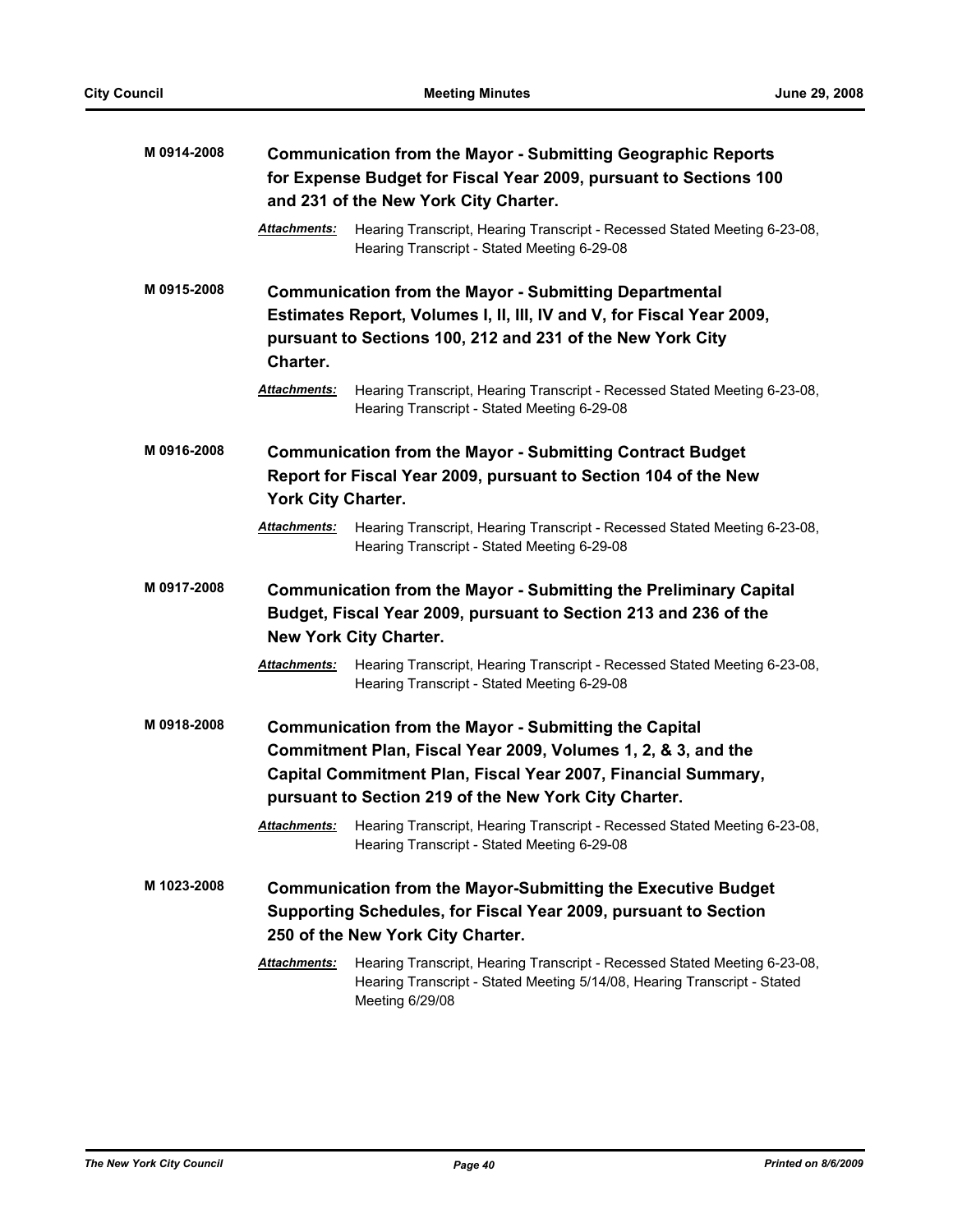| M 1024-2008          | <b>Communication from the Mayor-Submitting the Capital</b><br>Commitment Plan, Executive Budget, Fiscal Year 2009, Volumes I, II<br>and III, pursuant to Section 219(d) of the New York City Charter.                                                                                                              |                                                                                                                                                                          |
|----------------------|--------------------------------------------------------------------------------------------------------------------------------------------------------------------------------------------------------------------------------------------------------------------------------------------------------------------|--------------------------------------------------------------------------------------------------------------------------------------------------------------------------|
|                      | Attachments:                                                                                                                                                                                                                                                                                                       | Hearing Transcript, Hearing Transcript - Recessed Stated Meeting 6-23-08,<br>Hearing Transcript - Stated Meeting 5/14/08, Hearing Transcript - Stated<br>Meeting 6/29/08 |
| M 1025-2008          |                                                                                                                                                                                                                                                                                                                    | <b>Communication from the Mayor-Submitting the Executive Budget</b><br>-Geographic Reports for Expense Budget for Fiscal Year 2009.                                      |
|                      | Attachments:                                                                                                                                                                                                                                                                                                       | Hearing Transcript, Hearing Transcript - Recessed Stated Meeting 6-23-08,<br>Hearing Transcript - Stated Meeting 5/14/08, Hearing Transcript - Stated<br>Meeting 6/29/08 |
| M 1026-2008          | <b>Communication from the Mayor-Submitting the Executive Capital</b><br>Budget Fiscal Year 2009, Capital Project Detail Data, Citywide<br>Volumes 1 and 2 and Volumes for the Five Boroughs, dated May 1,<br>2008 pursuant to the provisions of Sections 213 (4) & 219 (D) of the<br><b>New York City Charter.</b> |                                                                                                                                                                          |
|                      | <b>Attachments:</b>                                                                                                                                                                                                                                                                                                | Hearing Transcript, Hearing Transcript - Recessed Stated Meeting 6-23-08,<br>Hearing Transcript - Stated Meeting 5/14/08, Hearing Transcript - Stated<br>Meeting 6/29/08 |
| M 1027-2008          | Communication from the Mayor-Submitting the Budget Summary,<br>Message of the Mayor and Summary of Reduction Program relative<br>to the Executive Budget, Fiscal Year 2009, pursuant to Section 249<br>of the New York City Charter.                                                                               |                                                                                                                                                                          |
|                      | <b>Attachments:</b>                                                                                                                                                                                                                                                                                                | Hearing Transcript, Hearing Transcript - Recessed Stated Meeting 6-23-08,<br>Hearing Transcript - Stated Meeting 5/14/08, Hearing Transcript - Stated<br>Meeting 6/29/08 |
| Land Use             |                                                                                                                                                                                                                                                                                                                    |                                                                                                                                                                          |
| <b>Res 1519-2008</b> | Resolution approving the decision of the City Planning<br>Commission on ULURP No. C 080219 ZMM, a Zoning Map<br>amendment (L.U. No. 748).                                                                                                                                                                          |                                                                                                                                                                          |
|                      | Attachments:                                                                                                                                                                                                                                                                                                       | Committee Report, Hearing Transcript - Recessed Stated Meeting 6-23-08,<br>Hearing Transcript - Stated Meeting 6-29-08                                                   |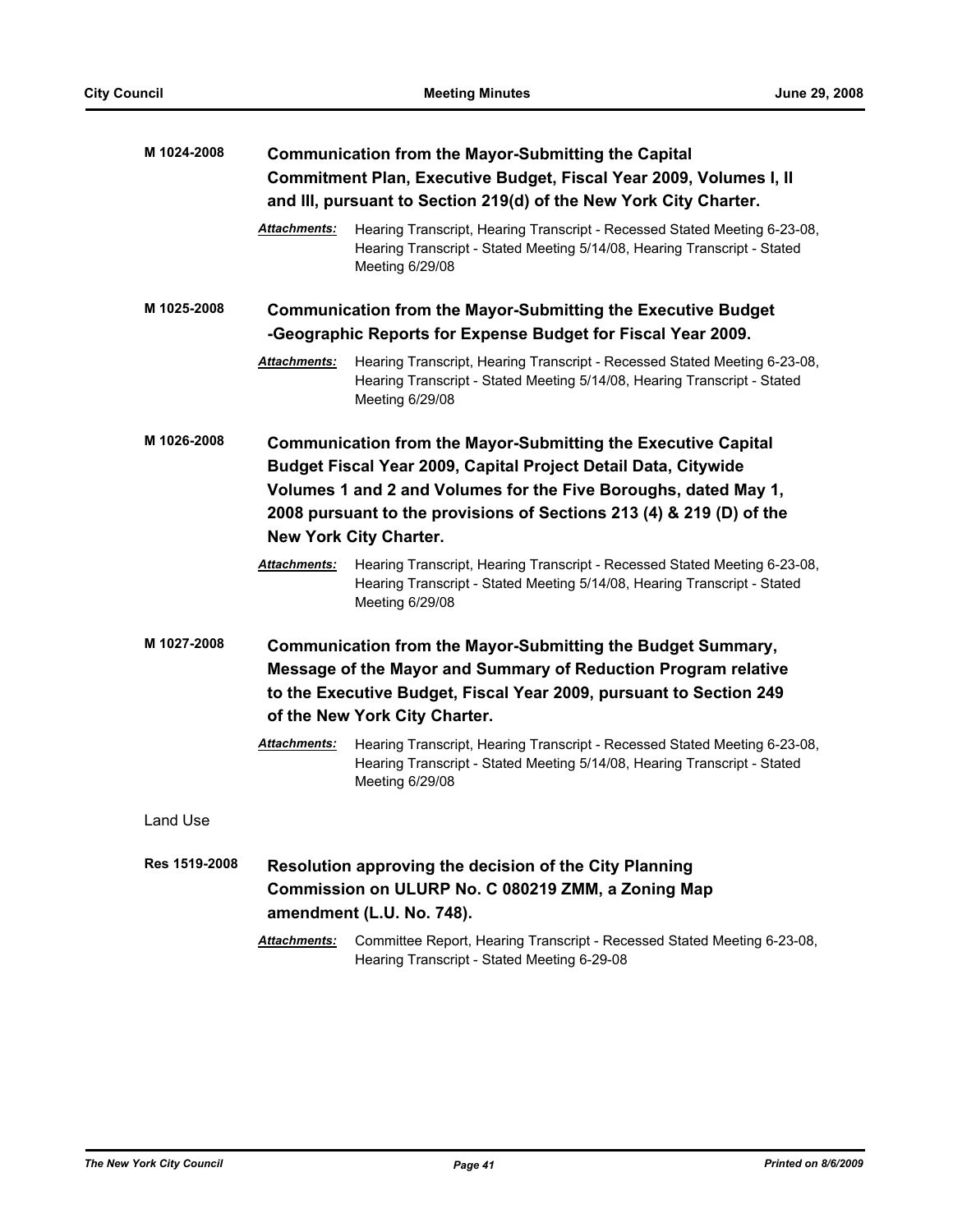| Res 1520-2008 | Resolution approving the decision of the City Planning               |
|---------------|----------------------------------------------------------------------|
|               | Commission on an amended application submitted by the                |
|               | Department of Housing Preservation and Development, ULURP No.        |
|               | C 080220 HAM, approving the disposition of properties located at     |
|               | 346, 344, 342, 340, 352 and 350 St. Nicholas Avenue (Block 1954,     |
|               | Lots 20-23, 41 and 42); 311, 309, 307, 305 and 303 West 127th Street |
|               | (Block 1954, Lots 24-28); 2373, 2375, 2377, 2379, and 2381           |
|               | Frederick Douglass Boulevard (Block 1954, Lots 32-34 and 36); and    |
|               | 304, 306 and 308 West 128th Street (Block 1954, Lots 37-39) to a     |
|               | developer selected by the Department of Housing Preservation and     |
|               | Development (L.U. No. 749-A; C 080220 HAM).                          |

**Res 1521-2008 Resolution approving an Urban Development Action Area Project located at Block 1791/Lot 17; Block 1791/Lot 18; Block 1791/Lot 19; Block 1791/Lot 62; Block 1791/Lot 63; Block 1791/ Lot 64; Block 1814/Lot 15; Block 1795/Lot 15; Block 1801/Lot 8; and Block 1789/Lot 80; Borough of Brooklyn, and waiving the urban development action area designation requirement and the Uniform Land Use Review Procedure, pursuant to Sections 693 and 694 of the General Municipal Law (L.U. No. 758; 20085485 HAK).**

> *Attachments:* Committee Report, Hearing Transcript - Recessed Stated Meeting 6-23-08, Hearing Transcript - Stated Meeting 6-29-08

**Res 1522-2008 Resolution approving an Urban Development Action Area Project located at 1463 Fifth Avenue (Block 1745, Los 2), 1465 Fifth Avenue (Block 1745, Lot 3), 1475 Fifth Avenue (Block 1745, Lot 69), and 1473 Fifth Avenue (Block 1745, Lot 70); and 3 East 118th Street (Block 1745, Lot 104); Borough of Manhattan, pursuant to Sections 693 and 694 of the General Municipal Law (L.U. No. 765; 20085539 HAM).**

*Attachments:* Committee Report, Hearing Transcript - Recessed Stated Meeting 6-23-08, Hearing Transcript - Stated Meeting 6-29-08

*Attachments:* Committee Report, Hearing Transcript - Recessed Stated Meeting 6-23-08, Hearing Transcript - Stated Meeting 6-29-08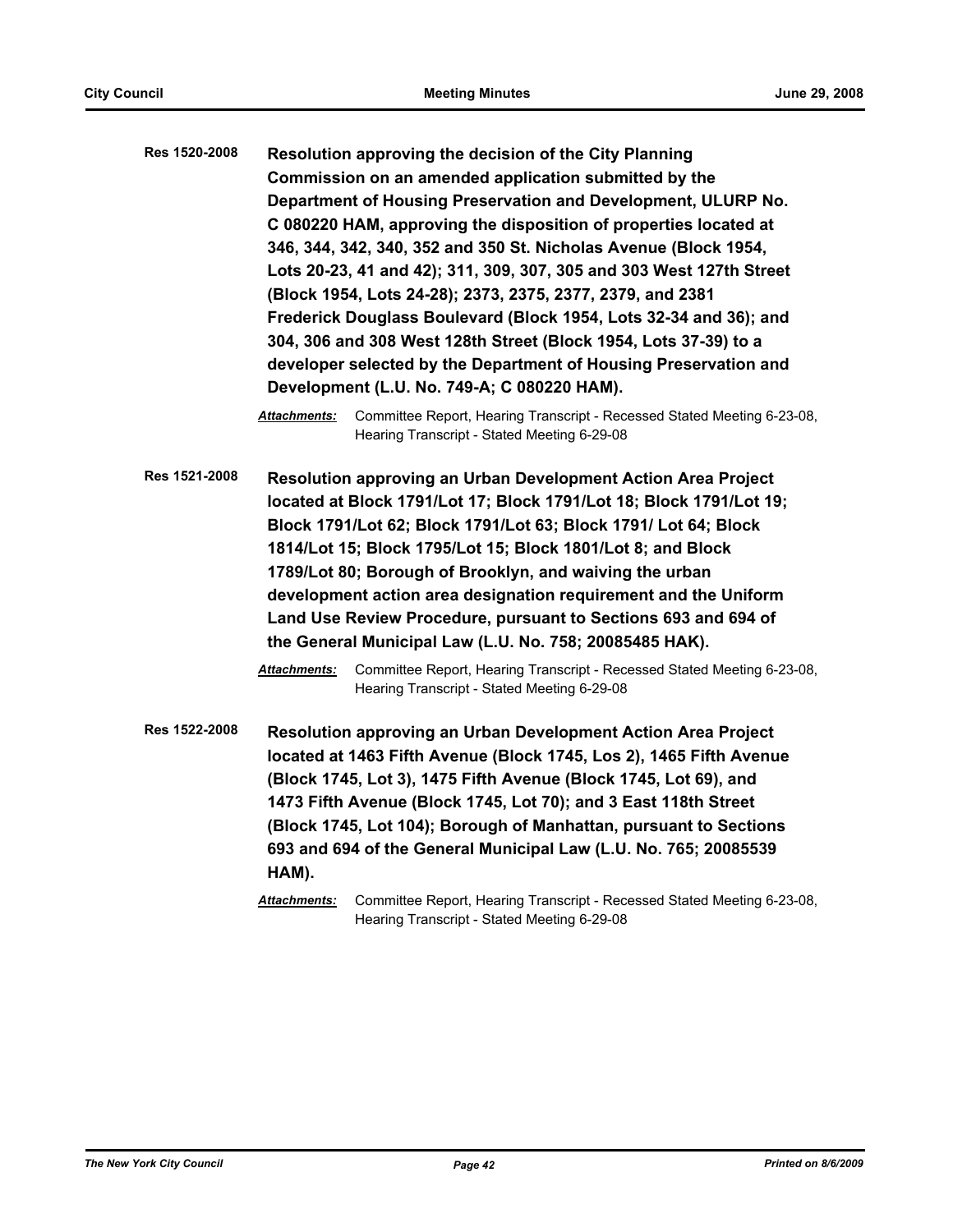**Res 1523-2008 Resolution approving the decision of the City Planning Commission on an application submitted by the Department of Housing Preservation and Development, ULURP No. C 080183 HAK, approving the designation of properties located at 2156 and 2160 Atlantic Avenue (Block 1433, Lots 23 and 25); 1973, 1973A, 1975, and 1969 Bergen Street (Block 1447, Lots 67-70); 402, 404, 412, and 522 Howard Avenue (Blocks 1451 and 1473, Lots 42, 43, 48, and 35); 1459 and 1461 St. Marks Avenue (Block 1452, Lots 1 and 87); 1734 St. Johns Place (Block 1473, Lot 34); and 1457 and 1459 Eastern Parkway (Block 1473, Lots 36 and 37), Borough of Brooklyn, as an Urban Development Action Area, approving the project for the area as an Urban Development Action Area Project, and approving the disposition of properties located at 2156 and 2160 Atlantic Avenue (Block 1433, Lots 23 and 25); 1973, 1973A, 1975, and 1969 Bergen Street (Block 1447, Lots 67-70); 402, 404, and 412 Howard Avenue (Block 1451, Lots 42, 43, and 48); 1459 and 1461 St. Marks Avenue (Block 1452, Lots 1 and 87); 1734 St. Johns Place (Block 1473, Lot 34); and 1457 and 1459 Eastern Parkway (Block 1473, Lots 36 and 37)to a developer selected by the Department of Housing Preservation and Development (L.U. No. 769; C 080183 HAK).**

> *Attachments:* Committee Report, Hearing Transcript - Recessed Stated Meeting 6-23-08, Hearing Transcript - Stated Meeting 6-29-08

**Res 1524-2008 Resolution approving the decision of the City Planning Commission on an application submitted by the Department of Housing Preservation and Development, ULURP No. C 080278 HAK, approving the designation of property located at 924 and 928 Madison Street (Block 1484, Lots 6 and 8); and 1023, 1013, 1007, 1052, and 1054 Putnam Avenue (Block 1484, Lots 35, 41, and 43; and Block 1486, Lots 15 and 16), Borough of Brooklyn, as an Urban Development Action Area, approving the project for the area as an Urban Development Action Area Project, and approving the disposition of such property to a developer selected by the Department of Housing Preservation and Development (L.U. No. 774; C 080278 HAK).**

> *Attachments:* Committee Report, Hearing Transcript - Recessed Stated Meeting 6-23-08, Hearing Transcript - Stated Meeting 6-29-08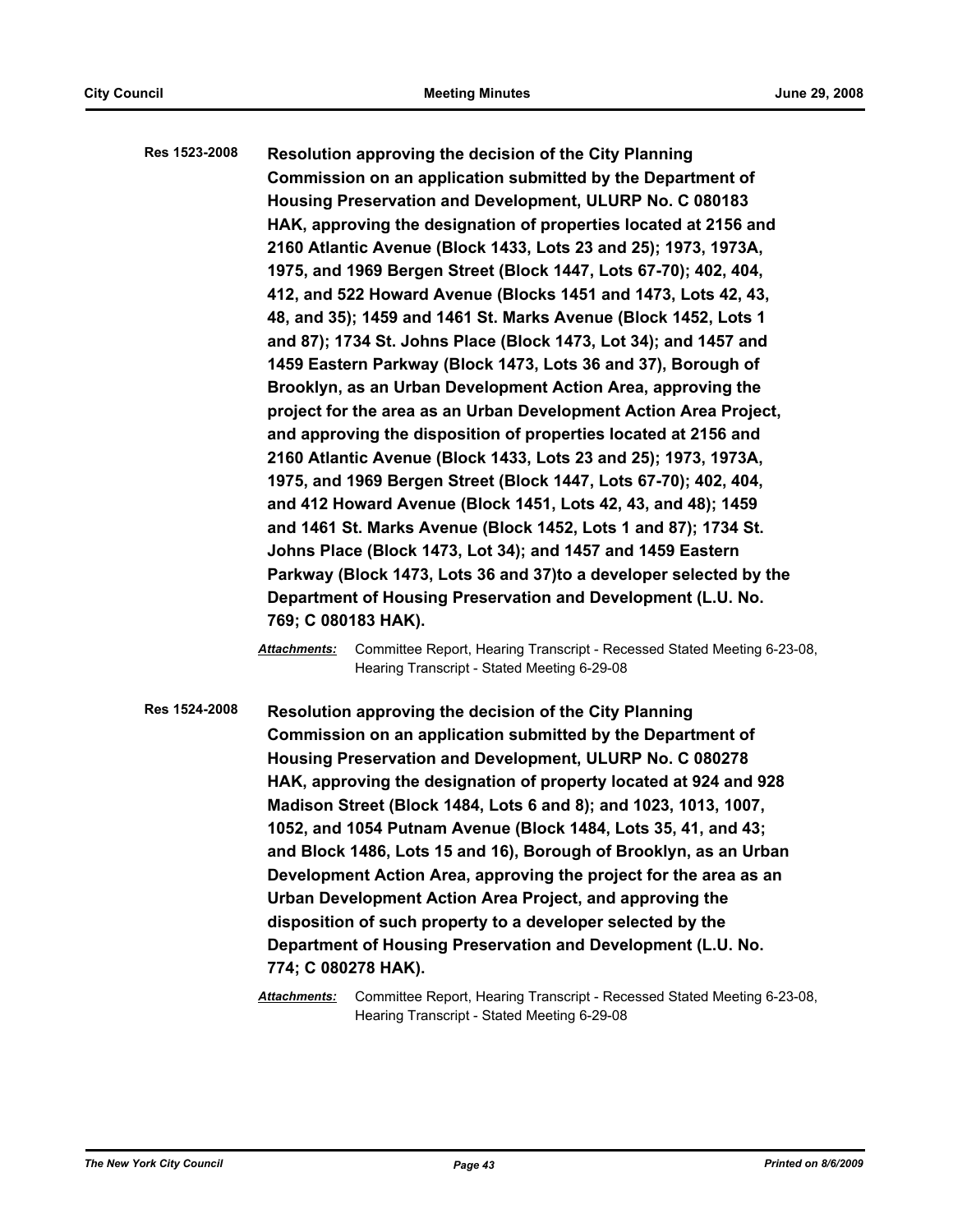| Res 1525-2008 | Resolution approving the petition for a revocable consent for an<br>unenclosed sidewalk café located at 402 West 47th Street, Borough<br>of Manhattan (20085252 TCM; L.U. No. 796). |                                                                                                                                                                                                                                                                                                                                                                                                                                                                                                                                                                                                                                                                                                           |
|---------------|-------------------------------------------------------------------------------------------------------------------------------------------------------------------------------------|-----------------------------------------------------------------------------------------------------------------------------------------------------------------------------------------------------------------------------------------------------------------------------------------------------------------------------------------------------------------------------------------------------------------------------------------------------------------------------------------------------------------------------------------------------------------------------------------------------------------------------------------------------------------------------------------------------------|
|               | <b>Attachments:</b>                                                                                                                                                                 | Committee Report, Hearing Transcript - Recessed Stated Meeting 6-23-08,<br>Hearing Transcript - Stated Meeting 6-29-08                                                                                                                                                                                                                                                                                                                                                                                                                                                                                                                                                                                    |
| Res 1526-2008 |                                                                                                                                                                                     | Resolution approving the decision of the City Planning<br>Commission on Application No. N 070462 ZRM, an amendment to                                                                                                                                                                                                                                                                                                                                                                                                                                                                                                                                                                                     |
|               | 800).                                                                                                                                                                               | the text of the Zoning Resolution of the City of New York, relating to<br>Article XII, Chapter 1 (Special Garment Center District) (L.U. No.                                                                                                                                                                                                                                                                                                                                                                                                                                                                                                                                                              |
|               | Attachments:                                                                                                                                                                        | Committee Report, Hearing Transcript - Recessed Stated Meeting 6-23-08,<br>Hearing Transcript - Stated Meeting 6-29-08                                                                                                                                                                                                                                                                                                                                                                                                                                                                                                                                                                                    |
| Res 1527-2008 | <b>Attachments:</b>                                                                                                                                                                 | Resolution approving the decision of the City Planning<br>Commission on ULURP No. C 070463 ZSM (L.U. No. 801), for the<br>grant of a special permit for an attended public parking garage with<br>a maximum capacity of 400 spaces including 232 accessory<br>spaces on portions of the ground floor, cellar and sub-cellar of a<br>proposed mixed use building on property located at 310-328 West<br>38th Street (Block 761, Lots 10, 13, and 43) in a C6-4M District,<br>within the Special Garment Center District (Preservation Area P-2),<br><b>Borough of Manhattan.</b><br>Committee Report, Hearing Transcript - Recessed Stated Meeting 6-23-08,<br>Hearing Transcript - Stated Meeting 6-29-08 |
| Res 1528-2008 |                                                                                                                                                                                     | Resolution approving the leasing of a 5.1 acre parcel of land<br>located on the Jacobi Medical Center campus, Borough of the<br>Bronx (20085655 HHX; L.U. No. 802).                                                                                                                                                                                                                                                                                                                                                                                                                                                                                                                                       |
|               | <b>Attachments:</b>                                                                                                                                                                 | Committee Report, Hearing Transcript - Recessed Stated Meeting 6-23-08,<br>Hearing Transcript - Stated Meeting 6-29-08                                                                                                                                                                                                                                                                                                                                                                                                                                                                                                                                                                                    |
| Res 1529-2008 |                                                                                                                                                                                     | Resolution approving an amendment to the tax exemption for                                                                                                                                                                                                                                                                                                                                                                                                                                                                                                                                                                                                                                                |
|               |                                                                                                                                                                                     | property in an Urban Development Action Area Project located at                                                                                                                                                                                                                                                                                                                                                                                                                                                                                                                                                                                                                                           |
|               |                                                                                                                                                                                     | 155 Avenue C (Block 392, Lot 33), Borough of Manhattan, pursuant                                                                                                                                                                                                                                                                                                                                                                                                                                                                                                                                                                                                                                          |
|               |                                                                                                                                                                                     | to Section 577 of the Private Housing Finance Law (L.U. No. 803;                                                                                                                                                                                                                                                                                                                                                                                                                                                                                                                                                                                                                                          |
|               | 20085697 HAM).                                                                                                                                                                      |                                                                                                                                                                                                                                                                                                                                                                                                                                                                                                                                                                                                                                                                                                           |
|               | <b>Attachments:</b>                                                                                                                                                                 | Committee Report, Hearing Transcript - Recessed Stated Meeting 6-23-08,<br>Hearing Transcript - Stated Meeting 6-29-08                                                                                                                                                                                                                                                                                                                                                                                                                                                                                                                                                                                    |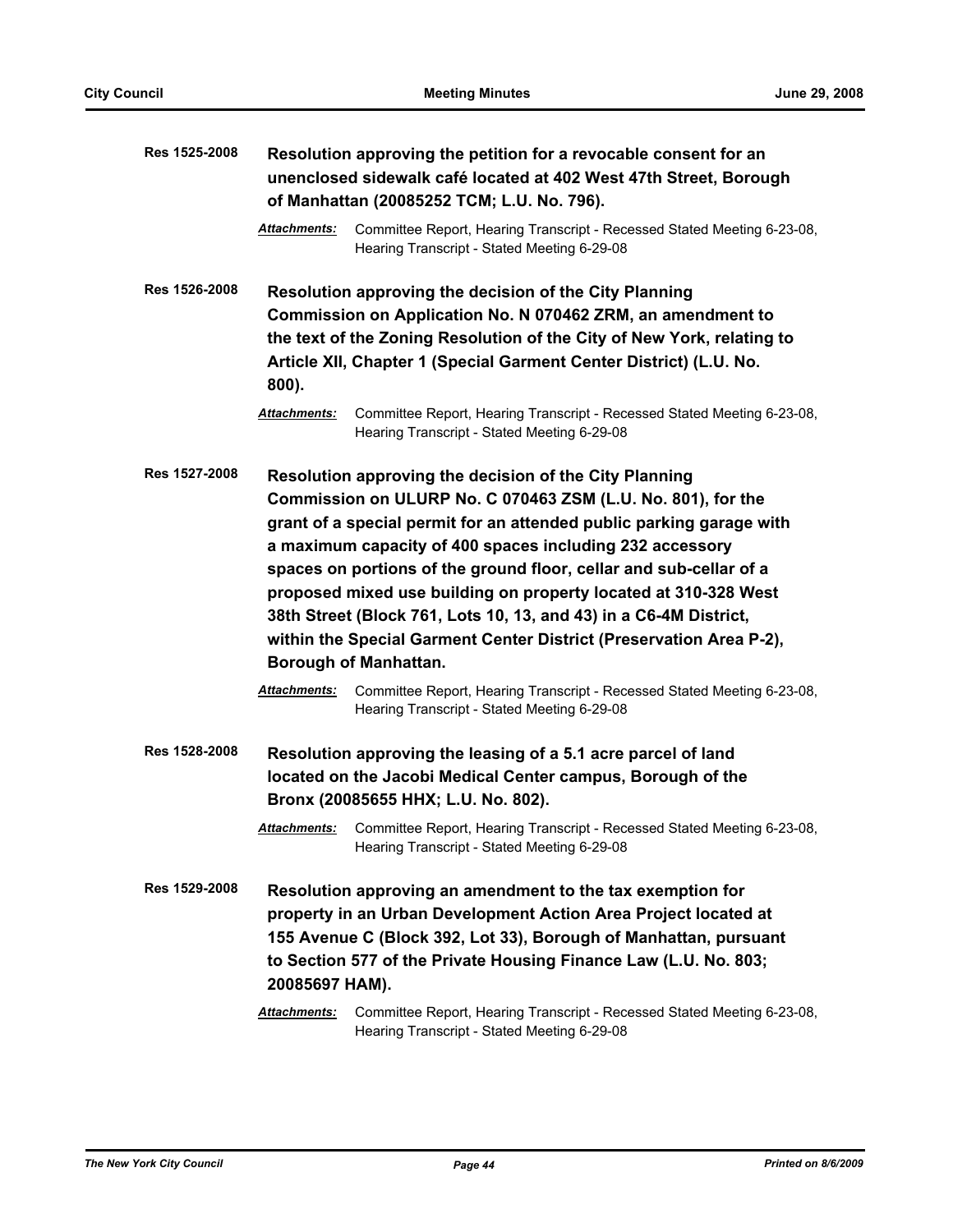| Res 1530-2008 | Resolution approving an amendment to the tax exemption for<br>property in an Urban Development Action Area Project located at<br>733 East 9th Street (Block 379, Lot 48), Borough of Manhattan,<br>pursuant to Section 577 of the Private Housing Finance Law (L.U.<br>No. 804; 20085698 HAM). |                                                                                                                                                                                                                                                                                                                                                                                                                          |
|---------------|------------------------------------------------------------------------------------------------------------------------------------------------------------------------------------------------------------------------------------------------------------------------------------------------|--------------------------------------------------------------------------------------------------------------------------------------------------------------------------------------------------------------------------------------------------------------------------------------------------------------------------------------------------------------------------------------------------------------------------|
|               | <b>Attachments:</b>                                                                                                                                                                                                                                                                            | Committee Report, Hearing Transcript - Recessed Stated Meeting 6-23-08,<br>Hearing Transcript - Stated Meeting 6-29-08                                                                                                                                                                                                                                                                                                   |
| Res 1531-2008 | Attachments:                                                                                                                                                                                                                                                                                   | Resolution approving an amendment to the tax exemption for<br>property in an Urban Development Action Area Project located at<br>292 East 3rd Street (Block 372, Lot 19), Borough of Manhattan,<br>pursuant to Section 577 of the Private Housing Finance Law (L.U.<br>No. 805; 20085699 HAM).<br>Committee Report, Hearing Transcript - Recessed Stated Meeting 6-23-08,<br>Hearing Transcript - Stated Meeting 6-29-08 |
| Res 1532-2008 |                                                                                                                                                                                                                                                                                                | Resolution approving an amendment to the tax exemption for<br>property in an Urban Development Action Area Project located at<br>719 East 6th Street (Block 376, Lot 54), Borough of Manhattan,<br>pursuant to Section 577 of the Private Housing Finance Law (L.U.<br>No. 806; 20085700 HAM).                                                                                                                           |
|               | <b>Attachments:</b>                                                                                                                                                                                                                                                                            | Committee Report, Hearing Transcript - Recessed Stated Meeting 6-23-08,<br>Hearing Transcript - Stated Meeting 6-29-08                                                                                                                                                                                                                                                                                                   |
| Res 1533-2008 |                                                                                                                                                                                                                                                                                                | Resolution approving an amendment to the tax exemption for<br>property in an Urban Development Action Area Project located at 9<br>Second Avenue (Block 456, Lot 28), Borough of Manhattan,<br>pursuant to Section 577 of the Private Housing Finance Law (L.U.<br>No. 807; 20085701 HAM).                                                                                                                               |
|               | <b>Attachments:</b>                                                                                                                                                                                                                                                                            | Committee Report, Hearing Transcript - Recessed Stated Meeting 6-23-08,<br>Hearing Transcript - Stated Meeting 6-29-08                                                                                                                                                                                                                                                                                                   |
| Res 1534-2008 |                                                                                                                                                                                                                                                                                                | Resolution approving an amendment to the tax exemption for<br>property in an Urban Development Action Area Project located at<br>278 East 7th Street (Block 376, Lot 31), Borough of Manhattan,<br>pursuant to Section 577 of the Private Housing Finance Law (L.U.<br>No. 808; 20085702 HAM).                                                                                                                           |
|               | Attachments:                                                                                                                                                                                                                                                                                   | Committee Report, Hearing Transcript - Recessed Stated Meeting 6-23-08,<br>Hearing Transcript - Stated Meeting 6-29-08                                                                                                                                                                                                                                                                                                   |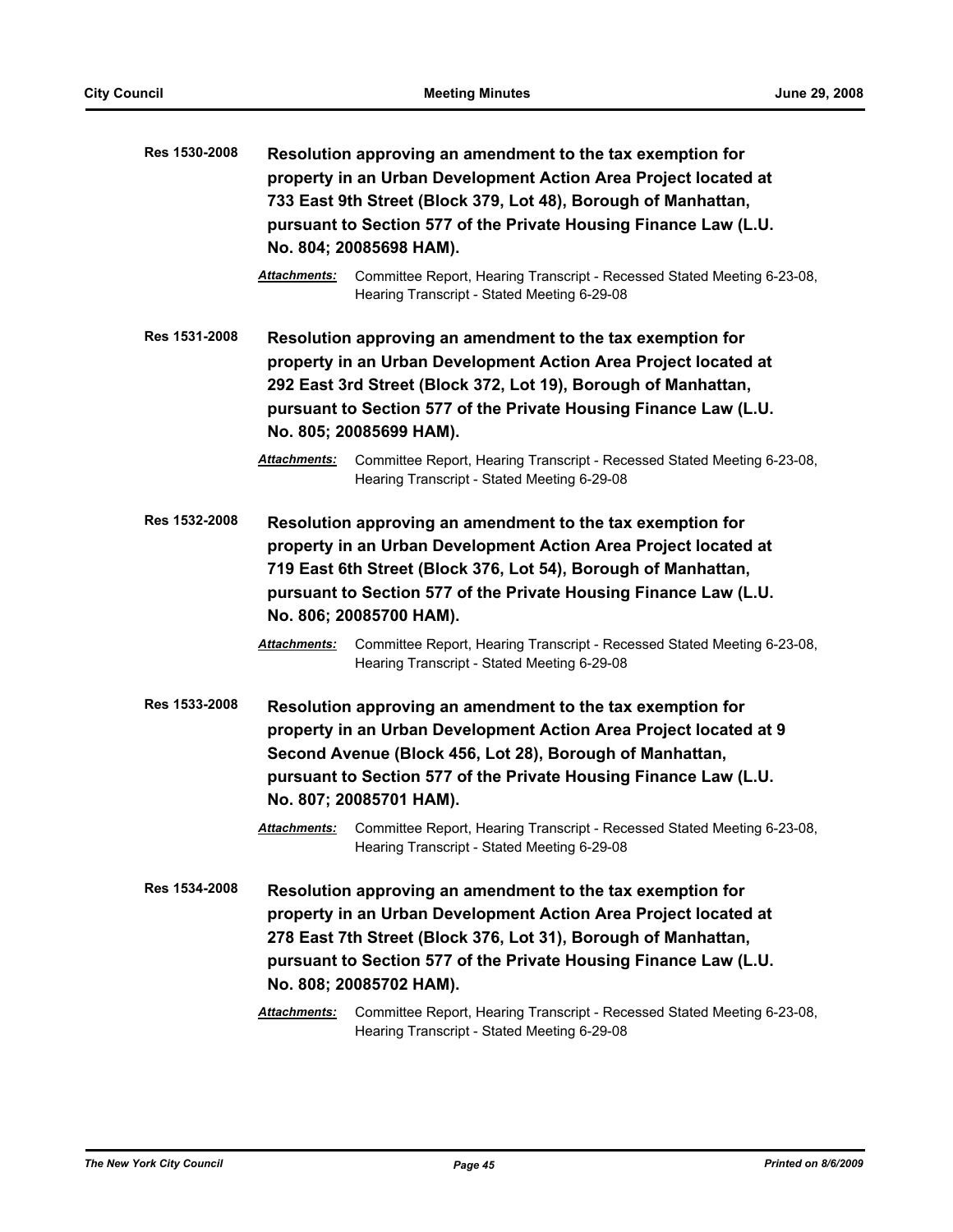# **Res 1535-2008 Resolution approving the decision of the City Planning Commission on ULURP No. C 060032 ZMM, a Zoning Map amendment (L.U. No. 811).** *Attachments:* Committee Report, Hearing Transcript - Recessed Stated Meeting 6-23-08, Hearing Transcript - Stated Meeting 6-29-08 Rules, Privileges, and Elections

# **Res 1536-2008 Resolution approving Membership Changes to Certain Committees.**

*Attachments:* Committee Report, Hearing Transcript, Standing Committees of the Council, Hearing Transcript - Recessed Stated Meeting 6-23-08, Hearing Transcript - Stated Meeting 6-29-08

General Order Calendar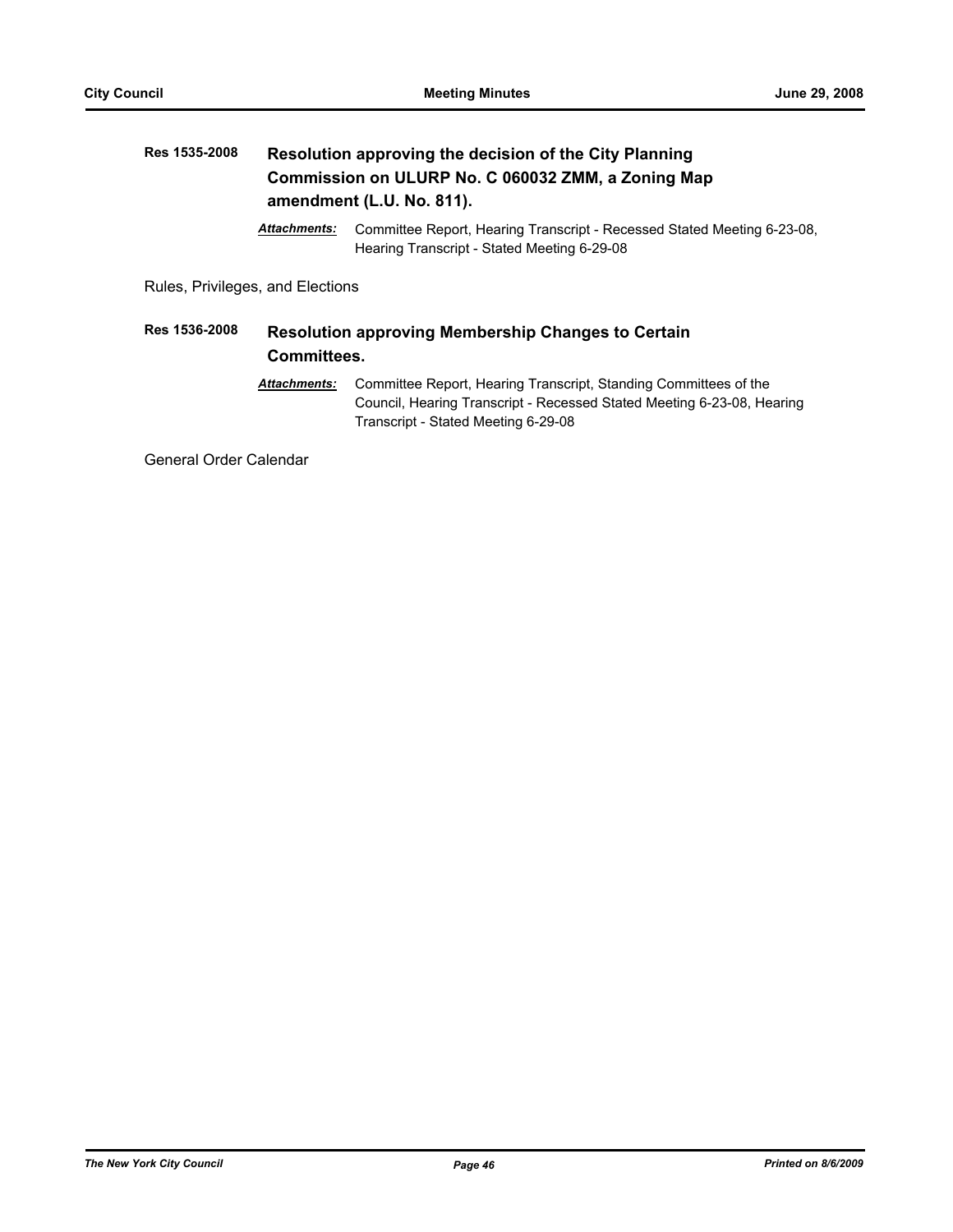### **T2006-0001 Commissioner of Deeds**

*Attachments:* Hearing Transcript - Charter Meeting 1/4/06, Hearing Transcript - Stated Meeting 1/18/06, Hearing Transcript - Stated Meeting 2/1/06, Hearing Transcript - Stated Meeting 2/15/06, Hearing Transcript - Stated Meeting 3/1/06, Hearing Transcript - Stated Meeting 3/22/06, Hearing Transcript - Stated Meeting 4/5/06, Hearing Transcript - Stated Meeting 4/26/06, Hearing Transcript - Stated Meeting 5/10/06, Hearing Transcript - Stated Meeting 5/24/06, Hearing Transcript - Stated Meeting 6/13/06, Hearing Transcript - Stated Meeting 6/20/06, Hearing Transcript - Stated Meeting 6/29/06, Hearing Transcript - Stated Meeting 7/19/06, Hearing Transcript - Stated Meeting 8/16/06, Hearing Transcript - Stated Meeting 9/13/06, Hearing Transcript - Stated Meeting 9/27/06, Hearing Transcript - Stated Meeting 10/11/06, Hearing Transcript - Stated Meeting 10/25/06, Hearing Transcript - Stated Meeting 11/15/06, Hearing Transcript - Stated Meeting 11/29/06, Hearing Transcript - Stated Meeting 12/6/06, Hearing Transcript - Stated Meeting 12/20/06, Hearing Transcript - Stated Meeting 1/3/07, Hearing Transcript - Stated Meeting 1/9/07, Hearing Transcript - Stated Meeting 2/1/07, Hearing Transcript - Stated Meeting 2/28/07, Hearing Transcript - Stated Meeting 3/14/07, Hearing Transcript - Stated Meeting 3/28/07, Hearing Transcript - Stated Meeting 4/12/07, Hearing Transcript - Stated Meeting 4/23/07, Hearing Transcript - Stated Meeting 5/9/07, Hearing Transcript - Stated Meeting 5/30/07, Hearing Transcript - Stated Meeting 6/5/07, Hearing Transcript - Stated Meeting 6/15/07, Hearing Transcript - Stated Meeting 6/27/07, Hearing Transcript - Stated Meeting 7/25/07, Hearing Transcript - Stated Meeting 8/6/07, Hearing Transcript - Stated Meeting 8/22/07, Hearing Transcript - Stated Meeting 9/10/07, Hearing Transcript - Stated Meeting 9/25/07, Hearing Transcript - Stated Meeting 10/17/07, Hearing Transcript - Stated Meeting 10/23/07, Hearing Transcript - Stated Meeting 10/29/07, Hearing Transcript - Stated Meeting 11/15/07, Hearing Transcript - Stated Meeting 11/28/07, Hearing Transcript - Stated Meeting 12/11/07, Hearing Transcript - Stated Meeting 12/19/07, Hearing Transcript - Charter Meeting 1/9/08, Hearing Transcript - Stated Meeting 1/30/08, Hearing Transcript - Stated Meeting 2/13/08, Hearing Transcript - Stated Meeting 2/27/08, Hearing Transcript - Stated Meeting 3/12/08, Hearing Transcript - Stated Meeting 3/26/08, Hearing Transcript - Stated Meeting 3/31/08, Hearing Transcript - Stated Meeting 4/16/08, Hearing Transcript - Stated Meeting 4/30/08, Hearing Transcript - Stated Meeting 5/14/08, Hearing Transcript - Stated Meeting 5/28/08, Hearing Transcript - Recessed Stated Meeting 5/28/08, Hearing Transcript - Stated Meeting 6/12/08, Hearing Transcript - Recessed Stated Meeting 6-23-08, Hearing Transcript - Stated Meeting 6/29/08, Hearing Transcript - Stated Meeting 7/23/08, Hearing Transcript - Stated Meeting 8/14/08, Hearing Transcript - Stated Meeting 9/4/08, Hearing Transcript - Stated Meeting 9/24/08, Hearing Transcript - Stated Meeting 10/7/08, Hearing Transcript - Stated Meeting 10/23/08, Hearing Transcript - Stated Meeting 11/13/08, Hearing Transcript - Stated Meeting 11/19/08, Hearing Transcript - Charter Meeting 1/7/09, Hearing Transcript - Stated Meeting 1/28/09, Hearing Transcript - Stated Meeting 2/11/09, Hearing Transcript - Stated Meeting 3/24/09, Hearing Transcript - Stated Meeting 4/2/09, Hearing Transcript - Stated Meeting 4/22/09, Hearing Transcript - Stated Meeting 5/6/09, Hearing Transcript - Stated Meeting 5/20/09, Hearing Transcript - Stated Meeting 6/10/09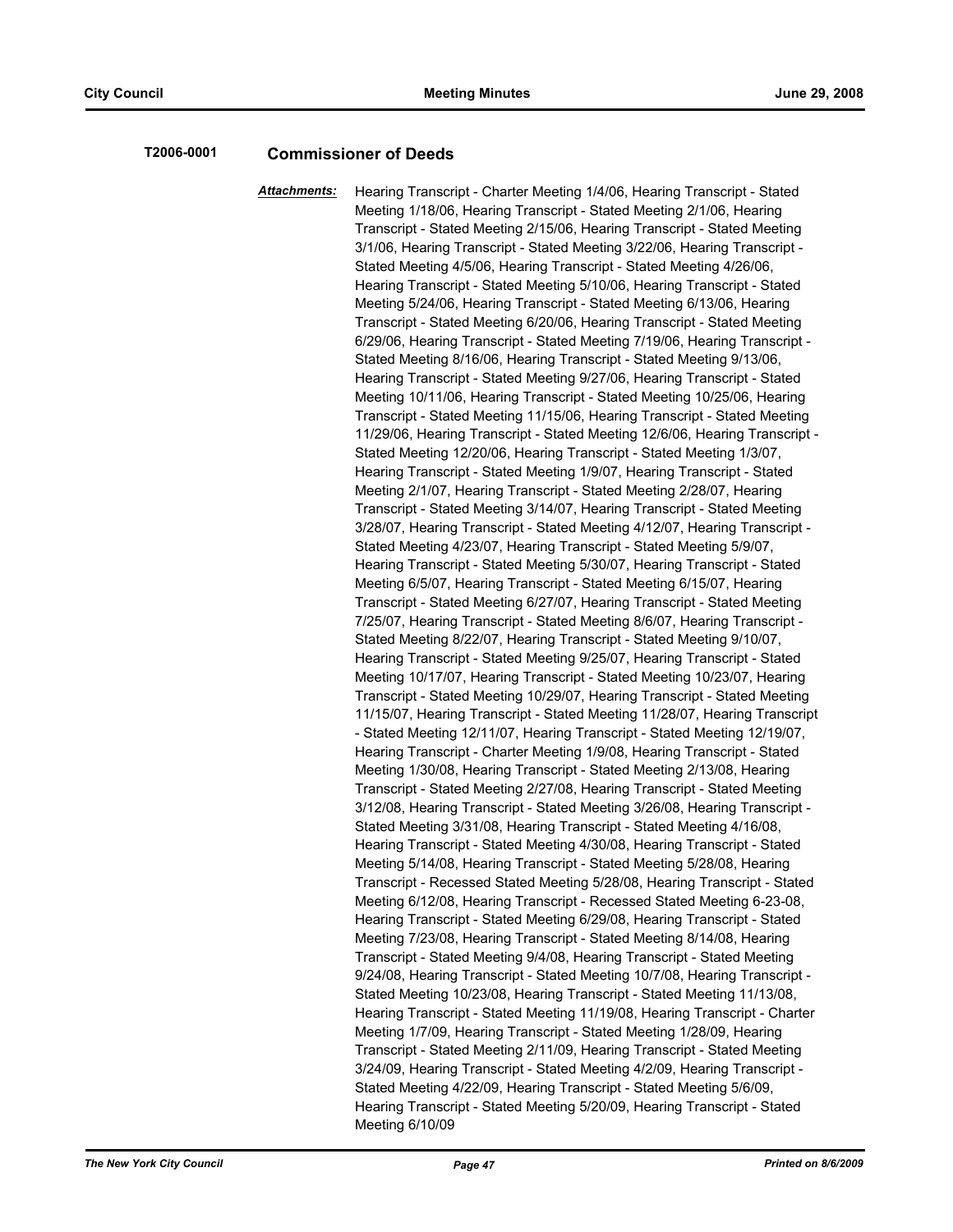*At this point, Council Member Comrie assumed the Chair as the President Pro Tempore and Acting Presiding Officer.*

*The President Pro Tempore (Council Member Comrie) put the question whether the Council would agree with and adopt such reports, which were decided in the affirmative by the following vote:*

#### **A motion was made that these files be approved by consent vote.**

### **Affirmative,** 50 -

Speaker Quinn, Addabbo Jr., Arroyo, Avella, Baez, Barron, Brewer, Comrie Jr., de Blasio, Dickens, Dilan, Eugene, Felder, Fidler, Foster, Garodnick, Gennaro, Gentile, Gerson, Gioia, Gonzalez, Ignizio, Jackson, James, Katz, Koppell, Lappin, Liu, Mark-Viverito, Martinez, McMahon, Mealy, Mendez, Monserrate, Nelson, Oddo, Palma, Recchia Jr., Reyna, Rivera, Sanders Jr., Seabrook, Sears, Stewart, Vacca, Vann, Weprin, White Jr., Yassky and Como

#### **Excused,** 1 -

Vallone Jr.

*The following files were removed from the General Order Calendar and voted separately:*

*Int No. 702-A, 38-12-0 Int 802 with Message of Necessity from the Mayor, 49-1-0 M 1021 & Res No. 1512 & Res No. 1513, 49-1-0 M 1022 & Res No. 1514, 49-1-0*

*See files for individual votes.*

*At this point, the President Pro Tempore (Council Member Comrie) made the following declaration:*

*I now declare the Executive Expense-Revenue-Contract Budget; the Executive Capital Budget for Fiscal Year 2009; and the Capital Program for the three succeeding fiscal years;*

*all as modified; and all in accordance with the relevant sections of the New York City Charter; as hereby adopted on this date of Sunday, June 29, 2008 at 11 pm.*

#### Introduction & Reading of Bills See Attached 13.

### 14. Discussion of Resolutions

15. Resolutons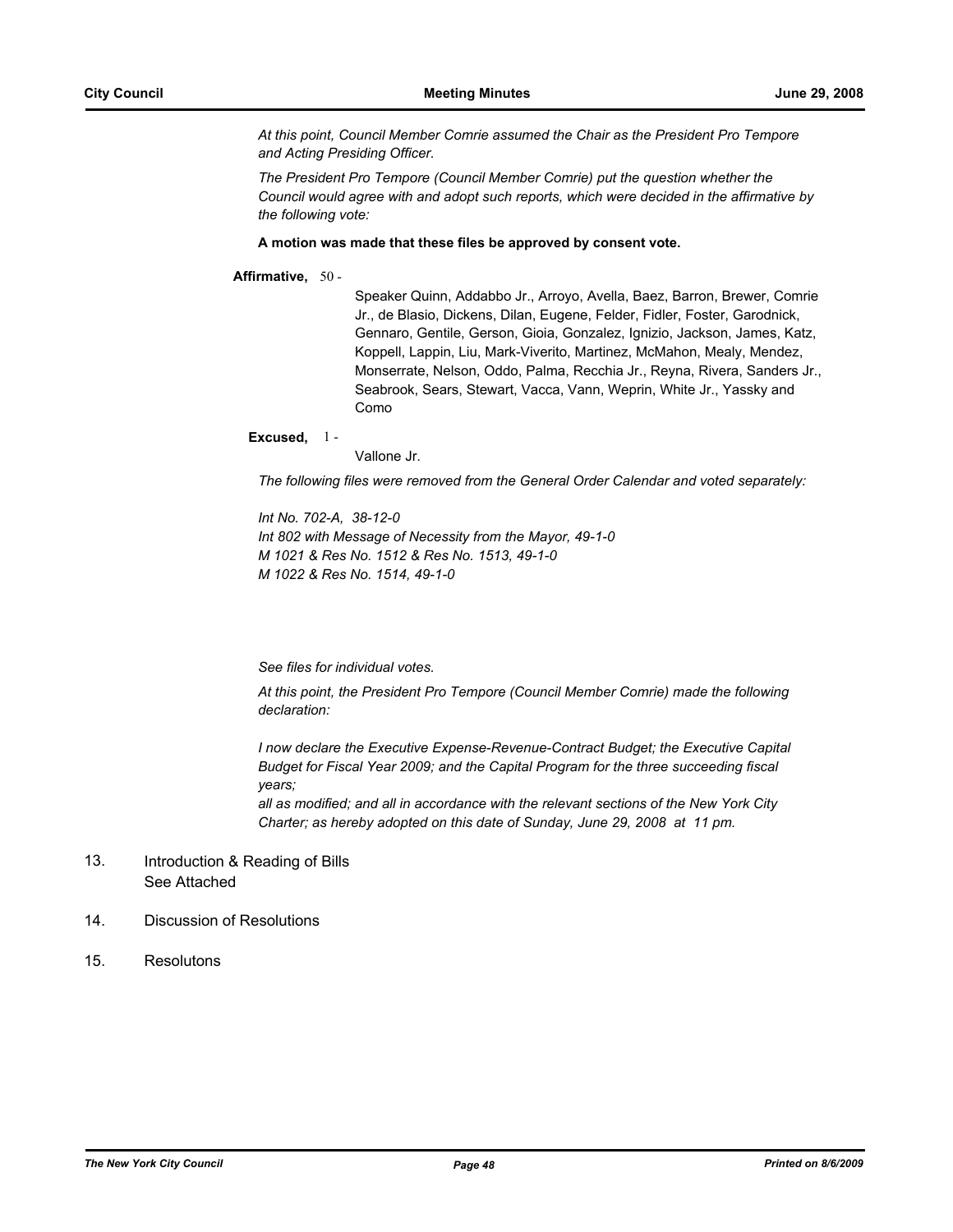### **Res 1500-2008 Resolution calling upon President Bush to sign the Post 9/11 Veterans Educational Assistance Act.**

*Attachments:* Committee Report 6/23/08, Hearing Transcript 6/23/08, Committee Report 6/25/08, Hearing Transcript 6/25/08, Hearing Transcript - Recessed Stated Meeting 6-23-08, Hearing Transcript - Stated Meeting 6-29-08

*Pursuant to Rule 8.50 of the Council, the President Pro Tempore (Council Member Comrie) called for a voice vote. Hearing no objections, the President Pro Tempore (Council Member Comrie) declared the Resolution to be adopted.*

*Adopted unanimously by the Council by voice-vote.*

**A motion was made that this Resolution be Approved, by Council approved by Voice Vote.**

- 16. General Discussion
- 17. Extension of Remarks

INTRODUCTION AND READING OF BILLS

| <b>Res 1494-2008</b> | Resolution in support of the Land Use and Planning items in the<br>Queens Civic Congress CIVIC 2030 Platform. |  |  |
|----------------------|---------------------------------------------------------------------------------------------------------------|--|--|
|                      |                                                                                                               |  |  |

**This Resolution was Referred to Comm by Council to the Committee on Land Use**

- **Res 1495-2008 Resolution supporting the local efforts to acquire the .nyc Top Level Domain and urging The Internet Corporation for Assigned Names and Numbers to approve the City's application in order to meet the needs of city residents via the Internet.**
	- *Sponsors:* By Council Members Brewer, Comrie Jr., Jackson, James, Liu, Palma, Seabrook, White Jr. and de Blasio
	- *Attachments:* Committee Report 10/17/08, Hearing Testimony 10/17/08, Hearing Transcript 10/17/08

**This Resolution was Referred to Comm by Council to the Committee on Technology in Government**

**Res 1496-2008 Resolution calling upon the Governor and the Mayor to discontinue the practice of finger imaging food stamp applicants.**

> *Sponsors:* By Council Members Dickens, Gioia, Brewer, Comrie Jr., Jackson, James, Liu, Palma, Seabrook, Mark-Viverito, de Blasio, Barron, Reyna and White Jr.

**This Resolution was Referred to Comm by Council to the Committee on General Welfare**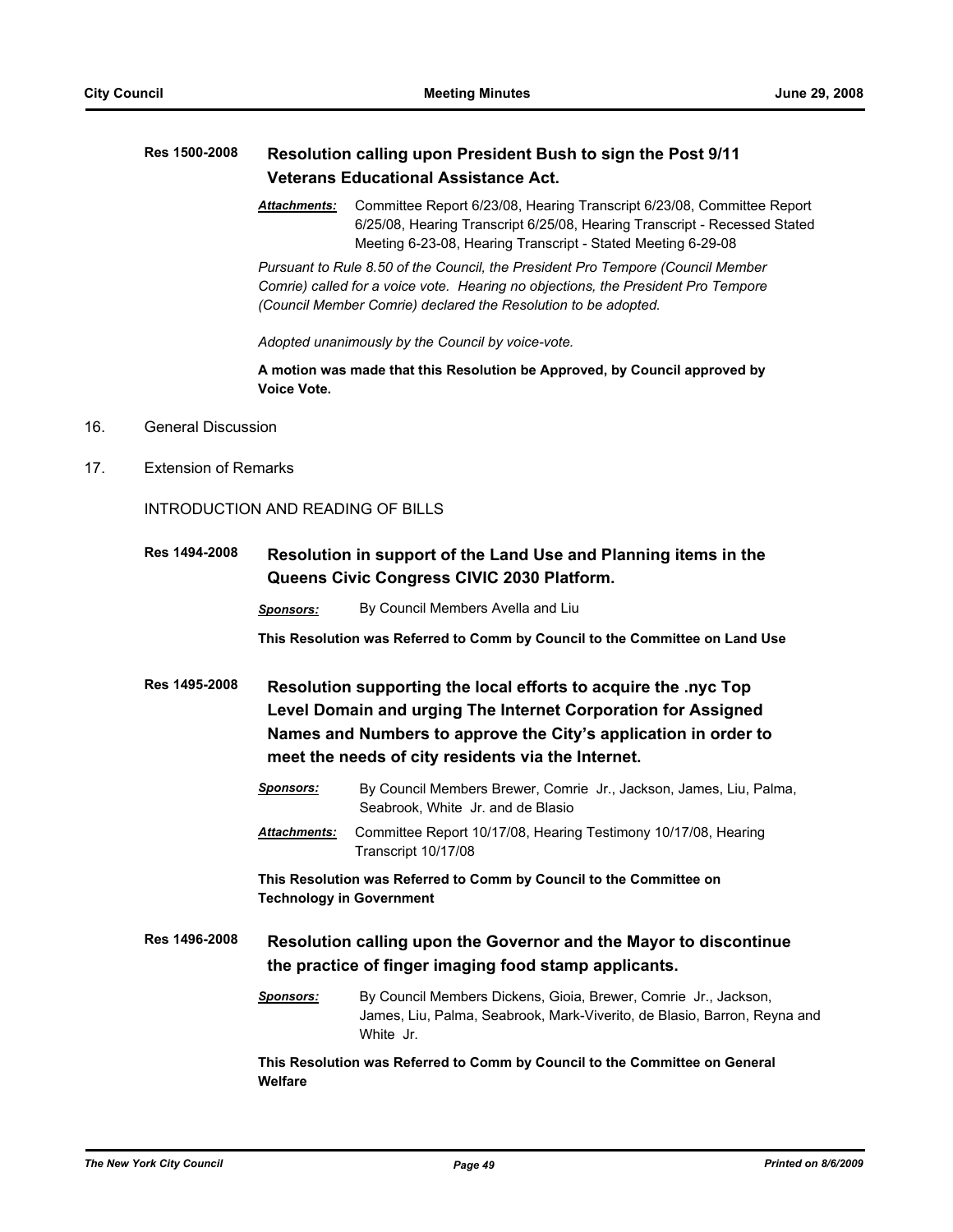# **Int 0783-2008 A Local Law to amend the administrative code of the city of New York, in relation to site safety personnel, including concrete safety managers.**

- *Sponsors:* By Council Members Dilan, Comrie Jr., Gentile, Koppell, Recchia Jr., Seabrook, Weprin, Jackson, Dickens, White Jr., Gonzalez, Lappin, Sears and Garodnick (in conjunction with the Mayor)
- *Attachments:* Int. No. 783 6/29/08, Committee Report 7/15/08, Hearing Testimony 7/15/08, Hearing Transcript 7/15/08, Committee Report 8/14/08, Hearing Transcript 8/14/08, Press Release, Hearing Transcript - Stated Meeting 8/14/08, Fiscal Impact Statement, Local Law

**This Introduction was Referred to Comm by Council to the Committee on Housing and Buildings**

**Enactment No:** 2008/040

## **Int 0790-2008 A Local Law to amend the administrative code of the city of New York in relation to enhanced site-specific safety plans.**

- *Sponsors:* By Council Members Dilan, Comrie Jr., Gentile, James, Koppell, Seabrook, Stewart, Weprin and Gerson (by request of the Mayor)
- *Attachments:* Int. No. 790 6/29/08, Proposed Int. No. 790-A 7/2/08, Committee Report 7/15/08, Hearing Testimony 7/15/08, Hearing Transcript 7/15/08, Committee Report 8/14/08, Hearing Transcript 8/14/08, Press Release, Hearing Transcript - Stated Meeting 8/14/08, Fiscal Impact Statement, Local Law

**This Introduction was Referred to Comm by Council to the Committee on Housing and Buildings**

**Enactment No:** 2008/041

**Res 1497-2008 Resolution calling upon the New York State Legislature to pass, and the Governor to approve, legislation that will change the Rent Stabilization Law to require owners to maintain all units in the Rent Stabilization system when the owner of a building in which they are located is participating in the J-51 program.**

> *Sponsors:* By Council Members Garodnick, Brewer, Jackson, James, Palma, Seabrook, Mark-Viverito and Gerson

**This Resolution was Referred to Comm by Council to the Committee on Housing and Buildings**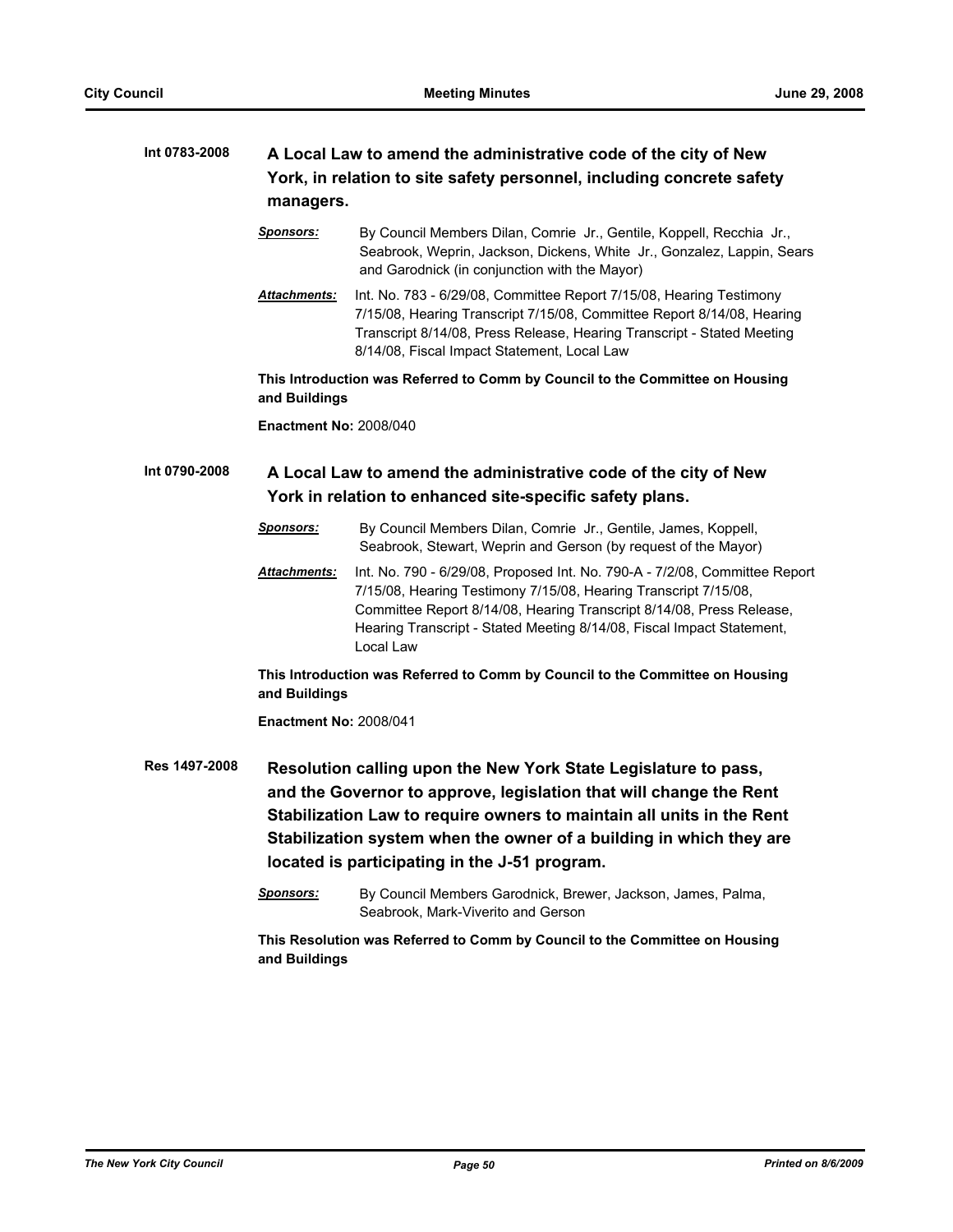| Int 0791-2008 | A Local Law to amend the administrative code of the city of New<br>York, in relation to allowing certain religious, fraternal or charitable<br>organizations to remedy certain health code violations before a fine<br>is issued.                   |                                                                                                                                                                                                                  |  |
|---------------|-----------------------------------------------------------------------------------------------------------------------------------------------------------------------------------------------------------------------------------------------------|------------------------------------------------------------------------------------------------------------------------------------------------------------------------------------------------------------------|--|
|               | <b>Sponsors:</b>                                                                                                                                                                                                                                    | By Council Members Gentile, Comrie Jr., James, Liu, Nelson, Palma,<br>Recchia Jr., Seabrook, Stewart, Weprin, Gerson and Ignizio                                                                                 |  |
|               | Attachments:                                                                                                                                                                                                                                        | Int. No. 719 - 6/29/08                                                                                                                                                                                           |  |
|               |                                                                                                                                                                                                                                                     | This Introduction was Referred to Comm by Council to the Committee on Health                                                                                                                                     |  |
| Int 0792-2008 | A Local Law to amend the administrative code of the city of New<br>York, in relation to limitations on noise from commercial<br>establishments or enterprises that play music.                                                                      |                                                                                                                                                                                                                  |  |
|               | <b>Sponsors:</b>                                                                                                                                                                                                                                    | By Council Members Gerson, Brewer, Fidler, James, Liu, Nelson, Palma,<br>Sanders Jr., Seabrook and Stewart                                                                                                       |  |
|               | <b>Environmental Protection</b>                                                                                                                                                                                                                     | This Introduction was Referred to Comm by Council to the Committee on                                                                                                                                            |  |
| Res 1498-2008 | Resolution calling on the New York City Departments of Education<br>and Parks and Recreation to work in conjunction with the American<br>Red Cross to create swimming programs throughout the City to<br>teach swimming to all school age children. |                                                                                                                                                                                                                  |  |
|               | <u>Sponsors:</u>                                                                                                                                                                                                                                    | By Council Members Gerson, Comrie Jr., James, Koppell, Liu, Palma,<br>Recchia Jr., Seabrook, Stewart and Weprin                                                                                                  |  |
|               | <b>Recreation</b>                                                                                                                                                                                                                                   | This Resolution was Referred to Comm by Council to the Committee on Parks and                                                                                                                                    |  |
| Res 1499-2008 |                                                                                                                                                                                                                                                     | Resolution calling upon the Department of Justice to allow the<br>families of auxiliary officers killed in the line of duty to be granted<br>full benefits under the Public Services Officers' Benefits Program. |  |
|               | <u>Sponsors:</u>                                                                                                                                                                                                                                    | By Council Members Gerson, Brewer, Comrie Jr., Fidler, Jackson, James,<br>Koppell, Palma, Sanders Jr., Seabrook, Stewart, Weprin and White Jr.                                                                   |  |
|               | <b>Safety</b>                                                                                                                                                                                                                                       | This Resolution was Referred to Comm by Council to the Committee on Public                                                                                                                                       |  |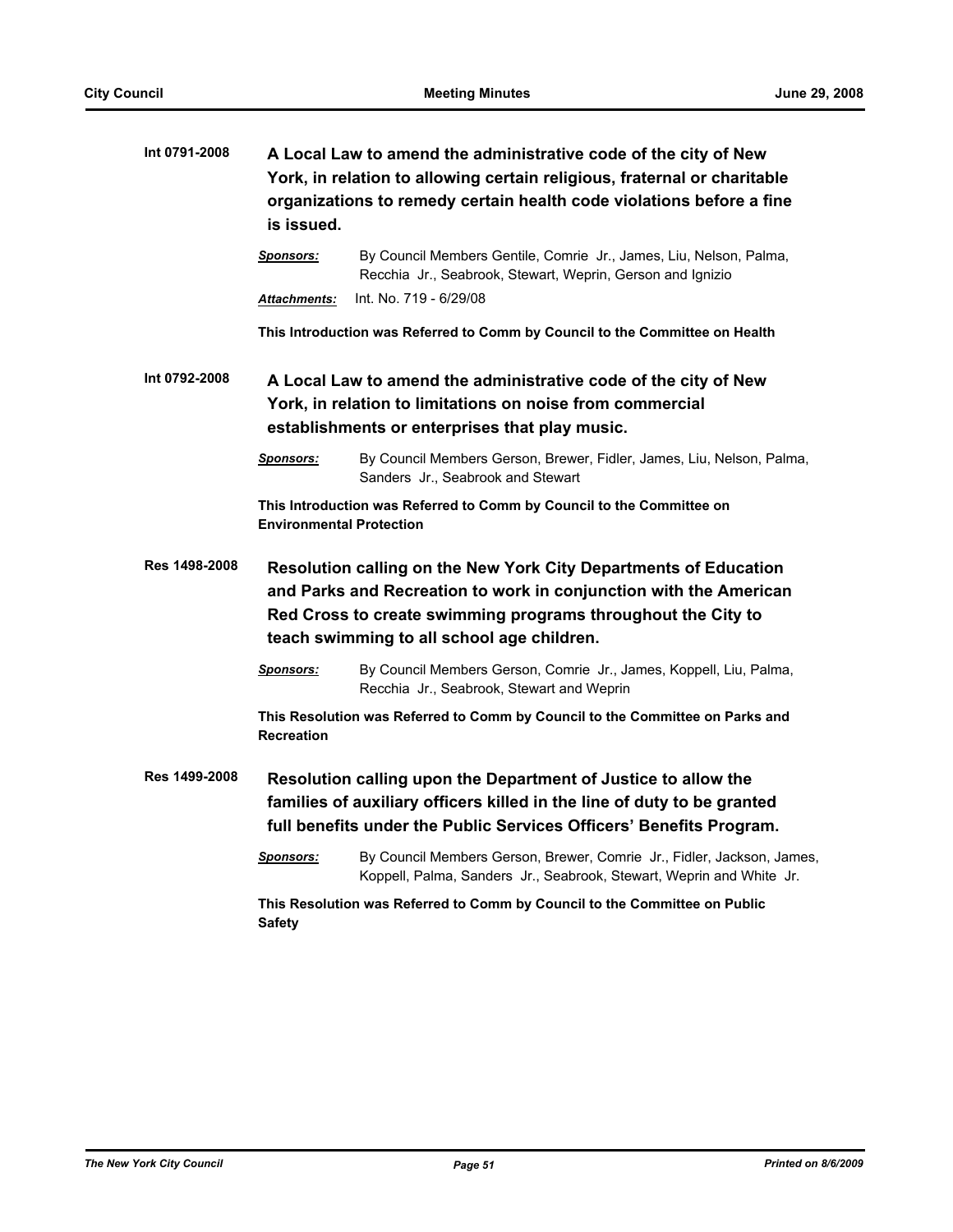# **Int 0793-2008 A Local Law to amend the administrative code of the city of New York, in relation to the inspection, maintenance and repair of retaining walls.**

- *Sponsors:* By Council Members Jackson, Comrie Jr., Gentile, James, Koppell, Nelson, Palma, Seabrook, Stewart, Weprin and Gerson (in conjunction with the Mayor)
- *Attachments:* Int. No. 793 6/29/08, Proposed Int. No. 793-A 7/15/08, Committee Report 7/15/08, Committee Report 7/23/08, Fiscal Impact Statement, Hearing Testimony 7/15/08, Hearing Transcript 7/15/08, Hearing Transcript 7/23/08, Hearing Transcript - Stated Meeting 7/23/08, Message of Necessity, Local Law

**This Introduction was Referred to Comm by Council to the Committee on Housing and Buildings**

**Enactment No:** 2008/037

# **Int 0794-2008 A Local Law to amend the administrative code of the city of New York, in relation to training for tower and climber crane workers and riggers.**

- *Sponsors:* By Council Members Lappin, Comrie Jr., Gentile, James, Koppell, Monserrate, Nelson, Palma, Recchia Jr., Seabrook, Stewart, Weprin and Gerson (in conjunction with the Mayor)
- *Attachments:* Int. No. 794 6/29/08, Proposed Int. No. 794-A 7/15/08, Committee Report 7/15/08, Hearing Testimony 7/15/08, Hearing Transcript 7/15/08, Committee Report 9/4/08, Hearing Transcript 9/4/08, Committee Report - Stated Meeting 9/4/08, Hearing Transcript - Stated Meeting 9/4/08, Press Release, Fiscal Impact Statement, Letter from Mayor, Message of Necessity, Local Law

### **This Introduction was Referred to Comm by Council to the Committee on Housing and Buildings**

**Enactment No:** 2008/044

- **Int 0795-2008 A Local Law to amend the administrative code of the city of New York, in relation to slings for tower and climber cranes.**
	- *Sponsors:* By Council Members Lappin, Comrie Jr., Gentile, Jackson, James, Koppell, Monserrate, Nelson, Palma, Recchia Jr., Seabrook, Stewart, Weprin and Gerson (in conjunction with the Mayor)
	- *Attachments:* Int. No. 795 6/29/08, Committee Report 7/15/08, Hearing Testimony 7/15/08, Hearing Transcript 7/15/08, Committee Report 9/4/08, Hearing Transcript 9/4/08, Committee Report - Stated Meeting 9/4/08, Hearing Transcript - Stated Meeting 9/4/08, Press Release, Fiscal Impact Statement, Letter from Mayor, Message of Necessity, Local Law

### **This Introduction was Referred to Comm by Council to the Committee on Housing and Buildings**

**Enactment No:** 2008/045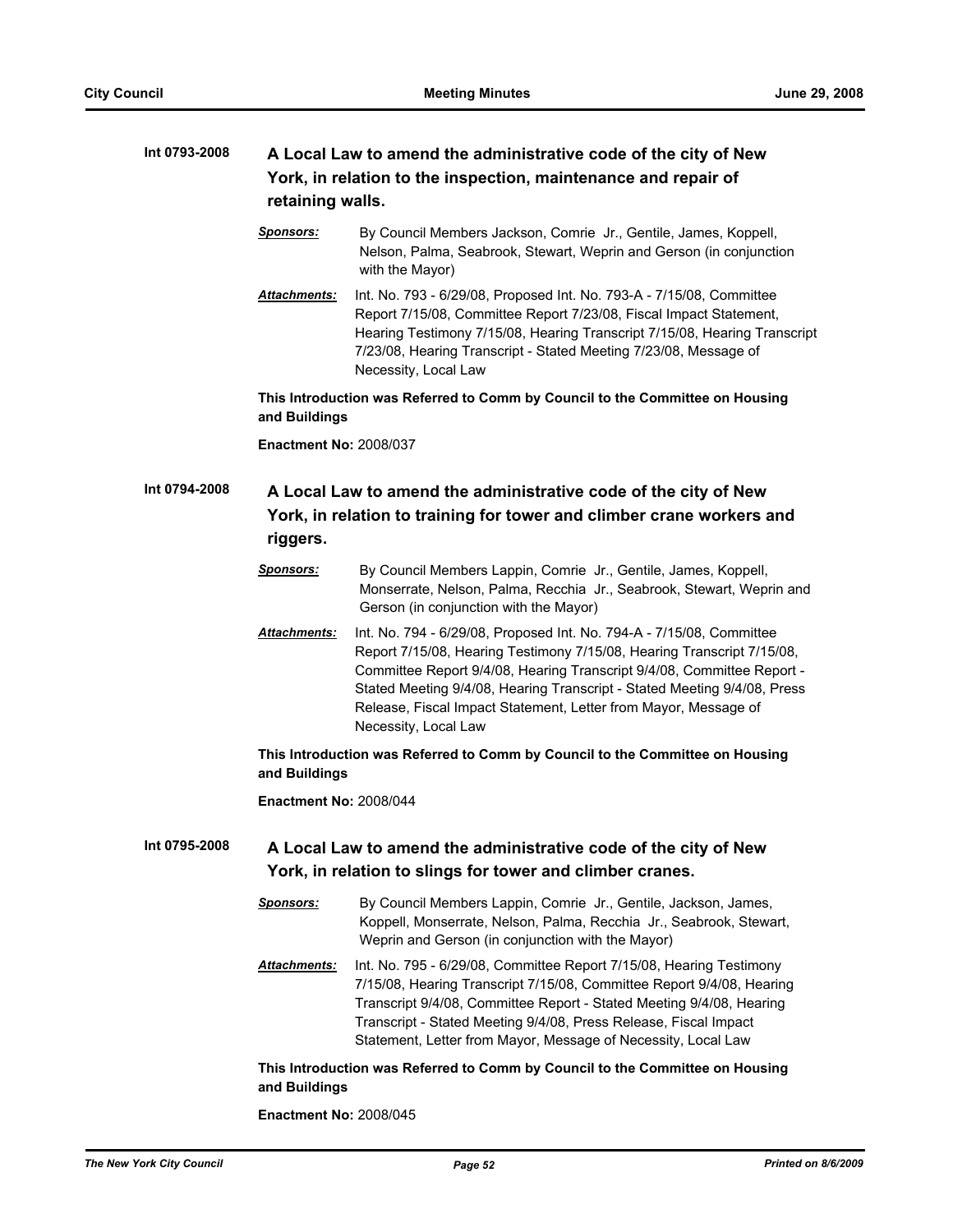# **Int 0796-2008 A Local Law to amend the administrative code of the city of New York, in relation to tower and climber cranes and to licensed riggers.**

*Sponsors:* By Council Members Lappin, Comrie Jr., Gentile, Jackson, James, Koppell, Monserrate, Nelson, Palma, Recchia Jr., Seabrook, Stewart, Weprin and Gerson (in conjunction with the Mayor)

*Attachments:* Int. No. 796 - 6/29/08, Proposed Int. No. 796-A - 7/15/08, Committee Report 7/15/08, Hearing Testimony 7/15/08, Hearing Transcript 7/15/08, Committee Report 9/4/08, Hearing Transcript 9/4/08, Committee Report - Stated Meeting 9/4/08, Hearing Transcript - Stated Meeting 9/4/08, Press Release, Fiscal Impact Statement, Letter from Mayor, Message of Necessity, Local Law

**This Introduction was Referred to Comm by Council to the Committee on Housing and Buildings**

**Enactment No:** 2008/046

### **Int 0797-2008 A Local Law to amend the administrative code of the city of New York, in relation to painting private driveway curb cuts yellow.**

*Sponsors:* By Council Members James, Recchia Jr. and Seabrook

**This Introduction was Referred to Comm by Council to the Committee on Transportation**

### **Res 1500-2008 Resolution calling upon President Bush to sign the Post 9/11 Veterans Educational Assistance Act.**

- *Sponsors:* By Council Members Monserrate, The Speaker (Speaker Quinn), Dickens, Jackson, Stewart, Recchia Jr., Fidler, Weprin, Comrie Jr., Felder, Vann, Sanders Jr., Mark-Viverito, Arroyo, Gentile, Koppell, Seabrook, Palma, James, Sears and Nelson
- *Attachments:* Committee Report 6/23/08, Hearing Transcript 6/23/08, Committee Report 6/25/08, Hearing Transcript 6/25/08, Hearing Transcript - Recessed Stated Meeting 6-23-08, Hearing Transcript - Stated Meeting 6-29-08

**This Resolution was Referred to Comm by Council to the Committee on Veterans**

**Int 0798-2008 A Local Law to amend the New York city charter, in relation to green building standards for certain capital projects and the repeal of section 224.1 of the New York city charter.**

*Sponsors:* By Council Members Rivera, Gentile, Palma, Seabrook and Mark-Viverito

**This Introduction was Referred to Comm by Council to the Committee on Environmental Protection**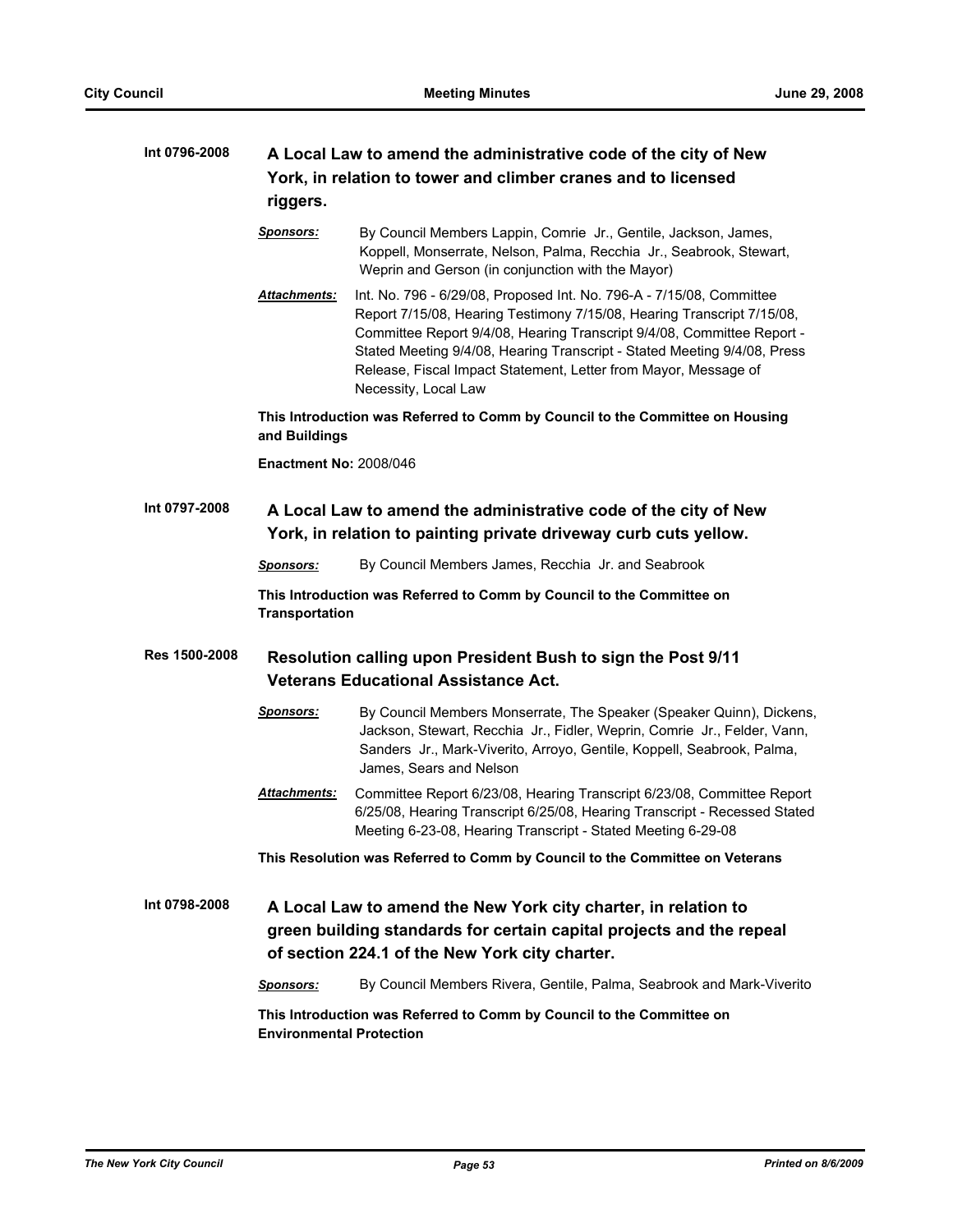| Int 0799-2008 | A Local Law to amend the administrative code of the city of New<br>York, in relation to requiring the police department to create and<br>maintain a database of information collected after police contacts<br>with emotionally disturbed people.                      |                                                                                                                                                                                                                                                          |  |
|---------------|------------------------------------------------------------------------------------------------------------------------------------------------------------------------------------------------------------------------------------------------------------------------|----------------------------------------------------------------------------------------------------------------------------------------------------------------------------------------------------------------------------------------------------------|--|
|               | <b>Sponsors:</b>                                                                                                                                                                                                                                                       | By Council Members Vallone Jr., Comrie Jr., Fidler, James, Koppell,<br>Nelson, Recchia Jr., Seabrook and Stewart                                                                                                                                         |  |
|               | Attachments:                                                                                                                                                                                                                                                           | Committee Report 10/28/08, Hearing Transcript 10/28/08, Hearing<br>Testimony 10/28/08                                                                                                                                                                    |  |
|               | <b>Safety</b>                                                                                                                                                                                                                                                          | This Introduction was Referred to Comm by Council to the Committee on Public                                                                                                                                                                             |  |
| Res 1501-2008 | Resolution supporting New York State Assembly Bill A.01688, by<br>Assembly Member Rivera, and A.02428, by Assembly Member Hoyt,<br>which facilitate the prosecution of those engaged in recruitment or<br>solicitation of others into criminal street gang activities. |                                                                                                                                                                                                                                                          |  |
|               | <u>Sponsors:</u>                                                                                                                                                                                                                                                       | By Council Members Vallone Jr., Comrie Jr., Fidler, Gentile, Nelson and<br>Palma                                                                                                                                                                         |  |
|               | <b>Safety</b>                                                                                                                                                                                                                                                          | This Resolution was Referred to Comm by Council to the Committee on Public                                                                                                                                                                               |  |
| Int 0800-2008 | A Local Law to amend the administrative code of the city of New<br>York, in relation to disclosing the energy and water efficiency of 1-4<br>family homes, co-ops and condominiums.                                                                                    |                                                                                                                                                                                                                                                          |  |
|               | <b>Sponsors:</b>                                                                                                                                                                                                                                                       | By Council Members Vann, Comrie Jr., Gentile, James, Liu, Palma,<br>Recchia Jr., Seabrook, Mark-Viverito and White Jr.                                                                                                                                   |  |
|               | Attachments:                                                                                                                                                                                                                                                           | Committee Report 6/27/08, Hearing Transcript 6/27/08, Hearing Testimony<br>6/27/08                                                                                                                                                                       |  |
|               | <b>Environmental Protection</b>                                                                                                                                                                                                                                        | This Introduction was Referred to Comm by Council to the Committee on                                                                                                                                                                                    |  |
| Int 0801-2008 | A Local Law to amend the New York city charter and the<br>administrative code of the city of New York, in relation to<br>preparation of community impact reports for city-subsidized<br>economic development projects.                                                 |                                                                                                                                                                                                                                                          |  |
|               | <u>Sponsors:</u>                                                                                                                                                                                                                                                       | By Council Members Vann, de Blasio, White Jr., James, Mark-Viverito,<br>Jackson, Reyna, Barron, Brewer, Comrie Jr., Gentile, Gerson, Liu, Palma,<br>Recchia Jr., Sanders Jr., Seabrook, Foster, Avella, Yassky, Garodnick,<br>Mendez, Dilan and Gonzalez |  |
|               | Attachments:                                                                                                                                                                                                                                                           | Dear Colleague Letter, Sign-on form, Media Advisory                                                                                                                                                                                                      |  |
|               | This Introduction was Referred to Comm by Council to the Committee on<br><b>Economic Development</b>                                                                                                                                                                   |                                                                                                                                                                                                                                                          |  |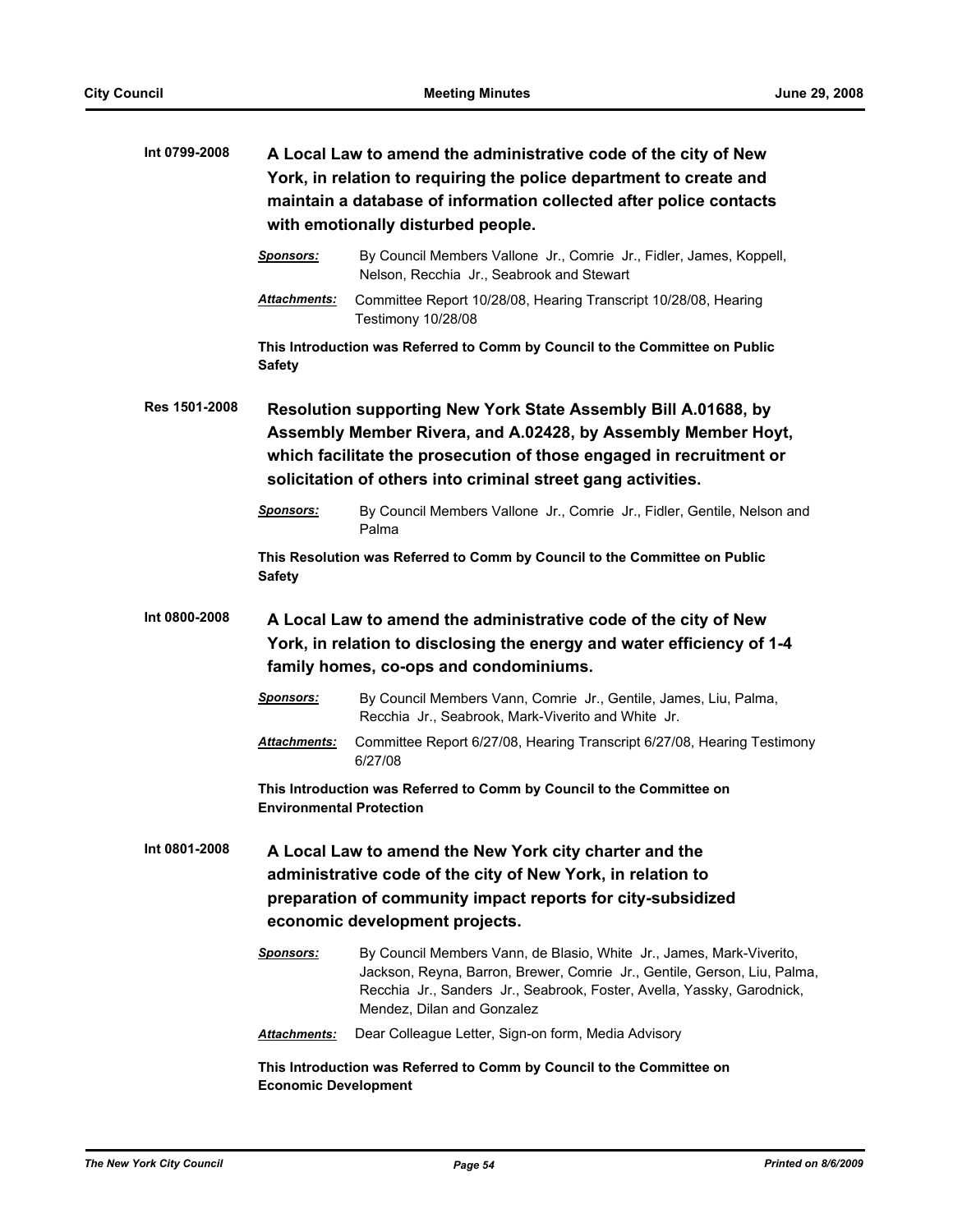**Res 1502-2008 Resolution calling upon the Bloomberg Administration to halt the** 

|                      | Department of Homeless Services' plan to relocate the city's<br>Manhattan-based central intake for homeless men and transfer its<br>functions to the Brooklyn Bedford-Atlantic Armory site.                                                                                                  |                                                                                                                                                                                                      |
|----------------------|----------------------------------------------------------------------------------------------------------------------------------------------------------------------------------------------------------------------------------------------------------------------------------------------|------------------------------------------------------------------------------------------------------------------------------------------------------------------------------------------------------|
|                      | <b>Sponsors:</b>                                                                                                                                                                                                                                                                             | By Council Members Vann, James, de Blasio, Arroyo, Brewer, Comrie Jr.,<br>Felder, Fidler, Gentile, Koppell, Liu, Mark-Viverito, McMahon, Monserrate,<br>Palma, Reyna, Seabrook, White Jr. and Gerson |
|                      | Attachments:                                                                                                                                                                                                                                                                                 | Res. No. 1502 - 6/29/08, Dear Colleague Letter, Sign-on Form, Bedford<br>Armory Flyer, Media Advisory                                                                                                |
|                      | Welfare                                                                                                                                                                                                                                                                                      | This Resolution was Referred to Comm by Council to the Committee on General                                                                                                                          |
| Int 0802-2008        | A Local Law in relation to changing the days on which the Council<br>can meet to fix the tax rates.                                                                                                                                                                                          |                                                                                                                                                                                                      |
|                      | <b>Sponsors:</b>                                                                                                                                                                                                                                                                             | By Council Members Weprin, Comrie Jr. and Nelson                                                                                                                                                     |
|                      | <u> Attachments:</u>                                                                                                                                                                                                                                                                         | Committee Report, Hearing Transcript, Hearing Transcript - Recessed<br>Stated Meeting 6-23-08, Hearing Transcript - Stated Meeting 6-29-08,<br>Fiscal Impact Statement, Local Law                    |
|                      |                                                                                                                                                                                                                                                                                              | This Introduction was Referred to Comm by Council to the Committee on Finance                                                                                                                        |
|                      | <b>Enactment No: 2008/032</b>                                                                                                                                                                                                                                                                |                                                                                                                                                                                                      |
| Res 1503-2008        | Resolution approving or disclosing the new designation and<br>changes in the designation of certain organizations to receive<br>funding in the Fiscal 2008 Expense Budget.                                                                                                                   |                                                                                                                                                                                                      |
|                      | <b>Sponsors:</b>                                                                                                                                                                                                                                                                             | By Council Members Weprin and Comrie Jr.                                                                                                                                                             |
|                      | <u> Attachments:</u>                                                                                                                                                                                                                                                                         | Committee Report, Hearing Transcript, Hearing Transcript - Recessed<br>Stated Meeting 6-23-08, Hearing Transcript - Stated Meeting 6-29-08                                                           |
|                      |                                                                                                                                                                                                                                                                                              | This Resolution was Referred to Comm by Council to the Committee on Finance                                                                                                                          |
| <b>Res 1504-2008</b> | <b>RESOLUTION COMPUTING AND CERTIFYING BASE</b><br>PERCENTAGE, CURRENT PERCENTAGE AND CURRENT BASE<br><b>PROPORTION OF EACH CLASS OF REAL PROPERTY FOR FISCAL</b><br><b>2009 TO THE STATE BOARD OF REAL PROPERTY SERVICES</b><br>PURSUANT TO SECTION 1803-a OF THE REAL PROPERTY TAX<br>LAW. |                                                                                                                                                                                                      |
|                      | <u>Sponsors:</u>                                                                                                                                                                                                                                                                             | By Council Members Weprin and Comrie Jr.                                                                                                                                                             |
|                      | Attachments:                                                                                                                                                                                                                                                                                 | Committee Report, Hearing Transcript, Hearing Transcript - Recessed<br>Stated Meeting 6-23-08, Hearing Transcript - Stated Meeting 6-29-08, Res.<br>No. 1504 - Attachments                           |
|                      |                                                                                                                                                                                                                                                                                              |                                                                                                                                                                                                      |

**This Resolution was Referred to Comm by Council to the Committee on Finance**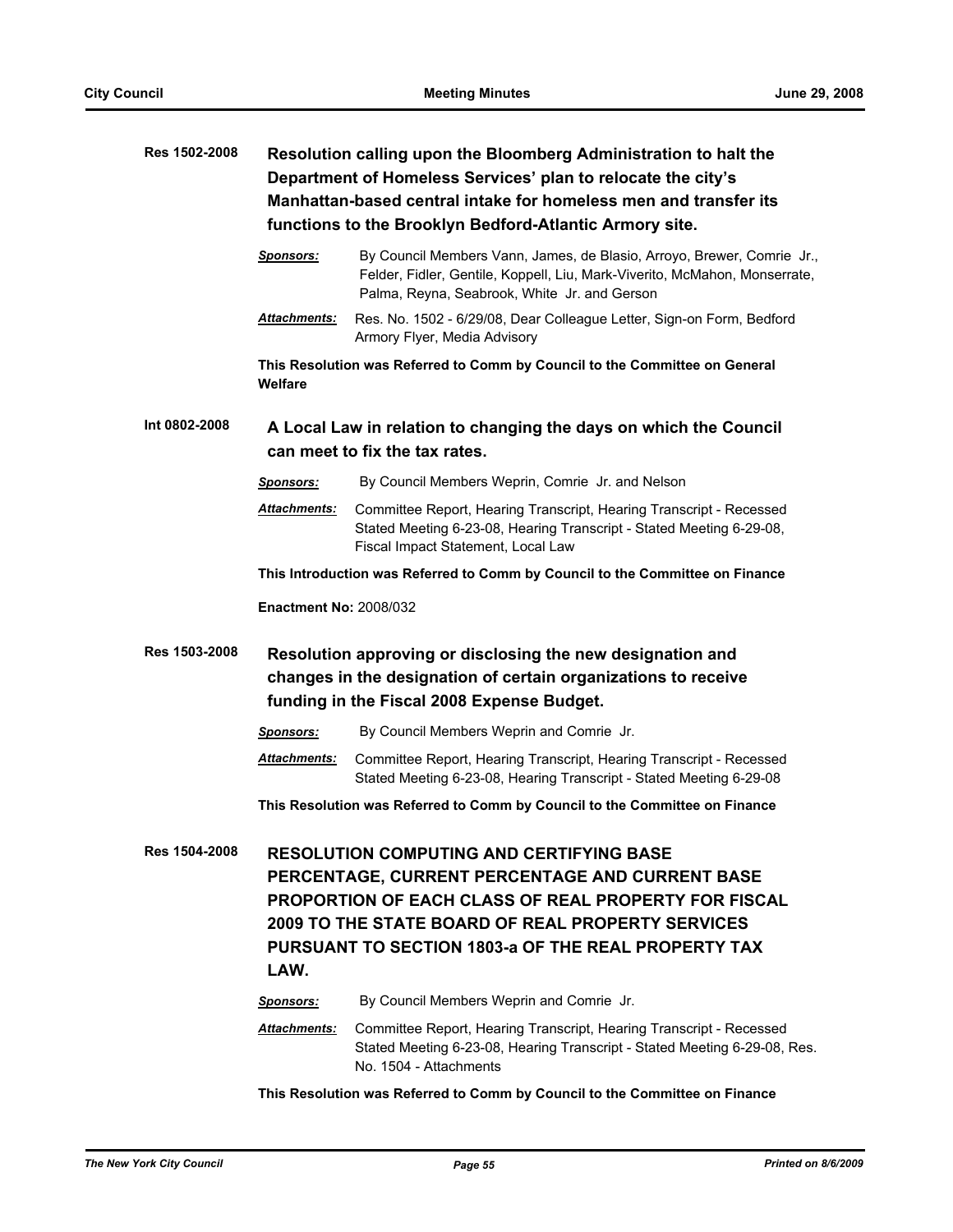| Res 1505-2008 | RESOLUTION COMPUTING AND CERTIFYING ADJUSTED BASE<br>PROPORTION OF EACH CLASS OF REAL PROPERTY FOR FISCAL<br>2009 TO THE STATE BOARD OF REAL PROPERTY SERVICES<br>PURSUANT TO SECTION 1803-a OF THE REAL PROPERTY TAX<br>LAW. |                                                                                                                                                                            |
|---------------|-------------------------------------------------------------------------------------------------------------------------------------------------------------------------------------------------------------------------------|----------------------------------------------------------------------------------------------------------------------------------------------------------------------------|
|               | <u>Sponsors:</u>                                                                                                                                                                                                              | By Council Members Weprin and Comrie Jr.                                                                                                                                   |
|               | Attachments:                                                                                                                                                                                                                  | Committee Report, Hearing Transcript, Hearing Transcript - Recessed<br>Stated Meeting 6-23-08, Hearing Transcript - Stated Meeting 6-29-08, Res.<br>No. 1505 - Attachments |
|               |                                                                                                                                                                                                                               | This Resolution was Referred to Comm by Council to the Committee on Finance                                                                                                |
| LU 0814-2008  | Courtland Corners II, Block 2408, Lots 1, 2, 5, 6, 7, 8, 9, 10, 12, 13, 14,<br>20, 25, 27, 28, 29, 31 and part of Lot 16 (part of tentative Lot 1),<br><b>Bronx, Council District No. 17</b>                                  |                                                                                                                                                                            |
|               | <u>Sponsors:</u>                                                                                                                                                                                                              | By Council Member Weprin                                                                                                                                                   |
|               | <b>Attachments:</b>                                                                                                                                                                                                           | Memorandum, Resolution, Hearing Transcript                                                                                                                                 |
|               | <b>Finance</b>                                                                                                                                                                                                                | This Land Use Application was Referred to Comm by Council to the Committee on                                                                                              |
| LU 0815-2008  | New Foundations Program, POKO South Bronx Condominiums I,<br>1434-8 Morris Avenue, Bronx, Council District No. 16                                                                                                             |                                                                                                                                                                            |
|               | <u>Sponsors:</u>                                                                                                                                                                                                              | By Council Member Weprin                                                                                                                                                   |
|               | Attachments:                                                                                                                                                                                                                  | Memorandum, Resolution, Hearing Transcript                                                                                                                                 |
|               | <b>Finance</b>                                                                                                                                                                                                                | This Land Use Application was Referred to Comm by Council to the Committee on                                                                                              |
| LU 0816-2008  |                                                                                                                                                                                                                               | Section 202 Supportive Housing Program for the Elderly, Council<br>Towers V, 2228 Givan Avenue, The Bronx, Council District No. 12.                                        |
|               | <u>Sponsors:</u>                                                                                                                                                                                                              | By Council Member Weprin                                                                                                                                                   |
|               | Attachments:                                                                                                                                                                                                                  | Memorandum, Resolution, Hearing Transcript                                                                                                                                 |
|               | <b>Finance</b>                                                                                                                                                                                                                | This Land Use Application was Referred to Comm by Council to the Committee on                                                                                              |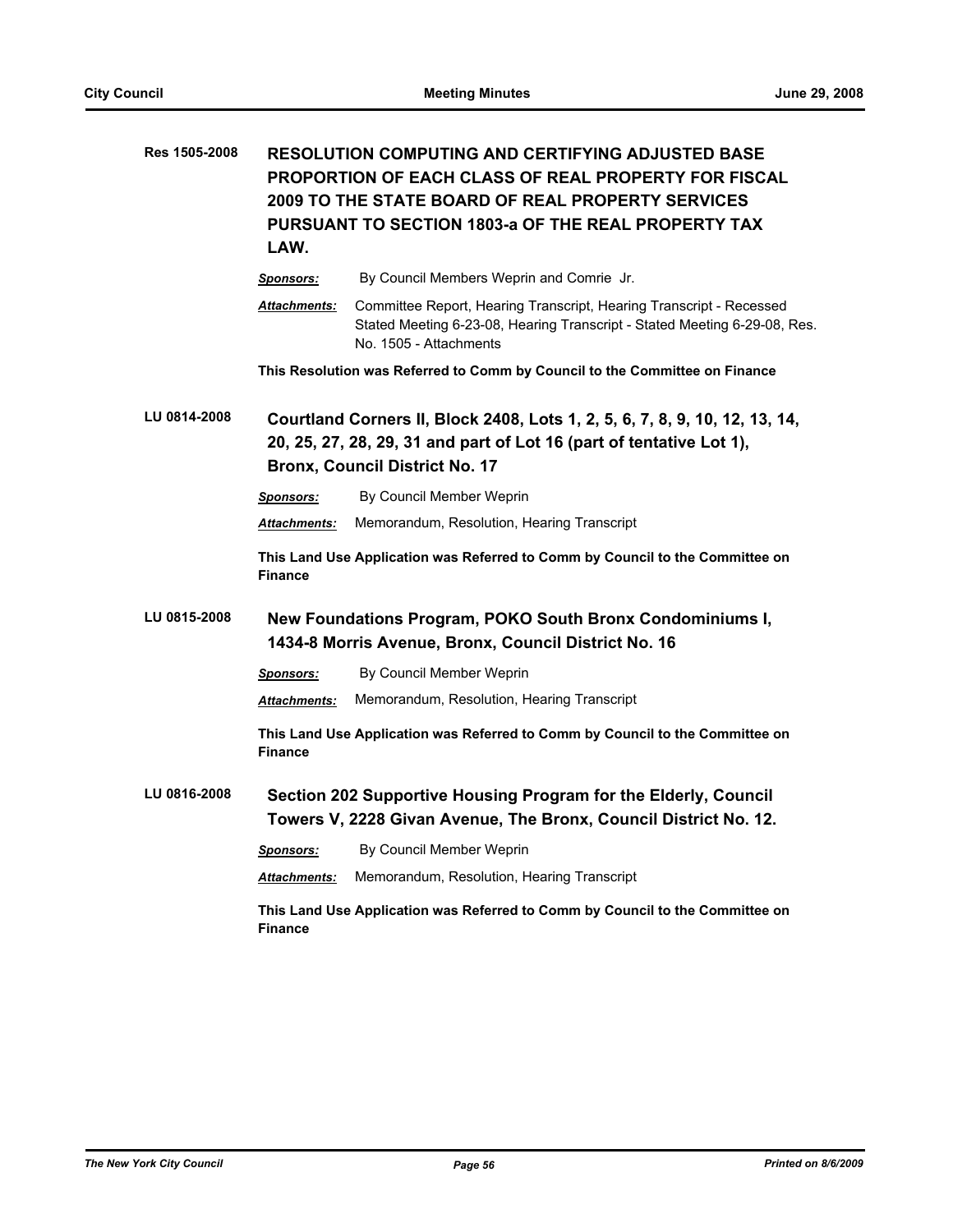| LU 0817-2008 |                                                                                                                                                                                                                                                                             | Application no. 20085379 TCM, pursuant to §20-226 of the<br>Administrative Code of the City of New York, concerning the<br>petition of Mosso Corp., to establish, maintain and operate an<br>unenclosed sidewalk café at 300 Spring Street, Borough of<br>Manhattan, Council District no. 3. This application is subject to<br>review and action by the Land Use Committee only if called-up by<br>vote of the Council pursuant to Rule 11.20b of the Council and<br>§20-226(g) of the New York City Administrative Code. |  |
|--------------|-----------------------------------------------------------------------------------------------------------------------------------------------------------------------------------------------------------------------------------------------------------------------------|---------------------------------------------------------------------------------------------------------------------------------------------------------------------------------------------------------------------------------------------------------------------------------------------------------------------------------------------------------------------------------------------------------------------------------------------------------------------------------------------------------------------------|--|
|              | <b>Sponsors:</b>                                                                                                                                                                                                                                                            | By Council Member Katz                                                                                                                                                                                                                                                                                                                                                                                                                                                                                                    |  |
|              | <b>Land Use</b>                                                                                                                                                                                                                                                             | This Land Use Application was Referred to Comm by Council to the Committee on                                                                                                                                                                                                                                                                                                                                                                                                                                             |  |
|              |                                                                                                                                                                                                                                                                             | This Land Use Application was Referred to Comm by Council to the<br><b>Subcommittee on Zoning and Franchises</b>                                                                                                                                                                                                                                                                                                                                                                                                          |  |
| LU 0818-2008 | Application no. C 070575 ZMM, submitted by 627 Greenwich LLC<br>and KMG Greenwich LLC pursuant to Sections 197-c and 201 of the<br>New York City Charter for an amendment of the Zoning Map,<br>Section No. 12a, changing from an M1-5 District to an M1-5/R7X<br>District. |                                                                                                                                                                                                                                                                                                                                                                                                                                                                                                                           |  |
|              |                                                                                                                                                                                                                                                                             |                                                                                                                                                                                                                                                                                                                                                                                                                                                                                                                           |  |
|              | Sponsors:                                                                                                                                                                                                                                                                   | By Council Member Katz                                                                                                                                                                                                                                                                                                                                                                                                                                                                                                    |  |
|              | <b>Attachments:</b>                                                                                                                                                                                                                                                         | Hearing Transcript - Land Use 6/25/08, Hearing Transcript - Land Use<br>6/29/08, Hearing Transcript - Land Use 7/23/08                                                                                                                                                                                                                                                                                                                                                                                                    |  |
|              | <b>Land Use</b>                                                                                                                                                                                                                                                             | This Land Use Application was Referred to Comm by Council to the Committee on                                                                                                                                                                                                                                                                                                                                                                                                                                             |  |
|              | <b>Attachments:</b>                                                                                                                                                                                                                                                         | Hearing Transcript - Land Use 6/25/08, Hearing Transcript - Land Use<br>6/29/08, Hearing Transcript - Land Use 7/23/08                                                                                                                                                                                                                                                                                                                                                                                                    |  |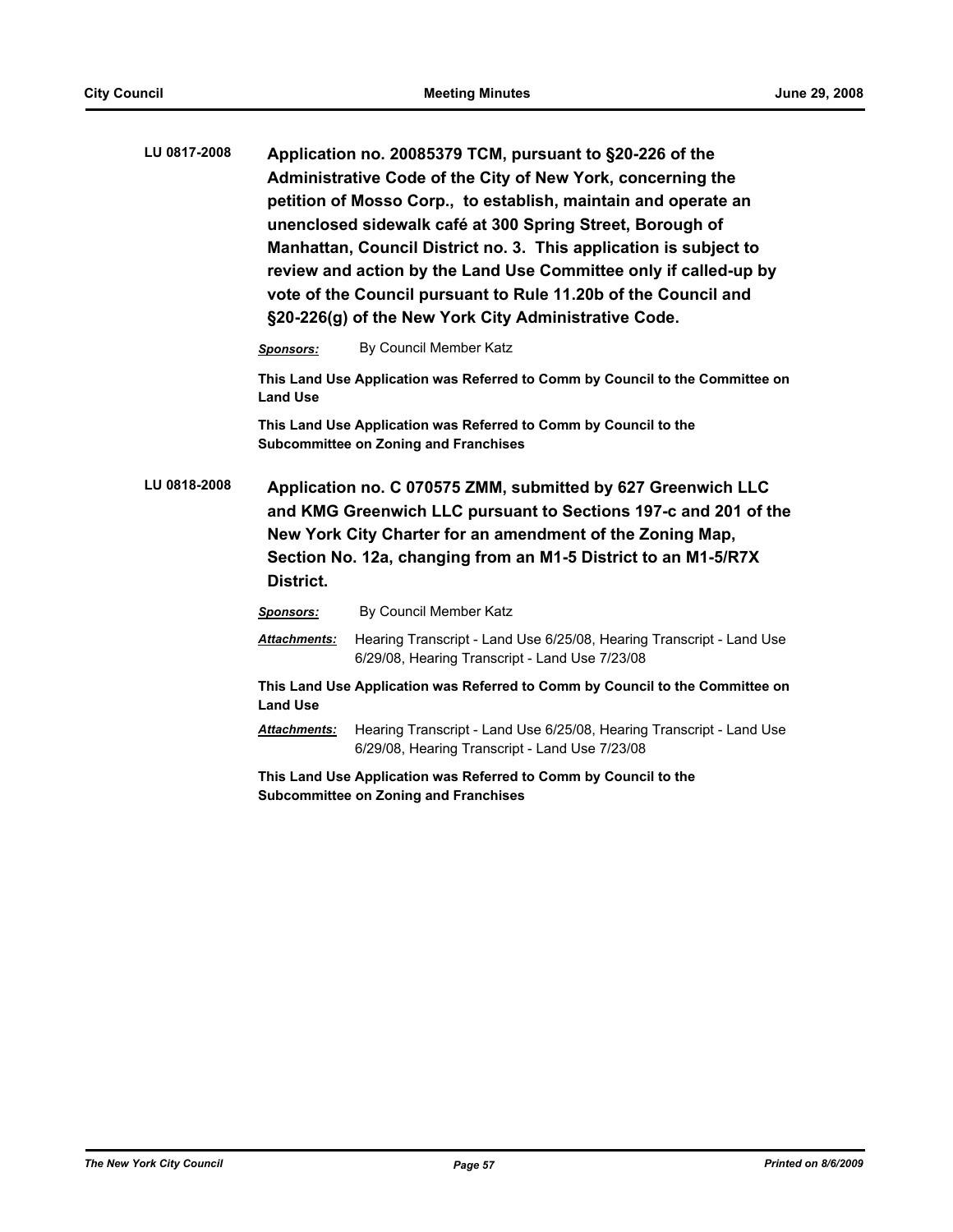**LU 0819-2008 Application no. C 060333 ZSM submitted by Hospital for Special Surgery pursuant to Sections 197-c and 201 of the New York City Charter for the grant of a special permit pursuant to Section 74-682 and Section 25-70 of the Zoning Resolution to allow the development of a 12-story hospital building and to permit the modification of the loading berth requirements. This application is subject to review and action by the Land Use Committee only if appealed to the Council pursuant to §197-d (b)(2) of the Charter or called up by vote of the Council pursuant to §197-d (b)(3) of the Charter.**

#### *Sponsors:* By Council Member Katz

*Attachments:* Hearing Testimony - 9/16/08, Hearing Transcript - Zoning 9/16/08, Hearing Transcript - Zoning 9/17/08, Hearing Testimony - 10/2/08, Hearing Transcript - Zoning 10/2/08, Hearing Transcript - Zoning 10/6/08, Hearing Transcript - Land Use 10/6/08, Hearing Testimony - Zoning 10/6/08

**This Land Use Application was Referred to Comm by Council to the Committee on Land Use**

*Attachments:* Hearing Testimony - 9/16/08, Hearing Transcript - Zoning 9/16/08, Hearing Transcript - Zoning 9/17/08, Hearing Testimony - 10/2/08, Hearing Transcript - Zoning 10/2/08, Hearing Transcript - Zoning 10/6/08, Hearing Transcript - Land Use 10/6/08, Hearing Testimony - Zoning 10/6/08

**This Land Use Application was Referred to Comm by Council to the Subcommittee on Zoning and Franchises**

**LU 0820-2008 Application no. C 080371 ZMQ submitted by the Department of City Planning pursuant to Sections 197-c and 201 of the New York City Charter for an amendment of the Zoning Map, Section Nos. 25b, 30a, 30b, 30c, 31a.**

*Sponsors:* By Council Member Katz

*Attachments:* Hearing Transcript - Zoning 8/12/08, Hearing Transcript - Zoning 8/13/08, Hearing Transcript - Land Use 8/13/08, Hearing Testimony - 8/12/08

**This Land Use Application was Referred to Comm by Council to the Committee on Land Use**

*Attachments:* Hearing Transcript - Zoning 8/12/08, Hearing Transcript - Zoning 8/13/08, Hearing Transcript - Land Use 8/13/08, Hearing Testimony - 8/12/08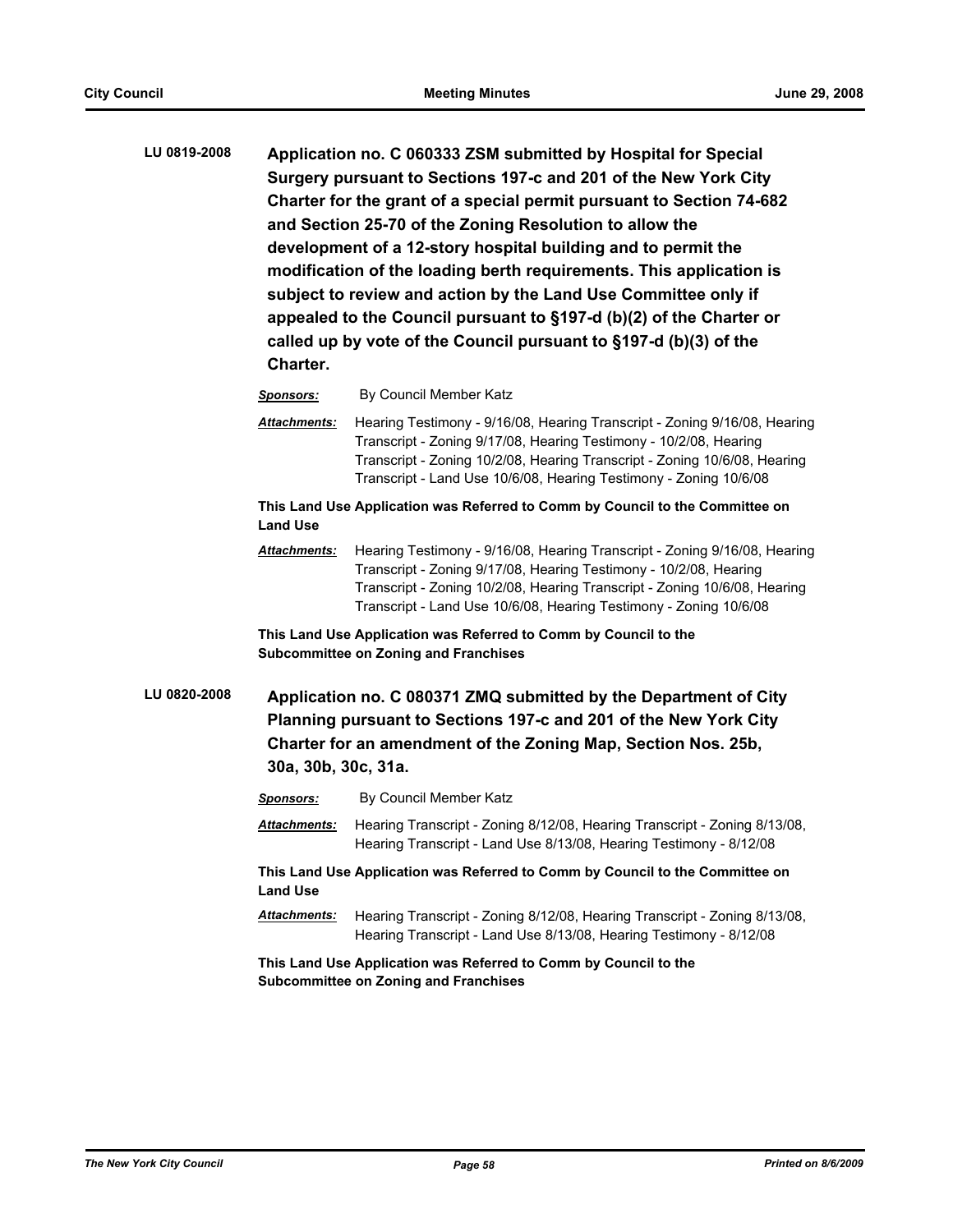| LU 0821-2008 | Application no. C 080380 ZSR submitted by the Mayor's Office of   |
|--------------|-------------------------------------------------------------------|
|              | the Criminal Justice Coordinator and the New York City Department |
|              | of Transportation pursuant to Sections 197-c and 201 of the New   |
|              | York City Charter for the grant of a special permit pursuant to   |
|              | Section 74-512 of the Zoning Resolution to allow a public parking |
|              | garage with a maximum capacity of 591 spaces including 160        |
|              | accessory spaces on property located at 2 Central Avenue (Block   |
|              | 6, Lot 21) in a C4-2 District.                                    |
|              |                                                                   |

*Sponsors:* By Council Member Katz

**This Land Use Application was Referred to Comm by Council to the Committee on Land Use**

**This Land Use Application was Referred to Comm by Council to the Subcommittee on Zoning and Franchises**

**LU 0822-2008 Application no. C 080378 PCR submitted by the Office of the Criminal Justice Coordinator, the Department of Transportation, and the Department of Citywide Administrative Services, pursuant to Section 197-c of the New York City Charter, for the site selection and acquisition of property located at St. Marks Place and Hyatt Street (Block 8, lots 1, 11, and 14)for use as a public parking lot.**

*Sponsors:* By Council Member Katz

**This Land Use Application was Referred to Comm by Council to the Committee on Land Use**

**This Land Use Application was Referred to Comm by Council to the Subcommittee on Zoning and Franchises**

**LU 0823-2008 Application no. C 080379 PSR submitted by the Office of the Criminal Justice Coordinator, the Department of Transportation, and the Department of Citywide Administrative Services, pursuant to Section 197-c of the New York City Charter, for the site selection of property located at 2 Central Avenue (Block 6, lot 21), for use as a courthouse and accessory parking garage.**

*Sponsors:* By Council Member Katz

**This Land Use Application was Referred to Comm by Council to the Committee on Land Use**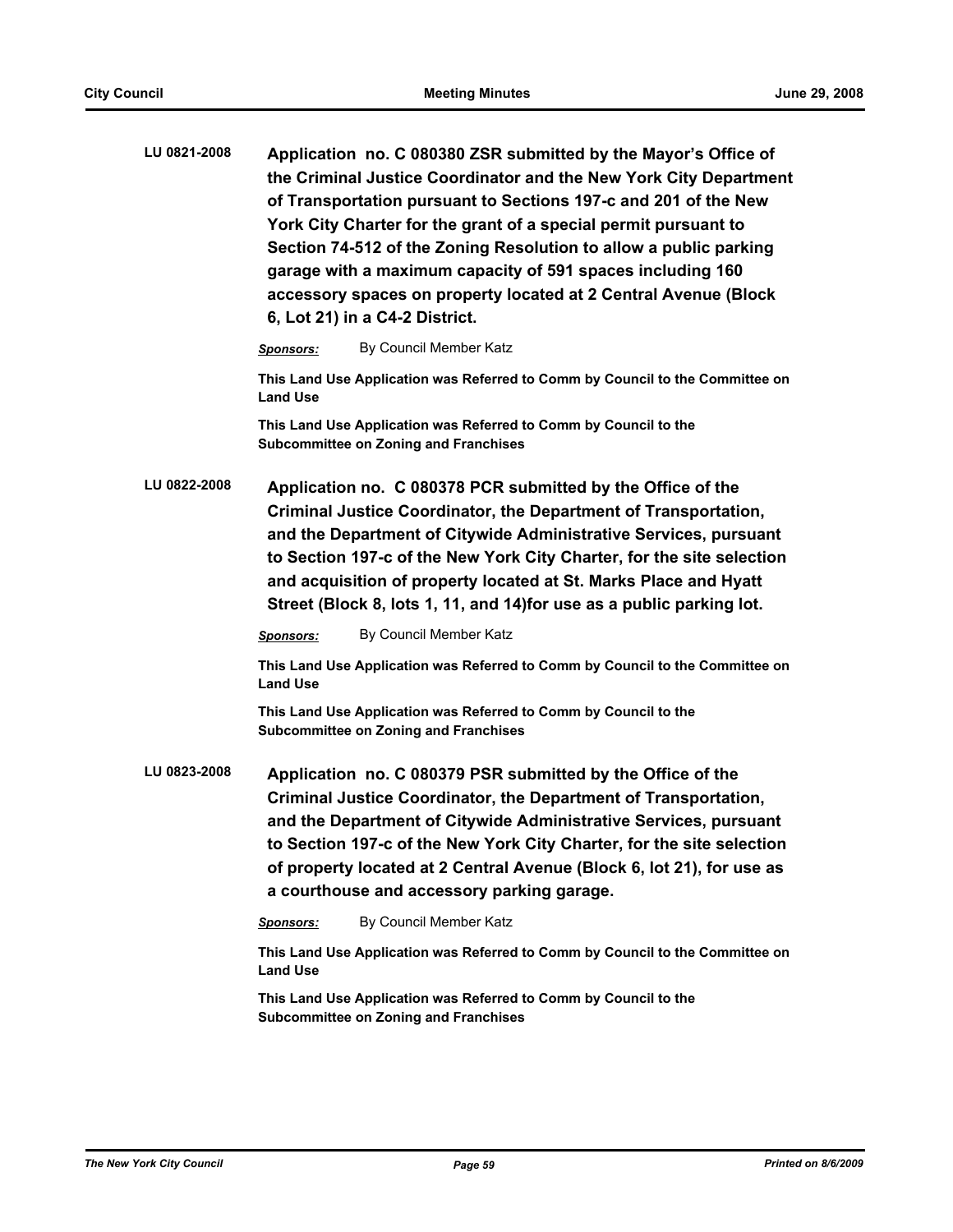**LU 0824-2008 Application nos. N 080372 ZRQ and N 080373 ZRQ submitted by the Department of City Planning pursuant to Section 201 of the New York City Charter, for amendment of the Zoning Resolution of the City of New York relating to Article II, Chapters 1 and 5, to extend the applicability of the R2X District and to modify the off-street parking regulations for R6 and R7 Districts in Community District 14, in the Borough of Queens.**

| <b>Sponsors:</b>    | By Council Member Katz                                                                                                                          |
|---------------------|-------------------------------------------------------------------------------------------------------------------------------------------------|
| <b>Attachments:</b> | Hearing Transcript - Zoning 8/12/08, Hearing Transcript - Zoning 8/13/08,<br>Hearing Transcript - Land Use 8/13/08, Hearing Testimony - 8/12/08 |
| <b>Land Use</b>     | This Land Use Application was Referred to Comm by Council to the Committee on                                                                   |
| <b>Attachments:</b> | Hearing Transcript - Zoning 8/12/08, Hearing Transcript - Zoning 8/13/08,                                                                       |

**This Land Use Application was Referred to Comm by Council to the Subcommittee on Zoning and Franchises**

**LU 0825-2008 Application no. C 080313 ZSM submitted by 443 Greenwich LLC pursuant to Sections 197-c and 201 of the New York City Charter for the grant of a special permit pursuant to Section 74-711 of the Zoning Resolution to modify: the use regulations of Sections 42-10 and 111-102(b), the bulk regulations of Section 43-28 (Special Provisions for Through Lots),Section 43-43 (Minimum Height of Front Wall and Required Front Setbacks) and Section 111-112 (Open Space Equivalent). This application is subject to review and action by the Land Use Committee only if appealed to the Council pursuant to §197-d (b)(2) of the Charter or called up by vote of the Council pursuant to §197-d (b)(3) of the Charter.**

*Sponsors:* By Council Member Katz

**This Land Use Application was Referred to Comm by Council to the Committee on Land Use**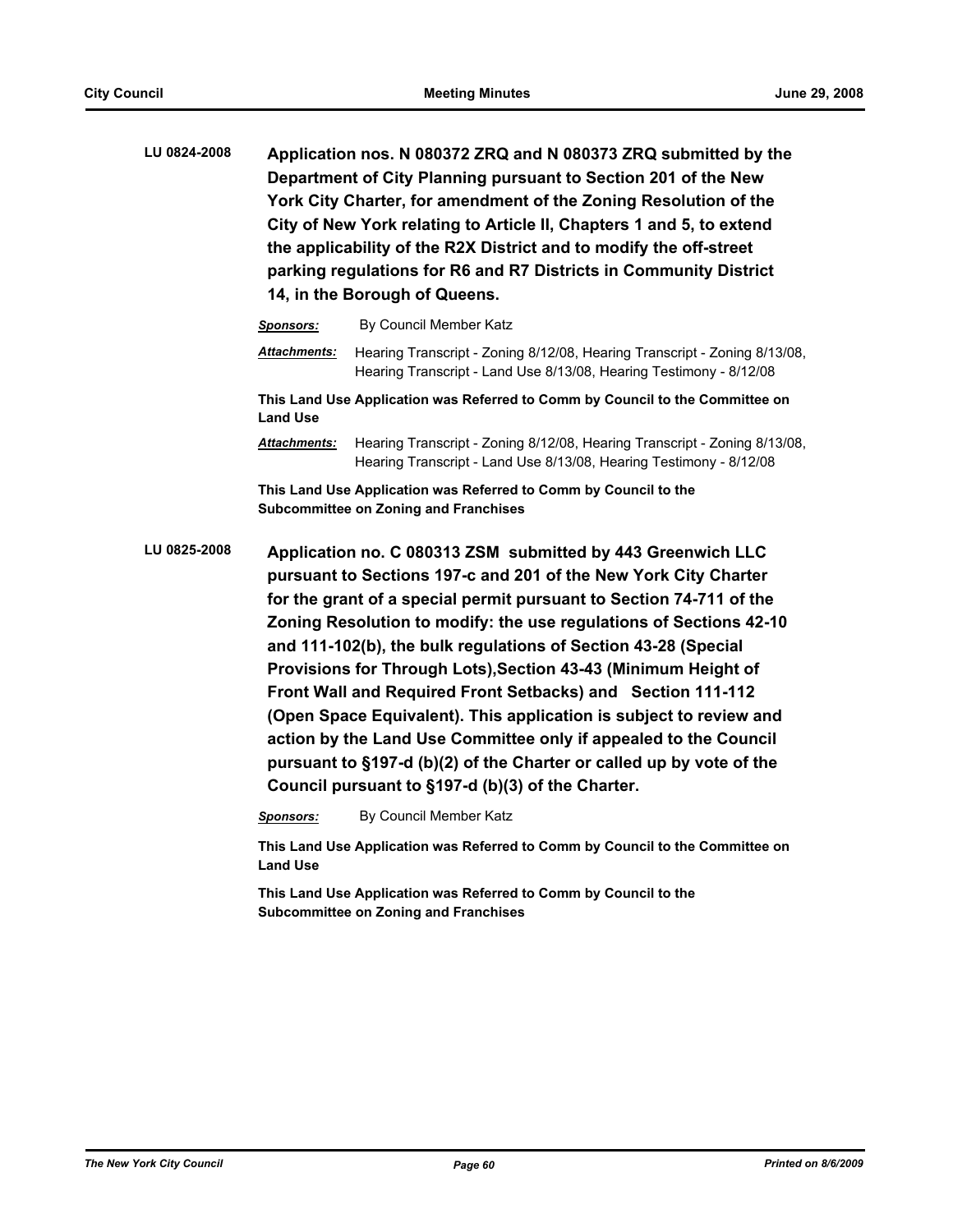**LU 0826-2008 Application no. N 080358 ZRM submitted by the Department of Small BusinessServices pursuant to Section 201 of the New York City Charter, for an amendment of the Zoning Resolution of the City of New York concerning Section 62-416 (Special regulations f or zoning lots that include parks) relating to the East River Waterfront Esplanade and Piers Project. in Community Districts 1 and 3, in the Borough of Manhattan.**

|              | <b>Sponsors:</b>                                                                                                 | By Council Member Katz                                                                                                                                                                                                                                                                   |  |
|--------------|------------------------------------------------------------------------------------------------------------------|------------------------------------------------------------------------------------------------------------------------------------------------------------------------------------------------------------------------------------------------------------------------------------------|--|
|              | <b>Attachments:</b>                                                                                              | Hearing Transcript - Zoning 7/21/08, Hearing Testimony - 7/21/08, Hearing<br>Transcript - Zoning 7/22/08, Hearing Testimony - 7/22/08                                                                                                                                                    |  |
|              | <b>Land Use</b>                                                                                                  | This Land Use Application was Referred to Comm by Council to the Committee on                                                                                                                                                                                                            |  |
|              | <b>Attachments:</b>                                                                                              | Hearing Transcript - Zoning 7/21/08, Hearing Testimony - 7/21/08, Hearing<br>Transcript - Zoning 7/22/08, Hearing Testimony - 7/22/08                                                                                                                                                    |  |
|              | This Land Use Application was Referred to Comm by Council to the<br><b>Subcommittee on Zoning and Franchises</b> |                                                                                                                                                                                                                                                                                          |  |
| LU 0827-2008 |                                                                                                                  | Application no. 20085643 (N 080453 HKM) pursuant to Section<br>3020 of the Charter of the City of New York, concerning the<br>designation (List No. 40, L P- 2287) by the Landmarks<br>Preservation Commission of the NOHO Historic District Extension,<br>Council District no. 1 and 2. |  |
|              | <b>Sponsors:</b>                                                                                                 | By Council Member Katz                                                                                                                                                                                                                                                                   |  |
|              | <b>Attachments:</b>                                                                                              | Hearing Transcript - Landmarks 8/12/08, Hearing Testimony - 8/12/08,<br>Hearing Transcript - Landmarks 9/2/08, Hearing Testimony - 9/2/08,<br>Hearing Transcript - Landmarks 9/4/08, Hearing Transcript - Land Use<br>9/4/08                                                             |  |

**This Land Use Application was Referred to Comm by Council to the Committee on Land Use**

*Attachments:* Hearing Transcript - Landmarks 8/12/08, Hearing Testimony - 8/12/08, Hearing Transcript - Landmarks 9/2/08, Hearing Testimony - 9/2/08, Hearing Transcript - Landmarks 9/4/08, Hearing Transcript - Land Use 9/4/08

**This Land Use Application was Referred to Comm by Council to the Subcommittee on Landmarks, Public Siting and Maritime Uses**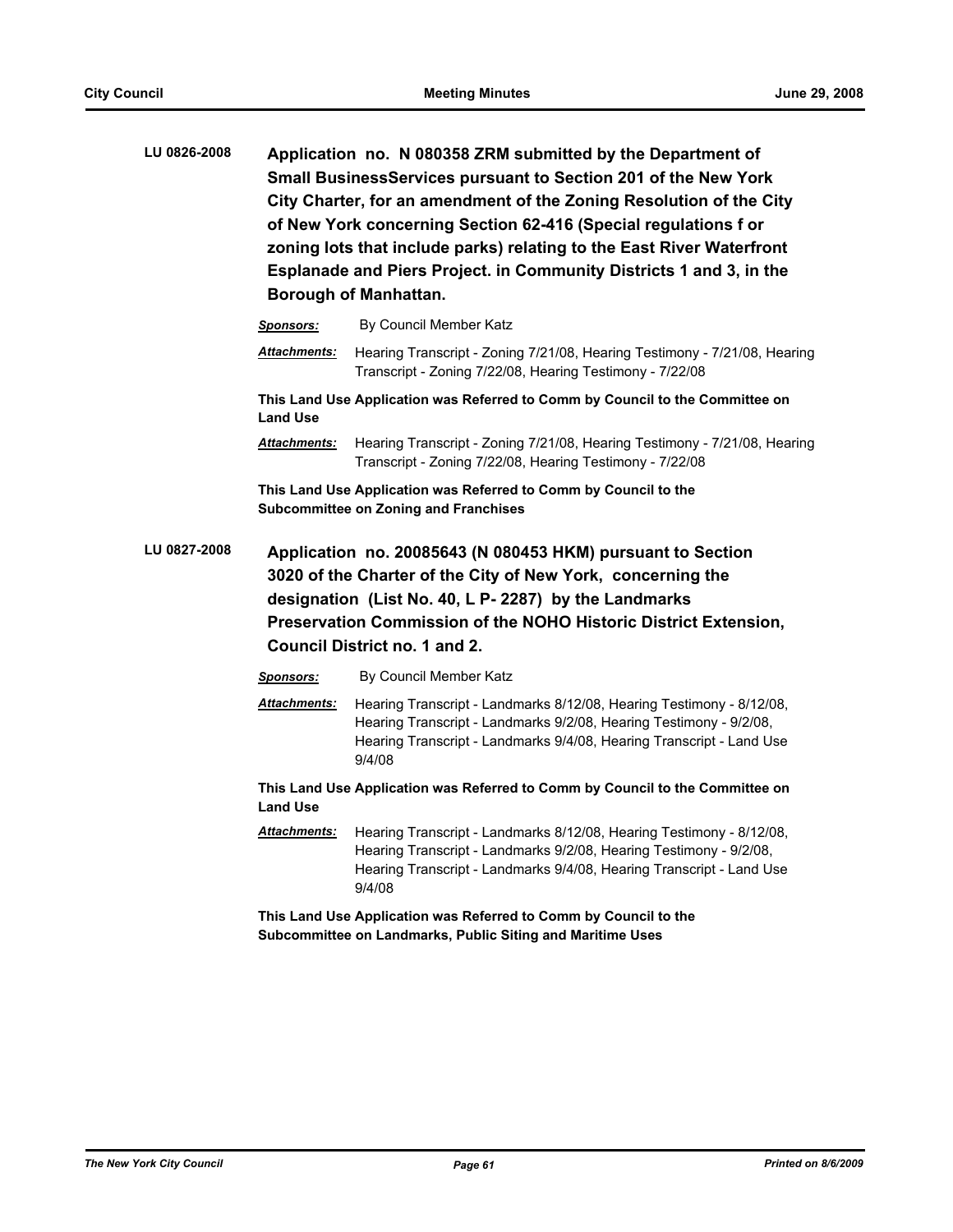| LU 0828-2008 | Application no. C 050018 ZMX submitted by Ebling Partners LLC<br>pursuant to Sections 197-c and 201 of the New York City Charter<br>for an amendment of the Zoning Map, Section No. 6c: changing<br>from an M1-1 District to an R7X District and establishing within the<br>proposed R7X District a C2-3.                                                                                                                          |                                                                                                                                       |  |
|--------------|------------------------------------------------------------------------------------------------------------------------------------------------------------------------------------------------------------------------------------------------------------------------------------------------------------------------------------------------------------------------------------------------------------------------------------|---------------------------------------------------------------------------------------------------------------------------------------|--|
|              | <b>Sponsors:</b>                                                                                                                                                                                                                                                                                                                                                                                                                   | By Council Member Katz                                                                                                                |  |
|              | Attachments:                                                                                                                                                                                                                                                                                                                                                                                                                       | Hearing Transcript - Zoning 7/21/08, Hearing Testimony - 7/21/08, Hearing<br>Transcript - Zoning 7/22/08, Hearing Testimony - 7/22/08 |  |
|              | <b>Land Use</b>                                                                                                                                                                                                                                                                                                                                                                                                                    | This Land Use Application was Referred to Comm by Council to the Committee on                                                         |  |
|              | <u> Attachments:</u>                                                                                                                                                                                                                                                                                                                                                                                                               | Hearing Transcript - Zoning 7/21/08, Hearing Testimony - 7/21/08, Hearing<br>Transcript - Zoning 7/22/08, Hearing Testimony - 7/22/08 |  |
|              |                                                                                                                                                                                                                                                                                                                                                                                                                                    | This Land Use Application was Referred to Comm by Council to the<br>Subcommittee on Landmarks, Public Siting and Maritime Uses        |  |
| LU 0829-2008 | Application no. N 080345 ZRK submitted by the Department of City<br>Planning pursuant to Section 201 of the New York City Charter for<br>an amendment of the Zoning Resolution of the City of New York,<br>concerning the modification of bulk regulations in Articles II and III,<br>relating to certain narrow                                                                                                                   |                                                                                                                                       |  |
|              | <b>Sponsors:</b>                                                                                                                                                                                                                                                                                                                                                                                                                   | By Council Member Katz                                                                                                                |  |
|              | Attachments:                                                                                                                                                                                                                                                                                                                                                                                                                       | Hearing Transcript - Zoning 7/21/08, Hearing Testimony - 7/21/08, Hearing<br>Transcript - Zoning 7/22/08, Hearing Testimony - 7/22/08 |  |
|              | <b>Land Use</b>                                                                                                                                                                                                                                                                                                                                                                                                                    | This Land Use Application was Referred to Comm by Council to the Committee on                                                         |  |
|              | Attachments:                                                                                                                                                                                                                                                                                                                                                                                                                       | Hearing Transcript - Zoning 7/21/08, Hearing Testimony - 7/21/08, Hearing<br>Transcript - Zoning 7/22/08, Hearing Testimony - 7/22/08 |  |
|              |                                                                                                                                                                                                                                                                                                                                                                                                                                    | This Land Use Application was Referred to Comm by Council to the<br><b>Subcommittee on Zoning and Franchises</b>                      |  |
| LU 0830-2008 | Application no. C 080013 PCQ submitted by the New York City<br><b>Police Department and the Department of Citywide Administrative</b><br>Services pursuant to Section 197-c of the New York City Charter for<br>the site selection and acquisition of propertylocated at 49-21 and<br>48-23 Metropolitan Avenue (Block 2611, lots 460, 470, and p/o<br>lots452, 454, 1001, and 1002) for use as a vehicle maintenance<br>facility. |                                                                                                                                       |  |
|              | <b>Sponsors:</b>                                                                                                                                                                                                                                                                                                                                                                                                                   | By Council Member Katz                                                                                                                |  |
|              | <b>Land Use</b>                                                                                                                                                                                                                                                                                                                                                                                                                    | This Land Use Application was Referred to Comm by Council to the Committee on                                                         |  |
|              |                                                                                                                                                                                                                                                                                                                                                                                                                                    | This Land Use Application was Referred to Comm by Council to the                                                                      |  |

**Subcommittee on Landmarks, Public Siting and Maritime Uses**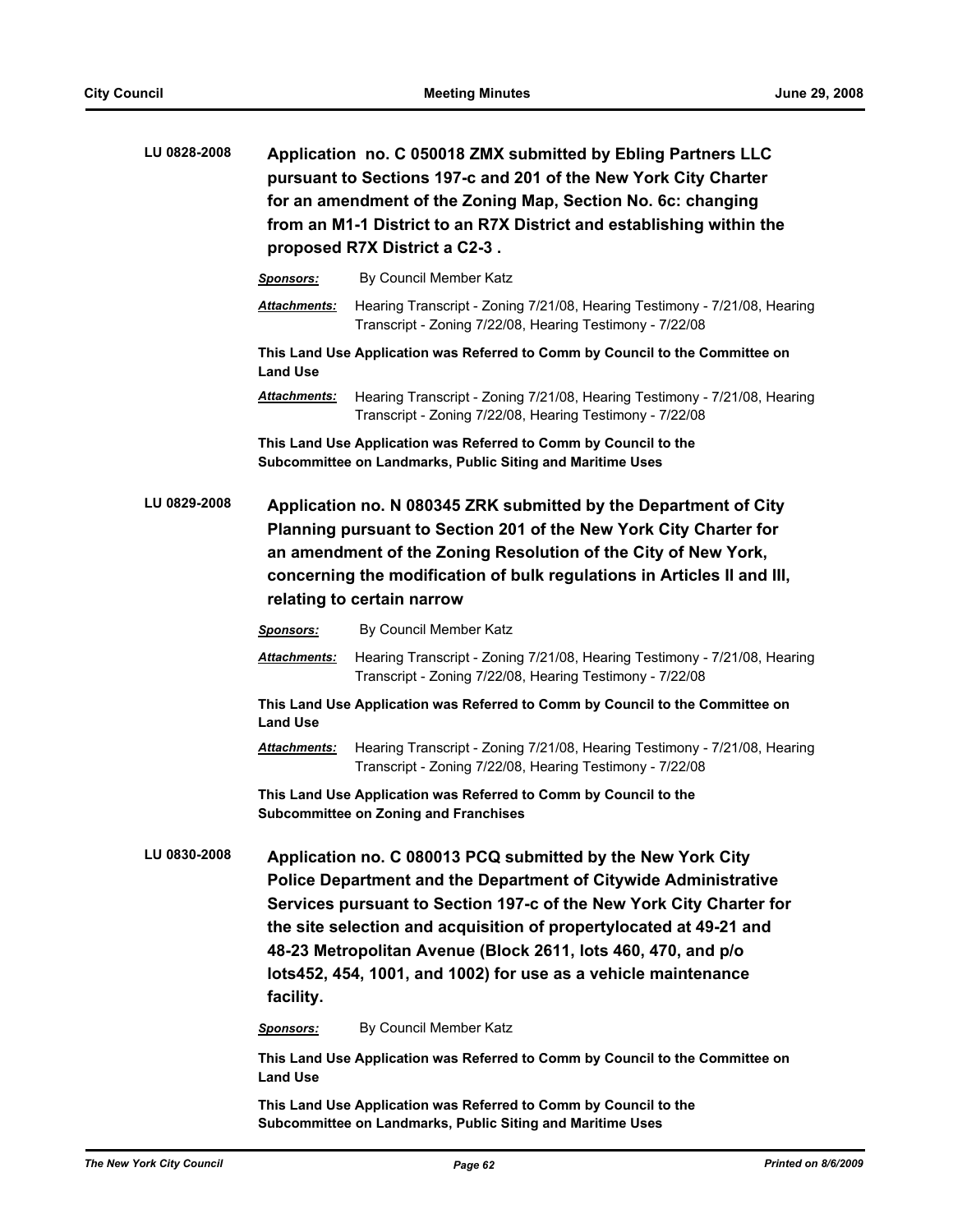| LU 0831-2008 | Application no. C 080153 ZSM submitted by Extell Development<br>Company<br>pursuant to Sections 197-c and 201 of the New York City Charter<br>for the grant of a specialpermit pursuant to Section 13-561 of the<br>Zoning Resolution to allow an attended accessory parking garage<br>with a maximum capacity of 20 spaces on property located at<br>531-539 West End Avenue (Block 1247, Lots 33, 34, 35, 36, 37 &<br>135), in an R10A<br>District. This application is subject to review and action by the Land<br>Use Committee only if appealed to the Council pursuant to §197-d<br>(b)(2) of the Charter or called up by vote of the Council pursuant to |                                                                                                                                                 |  |
|--------------|-----------------------------------------------------------------------------------------------------------------------------------------------------------------------------------------------------------------------------------------------------------------------------------------------------------------------------------------------------------------------------------------------------------------------------------------------------------------------------------------------------------------------------------------------------------------------------------------------------------------------------------------------------------------|-------------------------------------------------------------------------------------------------------------------------------------------------|--|
|              |                                                                                                                                                                                                                                                                                                                                                                                                                                                                                                                                                                                                                                                                 | §197-d (b)(3) of the Charter                                                                                                                    |  |
|              | <b>Sponsors:</b>                                                                                                                                                                                                                                                                                                                                                                                                                                                                                                                                                                                                                                                | By Council Member Katz                                                                                                                          |  |
|              | <b>Land Use</b>                                                                                                                                                                                                                                                                                                                                                                                                                                                                                                                                                                                                                                                 | This Land Use Application was Referred to Comm by Council to the Committee on                                                                   |  |
|              |                                                                                                                                                                                                                                                                                                                                                                                                                                                                                                                                                                                                                                                                 | This Land Use Application was Referred to Comm by Council to the<br><b>Subcommittee on Zoning and Franchises</b>                                |  |
| LU 0832-2008 | Application no. N 080177 ZRM submitted by Park Avenue Hotel<br>Acquisition, LLC, and 375 Park Avenue L.P., pursuant to Section<br>201 of the New York City Charter for an amendment of the Zoning<br>Resolution of the City of New York concerning Article VIII, Chapter<br>1, Special Midtown District, concerning Section 81-212 (Special<br>provisions for transfer of development rights from landmark sites).                                                                                                                                                                                                                                              |                                                                                                                                                 |  |
|              | Sponsors:                                                                                                                                                                                                                                                                                                                                                                                                                                                                                                                                                                                                                                                       | By Council Member Katz                                                                                                                          |  |
|              | Attachments:                                                                                                                                                                                                                                                                                                                                                                                                                                                                                                                                                                                                                                                    | Hearing Transcript - Zoning 8/12/08, Hearing Transcript - Zoning 8/13/08,<br>Hearing Transcript - Land Use 8/13/08, Hearing Testimony - 8/12/08 |  |
|              | <b>Land Use</b>                                                                                                                                                                                                                                                                                                                                                                                                                                                                                                                                                                                                                                                 | This Land Use Application was Referred to Comm by Council to the Committee on                                                                   |  |
|              | <u> Attachments:</u>                                                                                                                                                                                                                                                                                                                                                                                                                                                                                                                                                                                                                                            | Hearing Transcript - Zoning 8/12/08, Hearing Transcript - Zoning 8/13/08,<br>Hearing Transcript - Land Use 8/13/08, Hearing Testimony - 8/12/08 |  |
|              |                                                                                                                                                                                                                                                                                                                                                                                                                                                                                                                                                                                                                                                                 | This Land Use Application was Referred to Comm by Council to the                                                                                |  |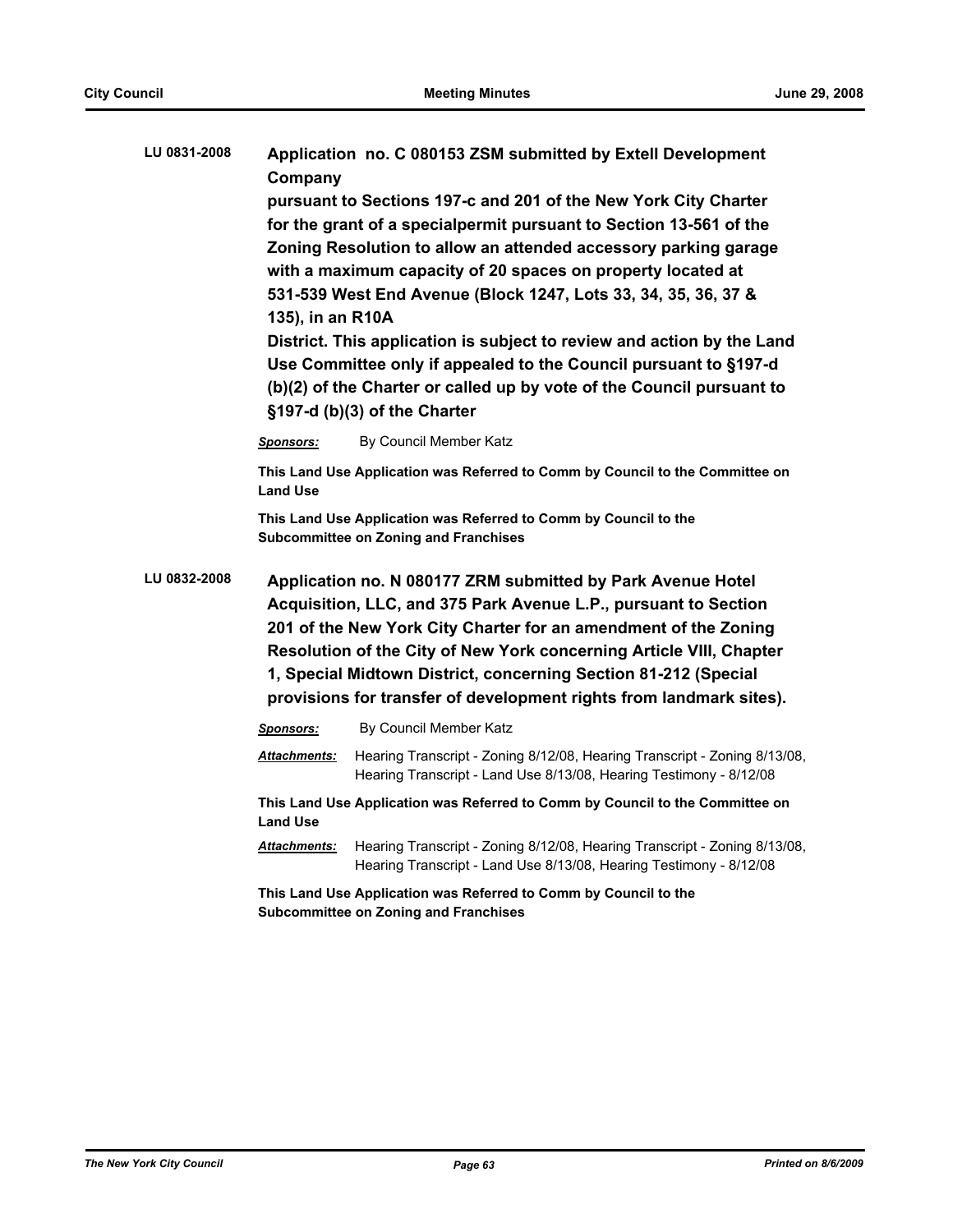**LU 0833-2008 Application no. C 080178 ZSM submitted by Park Avenue Hotel Acquisition, LLC pursuant to Sections 197-c and 201 of the New York City Charter for the grant of a special permit pursuant to the following sections of the Zoning Resolution Sections 81-212\* and 74-79 to modify the requirements of Section 23-851, Section 23-861, Section 36-62, and Section 81-45 and Section 37-07 and Section 81-277 - to modify the height and setback requirements of Section 81-27to facilitate the development of a 63-story mixed use building on property located at 610 Lexington Avenue (Block 1307, Lots 14 and 59), in a C6-6 District, within the Special Midtown District. This application is subject to review and action by the Land Use Committee only if appealed to the Council pursuant to §197-d (b)(2) of the Charter or called up by vote of the Council pursuant to §197-d (b)(3) of the Charter**

|              | <b>Sponsors:</b>                                                                                                                                                                                                                                                                                                                                                                                                          | By Council Member Katz                                                                                                                                                                                                                                                                                           |
|--------------|---------------------------------------------------------------------------------------------------------------------------------------------------------------------------------------------------------------------------------------------------------------------------------------------------------------------------------------------------------------------------------------------------------------------------|------------------------------------------------------------------------------------------------------------------------------------------------------------------------------------------------------------------------------------------------------------------------------------------------------------------|
|              | <b>Attachments:</b>                                                                                                                                                                                                                                                                                                                                                                                                       | Hearing Transcript - Zoning 8/12/08, Hearing Transcript - Zoning 8/13/08,<br>Hearing Transcript - Land Use 8/13/08, Hearing Testimony - 8/12/08                                                                                                                                                                  |
|              | <b>Land Use</b>                                                                                                                                                                                                                                                                                                                                                                                                           | This Land Use Application was Referred to Comm by Council to the Committee on                                                                                                                                                                                                                                    |
|              | <b>Attachments:</b>                                                                                                                                                                                                                                                                                                                                                                                                       | Hearing Transcript - Zoning 8/12/08, Hearing Transcript - Zoning 8/13/08,<br>Hearing Transcript - Land Use 8/13/08, Hearing Testimony - 8/12/08                                                                                                                                                                  |
|              |                                                                                                                                                                                                                                                                                                                                                                                                                           | This Land Use Application was Referred to Comm by Council to the<br><b>Subcommittee on Zoning and Franchises</b>                                                                                                                                                                                                 |
| LU 0834-2008 | Application no. N 080184(A) ZRM submitted by the Department of<br>City<br>Planning pursuant to Section 201 of the New York City Charter, for<br>an amendment of the Zoning Resolution of the City of New York,<br>concerning Article IX, Chapter 3 (Special Hudson Yards District),<br>concerning Article IX, Chapter 6 (Special Clinton District), and<br>concerning Article VIII, Chapter 1 (Special Midtown District). |                                                                                                                                                                                                                                                                                                                  |
|              | <b>Sponsors:</b>                                                                                                                                                                                                                                                                                                                                                                                                          | By Council Member Katz                                                                                                                                                                                                                                                                                           |
|              | <b>Attachments:</b>                                                                                                                                                                                                                                                                                                                                                                                                       | Hearing Transcript - Zoning 7/21/08, Hearing Testimony - 7/21/08, Hearing<br>Transcript - Zoning 7/22/08, Hearing Testimony - 7/22/08, Press Release,<br>Hearing Transcript - Zoning 8/12/08, Hearing Transcript - Zoning 8/13/08,<br>Hearing Transcript - Land Use 8/13/08, Hearing Transcript - Stated Meeting |

**This Land Use Application was Referred to Comm by Council to the Committee on Land Use**

8/14/08, Hearing Testimony - 8/12/08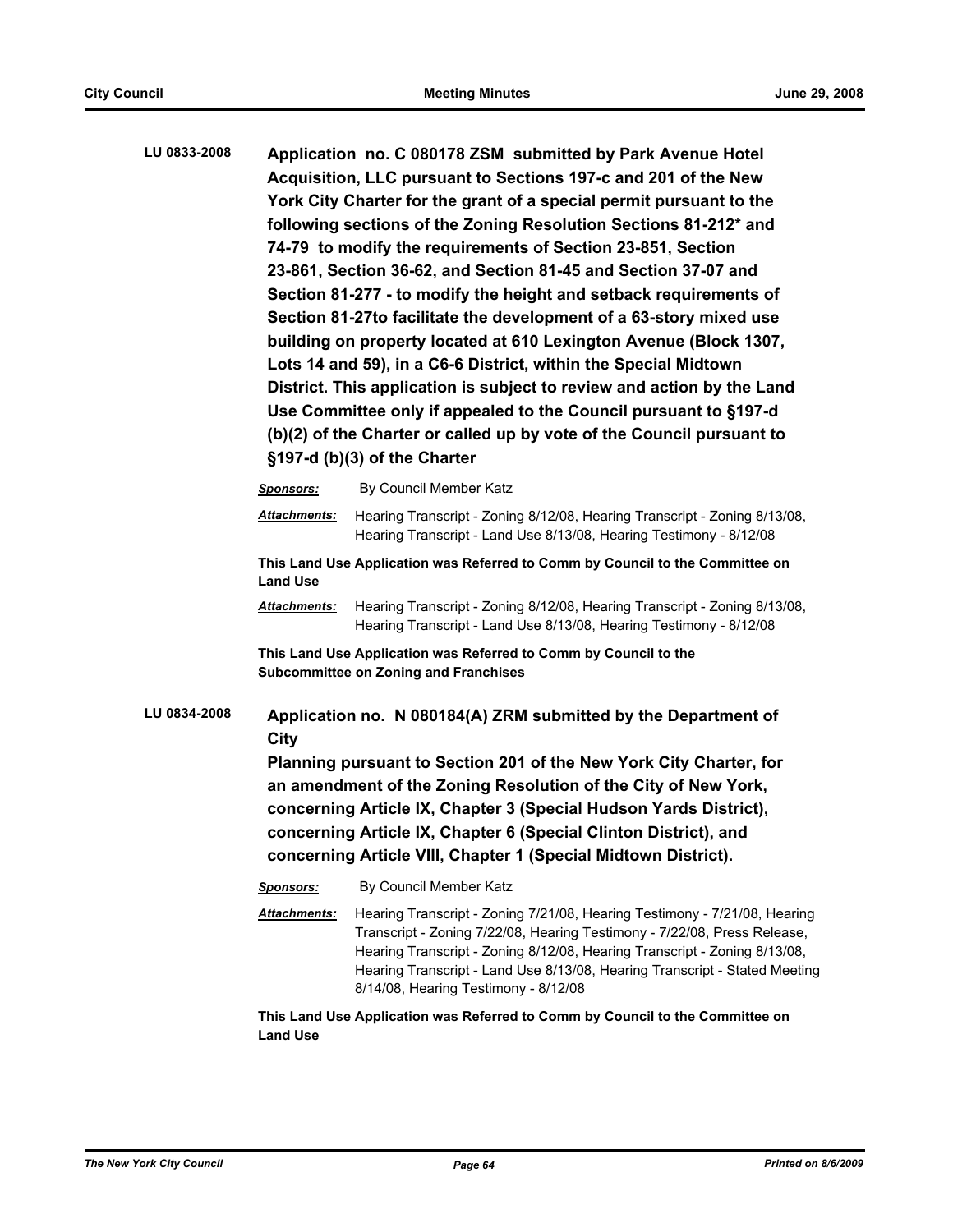|              | Attachments:         | Hearing Transcript - Zoning 7/21/08, Hearing Testimony - 7/21/08, Hearing<br>Transcript - Zoning 7/22/08, Hearing Testimony - 7/22/08, Press Release,<br>Hearing Transcript - Zoning 8/12/08, Hearing Transcript - Zoning 8/13/08,<br>Hearing Transcript - Land Use 8/13/08, Hearing Transcript - Stated Meeting<br>8/14/08, Hearing Testimony - 8/12/08                                                                                                                                                                                                                                                                                                                                                                                           |
|--------------|----------------------|----------------------------------------------------------------------------------------------------------------------------------------------------------------------------------------------------------------------------------------------------------------------------------------------------------------------------------------------------------------------------------------------------------------------------------------------------------------------------------------------------------------------------------------------------------------------------------------------------------------------------------------------------------------------------------------------------------------------------------------------------|
|              |                      | This Land Use Application was Referred to Comm by Council to the<br><b>Subcommittee on Zoning and Franchises</b>                                                                                                                                                                                                                                                                                                                                                                                                                                                                                                                                                                                                                                   |
| LU 0835-2008 |                      | Application no. N 050402 ZRM submitted by Leader House<br>Associates, pursuant to Section 201 of the New York City Charter<br>for an amendment of the Zoning Resolution of the City of New York<br>concerning Article VII, Chapter 8 (Special Regulations Applying to<br>Large-Scale Residential Developments), relating to ownership<br>provisions within theformer West Side Urban Renewal Area,<br><b>Community District #7, Borough of Manhattan.</b>                                                                                                                                                                                                                                                                                          |
|              | <b>Sponsors:</b>     | By Council Member Katz                                                                                                                                                                                                                                                                                                                                                                                                                                                                                                                                                                                                                                                                                                                             |
|              | Attachments:         | Hearing Transcript - Zoning 7/21/08, Hearing Testimony - 7/21/08, Hearing<br>Transcript - Zoning 7/22/08, Hearing Testimony - 7/22/08                                                                                                                                                                                                                                                                                                                                                                                                                                                                                                                                                                                                              |
|              | <b>Land Use</b>      | This Land Use Application was Referred to Comm by Council to the Committee on                                                                                                                                                                                                                                                                                                                                                                                                                                                                                                                                                                                                                                                                      |
|              | <u> Attachments:</u> | Hearing Transcript - Zoning 7/21/08, Hearing Testimony - 7/21/08, Hearing<br>Transcript - Zoning 7/22/08, Hearing Testimony - 7/22/08                                                                                                                                                                                                                                                                                                                                                                                                                                                                                                                                                                                                              |
|              |                      | This Land Use Application was Referred to Comm by Council to the<br><b>Subcommittee on Zoning and Franchises</b>                                                                                                                                                                                                                                                                                                                                                                                                                                                                                                                                                                                                                                   |
| LU 0836-2008 |                      | Application no. C 070450 ZSM submitted by Great Jones Realty<br>Corp. pursuant to Sections 197-c and 201 of the New York City<br>Charter for the grant of a special permit pursuant to Section 74-781<br>of the Zoning Resolution to modify the use regulations of Section<br>42-14(D)(2)(b) to allow Use Group 6 uses (retail uses) on the ground<br>floor and cellar of an existing three story building on property<br>located at 33 Great Jones Street<br>(Block 530, Lot 24), in an M1-5B District. This application is subject<br>to review and action by the Land Use Committee only if appealed to<br>the Council pursuant to §197-d (b)(2) of the Charter or called up by<br>vote of the Council pursuant to §197-d (b)(3) of the Charter |
|              | <b>Sponsors:</b>     | By Council Member Katz                                                                                                                                                                                                                                                                                                                                                                                                                                                                                                                                                                                                                                                                                                                             |
|              | <b>Land Use</b>      | This Land Use Application was Referred to Comm by Council to the Committee on                                                                                                                                                                                                                                                                                                                                                                                                                                                                                                                                                                                                                                                                      |
|              |                      | This Land Use Application was Referred to Comm by Council to the<br><b>Subcommittee on Zoning and Franchises</b>                                                                                                                                                                                                                                                                                                                                                                                                                                                                                                                                                                                                                                   |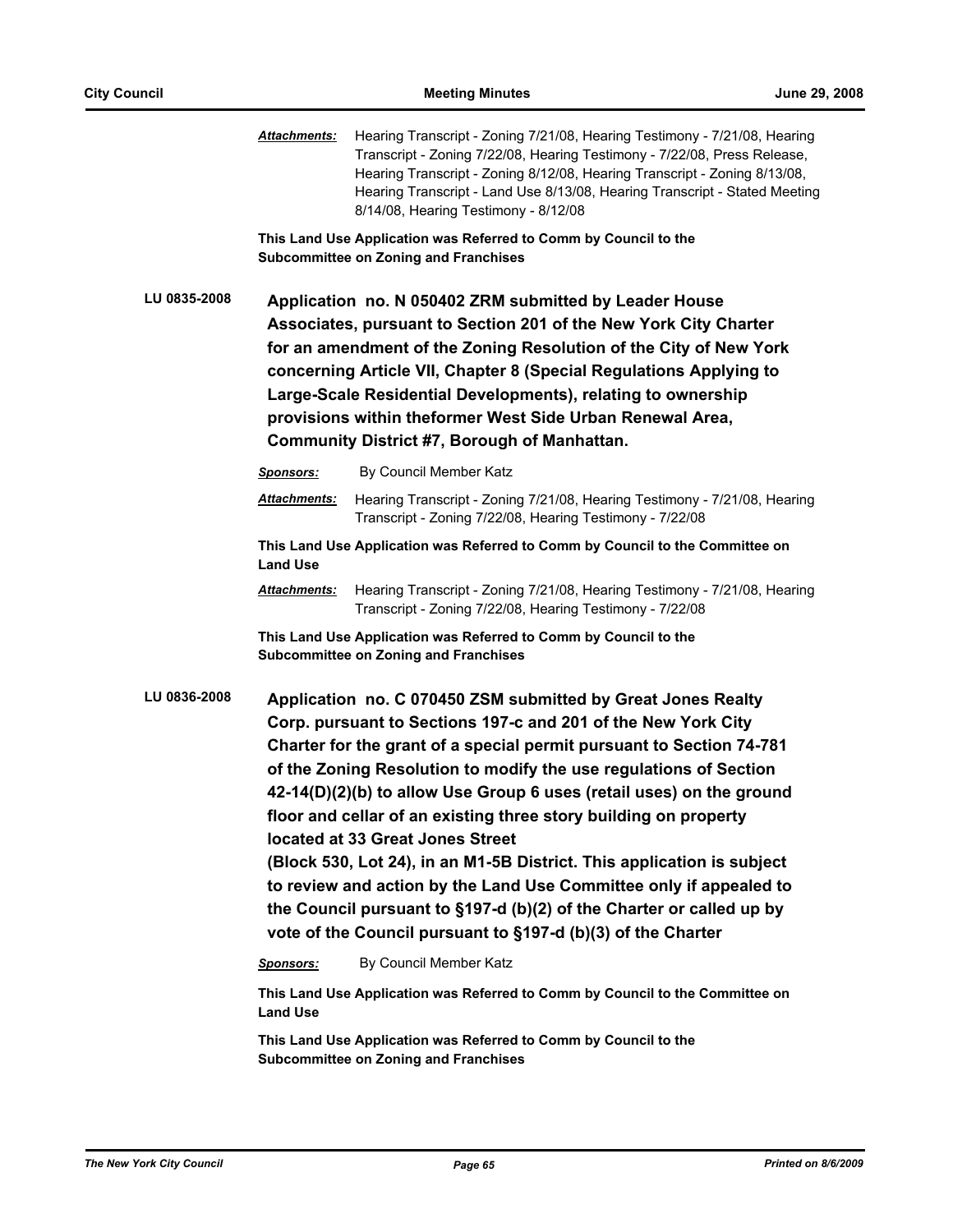| LU 0837-2008 |                                                                                                  | Application no. N 080406 ZRM submitted by the Whitney Museum<br>of American Art and the Economic Development Corporation<br>pursuant to Section 201 of the New YorkCity Charter for<br>amendment of the Zoning Resolution of the City of New York,<br>concerning Section 74-92, (Use Group 3A and 4A Community<br><b>Facilities and Certain Large Retail Establishments in Manufacturing</b><br>Districts) to facilitate the Whitney Museum expansion, Borough of<br><b>Manhattan, Community District 2.</b> |  |
|--------------|--------------------------------------------------------------------------------------------------|--------------------------------------------------------------------------------------------------------------------------------------------------------------------------------------------------------------------------------------------------------------------------------------------------------------------------------------------------------------------------------------------------------------------------------------------------------------------------------------------------------------|--|
|              | <b>Sponsors:</b>                                                                                 | By Council Member Katz                                                                                                                                                                                                                                                                                                                                                                                                                                                                                       |  |
|              | <b>Attachments:</b>                                                                              | Hearing Testimony - 9/16/08, Hearing Transcript - Landmarks 9/16/08,<br>Hearing Transcript - Land Use 9/17/08                                                                                                                                                                                                                                                                                                                                                                                                |  |
|              | This Land Use Application was Referred to Comm by Council to the Committee on<br><b>Land Use</b> |                                                                                                                                                                                                                                                                                                                                                                                                                                                                                                              |  |
|              | <b>Attachments:</b>                                                                              | Hearing Testimony - 9/16/08, Hearing Transcript - Landmarks 9/16/08,<br>Hearing Transcript - Land Use 9/17/08                                                                                                                                                                                                                                                                                                                                                                                                |  |

**This Land Use Application was Referred to Comm by Council to the Subcommittee on Zoning and Franchises**

**LU 0838-2008 Application no. C 080407 PCM submitted by the Department of Parks and Recreation and the Department of Citywide Administrative Services, pursuant to Section 197-c of the New York City Charter for the site selection and acquisition of property located at 555 West Street/820 Washington Street (Block 644, Lots 1 and 10) for use as a maintenance and operations facility for the High Line public open space.**

| <b>Sponsors:</b>    | By Council Member Katz                                                                                        |
|---------------------|---------------------------------------------------------------------------------------------------------------|
| <b>Attachments:</b> | Hearing Testimony - 9/16/08, Hearing Transcript - Landmarks 9/16/08,<br>Hearing Transcript - Land Use 9/17/08 |
| <b>Land Use</b>     | This Land Use Application was Referred to Comm by Council to the Committee on                                 |
| <b>Attachments:</b> | Hearing Testimony - 9/16/08, Hearing Transcript - Landmarks 9/16/08,<br>Hearing Transcript - Land Use 9/17/08 |
|                     |                                                                                                               |

**This Land Use Application was Referred to Comm by Council to the Subcommittee on Landmarks, Public Siting and Maritime Uses**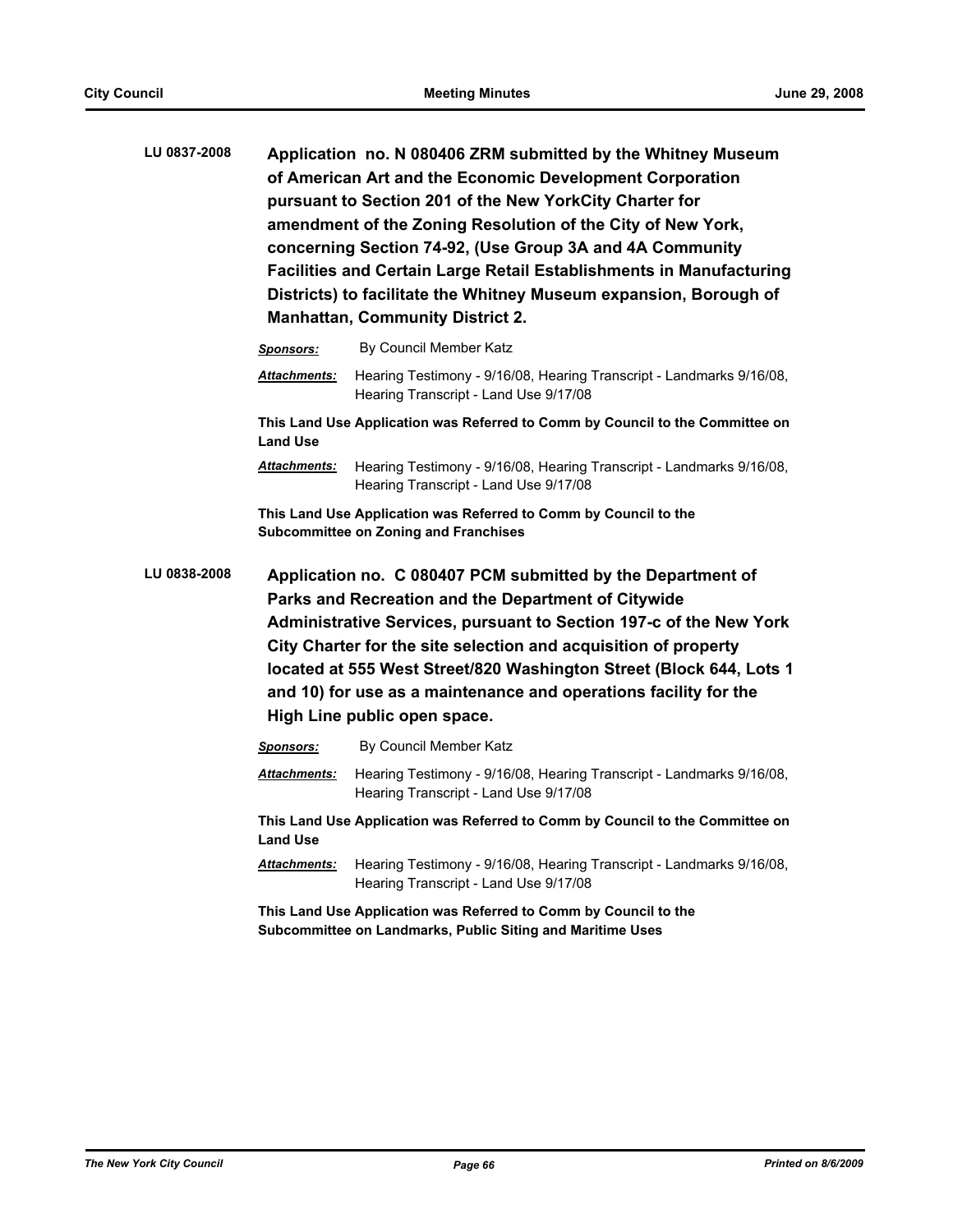**LU 0839-2008 Application no. C 080408 PPM submitted by the Department of Citywide Administrative Services and the Department of Small Business Services, pursuant to Section 197-c of the New York City Charter, for the disposition to the New York City Economic Development Corporation of city-owned property, pursuant to zoning, located at Block 644 Lots 1 and 10, which includes the disposition of easements over portions of Block 644 Lots 1 and 10.**

| Sponsors:           | By Council Member Katz                                                                                        |
|---------------------|---------------------------------------------------------------------------------------------------------------|
| <b>Attachments:</b> | Hearing Testimony - 9/16/08, Hearing Transcript - Landmarks 9/16/08,<br>Hearing Transcript - Land Use 9/17/08 |
| <b>Land Use</b>     | This Land Use Application was Referred to Comm by Council to the Committee on                                 |
| <b>Attachments:</b> | Hearing Testimony - 9/16/08, Hearing Transcript - Landmarks 9/16/08,<br>Hearing Transcript - Land Use 9/17/08 |

**This Land Use Application was Referred to Comm by Council to the Subcommittee on Landmarks, Public Siting and Maritime Uses**

**LU 0840-2008 Application no. C 080409 ZSM submitted by The Whitney Museum of American Art and the Economic Development Corporation pursuant to Sections 197-c and 201 of the New York City Charter for the grant of special permits pursuant to Section 74-921(a) and Section 74-921(b) \* of the Zoning Resolution to modify the requirements of Section 43-43 (Maximum Height of Front Wall and Required Front Setbacks) for a building containing a museum use in Use Group 3A, on a zoning lot over which the High Line (as defined in Section 98-01) passes; in connection with the proposed development of a 6-story museum building on property located at 555 West Street a.k.a. 820 Washington Street (Block 644, Lots 1 and 10. This application is subject to review and action by the Land Use Committee only if appealed to the Council pursuant to §197-d (b)(2) of the Charter or called up by vote of the Council pursuant to §197-d (b)(3) of the Charter**

> *Sponsors:* By Council Member Katz *Attachments:* Hearing Testimony - 9/16/08, Hearing Transcript - Landmarks 9/16/08, Hearing Transcript - Land Use 9/17/08 **This Land Use Application was Referred to Comm by Council to the Committee on Land Use** *Attachments:* Hearing Testimony - 9/16/08, Hearing Transcript - Landmarks 9/16/08, Hearing Transcript - Land Use 9/17/08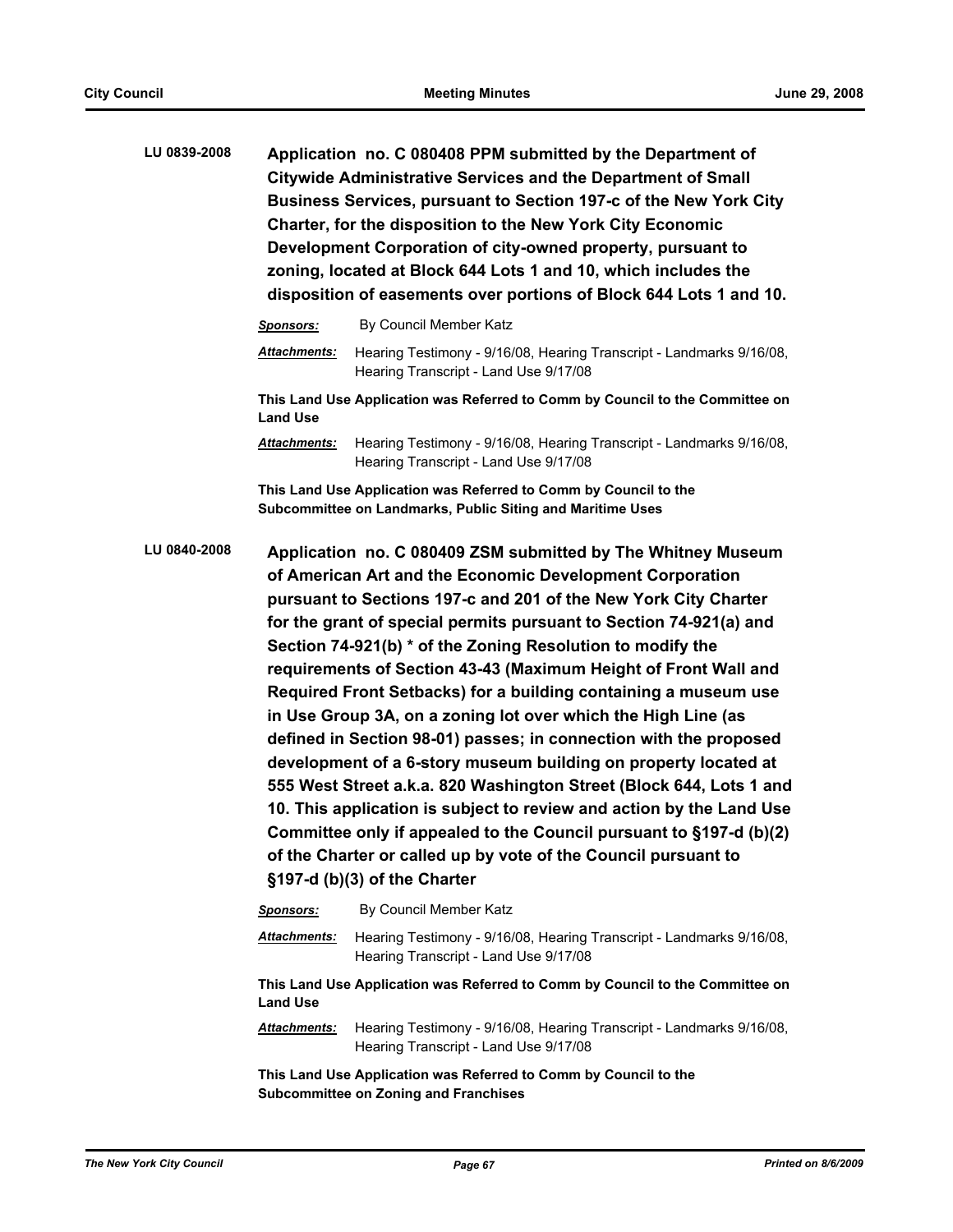**LU 0841-2008 Application, no. C 060440 MMM submitted by the Hospital for Special Surgery, pursuant to Sections 197-c and 199 of the New York City Charter and Section 5-430 et seq. of the New York City Administrative Code, for an amendment to the City Map. This application is subject to review and action by the Land Use Committee only if appealed to the Council pursuant to §197-d (b)(2) of the Charter or called up by vote of the Council pursuant to §197-d (b)(3) of the Charter.**

*Sponsors:* By Council Member Katz

*Attachments:* Hearing Testimony - 9/16/08, Hearing Transcript - Zoning 9/16/08, Hearing Transcript - Zoning 9/17/08, Hearing Testimony - 10/2/08, Hearing Transcript - Zoning 10/2/08, Hearing Transcript - Zoning 10/6/08, Hearing Transcript - Land Use 10/6/08, Hearing Testimony - Zoning 10/6/08

**This Land Use Application was Referred to Comm by Council to the Committee on Land Use**

*Attachments:* Hearing Testimony - 9/16/08, Hearing Transcript - Zoning 9/16/08, Hearing Transcript - Zoning 9/17/08, Hearing Testimony - 10/2/08, Hearing Transcript - Zoning 10/2/08, Hearing Transcript - Zoning 10/6/08, Hearing Transcript - Land Use 10/6/08, Hearing Testimony - Zoning 10/6/08

**This Land Use Application was Referred to Comm by Council to the Subcommittee on Zoning and Franchises**

**LU 0842-2008 Application no. C 070171 ZSM submitted by Hospital for Special Surgery pursuant to Sections 197-c and 201 of the New York City Charter for the grant of a special permit pursuant to Section 74-682 of the Zoning Resolution to allow the enlargement of an existing hospital and to permit the modification of the lot coverage requirements of Section 24-11 This application is subject to review and action by the Land Use Committee only if appealed to the Council pursuant to §197-d (b)(2) of the Charter or called up by vote of the Council pursuant to §197-d (b)(3) of the Charter**

*Sponsors:* By Council Member Katz

*Attachments:* Hearing Testimony - 9/16/08, Hearing Transcript - Zoning 9/16/08, Hearing Transcript - Zoning 9/17/08, Hearing Testimony - 10/2/08, Hearing Transcript - Zoning 10/2/08, Hearing Transcript - Zoning 10/6/08, Hearing Transcript - Land Use 10/6/08, Hearing Testimony - Zoning 10/6/08

**This Land Use Application was Referred to Comm by Council to the Committee on Land Use**

*Attachments:* Hearing Testimony - 9/16/08, Hearing Transcript - Zoning 9/16/08, Hearing Transcript - Zoning 9/17/08, Hearing Testimony - 10/2/08, Hearing Transcript - Zoning 10/2/08, Hearing Transcript - Zoning 10/6/08, Hearing Transcript - Land Use 10/6/08, Hearing Testimony - Zoning 10/6/08